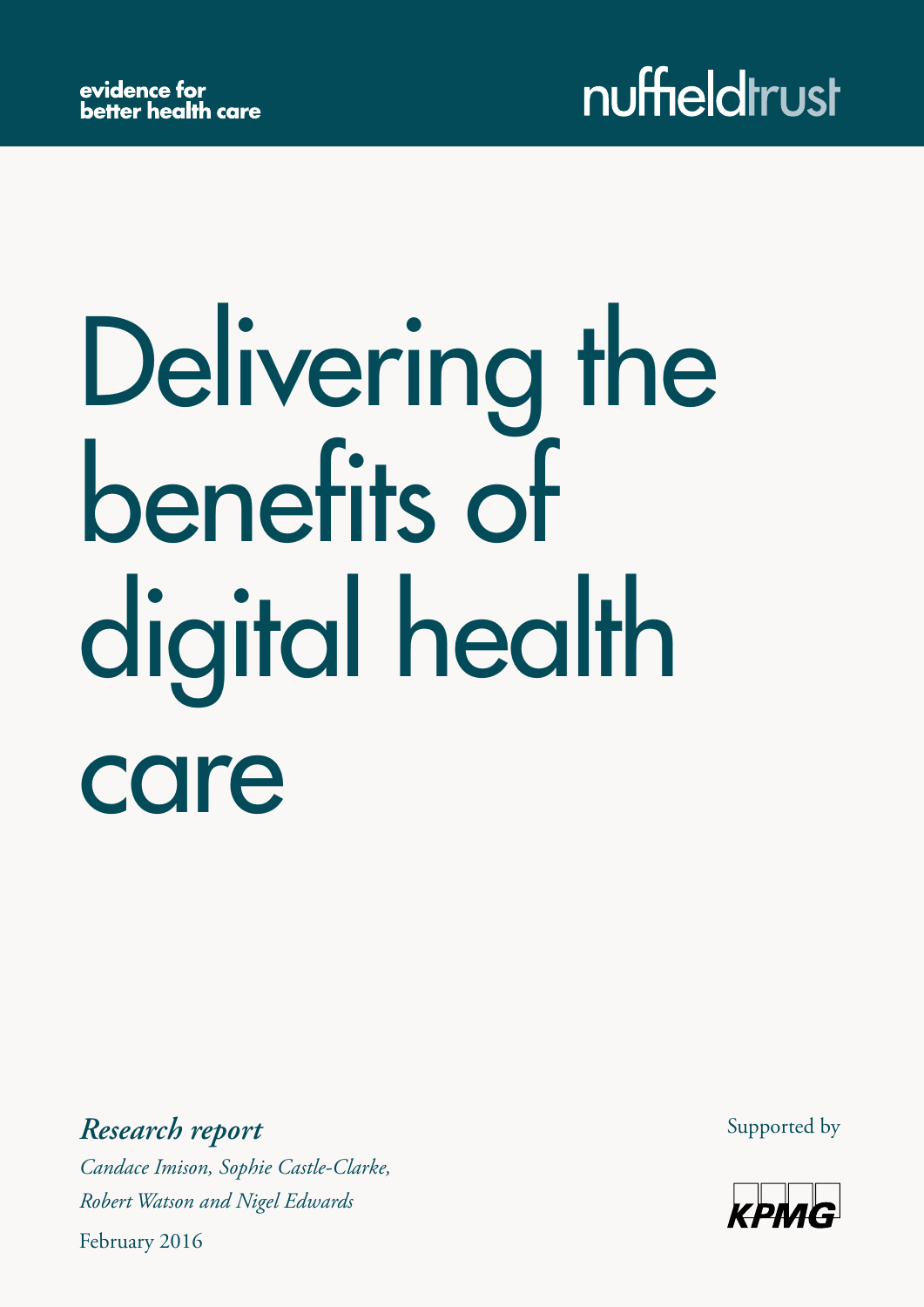### About this report

Clinically led improvement, enabled by new technology, is transforming the delivery of health care and our management of population health. Yet strategic decisions about clinical transformation and the associated investment in information and digital technology can all too often be a footnote to NHS board discussions. This needs to change. This report sets out the possibilities to transform health care offered by digital technologies, with important insight about how to grasp those possibilities and benefits from those furthest on in their digital journey.

Suggested citation

Imison C, Castle-Clarke S, Watson R and Edwards N (2016) *Delivering the benefits of digital health care*. Nuffield Trust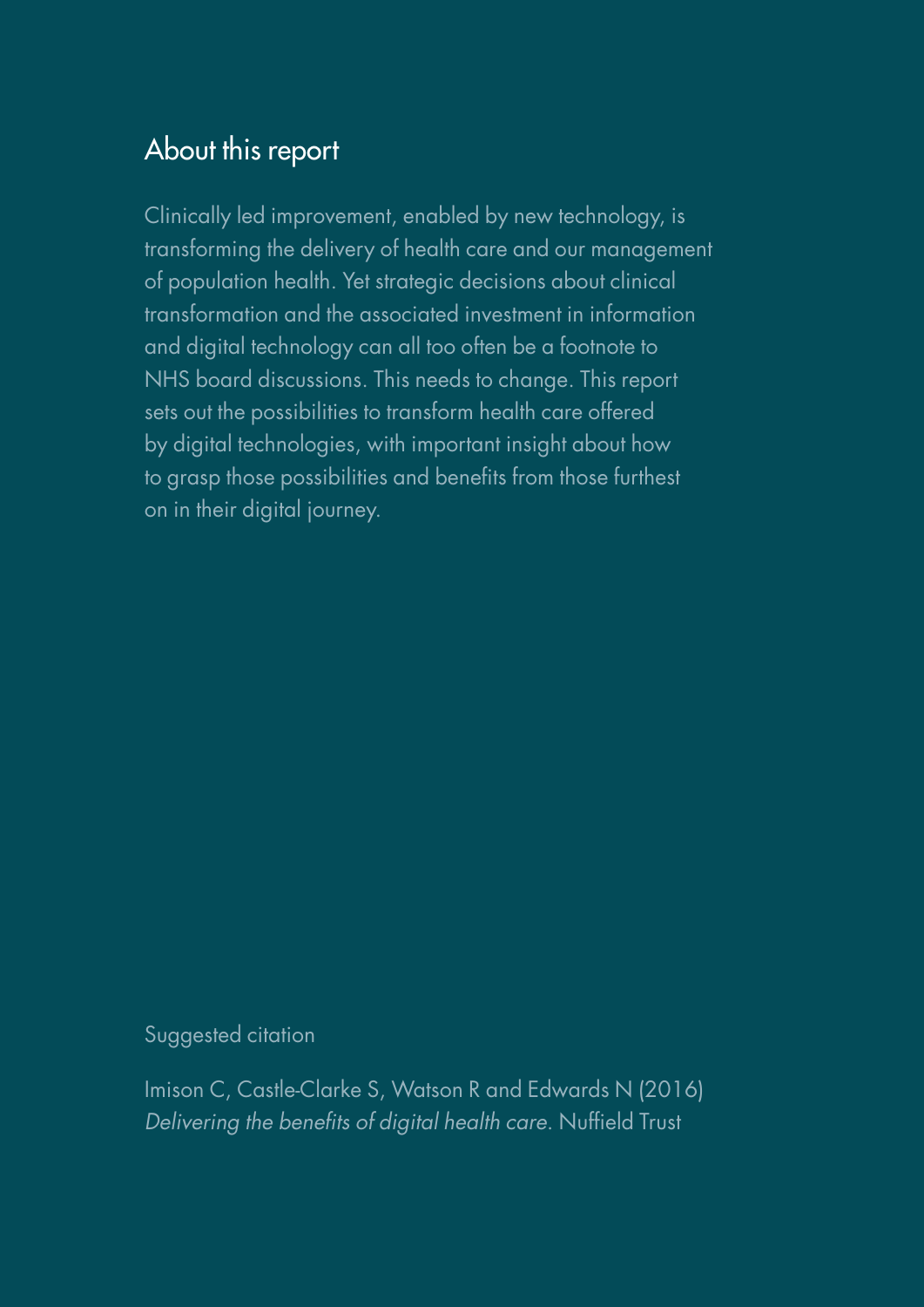### Acknowledgements

We would like to thank Mark Britnell, Richard Bakalar, Ash Shehata and Jonty Roland at KPMG for their insights and guidance throughout this research. We are also very grateful to those we interviewed during the course of the project, who were very generous with their time and knowledge. We thank those who reviewed the report in its near final stages: Ruth Thorlby (Associate Director of Policy, Nuffield Trust), Daniel Reynolds (Director of Communications, Nuffield Trust), Sasha Karakusevic (Visiting Senior Fellow, Nuffield Trust), Brent James (Chief Quality Officer, Intermountain Healthcare), Robert Wachter (Professor and Interim Chair of the Department of Medicine, UCSF), Matthew Swindells (previously of Cerner; incoming National Director for Commissioning Operations and Information, NHS England), Tracey Bullock (Chief Executive, Mid Cheshire Hospitals), Bridget Fletcher (Chief Executive, Airedale NHS Foundation Trust), Stuart Bell (Chief Executive, Oxford Health NHS Foundation Trust), Jonathan Serjeant (Director of Business Development and GP, Brighton and Hove Integrated Care Service) and Rebecca George OBE (Vice Chair and Lead Partner, Public Sector Health, Deloitte). Finally, we would like to thank KPMG for funding the study.

KPMG International's Trademarks are the sole property of KPMG International and their use here does not imply auditing by or endorsement of KPMG International or any of its member firms.

The views presented in this summary are those of the authors and do not necessarily represent the views of the Nuffield Trust or our partners. All product and company names mentioned throughout the report are the trade marks, service marks or trading names of their respective owners, and do not represent endorsements.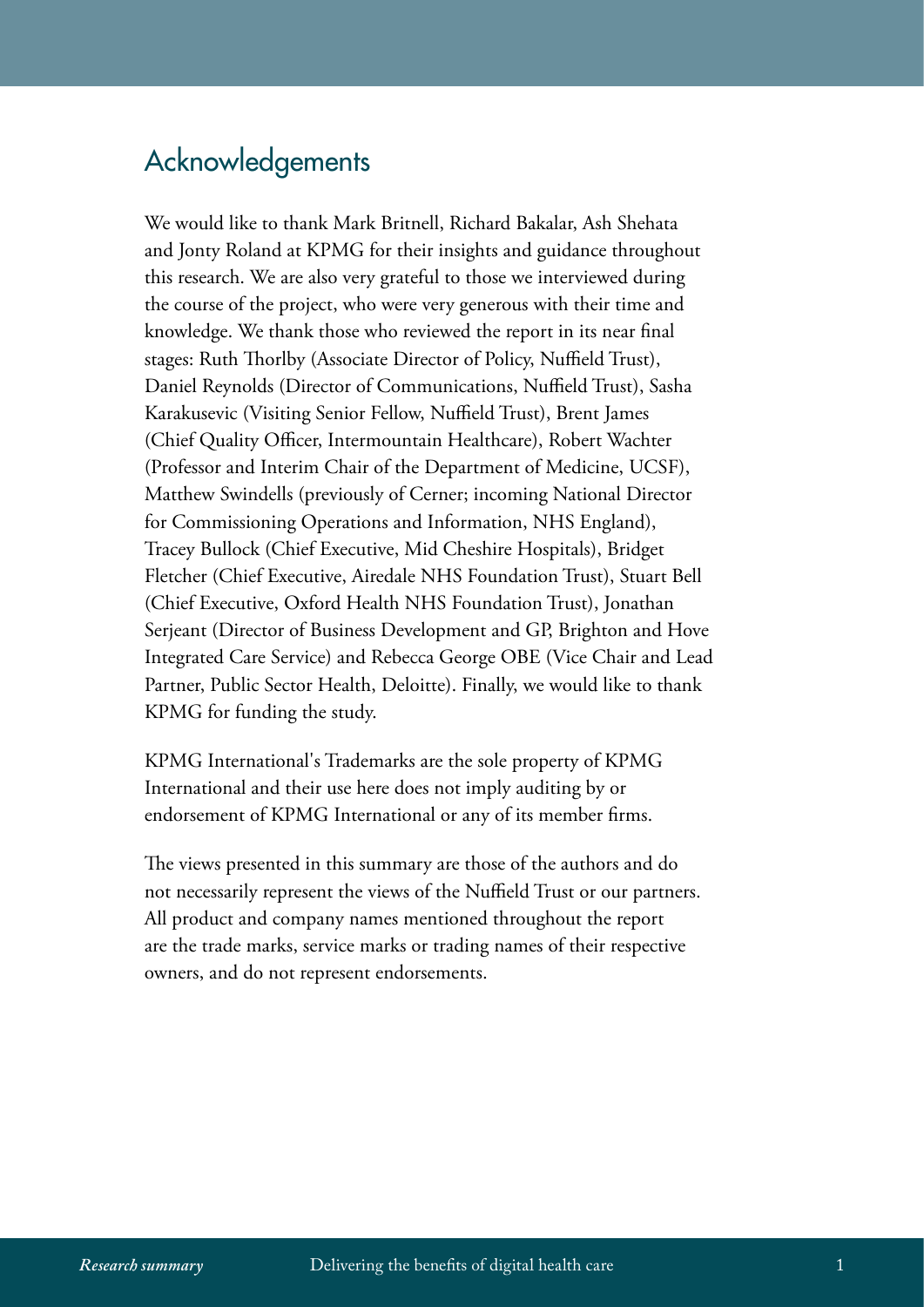### **Contents**

| Executive summary                                                                                            | 5  |
|--------------------------------------------------------------------------------------------------------------|----|
| Introduction                                                                                                 | 11 |
| The current digital health care<br>landscape                                                                 | 14 |
| Why has it been so difficult to<br>deploy digital technology in health<br>care? Seven lessons for the future | 20 |
| Seven opportunities to drive<br>improvements                                                                 | 30 |
| How to maximise the benefits<br>from a digital technology strategy                                           | 77 |
| Conclusion                                                                                                   | 85 |
| Appendix 1: Methods                                                                                          | 89 |
| Appendix 2: National Information<br>Board digital technology strategy                                        | 93 |
| Appendix 3: Health care<br>technology definitions                                                            | 95 |
| References                                                                                                   | 97 |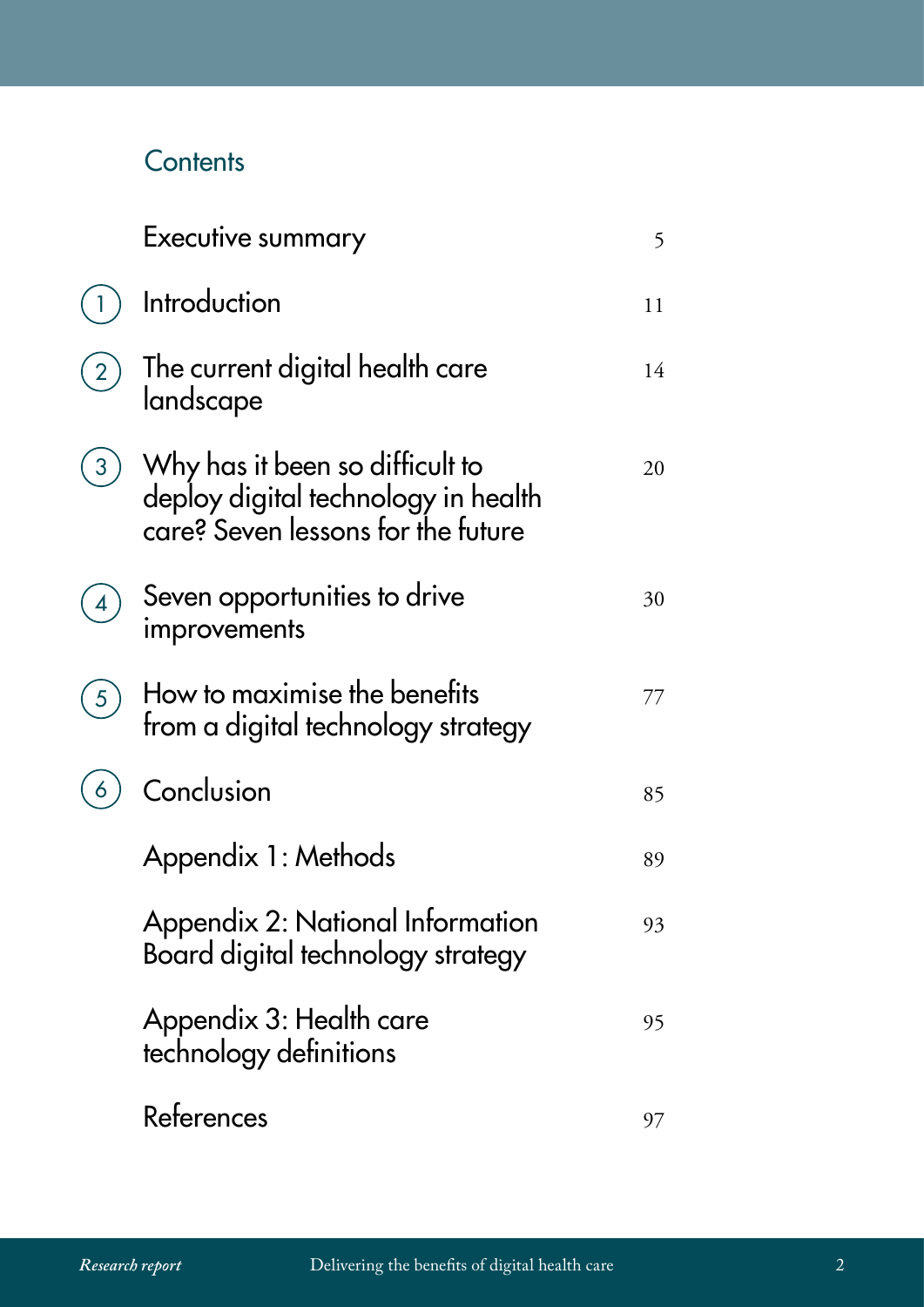## List of figures and boxes

| Figure 2.1 | Patient flow management                                        | 19 |
|------------|----------------------------------------------------------------|----|
| Figure 3.1 | Interplay between ICT, thoughtflow and workflow                | 22 |
| Figure 4.1 | Chart displaying the association between electronic            | 40 |
|            | observations and seasonal adjusted mortality rate              |    |
| Figure 5.1 | Organisational and leadership capabilities                     | 79 |
| Table A2.1 | List of interviewees                                           | 91 |
| Box 4.1    | Decision support tools for clinicians                          | 33 |
| Box 4.2    | Intermountain Healthcare's approach to standardising           | 35 |
|            | clinical workflows                                             |    |
| Box $4.3$  | Vital signs monitoring in practice                             | 40 |
| Box 4.4    | Home-based early warning                                       | 42 |
| Box 4.5    | Supporting integrated care for patients with diabetes          | 45 |
| Box 4.6    | Sharing data and information within and across providers       | 46 |
| Box 4.7    | Airedale NHS Foundation Trust - care anywhere                  | 49 |
| Box 4.8    | Telemedicine at Kaiser Permanente                              | 50 |
| Box 4.9    | Connecting professionals                                       | 51 |
| Box 4.10   | Using patient portals to make more effective use of staff time | 56 |
| Box 4.11   | Improving the patient experience                               | 57 |
| Box 4.12   | Support for self-care and care planning                        | 58 |
| Box 4.13   | Peer-to-peer resources for patients                            | 59 |
| Box 4.14   | Videoing consultations in child mental health                  | 60 |
| Box 4.15   | E-rostering                                                    | 65 |
| Box 4.16   | Remote access to clinical records                              | 66 |
| Box 4.17   | Using real-time location systems (RTLSs) to improve            | 67 |
|            | processes and manage flow                                      |    |
| Box 4.18   | Intermountain Healthcare                                       | 71 |
| Box 4.19   | Disease registries                                             | 72 |
| Box 4.20   | Optimising care based on algorithms and learning               | 73 |
| Box 4.21   | <b>IBM</b> Watson                                              | 73 |
| Box 4.22   | Videoconferencing for training and education                   | 75 |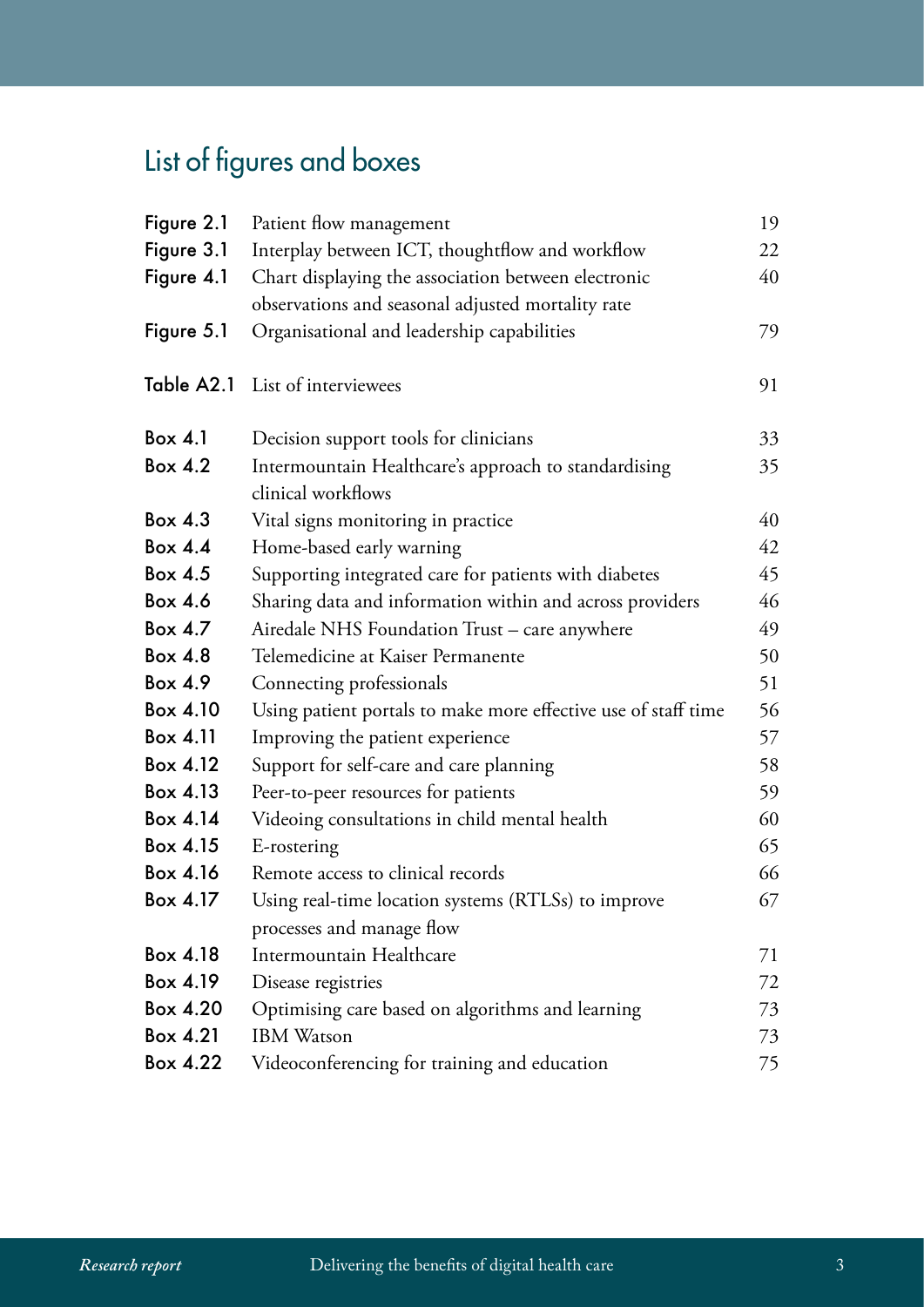### List of abbreviations

| <b>BNF</b>   | <b>British National Formulary</b>                   |
|--------------|-----------------------------------------------------|
| <b>CDSS</b>  | Clinical decision support system                    |
| <b>CDU</b>   | Clinical decision unit                              |
| <b>CEO</b>   | Chief executive officer                             |
| <b>CPOE</b>  | Computerised physician (or provider) order entry    |
| <b>CPRD</b>  | <b>Clinical Practice Research Datalink</b>          |
| <b>CRIS</b>  | Clinical Record Interactive Search                  |
| <b>CT</b>    | Computed tomography                                 |
| <b>EHR</b>   | Electronic health record                            |
| <b>GP</b>    | General practitioner                                |
| <b>GPS</b>   | <b>Global Positioning System</b>                    |
| ICU          | Intensive care unit                                 |
| <b>INR</b>   | International normalised ratio                      |
| ΙT           | Information technology                              |
| <b>MBI</b>   | Modified Barthel Index                              |
| <b>MDM</b>   | Mobile device management                            |
| <b>MHRA</b>  | Medicines and Healthcare Products Regulatory Agency |
| <b>MMR</b>   | Measles, mumps and rubella                          |
| <b>MSKCC</b> | Memorial Sloane Kettering Cancer Center             |
| <b>NHS</b>   | National Health Service                             |
| <b>NIB</b>   | National Information Board                          |
| <b>NICE</b>  | National Institute for Health and Care Excellence   |
| <b>NOAR</b>  | Norfolk Arthritis Register                          |
| <b>NPfIT</b> | National Programme for Information Technology       |
| <b>PACS</b>  | Primary and acute care system                       |
| QOLS         | Quality of Life Scale                               |
| <b>RFID</b>  | Radio-frequency identification                      |
| <b>RTLS</b>  | Real-time location system                           |
| <b>UCSD</b>  | University of California San Diego                  |
| <b>UCSF</b>  | University of California San Francisco              |
| UK           | United Kingdom                                      |
| US           | <b>United States</b>                                |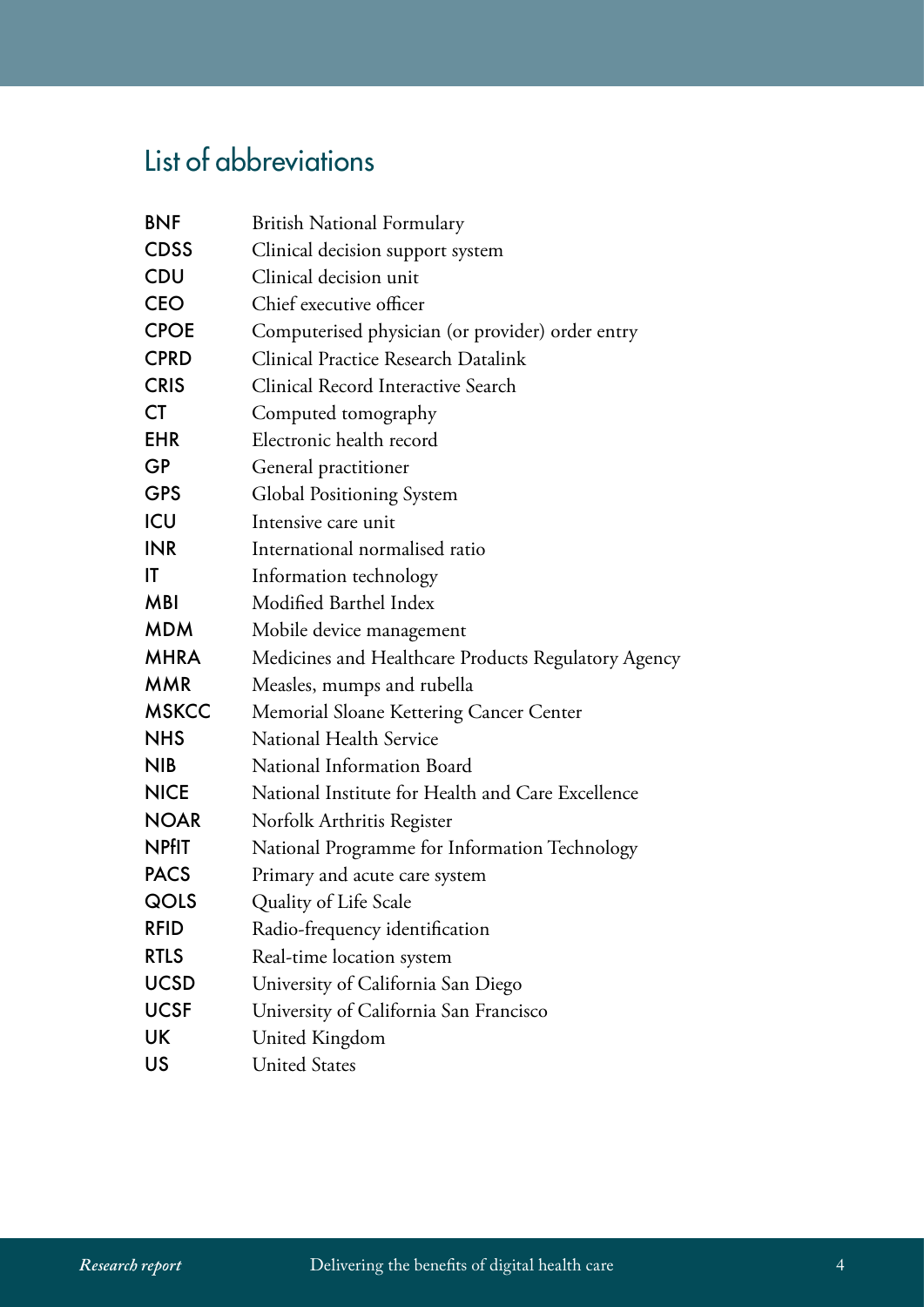### <span id="page-6-0"></span>Executive summary

Clinically led improvement, enabled by new technology, is transforming the delivery of health care and our management of population health. Yet strategic decisions about clinical transformation and the associated investment in information and digital technology can all too often be a footnote to NHS board discussions. This needs to change. These decisions need to move centre stage.

In this report we set out the possibilities to transform health care offered by digital technologies, with important insight about how to grasp those possibilities and benefits from those furthest along in their digital journey. The report draws on an extensive literature and evidence review, and on interviews with leaders of health care organisations who have been actively pursuing a digital strategy over many years.

Many reports about technology-enabled change tend to focus on the large number of exciting future opportunities but less on the pitfalls and how they are to be avoided. We aim to fill this important gap. We want the leaders of NHS organisations reading this report to deepen their understanding of the digital terrain and the possibilities it offers, particularly to meet the immense productivity challenge ahead, and also to gain practical insights that will help avoid expensive mistakes.

Around the world there is agreement that health care is at least a decade behind other industries in the use of information technology. It may be even further behind in realising the productivity and value improvements that have been seen elsewhere as the result of information technology. High-profile failures in the implementation of information technology have increased the burden on frontline staff and failed to deliver cost reductions.

The initial approach to extracting productivity improvements followed other industries and focused on improving transactions, removing duplication, increasing back-office efficiency and streamlining certain processes. These are important and there is still more to do but the most significant gains are to be found in more radical thinking and changes in clinical working practices. Information systems are one part of a much wider set of instruments for creating change.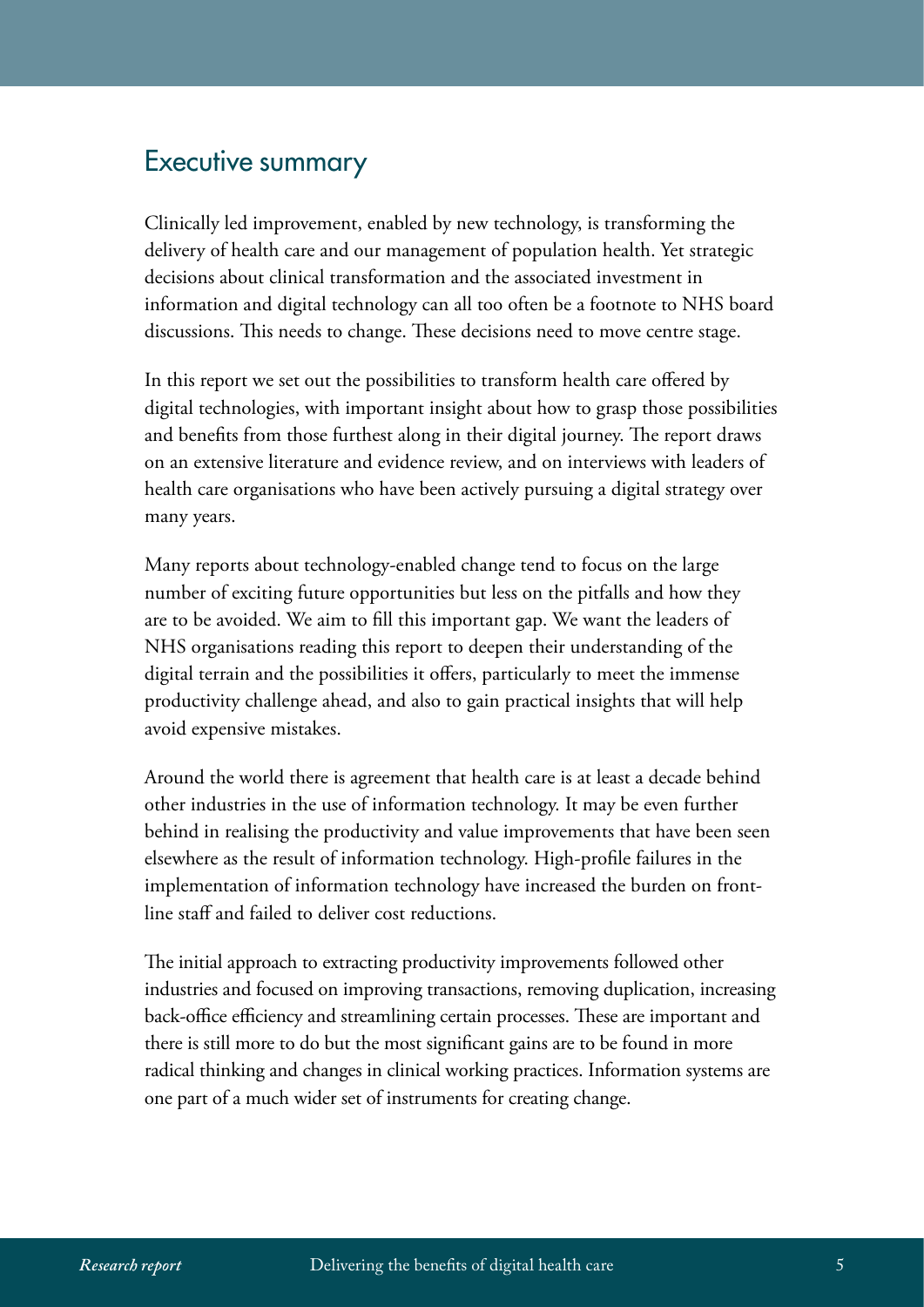We believe that the ingredients are now in place for technology to help deliver the 'Triple Aim' of health care and make significant gains in quality, efficiency and population health. Information technology can also provide the route to a model of care that generates new value for patients, professionals and organisations by meeting previously unmet needs.

*"I think we're about to come to the next era of medicine… as much as 30% of what we do today we will do differently… how we evaluate patients, how we follow up on patients, how we bring the expertise in between clinicians, how we manage patients in a hospital, how we think about even the role of the hospital." (Robert Pearl, Kaiser Permanente)*

This means that becoming a digitally enabled health care provider is not about replacing analogue or paper processes with digital ones. It is about rethinking what work is done, re-engineering how it is done and capitalising on opportunities afforded by data to learn and adapt. Where technological interventions have failed, technology has simply been layered on top of existing structures and work patterns, creating additional workload for health care professionals.

There is a lot of interest in some of the leading edge of the technology boom – applications ('apps'), big data, the 'internet of things'1 etc. However, our work suggests that there is still huge scope for major improvements in quality and productivity from the use of information systems that are available now and which are required if organisations are going to be able to benefit from the more futuristic ideas coming over the horizon. In conversation with some of the leading thinkers in health care, we have identified seven opportunities to drive improvements (see page 7).

Digital technologies will not deliver improvements in productivity on their own. Indeed, without careful implementation they can create inefficiencies and staff frustration and even threaten the quality of care. We have identified seven lessons that serve as conditions for success from those who have successfully implemented an effective digital strategy (see page 8).

<sup>1.</sup> The Internet of Things (IoT) refers to the transfer of data between objects, without any human interaction.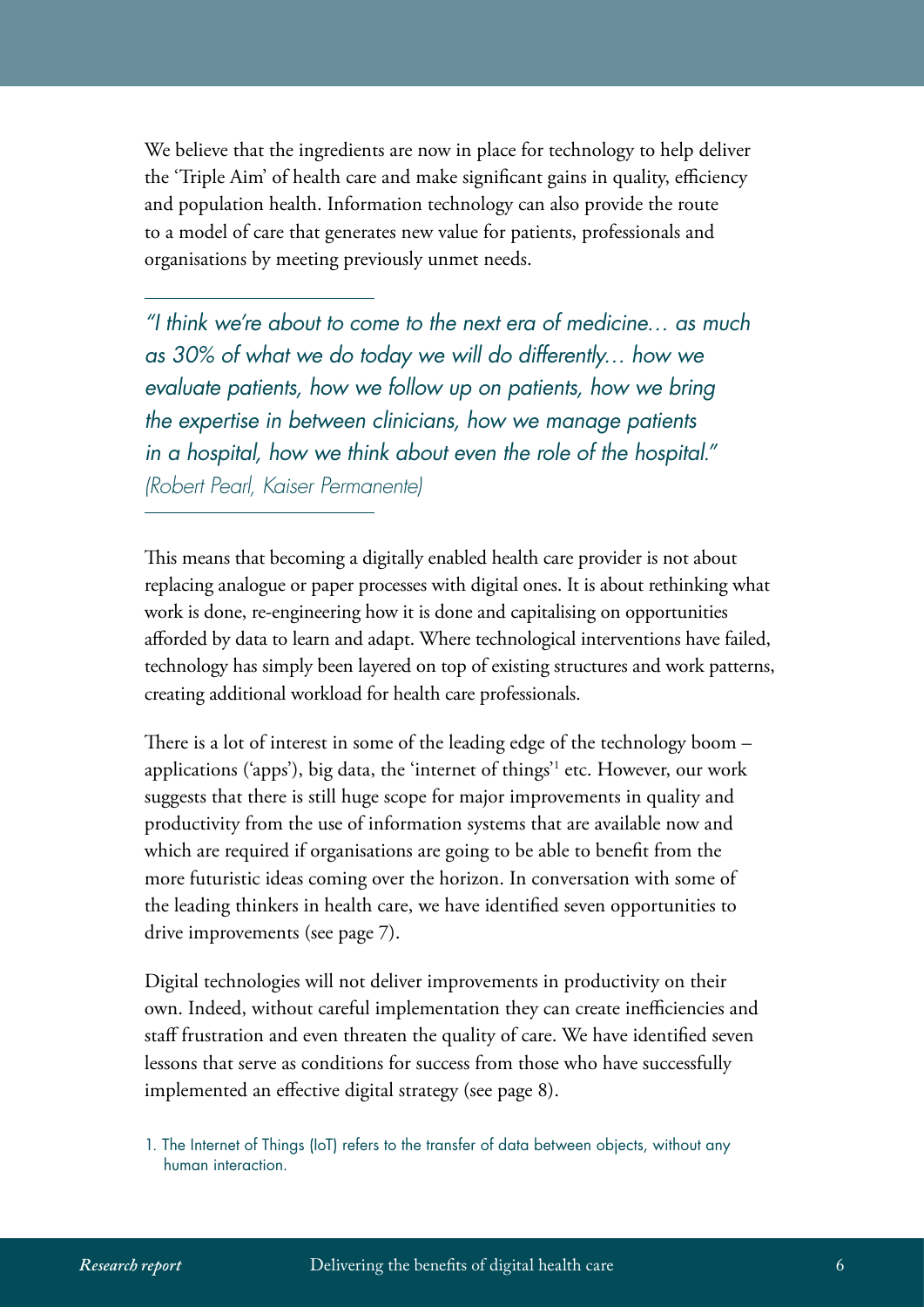#### **1. More systematic, high-quality care**

Use clinical information decision support and knowledge management tools, integrated into standardised workflows, to deliver more systematic, high-quality care.



#### **2. More proactive and targeted care**

Use real-time patient monitoring and powerful analytics to deliver more proactive and targeted care, reducing costs and improving outcomes.



#### **3. Better coordinated care**

Attack the costs and harms that come from poor communication and fragmented care by developing information technology systems to integrate and coordinate care and support providers in collaborating more effectively.



#### **4. Improved access to specialist expertise**

Use telehealth to reduce costly referrals, avoid admissions and unnecessary appointments, and improve the ability of professionals to get things right first time by providing access to specialist expertise and advice easily and in real time.



#### **5. Greater patient engagement**

Reduce transaction costs and rewrite the relationship with patients and carers by providing tools for patient engagement and self-management that allow more meaningful participation in care and more opportunities for self-service. Seven key areas of opportunity<br>
1. More systematic, high-quality care<br>
Use clinical information decision support and knowled<br>
tools, integrated into standardised weakflows, to delive<br>
high-quality care.<br>
2. More proactive

|  | п | I<br>пı<br>١,<br>n i i i i | Ξ |  |
|--|---|----------------------------|---|--|
|  |   | nnan                       |   |  |

#### **6. Improved resource management**

Bring to bear the tools used in other sectors for improved resource management to plan staff rosters and patient flow, match capacity to demand and improve scheduling.



#### **7. System improvement and learning**

Use a combination of analytics, improvement science, a learning culture and organisational development to support system learning and improvement.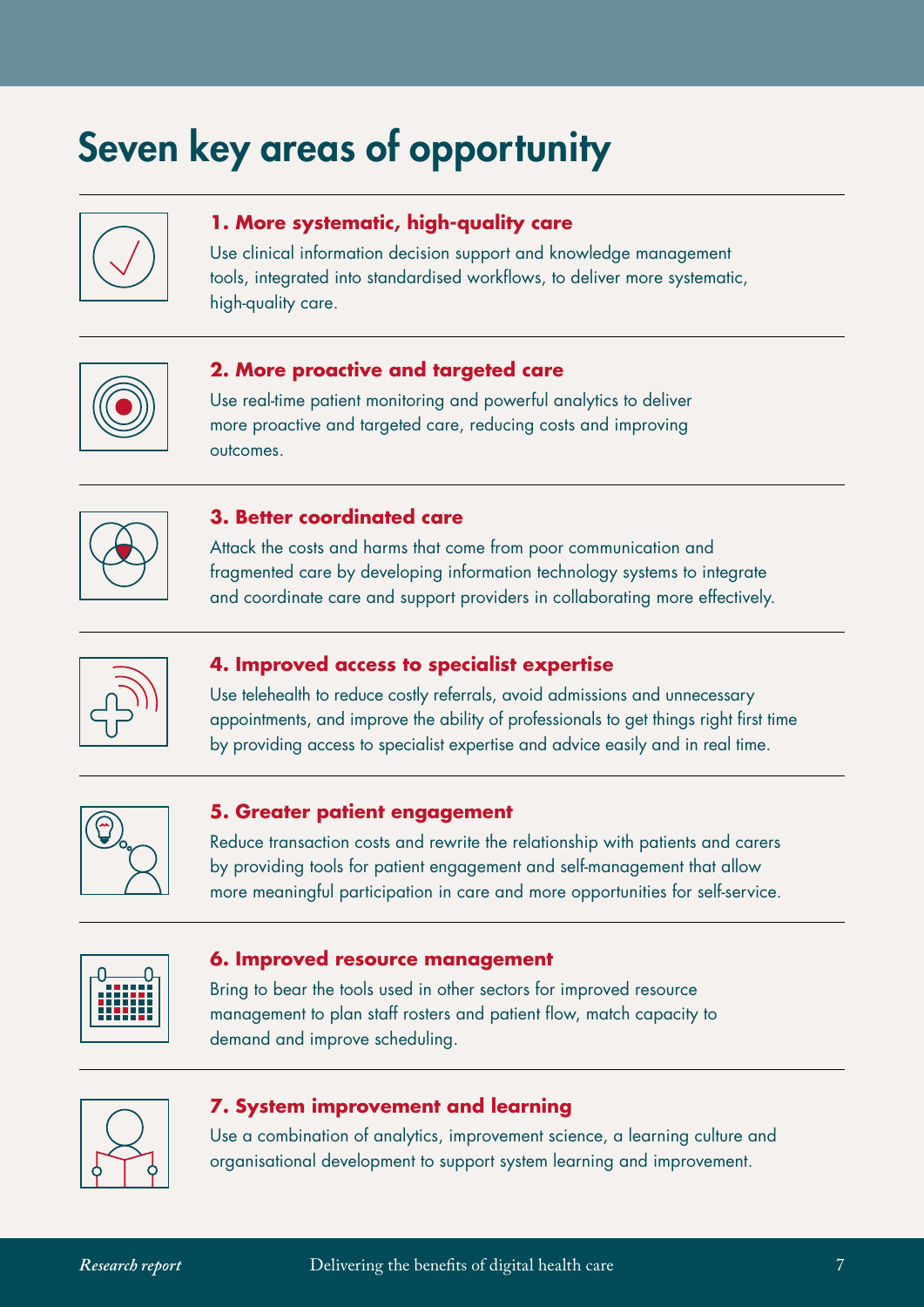# Seven lessons for success



#### **1. Transformation first**

Transformation comes from new ways of working, not the technology itself. A transformation programme supported by technology is needed, not the other way round. This is the fundamental lesson that underpins everything else.



#### **2. Culture change is crucial**

The majority of the issues faced along the journey of transformation are people problems, not technology problems. This means that organisations need to invest at least as much into the programmes of organisational change and transformation as they do in the technology itself. Clinical and organisational leaders are required that have a deep knowledge of clinical and technological systems. They should be able to reimagine how work is done and know how technology could best support it.



#### **3. User-centred design**

Insufficient attention has been given to the design of systems. Systems need to solve the problems and needs of the people who are going to use them, be they patients or professionals. This requires a deep understanding of the work as well as the needs of the user. There is a balance for organisations to consider between implementing an 'off the shelf' package solution (albeit customised for their organisation) and 'knitting together' existing clinical systems in their organisation. The combination of a core package solution with a small number of specialist clinical systems is emerging as the norm in topperforming digital hospitals.

| $\mathbb{U}$ |  |
|--------------|--|
|              |  |

#### **4. Invest in analytics**

Improving productivity requires extensive redesign of work processes, the use of predictive models to reduce variation, allocate resources, anticipate demand and intervene earlier, and the ability to learn and adapt. None of this is achievable without analytical tools available to clinicians in real time and sophisticated support for planning, management and improvement.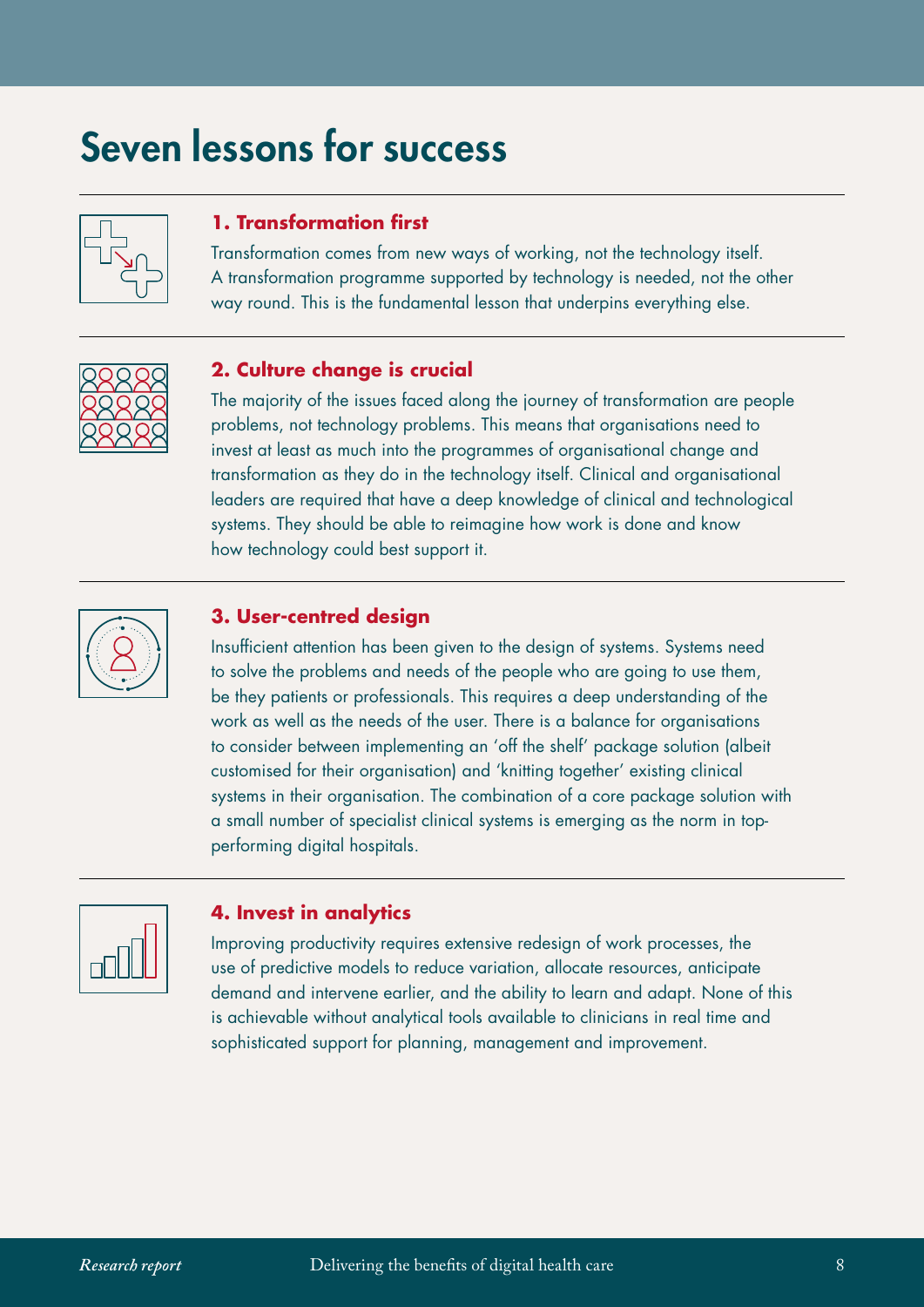

#### **5. Multiple iterations and continuous learning**

Implementing technology is an ongoing programme of transformational change. Even with careful design there may need to be a number of iterations in the design of systems. This is a continuous process and there may be several cycles – some quite painful – before systems reach a tipping point where all of this investment starts to pay off.



#### **6. Support interoperability**

The inability to share and combine data between different systems is a major rate-limiting step to realising the full benefit of technology in health care. Typically, high-performing digital hospitals are integrating all their systems, to as low a number as possible, across their organisation. Where possible, systems should be interoperable across different organisations to improve patient and citizen journeys and outcomes. In general it will be important to procure and use systems that comply with national data and interoperability standards.



#### **7. Strong information governance**

Data sharing requires strong data governance and security, particularly in the face of a growing threat from cyber-attacks. Action is required at national and local levels to help organisations hold and share data safely, and also to enable citizens to own and share information if they choose to.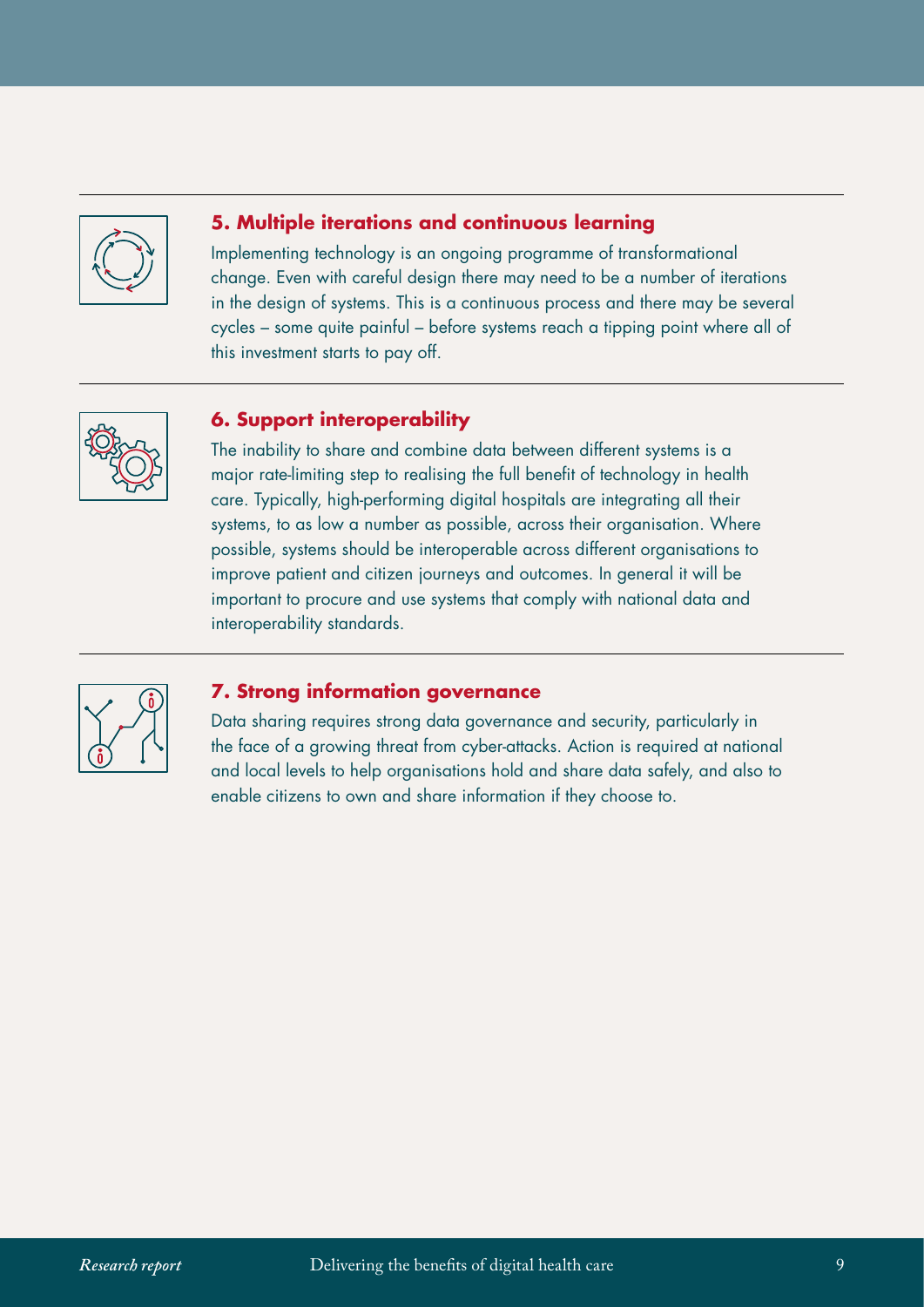#### <span id="page-11-0"></span>**The future of health care: digital heaven or hell?**

Some will look at the years ahead and see a glorious nirvana in which the messy and inefficient services of today are transformed into predictive, coordinated and personalised care. Others will see a dystopia of doctors becoming slaves to algorithms and patients drowning in a sea of data and additional expectations. Both are possible, but a look at what leading providers have already achieved – described in this report – should be cause for optimism.

We conclude with our own vision of how health care is likely to change in the next 10 years:

- **Patient outcomes will be improved** because technology intelligently supports long-term health management and short-term episodes of illness or injury.
- Clinical professionals and their organisations will be **spending their time on their core competency** – treating patients – rather than wasting time managing processes. They will have access in real time to all the information they need.
- **Computing will be much more ubiquitous, but much less visible.**
- A lot **less time will be spent by staff on administrative tasks** and routine communication, as automation, voice recognition and natural language processing become more commonplace.
- **New roles and competencies will be added** to the managerial cadre in health care – most importantly that of analytics.
- Professionals will develop a **wider range of consulting and coaching skills**, to account for the increased ways in which they can interact with and empower their patients.
- Organisational and professional **boundaries will be far less visible**, as integrated information and communication systems dissolve many of the current divides between primary, secondary and tertiary care.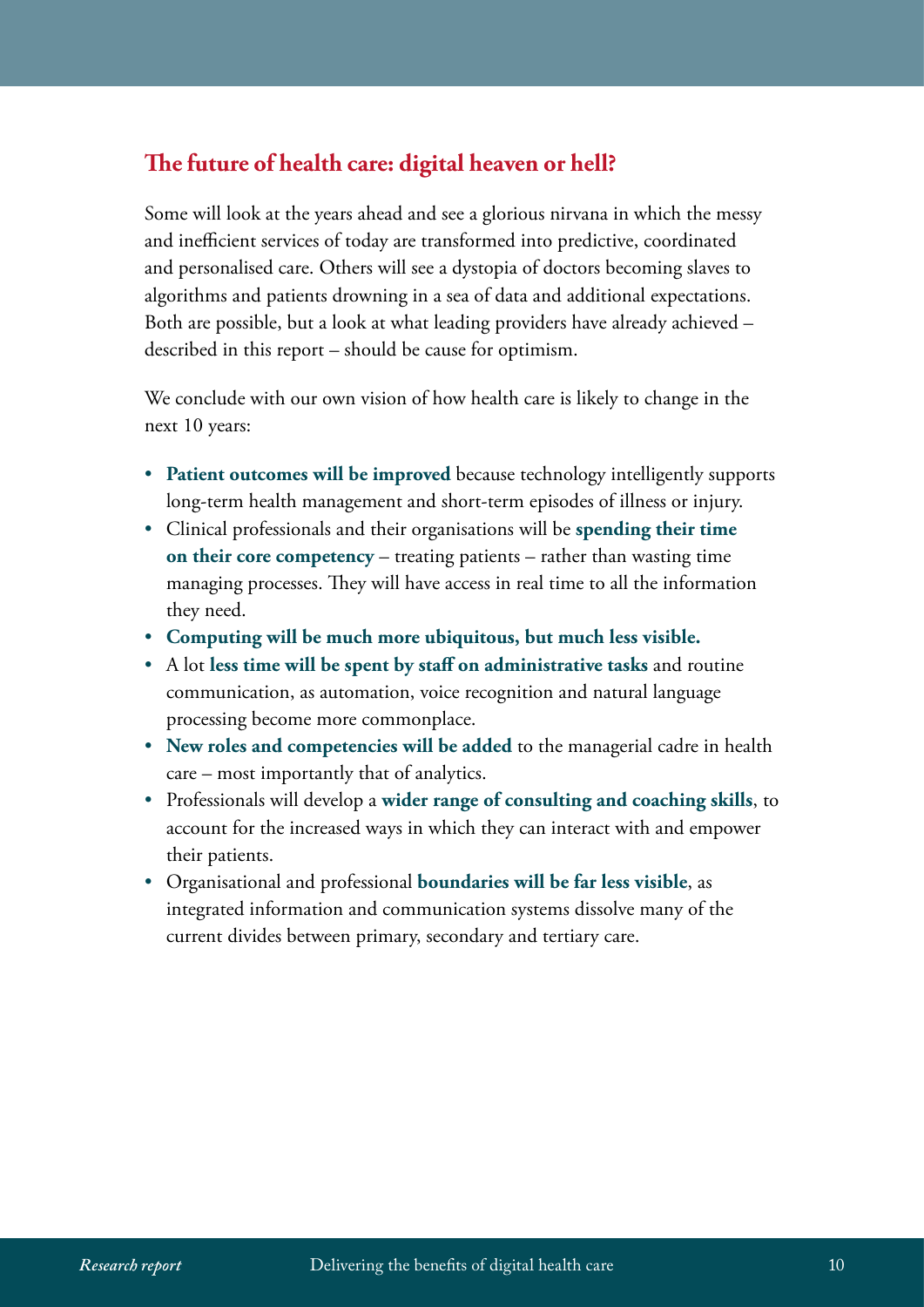#### $\big(\, 3 \, \big) \big(\, 4 \, \big) \,\big(\, 5 \,\big)$  $\big(\, 3 \, \big) \big(\, 4 \, \big) \,\big(\, 5 \,\big)$  $\big(\, 3 \, \big) \big(\, 4 \, \big) \,\big(\, 5 \,\big)$  $\big(\, 3 \, \big) \big(\, 4 \, \big) \,\big(\, 5 \,\big)$  $\big(\, 3 \, \big) \big(\, 4 \, \big) \,\big(\, 5 \,\big)$  $\big(\, 3 \, \big) \big(\, 4 \, \big) \,\big(\, 5 \,\big)$  $\big(\, 3 \, \big) \big(\, 4 \, \big) \,\big(\, 5 \,\big)$ 1

# <span id="page-12-0"></span>1

### **Introduction**

This report looks at the impact of digital technologies in health care, in particular their impact on the workforce and productivity. The digital technologies that are explored include:

- electronic health records
- telehealth
- monitoring equipment, including wearable devices
- electronic communications (e-communications)
- the use of web- and cloud-based tools
- data analytics 'big data'.

The report does not address the impact of medical technologies including diagnostics, genomics or robotics, which are also beginning to offer opportunities to improve productivity in ways we have not seen before.

In this report we set out the possibilities and benefits offered to health care by digital technologies, with important insight about how to grasp those possibilities and benefits from those furthest on in their digital journey. The report draws on:

- an extensive literature and evidence review, including recent literature on the impact of all of the digital technologies covered in this report
- 40 interviews with leaders of health care organisations who have been actively pursuing a digital strategy over many years, as well as leading technology suppliers, which took place in 2015 (see Appendix 1 for a list of the interviewees)
- a small survey of a panel of NHS leaders in primary, community and secondary care, which was carried out in 2015 – the panellists consisted of eight leaders of primary and community health providers and 10 chief executive officers (CEOs) of acute trusts (see Appendix 1).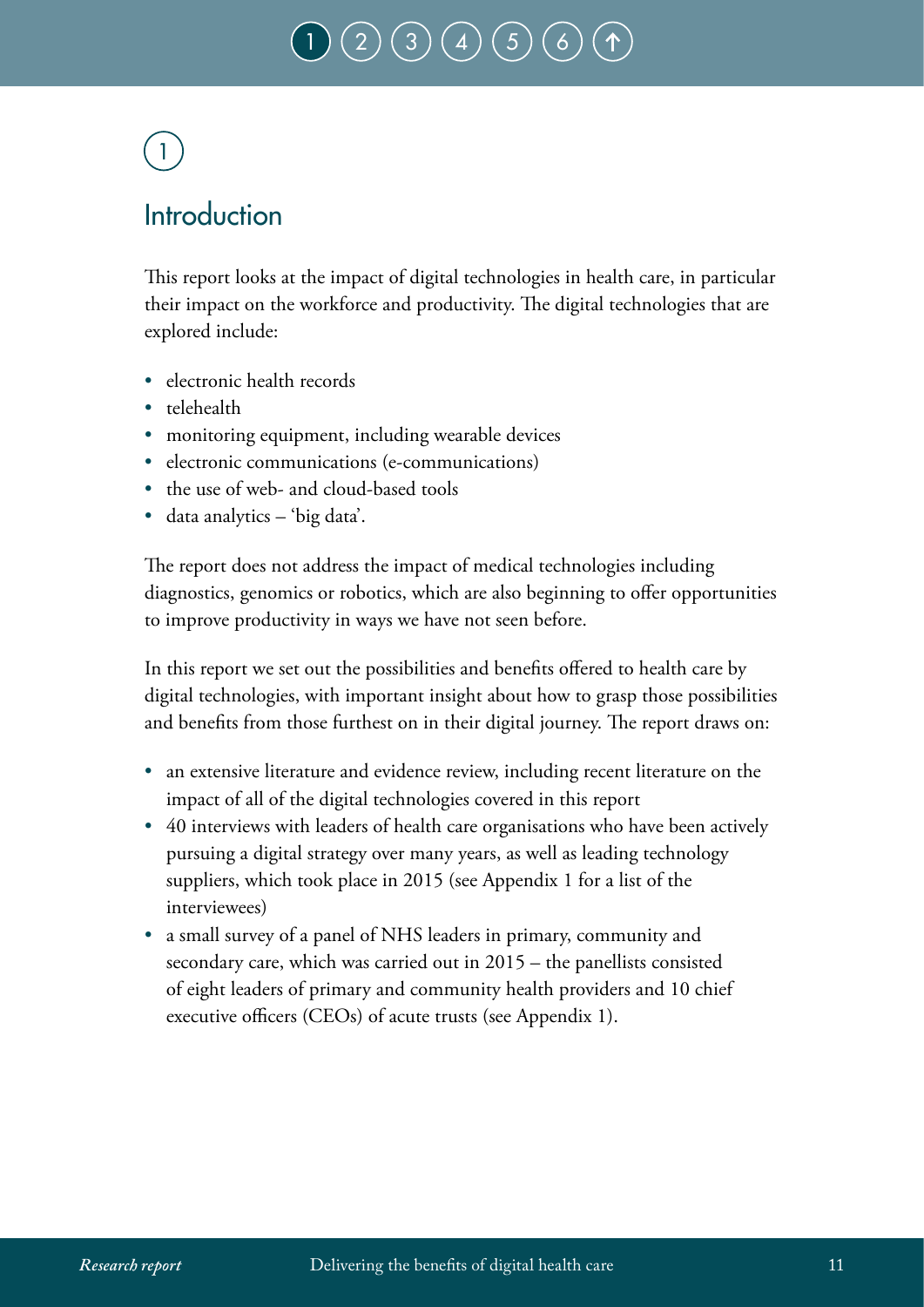#### $\big(\, 3 \, \big) \big(\, 4 \, \big) \,\big(\, 5 \,\big)$  $\big(\, 3 \, \big) \big(\, 4 \, \big) \,\big(\, 5 \,\big)$  $\big(\, 3 \, \big) \big(\, 4 \, \big) \,\big(\, 5 \,\big)$  $\big(\, 3 \, \big) \big(\, 4 \, \big) \,\big(\, 5 \,\big)$  $\big(\, 3 \, \big) \big(\, 4 \, \big) \,\big(\, 5 \,\big)$  $\big(\, 3 \, \big) \big(\, 4 \, \big) \,\big(\, 5 \,\big)$  $\big(\, 3 \, \big) \big(\, 4 \, \big) \,\big(\, 5 \,\big)$ [1](#page-12-0)

An important point to note is the paucity of evidence available, particularly from the United Kingdom (UK), on the potential return on investment from the deployment of information technologies in health care. This reflects the fact that health care is currently in the foothills of a journey towards realising the full benefits from technology. Where we could find evidence, we have included it.

This report explores the following:

- the new digital health care landscape and how it may evolve
- why it has been so difficult to successfully deploy information technology in health care in the past, with seven lessons for the future
- seven opportunities for technology to improve productivity and quality.

Many reports about technology tend to focus on the large number of exciting future opportunities but less on the pitfalls and how they are to be avoided. We aim to fill this important gap. We want those reading this report to not only deepen their understanding of the digital terrain and the possibilities it offers but also be given practical insights that will help them avoid expensive mistakes.

The good news is that technology and its application are in a constant state of evolution and adaptation. This is making it ever easier to use technology and exploit its full potential. Important developments include:

- Natural language processing to allow free text to be structured and analysed
- the growth of artificial intelligence, decision support and cognitive computing, offering opportunities for automation and improved decision-making
- the increasing intelligence and reach of devices supported by the 'internet of things' and sensor technology, which will open up new possibilities for better resource management, patient self-care, improved prevention and remote monitoring
- further down the track, distributed ledger technology (DLT) may revolutionise the way in which we manage and share data. DLT uses 'block chain' technology which provides a means of creating a secure digital identity and allowing multiple users to work from a shared central database, potentially alleviating problems with interoperability (Government Office for Science, 2016; Swan, 2015).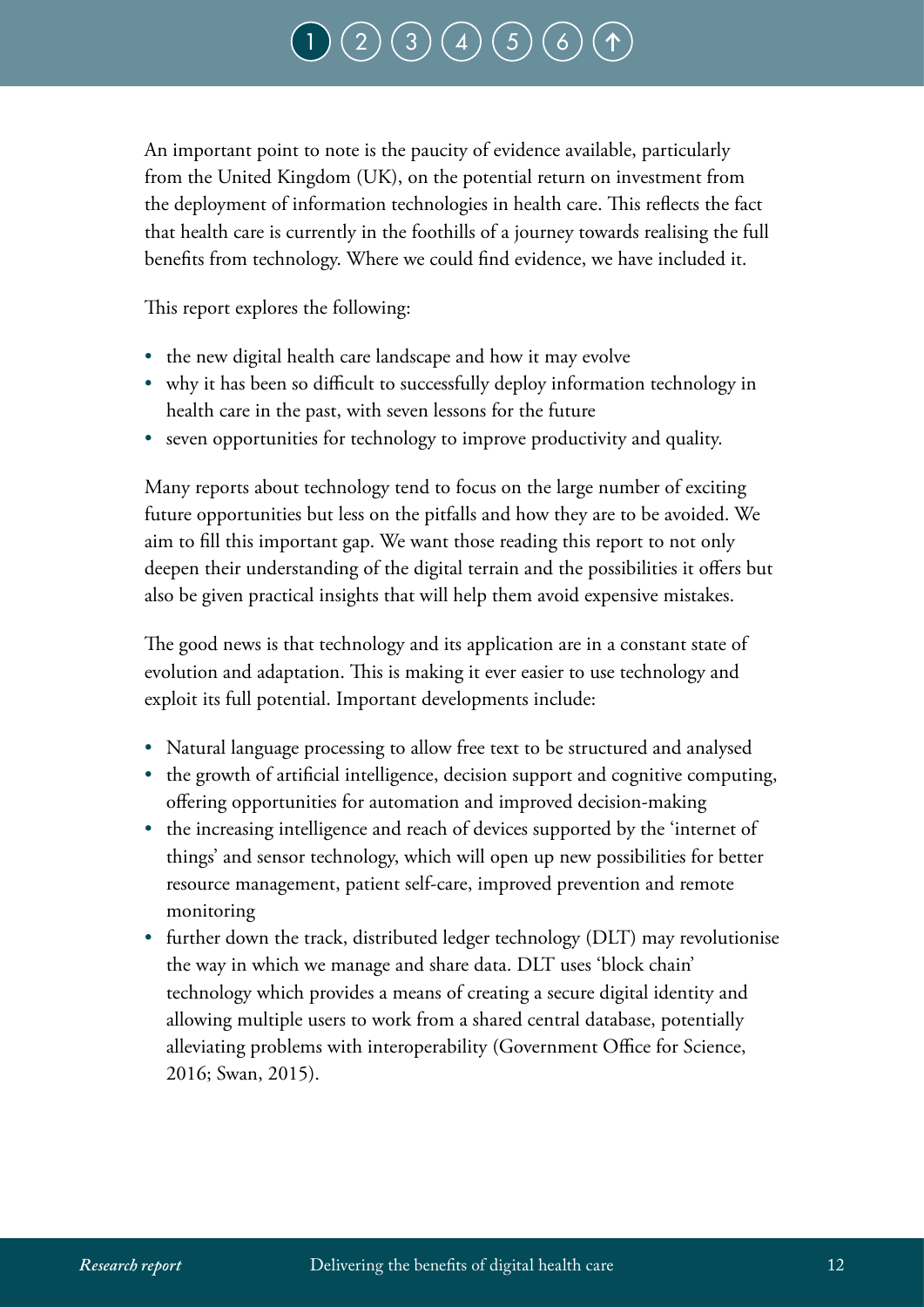#### $(2)(3)(4)(5)(6)$  $(2)(3)(4)(5)(6)$  $(2)(3)(4)(5)(6)$  $(2)(3)(4)(5)(6)$  $(2)(3)(4)(5)(6)$  $(2)(3)(4)(5)(6)$  $(2)(3)(4)(5)(6)$  $(2)(3)(4)(5)(6)$  $(2)(3)(4)(5)(6)$  $(2)(3)(4)(5)(6)$  $(2)(3)(4)(5)(6)$  $(1)$  $(1)$  $(1)$

Aside from these technological developments, the impact of digitising clinical information will be magnified further by medical advances in areas such as genomics and diagnostics. The UK is particularly well placed to take advantage of the genomic revolution. The 100,000 Genome Project aims to sequence 100,000 whole genomes from NHS patients by 2017 (Genomics England, 2015). The government wants the NHS to become the first major health service in the world to offer genomic medicine as part of routine care for NHS patients.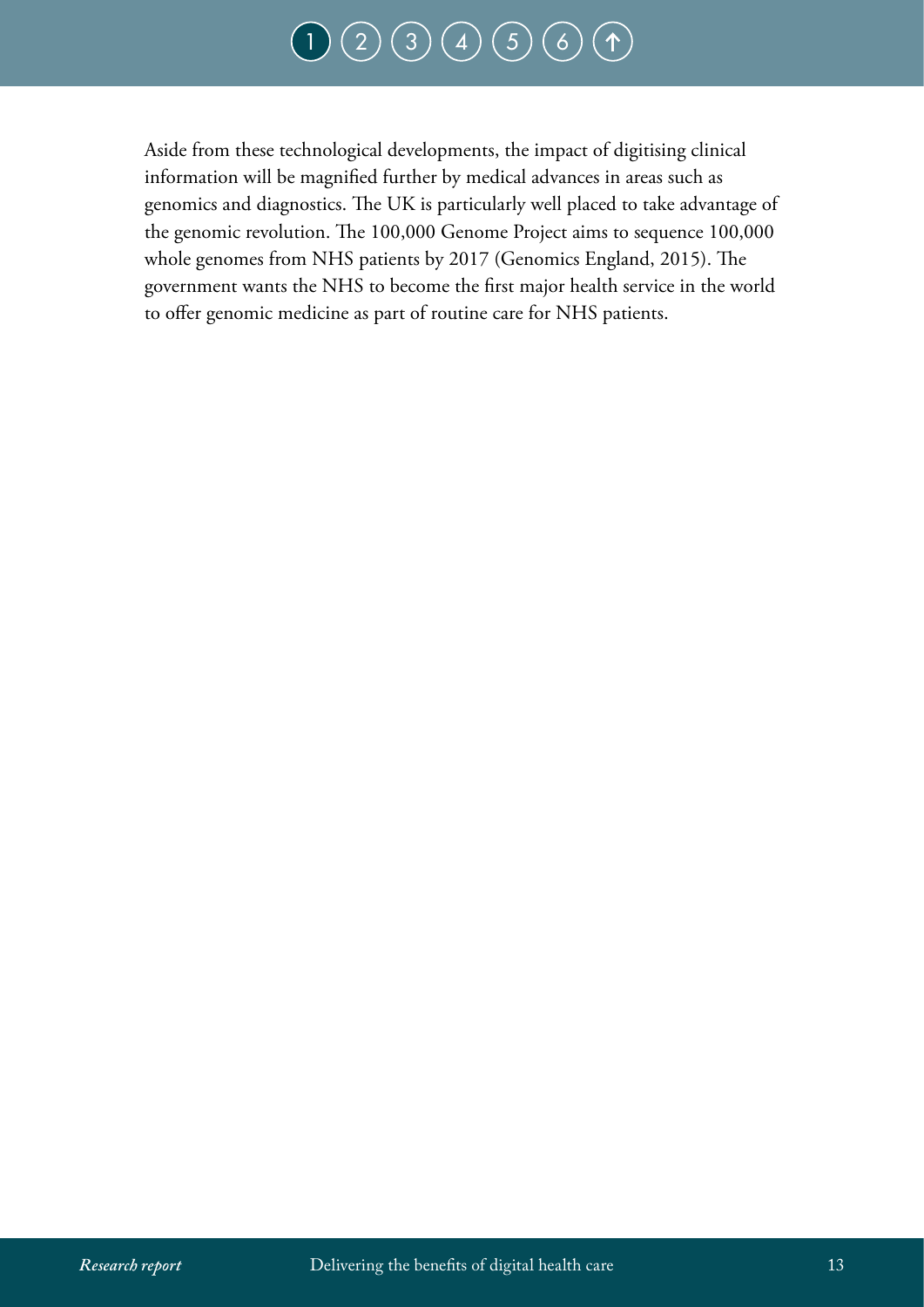# <span id="page-15-0"></span>2

### The current digital health care landscape

There is a new and rapidly changing global health care landscape where digital technologies are changing the rules of the game. Alongside changes within the providers of health care, there is a growing consumer-based movement. The public are actively seeking out information on their health and demonstrating their enthusiasm to use digital technologies to manage their health and communicate with their health care provider (see infographic on the next page).

The NHS has experienced significant difficulties in realising the benefits of technology in the past. While the UK's National Programme for Information Technology (NPfIT) had some notable successes, including digital imaging, creating the capacity for online appointment booking ('Choose and Book'), GP to GP record transfers and secure email (among other things), it failed to digitise the hospital and community sectors, leading to its expiration in 2011 – nine years after it was initiated. NPfIT was originally budgeted at £6 billion but the total spend was estimated at closer to £10 billion (House of Commons Public Accounts Committee, 2013).

The failures of NPfIT are multiple, complex and overlapping. In essence, failure has been attributed to an attempt to force top-down change, with a lack of consideration to clinical leadership, local requirements, concerns or skills (Campion-Awwad and others, 2014). The government's digital strategy, *Personalised Health and Care 2020: Using data and technology to transform outcomes for patients and citizens: A framework for action*, which was developed by the National Information Board and published under the Coalition Government (NIB, 2014), has learnt lessons from NPfIT, with the core of its present strategy focused on national enablers for change. It is worth noting that the core aim of strategy was a good one. Other countries, such as Canada and the Scandinavian countries, are now implementing consistent instances of EPRs regionally.

The English health system is now reaching a digital tipping point. After years of lagging behind primary care, where the majority of GP practices have used electronic health records (EHRs) for over 10 years, community- and hospitalbased services are beginning to catch up. A majority of the NHS acute trust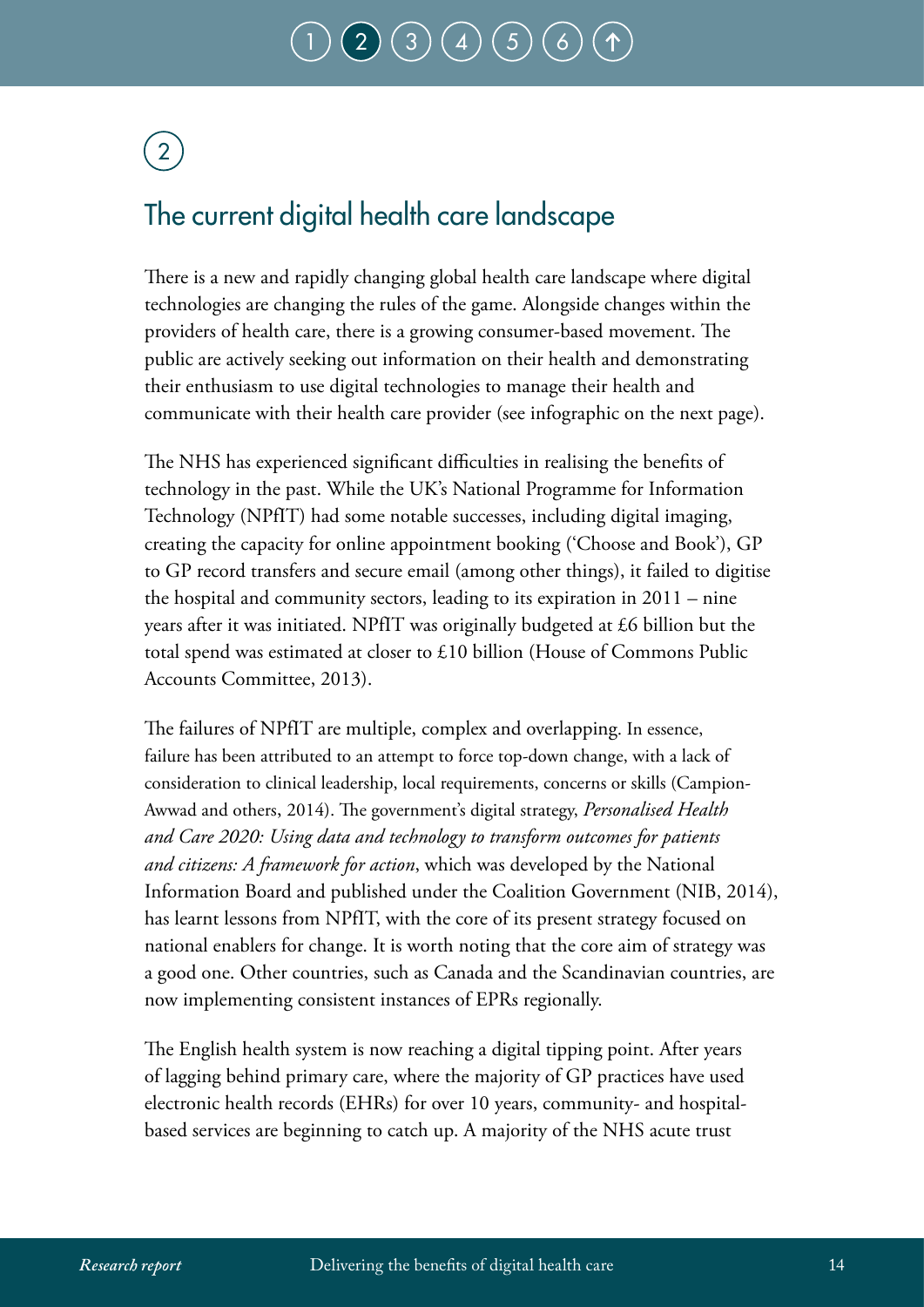# $\big( 3 \big) \big( 4 \big) \big( 5 \big)$  $\big( 3 \big) \big( 4 \big) \big( 5 \big)$  $\big( 3 \big) \big( 4 \big) \big( 5 \big)$  $\big( 3 \big) \big( 4 \big) \big( 5 \big)$  $\big( 3 \big) \big( 4 \big) \big( 5 \big)$  $\big( 3 \big) \big( 4 \big) \big( 5 \big)$  $\big( 3 \big) \big( 4 \big) \big( 5 \big)$

CEOs who were surveyed for this report revealed that they had the technology to support mobile working, e-rostering, patient-flow software and EHRs. A minority, meanwhile, had systems for telehealth, remote monitoring and tracking. The survey also revealed that across all settings, the greatest productivity gains have been gained from EHRs and support for mobile working. In primary care, patient portals have been particularly successful. The technology that has been least successful is the use of e-rostering in hospitals.

There are also opportunities for NHS organisations to bid for national monies, such as the Nursing Technology Fund, $2$  to support local schemes. The recent Spending Review (HM Treasury, 2015) signalled a £1 billion investment in information technology for the NHS over the next five years, and this has since been augmented to £4.2 billion. The government's digital strategy contains a number of supporting strategies and initiatives to encourage innovation and the uptake of digital technologies, including funding and programmes to promote system interoperability and the sharing of data (NIB, 2014). Further details of this programme are presented in Appendix 2.

A major challenge for all organisations across the NHS will be to find the necessary resources to invest in new technology. The primary and community care leaders we surveyed reported a level of investment of 1 to 5% of total expenditure over the past three years, with a significant rise anticipated over the next three. Meanwhile, the acute trust CEOs reported that a typical spend on digital technologies over the past three years had been 0 to 3% of total expenditure. By way of comparison, in 2012, the average spend on information technology for providers of hospital care in the United States (US) was just under 3% of their operating costs.3 The surveyed CEOs expressed their frustration at how current financial constraints were limiting expenditure on technology.

*"We would like to spend significantly more as we are behind the curve. However, this is currently unaffordable given the current deficit position." (Acute trust CEO)*

<sup>2.</sup> [www.england.nhs.uk/digitaltechnology/info-revolution/nursing-technology-fund/](https://www.england.nhs.uk/digitaltechnology/info-revolution/nursing-technology-fund/) 

<sup>3.</sup> http://apps.himss.org/foundation/docs/2013HIMSSAnnualReportDorenfest.pdf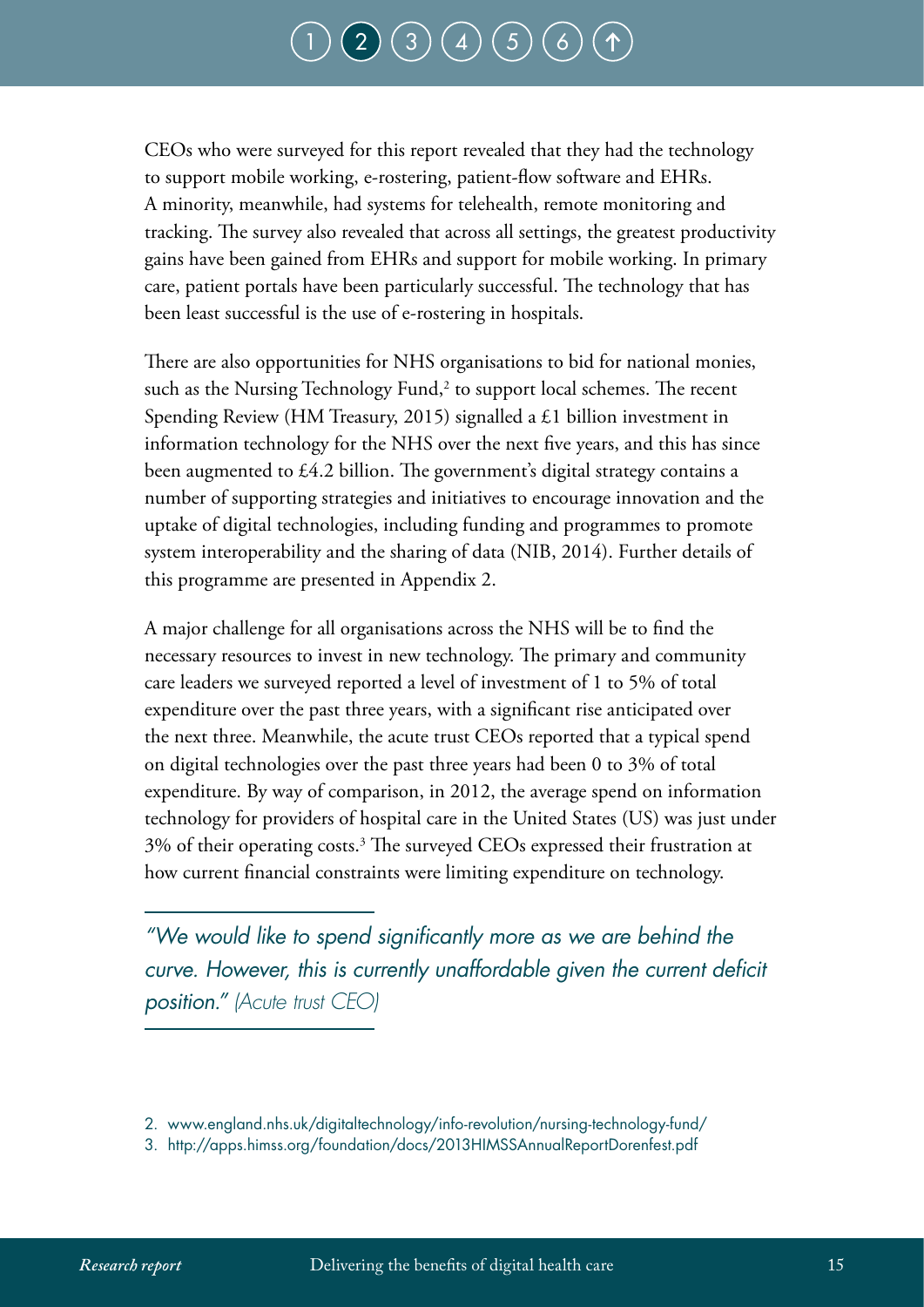# [1](#page-12-0) ) ( [2](#page-15-0) ) ( [3](#page-21-0) ) ( [4](#page-31-0) ) ( [5](#page-78-0) ) ( [6](#page-86-0)

### The world of digital health in numbers



Sources for all of these data are available at the end of this report after the 'References' section.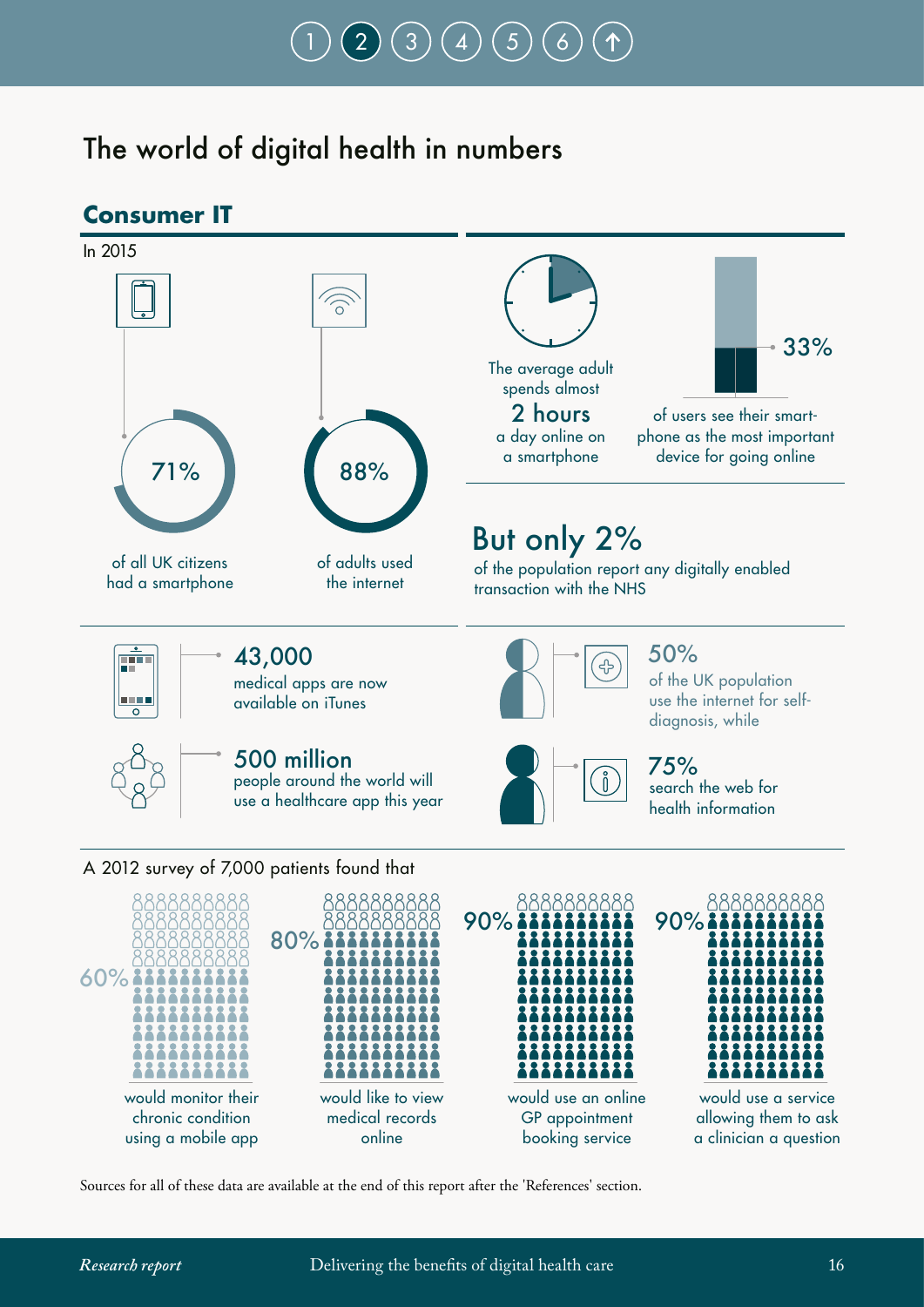# $2) (3) (4) (5)$  $2) (3) (4) (5)$  $2) (3) (4) (5)$  $2) (3) (4) (5)$  $2) (3) (4) (5)$  $2) (3) (4) (5)$  $2) (3) (4) (5)$  $2) (3) (4) (5)$

### **Telehealth**



in the UK were commissioning telehealth services in 2013/14: a total spend of £15.2 million in that year.



Just 14% of over-65s in the UK have access to telecare services (e.g. fall alarms etc)

### **Electronic health records**



4.7 million people in Europe used a connected care system in 2013. This is projected to grow to 13.7 million by 2019.



40% of health care organisations reported a cyber-attack in 2013 – double that reported in 2009.

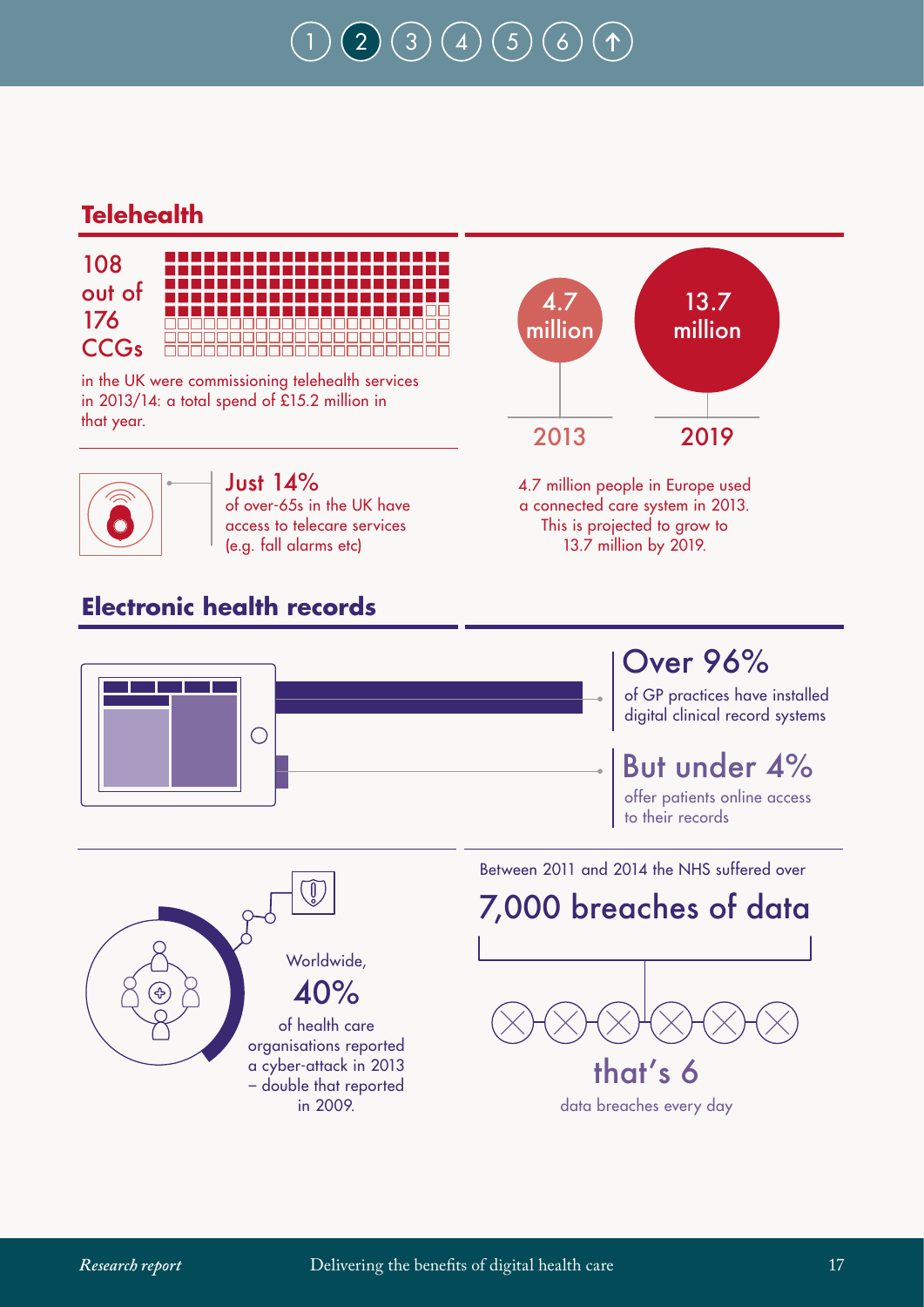# $\big(\, 3 \, \big) \, \big(\, 4 \, \big) \, \big(\, 5 \,\big)$  $\big(\, 3 \, \big) \, \big(\, 4 \, \big) \, \big(\, 5 \,\big)$  $\big(\, 3 \, \big) \, \big(\, 4 \, \big) \, \big(\, 5 \,\big)$  $\big(\, 3 \, \big) \, \big(\, 4 \, \big) \, \big(\, 5 \,\big)$  $\big(\, 3 \, \big) \, \big(\, 4 \, \big) \, \big(\, 5 \,\big)$  $\big(\, 3 \, \big) \, \big(\, 4 \, \big) \, \big(\, 5 \,\big)$  $\big(\, 3 \, \big) \, \big(\, 4 \, \big) \, \big(\, 5 \,\big)$

<span id="page-19-0"></span>They believed that investment in this area would ultimately save money.

Figure 2.1 provides a high-level overview of the future digital health care landscape. The patient or service user is at its centre, surrounded by the patientfacing technologies that provide them with opportunities to manage their health and engage with health care providers. These include wearable devices, apps, online communities and patient portals. The EHR straddles the system as a whole, reflecting the pivotal role it plays in any digital strategy. It is the foundation on which many of the other apps are built. Next are the technologies that provide tools for health care professionals. These include decision support, the capacity to access other professionals' expertise, tools to prioritise and manage their clinical workload and tools to identify those patients at greatest risk. Finally are the technologies that support organisations, including tools for business process support, predictive analytics, flow management and e-rostering, which give new resource and clinical management capabilities to health care providers. Definitions of the technologies shown in Figure 2.1 can be found in Appendix 3.

The speed with which benefits either have been or are likely to be achieved varies considerably. It is also clear that contextual and implementation factors play a big part in determining the ultimate impact. Striking examples of digital innovations that can deliver significant benefits relatively rapidly include:

- some of the apps that monitor vital signs and enable clinicians to identify and prioritise patients who require the most urgent attention
- the apps that support staff working peripatetically in the community.

The early evidence also suggests that these apps deliver a high return on investment.

The area that has created the greatest challenge is the implementation of the EHR. The reasons behind this are discussed further in the next chapter.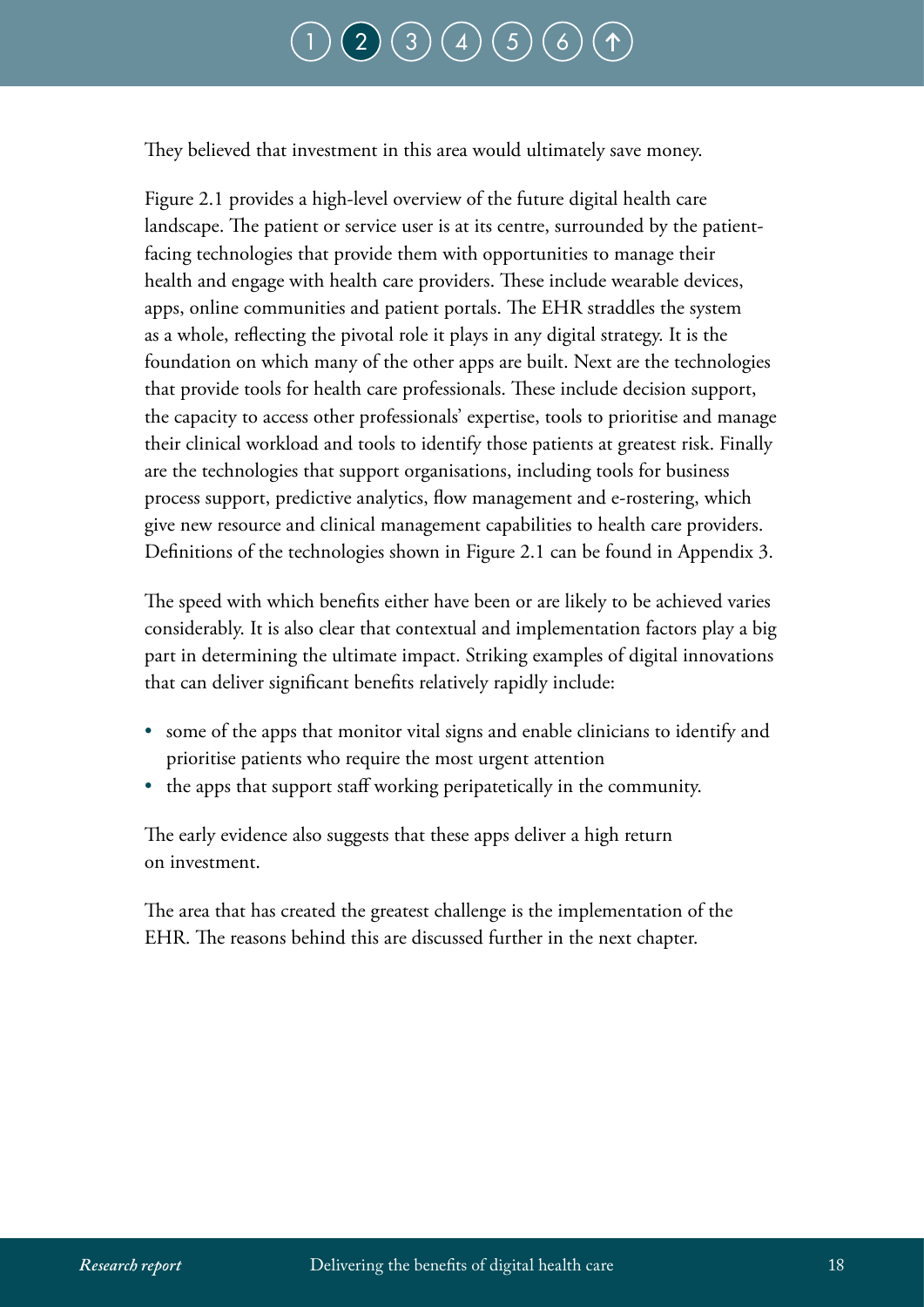# $\binom{2}{3} \binom{4}{5} \binom{5}{6}$  $\binom{2}{3} \binom{4}{5} \binom{5}{6}$  $\binom{2}{3} \binom{4}{5} \binom{5}{6}$  $\binom{2}{3} \binom{4}{5} \binom{5}{6}$  $\binom{2}{3} \binom{4}{5} \binom{5}{6}$  $\binom{2}{3} \binom{4}{5} \binom{5}{6}$  $\binom{2}{3} \binom{4}{5} \binom{5}{6}$  $\binom{2}{3} \binom{4}{5} \binom{5}{6}$  $\binom{2}{3} \binom{4}{5} \binom{5}{6}$  $\binom{2}{3} \binom{4}{5} \binom{5}{6}$  $\binom{2}{3} \binom{4}{5} \binom{5}{6}$

<span id="page-20-0"></span>

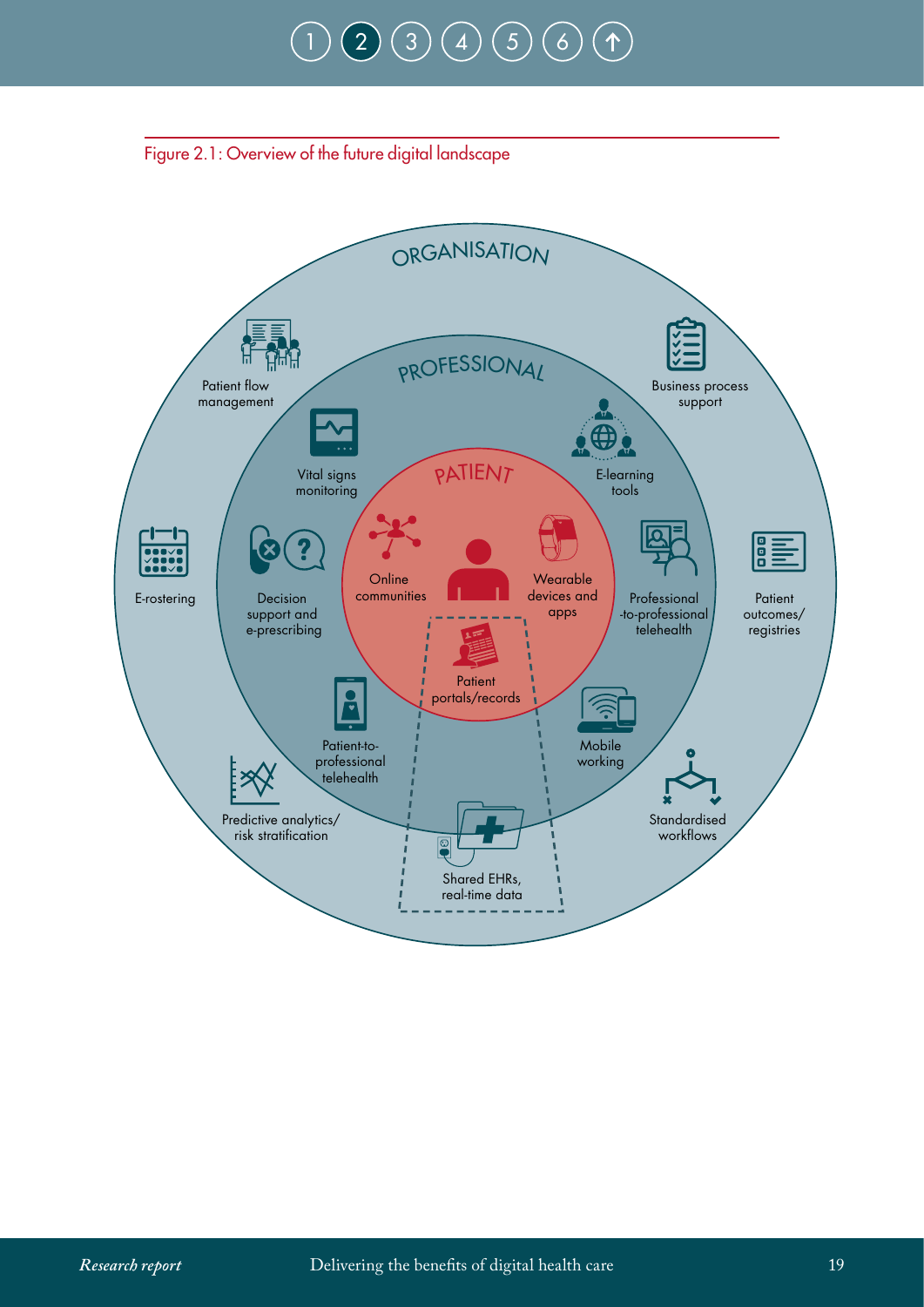# $(3) (4) (5)$  $(3) (4) (5)$  $(3) (4) (5)$  $(3) (4) (5)$  $(3) (4) (5)$

# <span id="page-21-0"></span>3

### Why has it been so difficult to deploy digital technology in health care? Seven lessons for the future

"The history of technology as it enters industries is that people say 'this is going to transform everything in two years'. And then you put it in and nothing happens and people say 'why didn't it work the way we expected it to?... And then lo and behold after a period of 10 years, it begins working." (Robert Wachter, University of California San Francisco (UCSF)

Becoming a digitally enabled health care provider is not about replacing analogue or paper processes with digital ones. Where technological interventions have failed, technology has simply been layered on top of existing structures and work patterns, creating additional workload for health care professionals. The technologies that have released the greatest immediate benefits have been carefully designed to make people's jobs or the patient's interaction easier, with considerable investment in the design process. Also, those we interviewed talked time and again about the importance of using technology to reimagine current work processes.

*"I call it 'The Safety Deposit Box Theory' – you need two keys to unlock this… one of them is that the work needs to be reimagined… the second is the adaptation of technology." (Robert Wachter, UCSF)*

*"I don't know of any instance of really major implementation of technology that has brought that [improvement of] productivity that hasn't been associated with a major change in how the industry is organised. Health care is like a cottage industry from*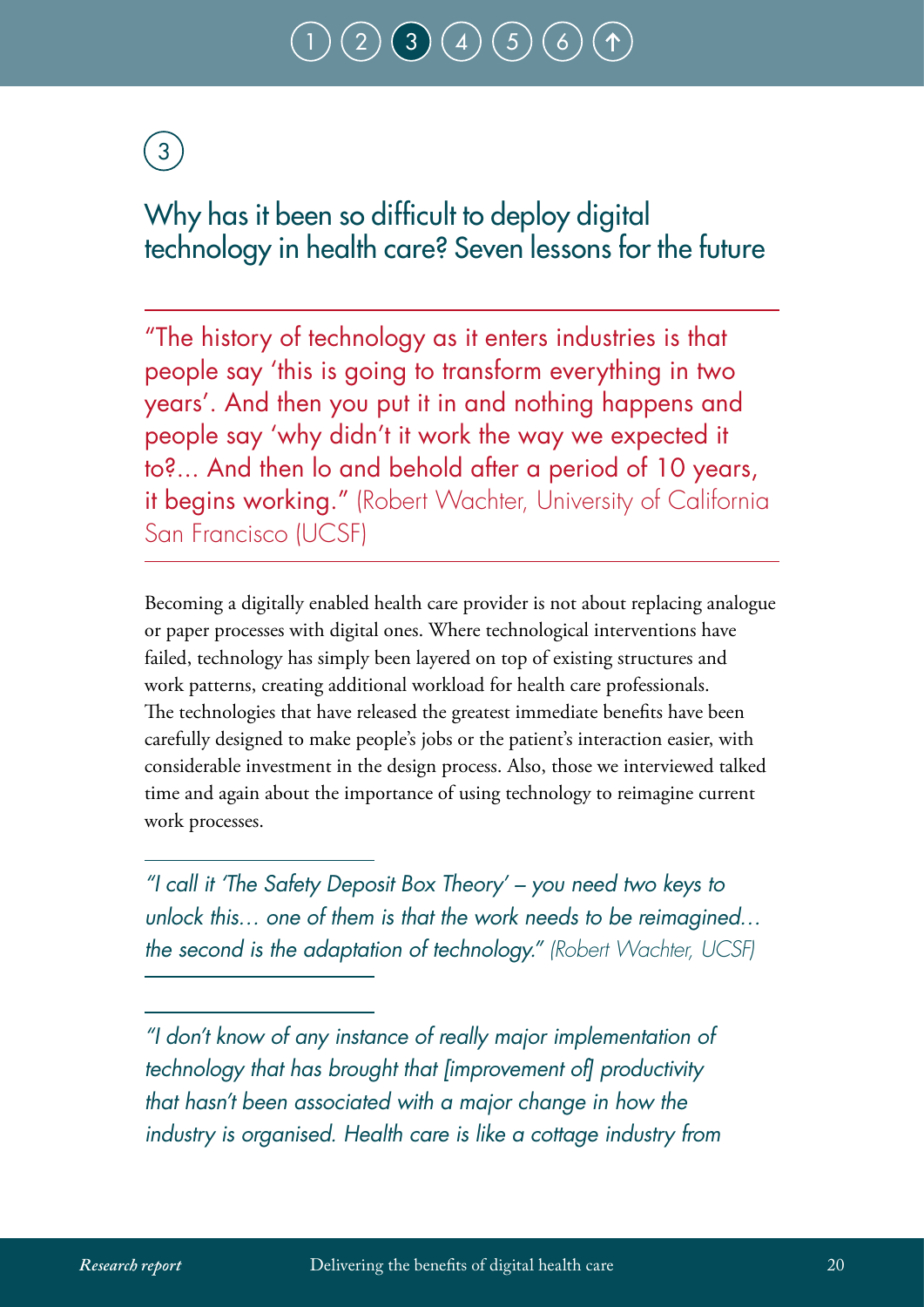### $\binom{3}{4}\binom{4}{5}$  $\binom{3}{4}\binom{4}{5}$  $\binom{3}{4}\binom{4}{5}$  $\binom{3}{4}\binom{4}{5}$  $\binom{3}{4}\binom{4}{5}$  $\binom{3}{4}\binom{4}{5}$  $\binom{3}{4}\binom{4}{5}$

*the Middle Ages, it is like a guild system, so this isn't a question of IT [information technology] and how it is. It's really a question of structural reorganisation of health care, and that's why it is complicated to do." (Adam Darkins, Medtronic)*

The EHR is the foundation to any digital strategy, yet this is the area where benefit has been hard to extract, partly because some early EHRs were adapted from billing systems and not designed for clinical use. There was no 'reimagining' of the work. So, some EHRs created new obstacles in clinical workflow and slowed processes up.

*"In the early years, our statistics show that electronic health records actually caused negative productivity, you required 30% more effort." (Ash Shehata, KPMG)*

Organisations at the digital frontier have spent decades building and refining their EHR. Wachter (2015), in his recent book *The Digital Doctor*, notes that poorly designed systems have led to significant increases in time spent on data entry and multiple unhelpful alerts – with some research showing that health care professionals spend over 40% of their time on computers compared with just 12% with patients (Block and others, 2013). There are also risks that staff focus so much on getting data into the system that they do not adequately interpret them. Deriving the full benefits from information technology in health care requires a sophisticated and complex interplay between the technology, the 'thoughtflow' (clinical decision-making) and the 'workflow' (the clinical pathway) (see Figure 3.1). Poorly designed information technology can disrupt thoughtflow and workflow; well-designed information technology can optimise them. Benefits will also be increased with systems that, as far as possible, automate data entry, for example with direct feeds from equipment that monitors vital signs.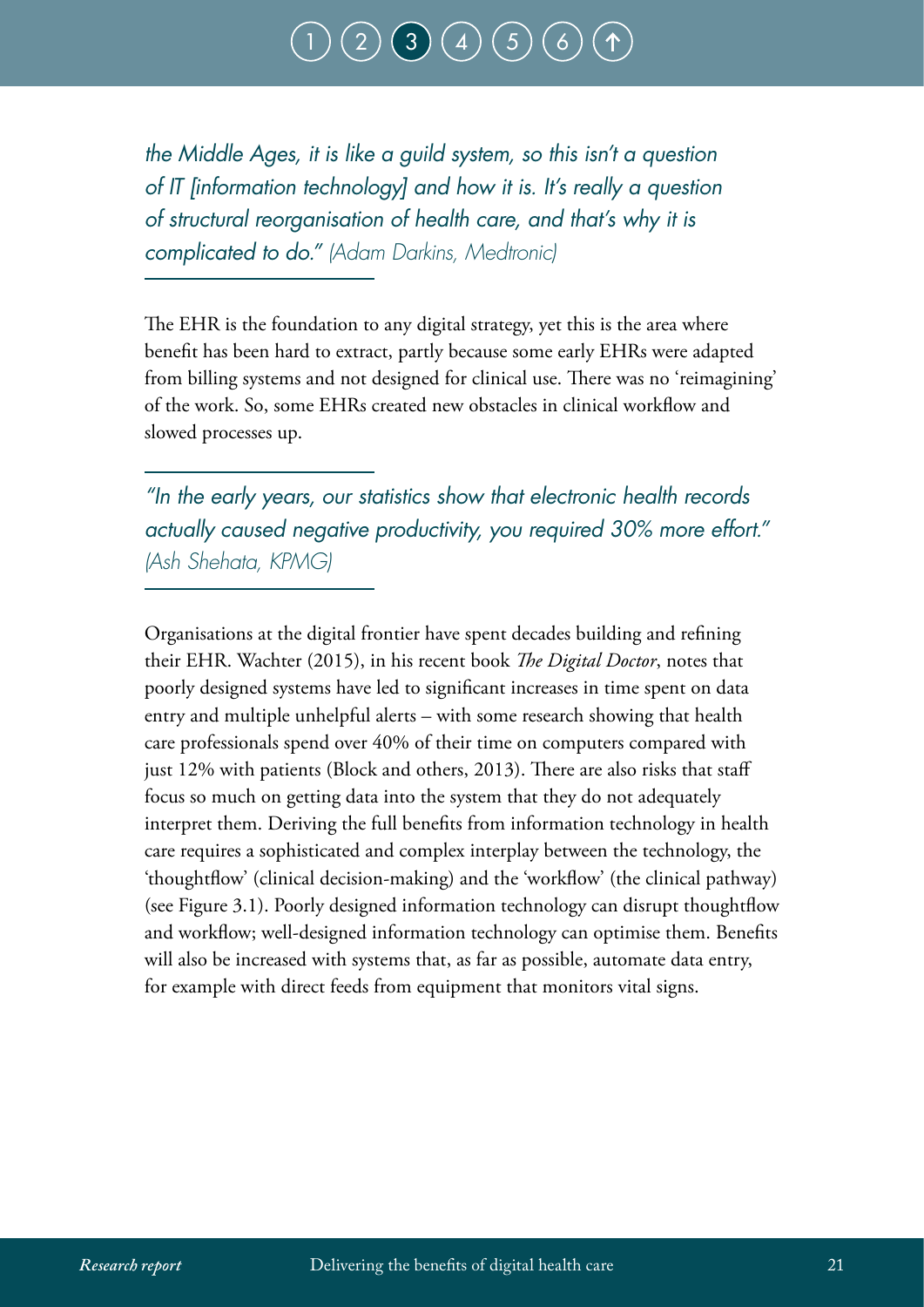# [1](#page-12-0) ) ( [2](#page-15-0) ) ( [3](#page-21-0) ) ( [4](#page-31-0) ) ( [5](#page-78-0) ) ( [6](#page-86-0)



<span id="page-23-0"></span>Figure 3.1: Interplay between ICT, thoughtflow and workflow

From our analysis of the literature and the evidence provided by those we interviewed, we have identified seven lessons for the success of digital health care, which we now go on to describe. Throughout the report these are supplemented by specific lessons for particular technologies.



#### Transformation first

"It's fundamentally not a technology project; it's fundamentally a culture change and a business transformation project." (Robert Wachter, UCSF)

Transformation comes from new ways of working, not the technology itself – what is needed is a transformation programme supported by new technology, not the other way round. This is the fundamental lesson that underpins everything else.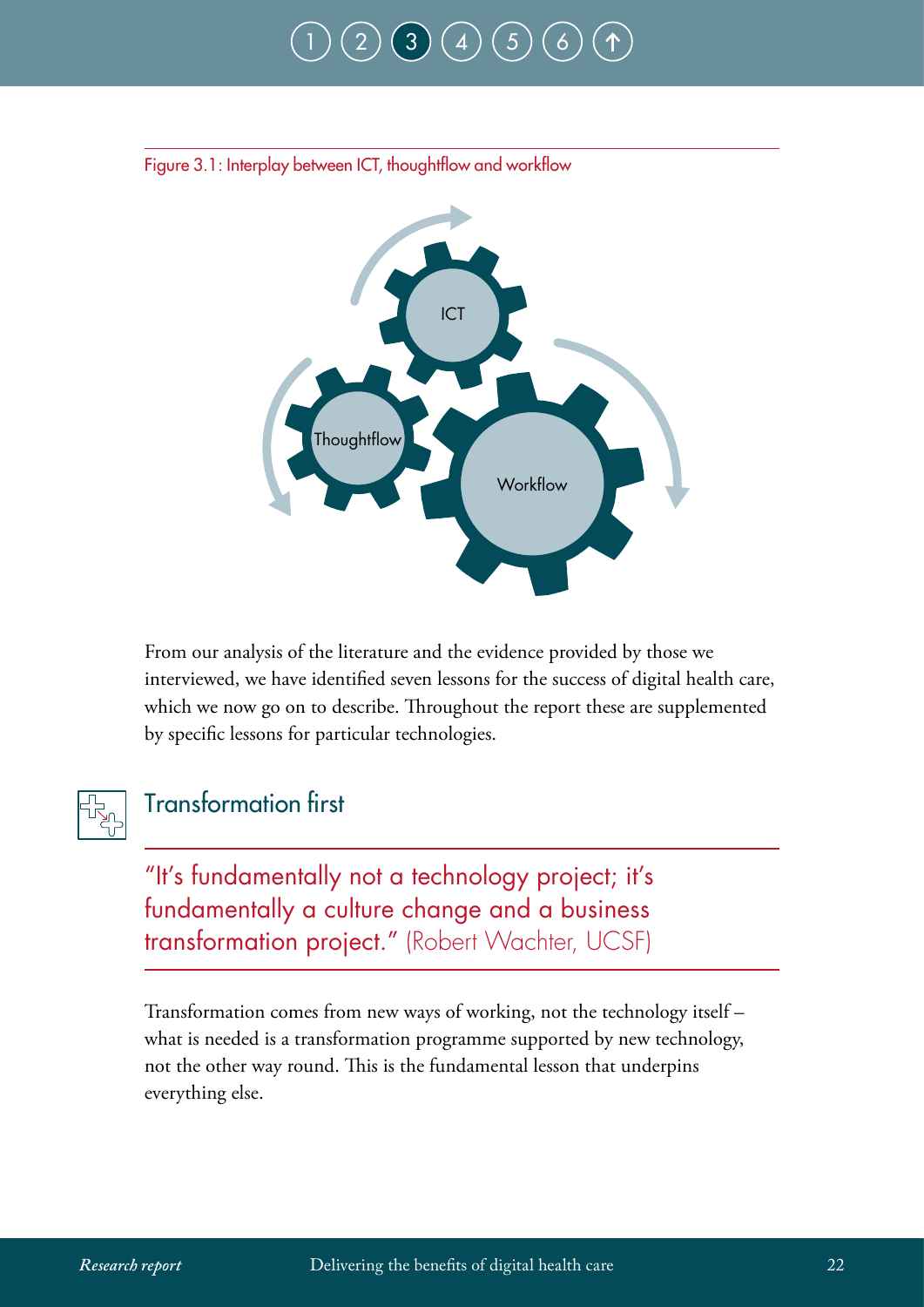## $(3)(4)(5)$  $(3)(4)(5)$  $(3)(4)(5)$  $(3)(4)(5)$  $(3)(4)(5)$  $(3)(4)(5)$  $(3)(4)(5)$



### Culture change is crucial

"Bringing computers into your organisation is not simply a technical act, it's a huge adaptive act." (Robert Wachter, UCSF)

Many of the issues faced along the journey of transformation are people problems, not technology problems. This means that organisations need to invest at least as much (and ideally significantly more) into the programmes of organisational change and transformation as they do in the technology itself. It requires clinical and organisational leaders who have a deep knowledge of both clinical and technological systems, who are able to reimagine how work is done and who know how technology could best support it. Leaders need to build a culture that is receptive to change and a strong change management process. Using clinical champions and supporting active staff engagement can help with this (Boonstra and others, 2014; Broderick and Lindeman, 2013). It is also essential to equip staff with the necessary tools and expertise to use new technology (Lovett and others, 2014; MacNeill, 2014; Sharma and Clarke, 2014; Veslemøy and others, 2014). This includes providing training before the technology is introduced, as well as real-time support once it is in place (Black and others, 2011; Boonstra and others, 2014). The increasing use of tablet computers ('tablets') with intuitive front-end applications should reduce the training requirement over time.

*"We need to have IT systems that can be used without spending millions of pounds and hours and hours on training because that defeats the purpose of why we have the systems in the first place." (Dr Harpreet Sood, NHS England)*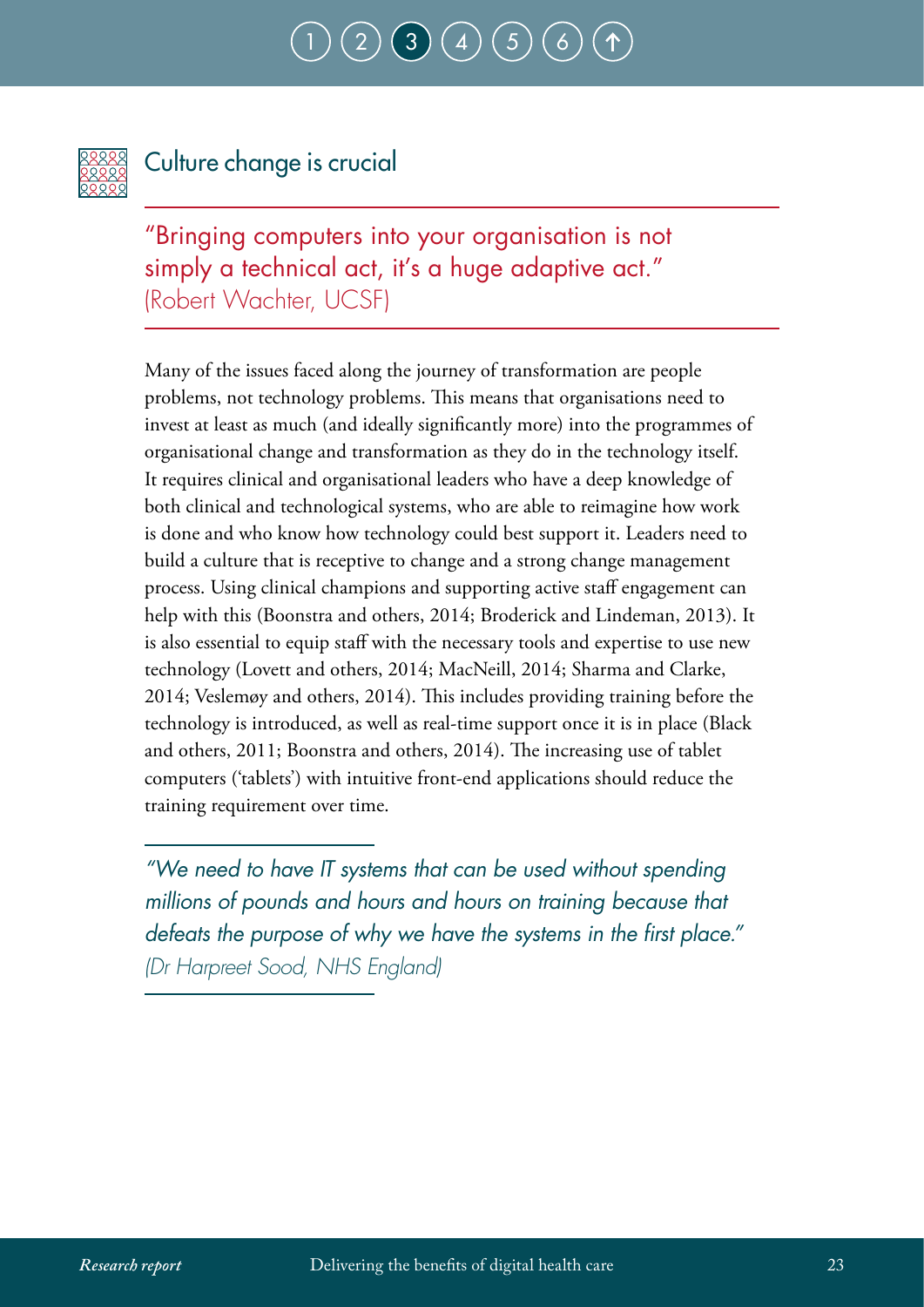### $\binom{3}{4}\binom{4}{5}$  $\binom{3}{4}\binom{4}{5}$  $\binom{3}{4}\binom{4}{5}$  $\binom{3}{4}\binom{4}{5}$  $\binom{3}{4}\binom{4}{5}$  $\binom{3}{4}\binom{4}{5}$  $\binom{3}{4}\binom{4}{5}$



### User-centred design

"We had a team of about 20 to 25 physicians who would spend a good chunk of time with our team actually building up the system and getting the system designed as they needed it to do their workflows, and without that we would have not delivered a product that people could have used." (Eric Alper, Lifespan)

Insufficient attention has been given to the design of systems. Systems need to solve the problems and needs of the people who are going to use them, be they patients or professionals. Staff are too often seen as 'passive recipients' of new technology and not involved in the development of systems' architecture or user interfaces (Cresswell and others, 2013). Designing systems requires a deep understanding of the work as well as the needs of the worker. When systems meet clinical needs they are much more likely to succeed (Cresswell and others, 2013). Systems should support both the overall clinical 'workflow' and the clinician's 'thoughtflow'/decision-making. Bespoke user interfaces and information presentation, which the growing number of 'front-end' apps provide, can aid this. There is a balance for organisations to consider between implementing an 'off the shelf' package solution (albeit customised for their organisation) and 'knitting together' existing clinical systems in their organisation. The combination of a core package solution with a small number of specialist clinical systems is emerging as the norm in top-performing digital hospitals.

*"Thoughtflow impacts the decision-making process, that is, it either enhances or makes it worse through the way we display digital information on a computer monitor or on a mobile device, so the concept of presenting the right information, to the right person, at the right time, is very important." (Richard Bakalar, KPMG)*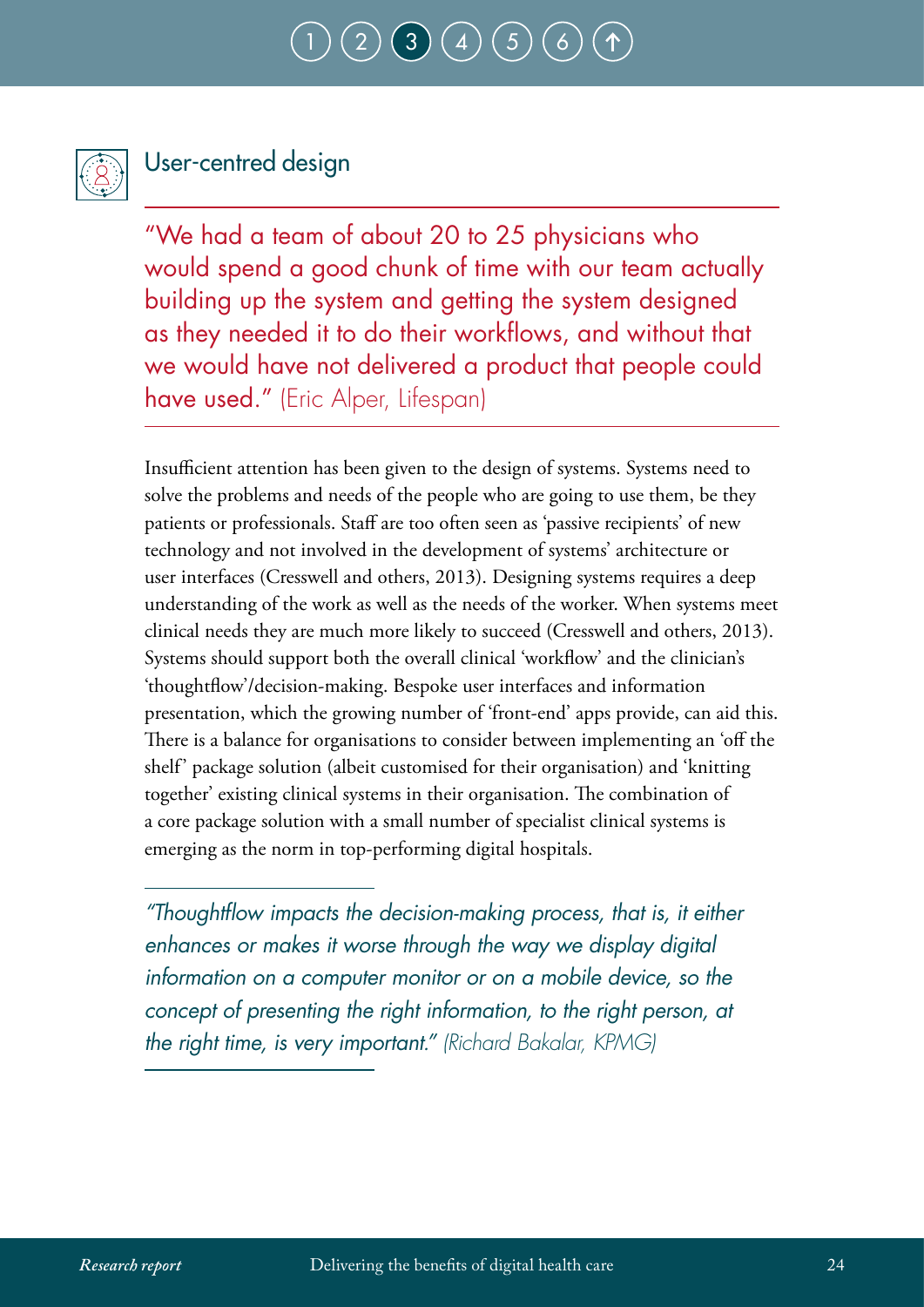# $(3)(4)(5)$  $(3)(4)(5)$  $(3)(4)(5)$  $(3)(4)(5)$  $(3)(4)(5)$  $(3)(4)(5)$  $(3)(4)(5)$



#### Invest in analytics

"It's what you do with the data that creates the value." (David Blumenthal, The Commonwealth Fund)

Successful providers have made significant investment in developing their own analytical and software development capacity. This enables them to generate the learning and insight from the data collected within both clinical and non-clinical systems. Appropriate data mining supported by sophisticated search tools and hyper-indexing, which can be used across all data systems simultaneously, are likely to help with this.

Data analytics can drive improvement in many areas, including operational and clinical processes as well as population management and the optimisation of treatment.

*"They said our analytics were the best that they had seen in the world. The reason for that: when you track clinical data and load it into a longitudinal patient registry, it supplies a foundation for truly excellent analytic." (Brent James, Intermountain Healthcare)*

Intermountain Healthcare is a not-for-profit health system based in Salt Lake City in Utah in the US, which comprises 22 hospitals and is staffed by approximately 1,400 primary and secondary care physicians. It has invested in a significant 'in-house' analytic capacity. It has 17 statisticians with a Masters-level or higher qualification and their job is to support the analytics of the registry functions. The majority of their work involves producing routine reports on care delivery performance, to make performance transparent to the clinical teams at an individual patient level and at a process level. Intermountain Healthcare decided to develop in-house capacity as its experience of technological business intelligence systems was that the structure of reports had to be pre-defined and yet so many of the questions that cropped up in the clinical teams did not fit the pre-defined structures.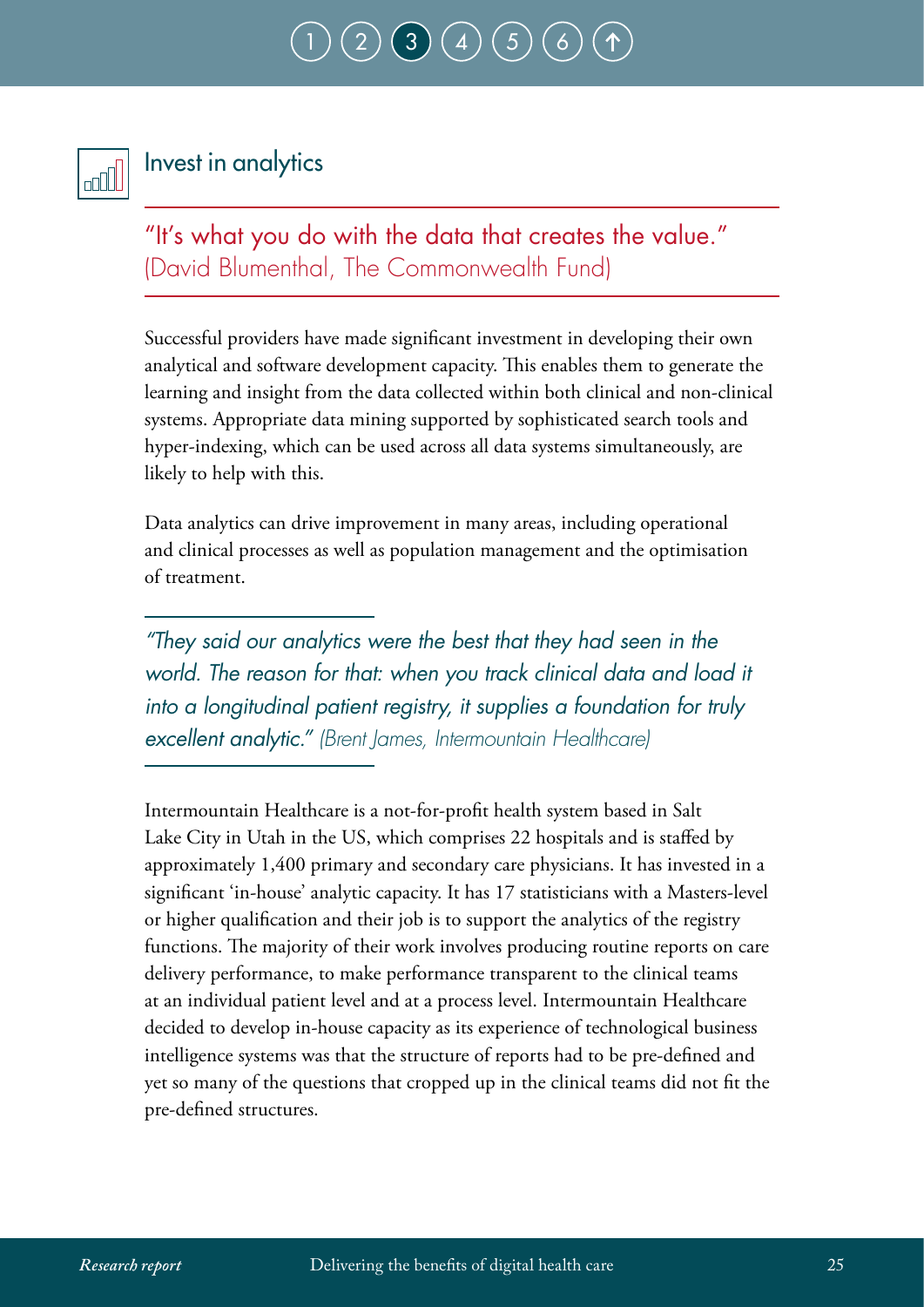

### Multiple iterations and continuous learning

"The whole journey started in the 1990s. We had two major failures – one a system that we designed ourselves and one a system that IBM designed with us… We probably spent five years building our own system; five years with Epic [a health care software company in the US] building the initial system; five years implementing our own system; five, six, seven years maximising what we have." (Robert Pearl, Kaiser Permanente)

Implementing technology is an ongoing programme of transformational change.

Even with careful design there may need to be a number of iterations in the design of a system. This is a continuous process and there may be several cycles – some quite painful – before the system reaches a tipping point where all of this investment starts to pay off.

Ensuring that there are people on site with a deep understanding of the technological and clinical system will be essential in adapting the technology as the system improves and evolves. Clinical leadership and champions are particularly important. It is now routine for large health care organisations in the US to have chief medical and chief nursing information officers at board level.

*"As the CMIO [chief medical information officer] and lead physician… for the electronic medical record… I have a role… in the organisational strategy for deploying new technology… but also in taking feedback and input from the physicians in terms of what they need from the systems we have." (Brian Clay, UCSD)*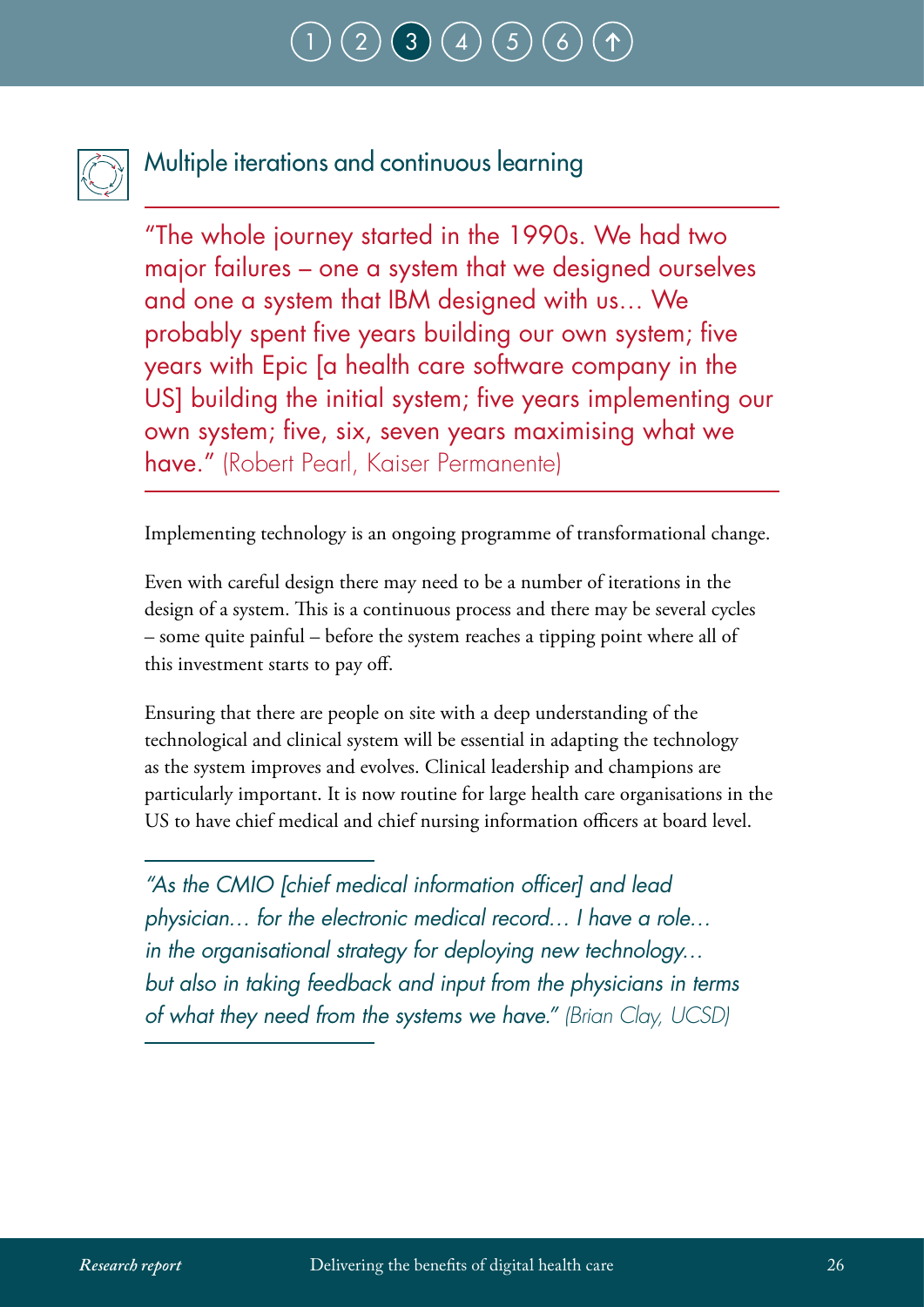## $\binom{3}{4}\binom{4}{5}$  $\binom{3}{4}\binom{4}{5}$  $\binom{3}{4}\binom{4}{5}$  $\binom{3}{4}\binom{4}{5}$  $\binom{3}{4}\binom{4}{5}$  $\binom{3}{4}\binom{4}{5}$  $\binom{3}{4}\binom{4}{5}$



### Support interoperability

"One of the other things that we need to do worldwide is agree to certain minimum datasets or standards for interoperability, so that sharable and comparable data can flow with the patient, from provider to provider, and study to study." (Amy Garcia, Cerner)

Data sharing across multiple settings is essential to supporting coordinated care and realising the full benefits of technology in health care that are set out in this report. However, up until now there has generally been an inability to share and combine data between different systems.

Whole health economy benefits will be realised if providers agree to share the same instance of a clinical information system (rather than each implementing their own customised version). The National Information Board and other national bodies are taking significant steps to support this. Greater use of the NHS number should facilitate this too.

*"The opportunity we have with the NHS number as a unique patient identifier to promote the interoperability is vast." (Dr Harpreet Sood, NHS England)*

However, there are also a number of things organisations can do to aid interoperability. It is important to note that while customising your EHR or wider health information system is likely to be important to productivity, overcustomisation is likely to inhibit data sharing even when the same system is in use across multiple providers. Secondly, while there is no consensus on whether a single system is better than multiple systems linked through middleware, it will be important to ensure you have weighed up the benefits of both. Kaiser Permanente found that a single horizontal system which allowed for bespoke vertical systems for different specialisms within it was most effective. Thirdly, it is important to ensure common data and interoperability standards are used across systems.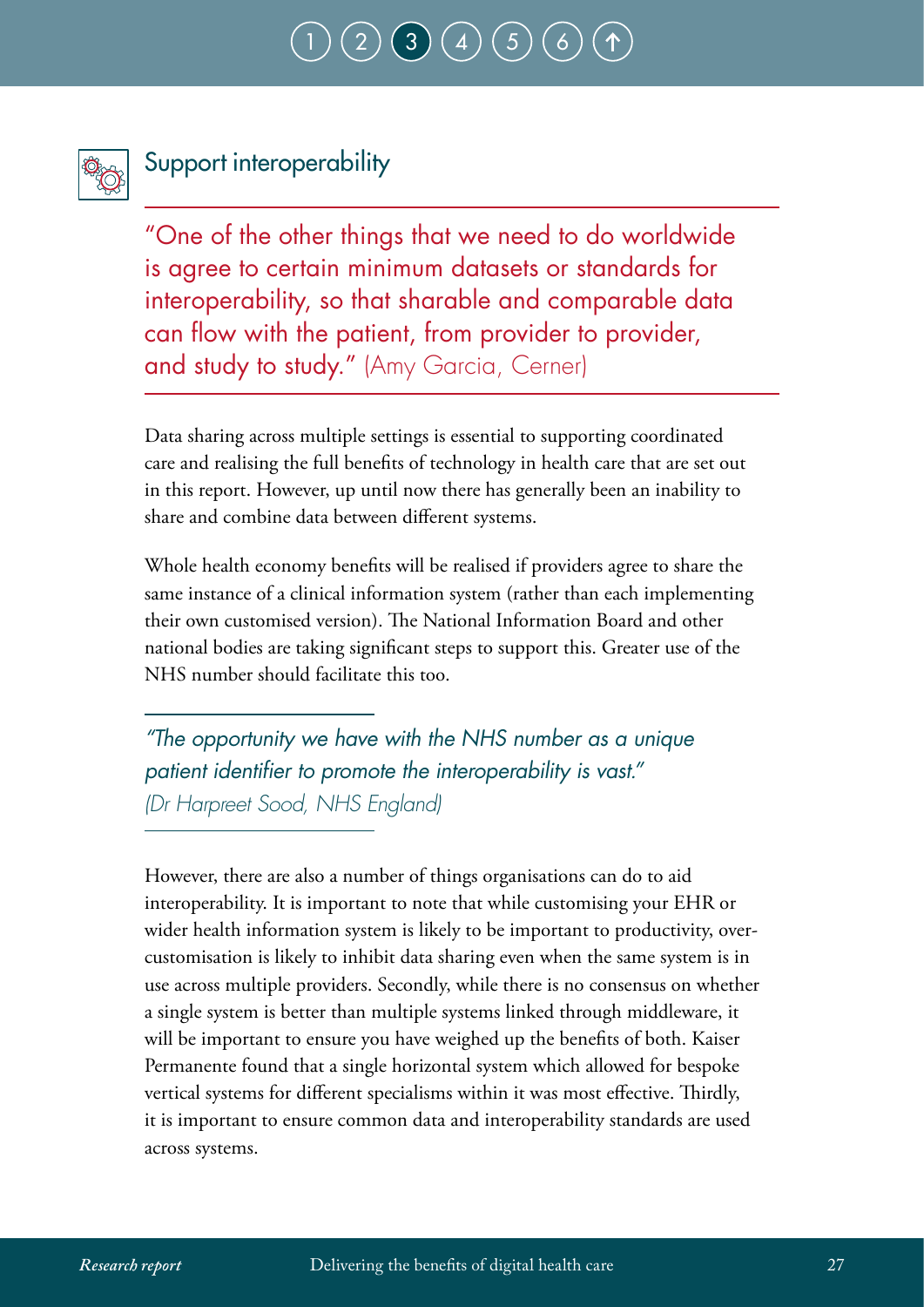

*"Our observation is that integration is important within organisations, and interoperability is important across multiple organisations." (Rebecca George, Deloitte)*

In general, it will be very important to procure and use systems that comply with national data and interoperability standards.



#### Strong information governance

"One of the classic risks in health care is privacy of health information. Pre-EHR somebody's individual written patient record may not have been absolutely safe from unauthorised access when stored in primary care, in medical records or travelling between places of care. Once health care records are stored electronically, the size and scope of the problem changes. Electronic access across data networks makes it possible to access tens, hundreds, thousands, potentially millions of people's records. In addition, the ability to search data elements makes unauthorised honing down on particular elements, particular people, or a given population subset, possible." (Adam Darkins, Medtronic)

Data sharing requires strong data governance and security, particularly in the face of a growing threat from cyber-attacks. A KPMG survey of 223 health care payers and providers in 2015 found that 81% had been compromised by cyber-attacks in the previous two years – and only half felt that they were adequately prepared to prevent attacks. The survey found that external attackers are the greatest threat to data security and that the top information security concern is malware infecting systems (Bell and Ebert, 2015).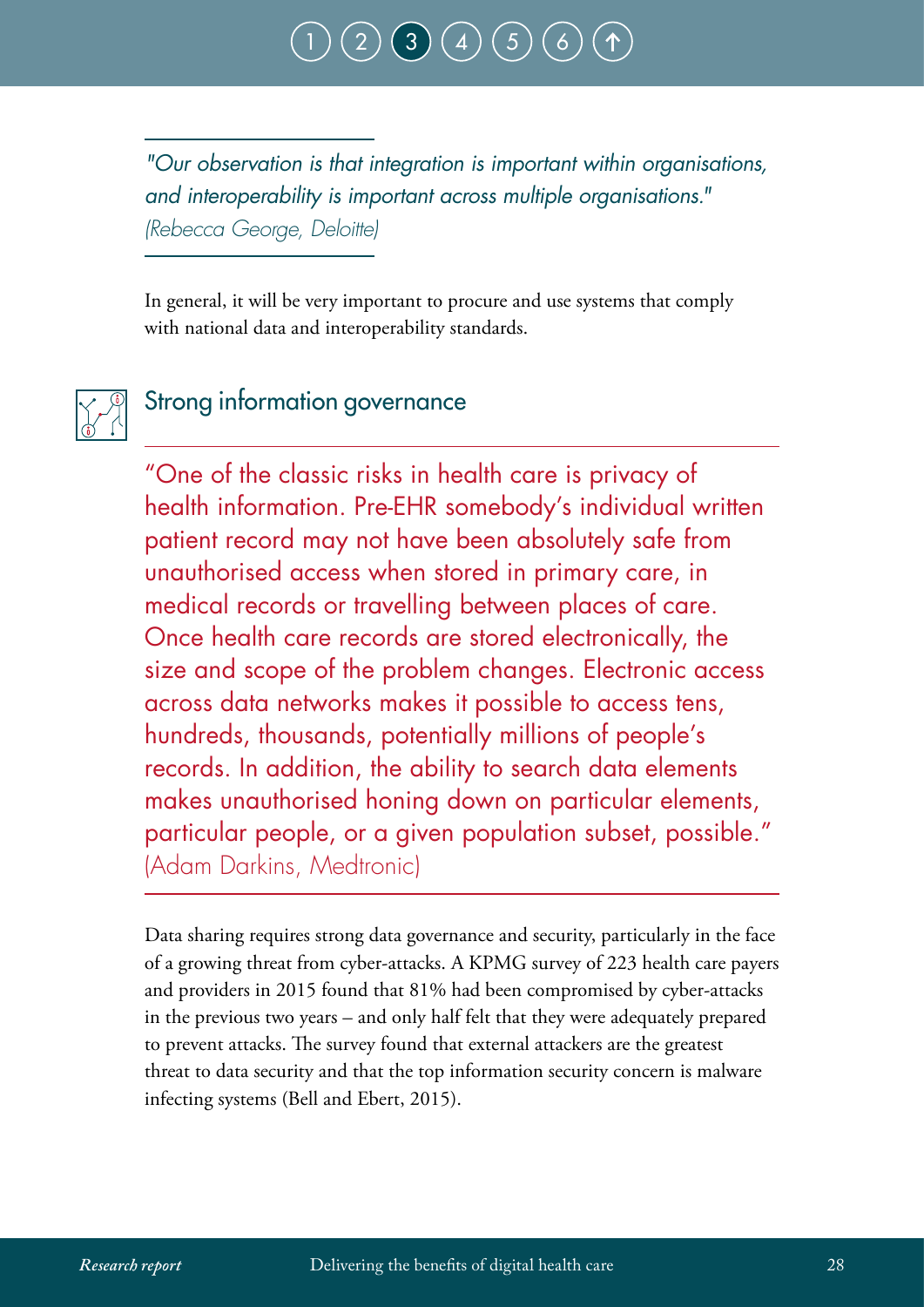# $\binom{2}{3} \binom{4}{5} \binom{5}{6}$  $\binom{2}{3} \binom{4}{5} \binom{5}{6}$  $\binom{2}{3} \binom{4}{5} \binom{5}{6}$  $\binom{2}{3} \binom{4}{5} \binom{5}{6}$  $\binom{2}{3} \binom{4}{5} \binom{5}{6}$  $\binom{2}{3} \binom{4}{5} \binom{5}{6}$  $\binom{2}{3} \binom{4}{5} \binom{5}{6}$  $\binom{2}{3} \binom{4}{5} \binom{5}{6}$  $\binom{2}{3} \binom{4}{5} \binom{5}{6}$  $\binom{2}{3} \binom{4}{5} \binom{5}{6}$  $\binom{2}{3} \binom{4}{5} \binom{5}{6}$

Robust information governance mechanisms will be needed to give patients the confidence to share their data across care settings, and to assure health care professionals as they move away from paper-based systems.

The UK legislative landscape in this area is complex as a result of multiple Acts of Parliament and policy commitments (NIB, 2015a). At present, there is a tension between the Health and Social Care Act 2012, which encourages data transparency, and the Data Protection Act 1998, which seeks to guard and inhibit access to patient data. To date, organisations have attempted to overcome these challenges through formal information sharing agreements. However, the National Information Board is currently working to simplify information governance in England. Furthermore, an information governance toolkit is available to aid organisations in ensuring that sound information governance mechanisms are in place (HSCIC, 2015). This includes protecting data systems against malicious cyber-attacks, and reporting any breaches to the Department of Health and the Health and Social Care Information Centre.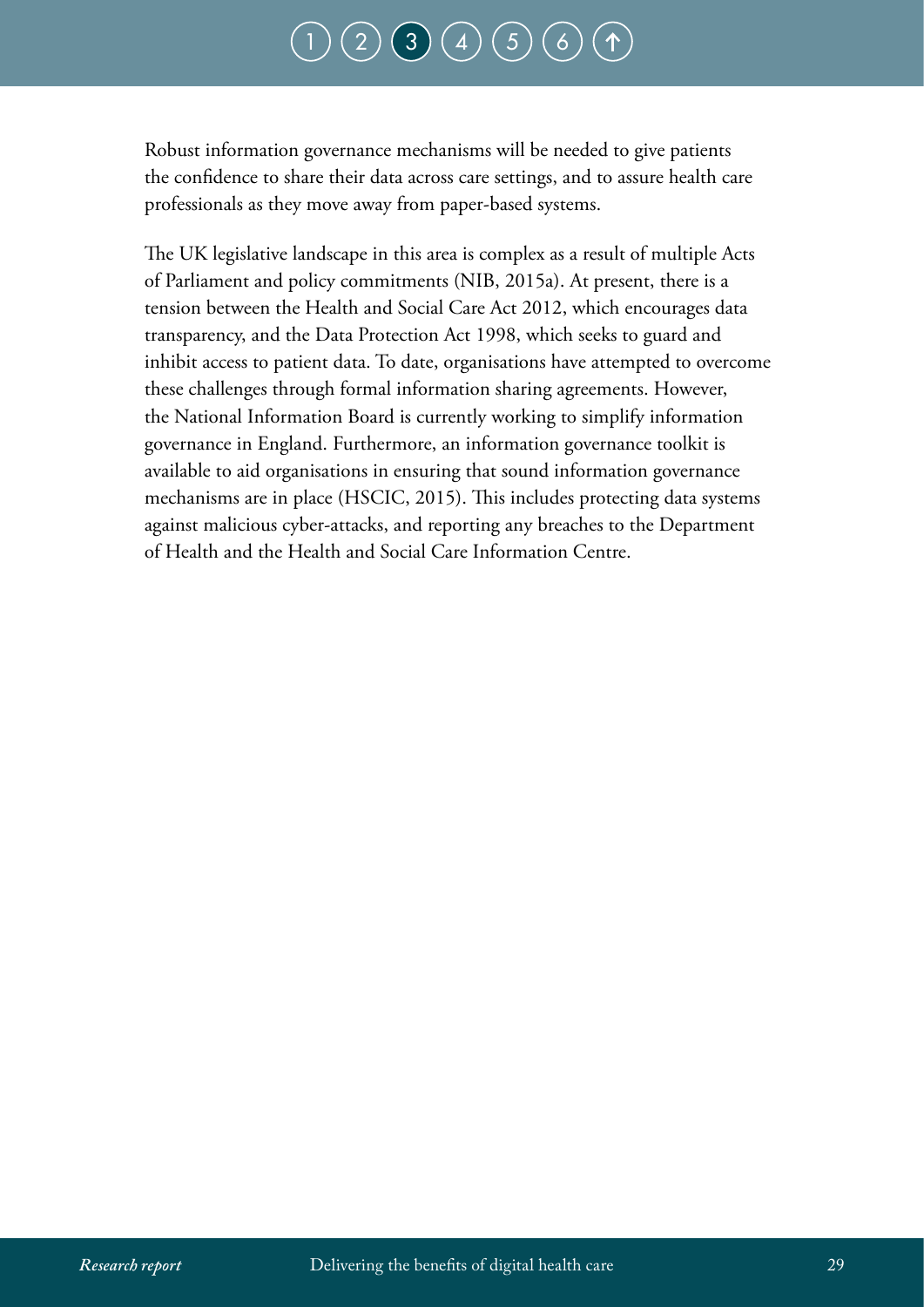# $\binom{2}{3} \binom{3}{4} \binom{4}{5}$  $\binom{2}{3} \binom{3}{4} \binom{4}{5}$  $\binom{2}{3} \binom{3}{4} \binom{4}{5}$  $\binom{2}{3} \binom{3}{4} \binom{4}{5}$  $\binom{2}{3} \binom{3}{4} \binom{4}{5}$  $\binom{2}{3} \binom{3}{4} \binom{4}{5}$  $\binom{2}{3} \binom{3}{4} \binom{4}{5}$

# <span id="page-31-0"></span>4

### Seven opportunities to drive improvements

There are seven opportunities to drive improvements in productivity and quality of care. In this chapter, we frame each of them in terms of their broader impact. In addition, building on the 'I statements' created by National Voices (2013), we describe what they mean for those who use services.

- More systematic, high-quality care My care is consistently delivered to a high standard
- More proactive and targeted care The system finds me and intervenes at an early stage to avoid a crisis
- Better-coordinated care The professionals involved with my care communicate with each other, working as a team and bringing together services to support me
- Improved access to specialist expertise I, and those that support me, can access the specialist advice I need, wherever and whenever I need it
- Greater patient engagement I have the information, and support to use it, that I need to manage my condition and make choices about my care
- Improved resource management Whenever I use a service there are no unnecessary delays or wasted visits
- System improvement and learning I know that the services that support me are always trying to find ways to improve my experience and the outcomes that are important to me

Below, we explore each of these opportunities in turn. We provide examples of how technology is enabling these benefits to be realised, the potential scale of benefit and, importantly, some of the key implementation lessons when deploying the technology.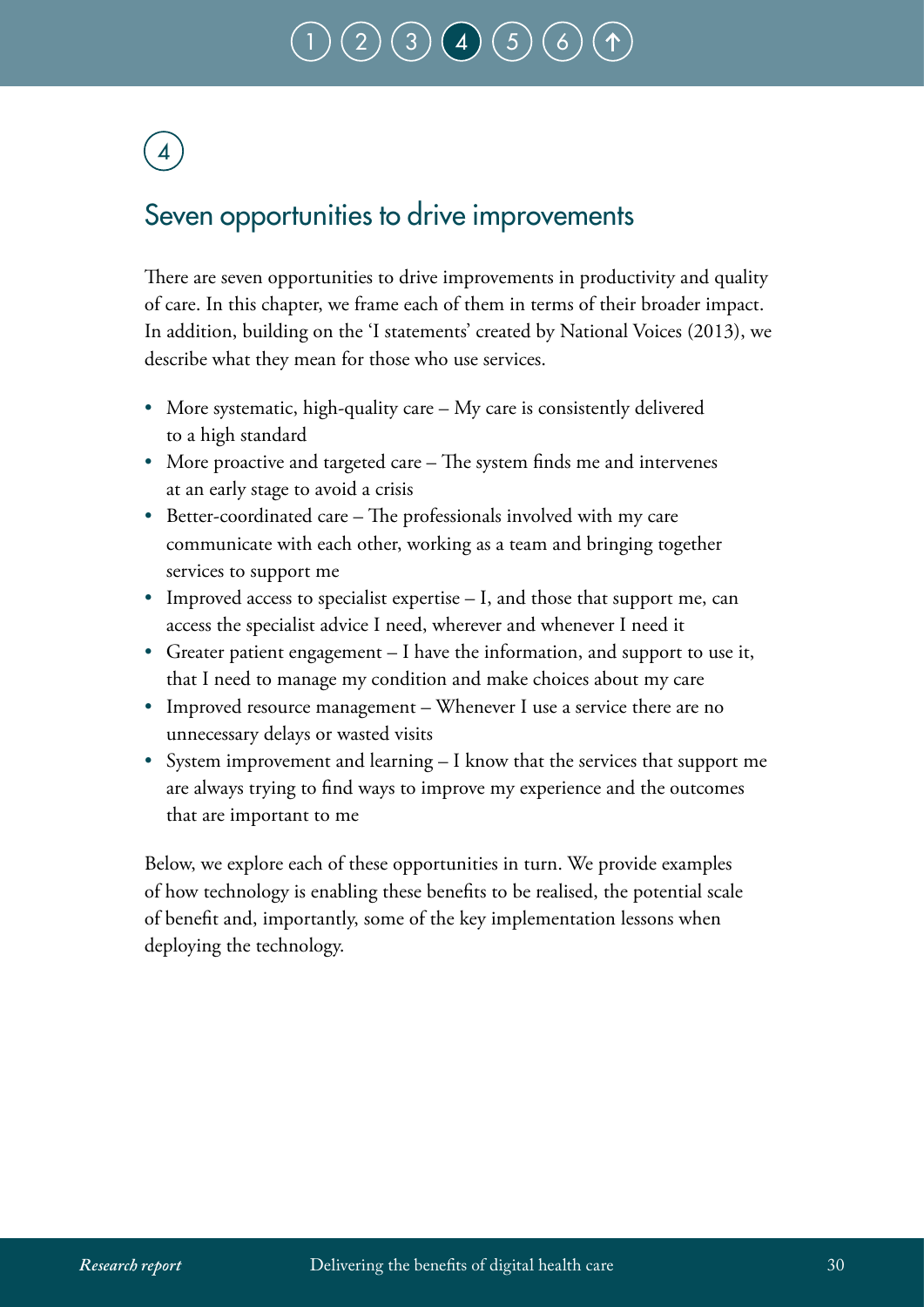# [1](#page-12-0) ) ( [2](#page-15-0) ) ( [3](#page-21-0) ) ( [4](#page-31-0) ) ( [5](#page-78-0) ) ( [6](#page-86-0)



### More systematic, high-quality care

shared ehrs, real-time data · decision support & e-prescribing · standardised workflows

#### *My care is consistently delivered to a high standard*

"When you talk about consistency of care, most… physicians think… you're taking it down to the level of the lowest common denominator – a level that is acceptable to 100 physicians. I'm talking about the opposite – I'm saying let's build the system around the three physicians that get the best results, and get the other 97 to increase their performance… we know how to do that." (Robert Pearl, Kaiser Permanente)

A major problem in all health systems is that care often falls short of evidencebased good practice. For example, only 60% of adult diabetic patients receive all recommended care processes in the NHS (National Audit Office, 2015). Diagnostic and prescribing errors are also common. Experts estimate that diagnostic error exists in 10 to 15% of cases (Berner and Graber, 2008). Also, a study of errors in prescribing practice found 52 errors per 100 admissions (Lewis and others, 2009).

Technologies that aid clinical decision-making and help clinicians to manage the exponential growth in medical knowledge and evidence offer substantial opportunities to reduce variation and improve the quality care.

*<sup>&</sup>quot;… why on earth should we be expected to store all this knowledge in our head, be completely up to date with the thousands of journal articles that come out each year but not actually be comforted by the fact that decision support is there as our right-hand supporter." (Dr Simon Wallace, Total Mobile)*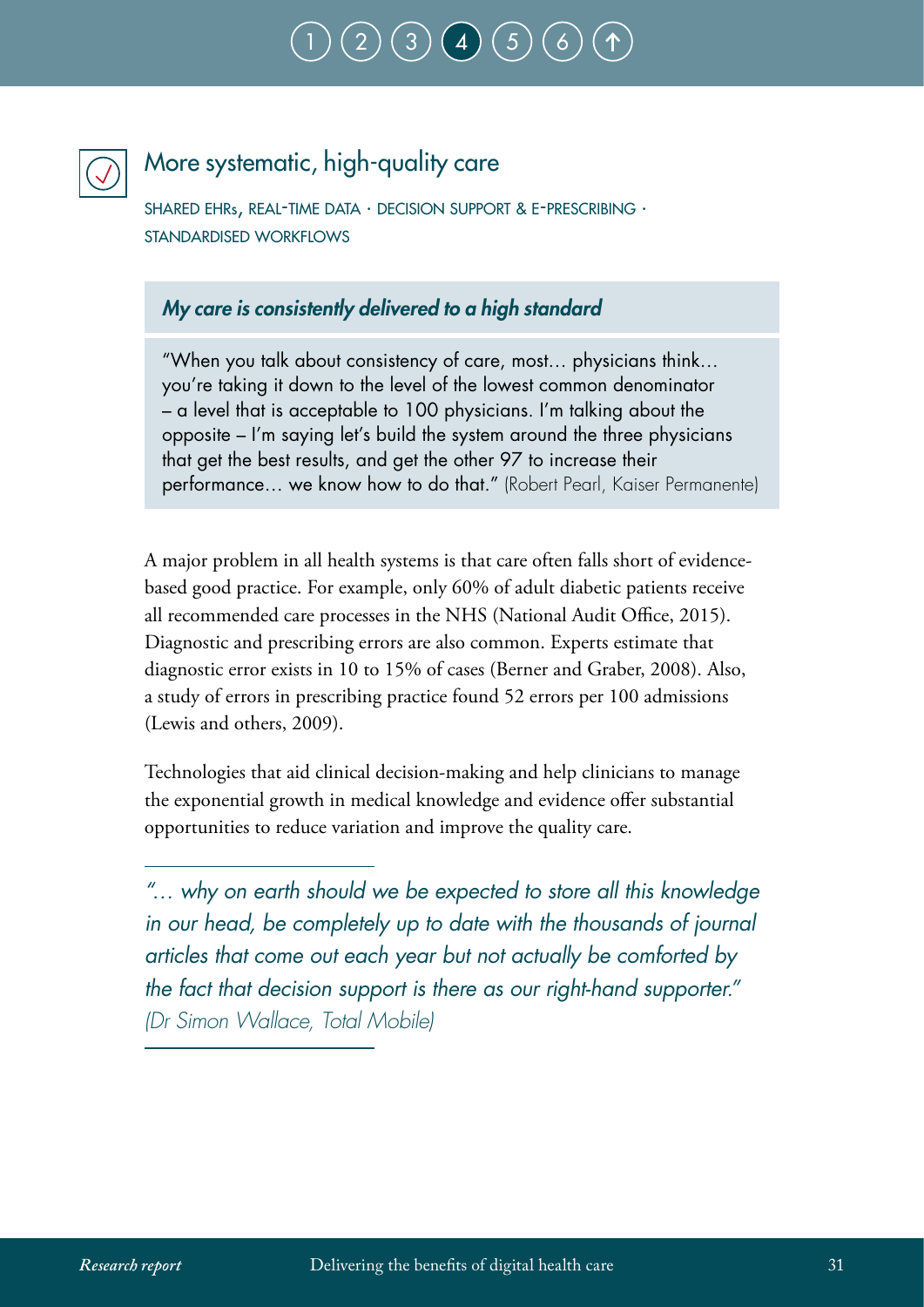# $(3) (4) (5)$  $(3) (4) (5)$  $(3) (4) (5)$  $(3) (4) (5)$  $(3) (4) (5)$  $(3) (4) (5)$  $(3) (4) (5)$

In the future this support will come not only from access to clinical guidance or prompts to follow that guidance but also the automated interpretation of significant amounts of clinical data, including genomics.

#### Decision support tools, including physician order entry systems

Clinical decision support systems (CDSSs) range from very passive electronic aids, such as hyperlinks to guidelines, to extremely proactive one-click flow mechanisms. There is strong evidence that they can improve the quality of clinical decision-making (Garg and others, 2005; Jaspers and others, 2011; Kawamoto and others, 2005) and there is some evidence that they can lower cost (Fillmore and others, 2013).

CDSSs are often combined with computerised physician (or provider) order entry (CPOE) systems. CPOE systems are information technology systems used to order medications, tests or procedures. When combined with CDSSs, they can integrate best-practice guidelines and prompt the user with varying levels of proactivity. The most passive may simply provide the user with recent test results (e.g. international normalised ratios – INRs – when prescribing warfarin). More active systems may alert the user to possible drug interactions, block an abdominal computed tomography (CT) scan request until pregnancy status is confirmed or even suggest certain prescriptions or investigations based on diagnosis or previous test results.

Such integrated CDSS and CPOE systems can lead to the following benefits::

- reduced likelihood of medication error by 48% (Radley and others, 2013)
- reduced provider resource use (Chaudhry and others, 2006)
- reduced laboratory, pharmacy and radiology turnaround times (Steele and DeBrow, 2008)
- reduced need for ancillary staff (Stone and others, 2009).

In England, electronic prescribing has been commissioned in just 12% of hospitals, despite compelling evidence that it saves lives (Jee, 2015).

Box 4.1 gives some information on specific decision support tools that clinicians can use.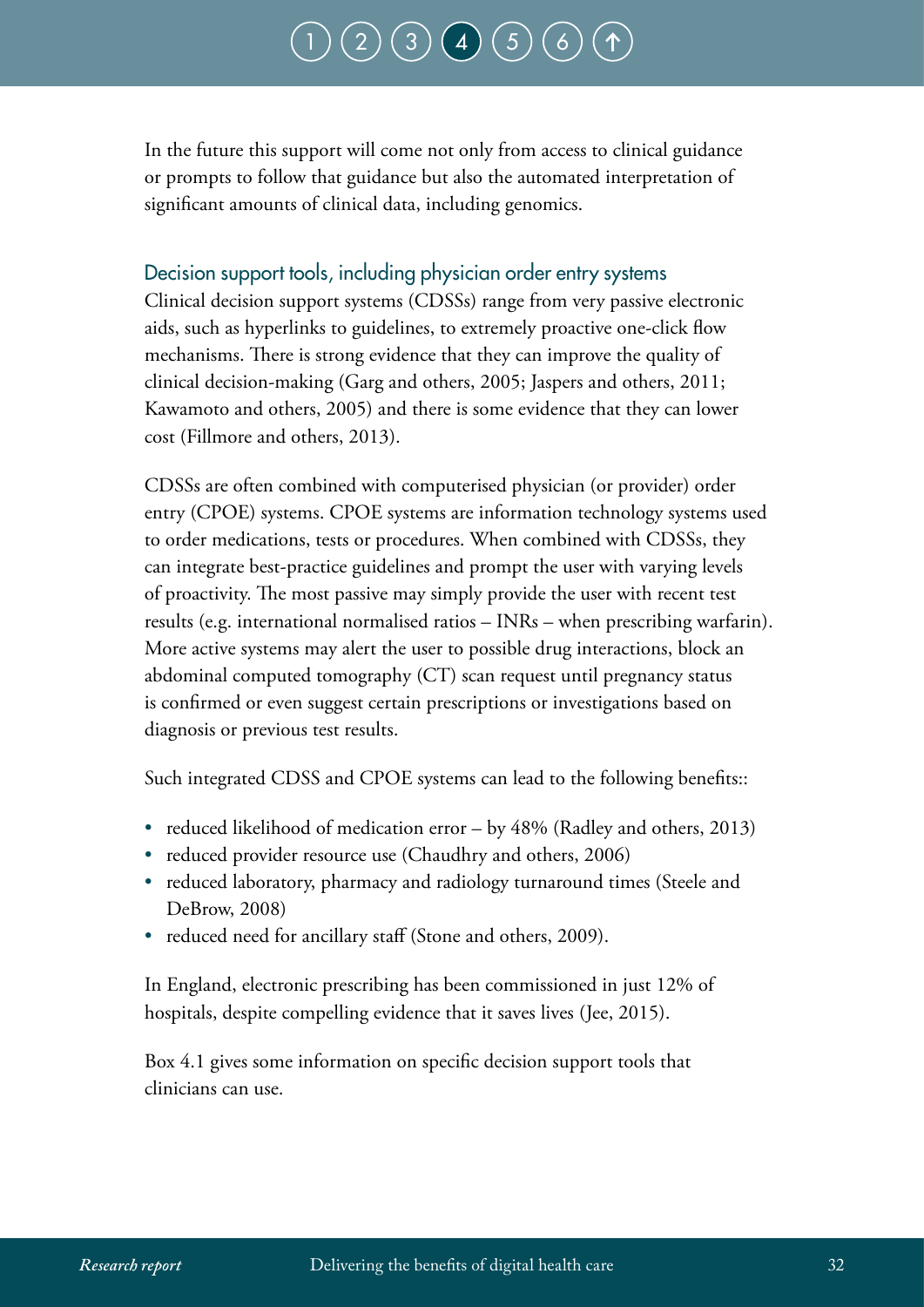# [1](#page-12-0) ) ( [2](#page-15-0) ) ( [3](#page-21-0) ) ( [4](#page-31-0) ) ( [5](#page-78-0) ) ( [6](#page-86-0)

#### <span id="page-34-0"></span>Box 4.1: Decision support tools for clinicians

Technology and apps can facilitate easy access to guidelines, drug information and diagnostic aids, helping clinicians make informed, evidence-based decisions. There is a wide range of examples, including the following:

- Differential diagnosis generators.\* These help clinicians avoid errors and cognitive biases by combining symptoms, findings and other factors to suggest a list of possible diagnoses. An example is 'Isabel',4 which uses a statistical natural language processing (SNLP) engine applied to a database of disease presentations rather than a rules-based model.
- NICE BNF app.<sup>4</sup> This app is available to NHS staff. It contains the British National Formulary (drug and dosing information) in searchable and downloadable format. It facilitates rapid and constant access to an important resource, which regularly updates.
- NICE Guidelines app.<sup>5</sup> This app contains searchable and downloadable summaries and full versions of clinical guidelines from the National Institute for Health and Care Excellence (NICE).
- VisualDX.<sup>6\*</sup> This is a visual clinical decision support tool that aids the diagnosis of dermatological conditions. Clinicians can search by symptoms and appearance of a patient's skin complaint to find disease information and medical images, tailored to the patient's skin phototype. This can assist in diagnosis and management. The tool can be used on both mobile devices and desktops during consultations with patients. The software has been described as intuitive and widely used following implementation (Barbieri and others, 2015; Skhal and Koffel, 2007).
- Epocrates.<sup>7\*</sup> This is a prescribing app that provides dosing and prescribing information. It includes a drug interaction checker, evidence-based guidelines and Pill ID – a tool that allows identification of medications by the appearance of their pills.

\* Note: Due to the NHS app library being updated, there is currently a lack of clarity as to the regulatory status of these apps (an issue discussed in further detail in the discussion on 'Wearables and apps').

4. www.bnf.org/products/apps/

- 5. www.imedicalapps.com/2012/04/official-android-nice-guidance-android-app-helpsdoctors-management-guidelines/#
- 6. www.visualdx.com/
- 7. www.epocrates.com/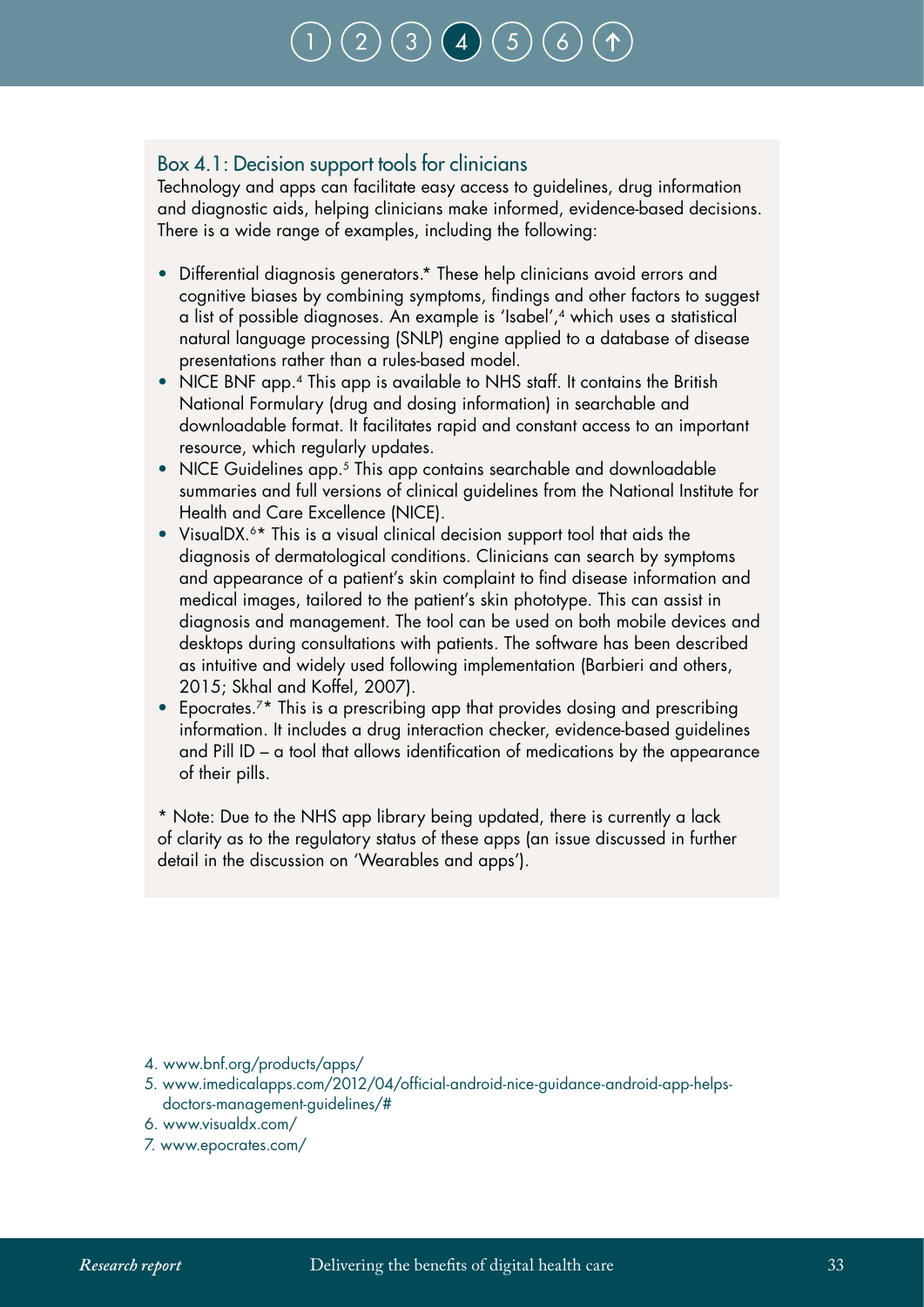# $\bigg(\mathsf{3}\bigg)\bigg(\mathsf{4}\bigg)\bigg(\mathsf{5}\bigg)$  $\bigg(\mathsf{3}\bigg)\bigg(\mathsf{4}\bigg)\bigg(\mathsf{5}\bigg)$  $\bigg(\mathsf{3}\bigg)\bigg(\mathsf{4}\bigg)\bigg(\mathsf{5}\bigg)$  $\bigg(\mathsf{3}\bigg)\bigg(\mathsf{4}\bigg)\bigg(\mathsf{5}\bigg)$  $\bigg(\mathsf{3}\bigg)\bigg(\mathsf{4}\bigg)\bigg(\mathsf{5}\bigg)$  $\bigg(\mathsf{3}\bigg)\bigg(\mathsf{4}\bigg)\bigg(\mathsf{5}\bigg)$  $\bigg(\mathsf{3}\bigg)\bigg(\mathsf{4}\bigg)\bigg(\mathsf{5}\bigg)$

Decision support is not just for doctors: it can also be a powerful resource for other staff such as nurses – particularly in settings where they may not have easy access to other clinical staff – and patients. More active, sophisticated, tools may have an even greater impact in remote locations.

*"Imagine if you provided those same tools to a nurse practitioner in a remote community… they can then get advice based not only on their experience but now get the wisdom that these other doctors have trained the system to do and provide them a much more sophisticated understanding of leading practices… I think things like cognitive computing such as Watson [described in Box 4.21] need to be trained in very sophisticated places, but need to be implemented in less sophisticated places where they can have the most impact." (Richard Bakalar, KPMG)*

#### Standardised workflows and 'one-click flows'

*"In the future we will be looking to standardise certain care processes, not just in this organisation but with other organisations who may share the same record, and they can be around elective care, acute care or long-term conditions." (Dr Gareth Thomas, Salford Royal NHS Foundation Trust)*

CDSSs can be developed to build protocols into customised workflows, hence standardising an entire care pathway. The approach to standardising workflow adopted by Intermountain Healthcare provides a good example of this process (see Box 4.2). An important feature of its approach is that staff are encouraged to deviate from the standardised protocol, subject to clear justification for doing so, with a view to it being refined over time.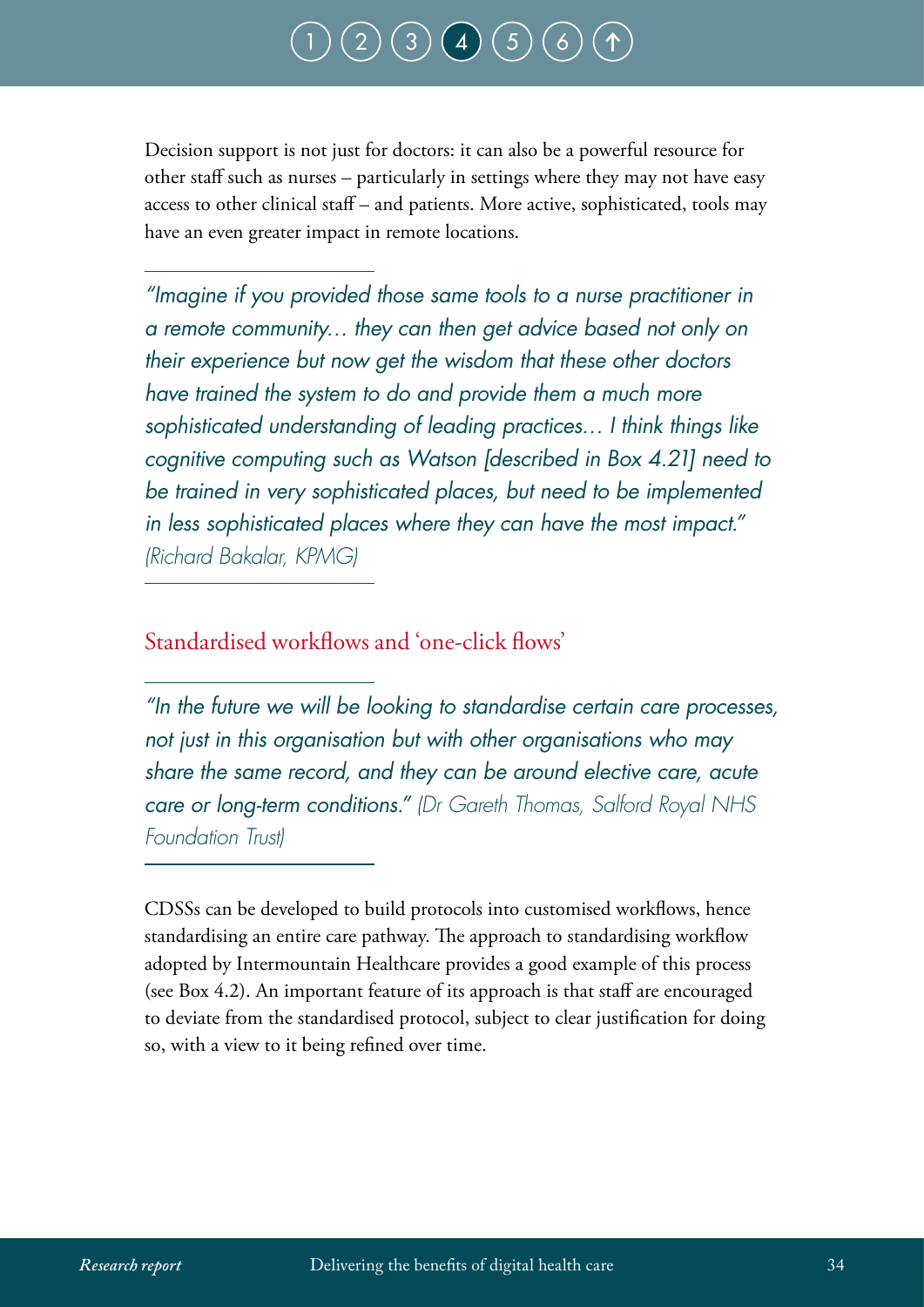Box 4.2: Intermountain Healthcare's approach to standardising clinical workflows

*Hold on to variation across patients and limit variation across clinicians.*

#### Step 1

Choose a high-priority clinical process and lay out an evidence-based, bestpractice guideline for that process. *It does not have to be perfect at this stage.*

#### Step 2

Integrate it into clinical workflows via the EHR, laying out the clinical pathway for a condition once a clear diagnosis has been made. This is done by the data capture prompted by the system following the clinical pathway – thus prompting the use of the pathway itself.

#### Step 3

Capture data on:

- where clinicians vary from protocol
- short- and long-term clinical outcomes
- cost
- patient satisfaction.

Intermountain Healthcare put a lot of resources into analysing these data and learning from them (explored further in Box 4.18).

*"When you build workflow data capture… you need to know any time the clinician varies from protocol… this turned out to be far and away the most efficient way we found to measure variation in clinical practice." (Brent James, Intermountain Healthcare)* 

#### Step 4

Tell clinicians that no protocol perfectly fits each patient, so they need to ensure that they adjust the protocol based on patient need. The idea is to hold on to variation across patients (to meet the needs of individual patients) and to limit variation across clinicians (which is driven by individual clinician preferences or differences in knowledge and experience).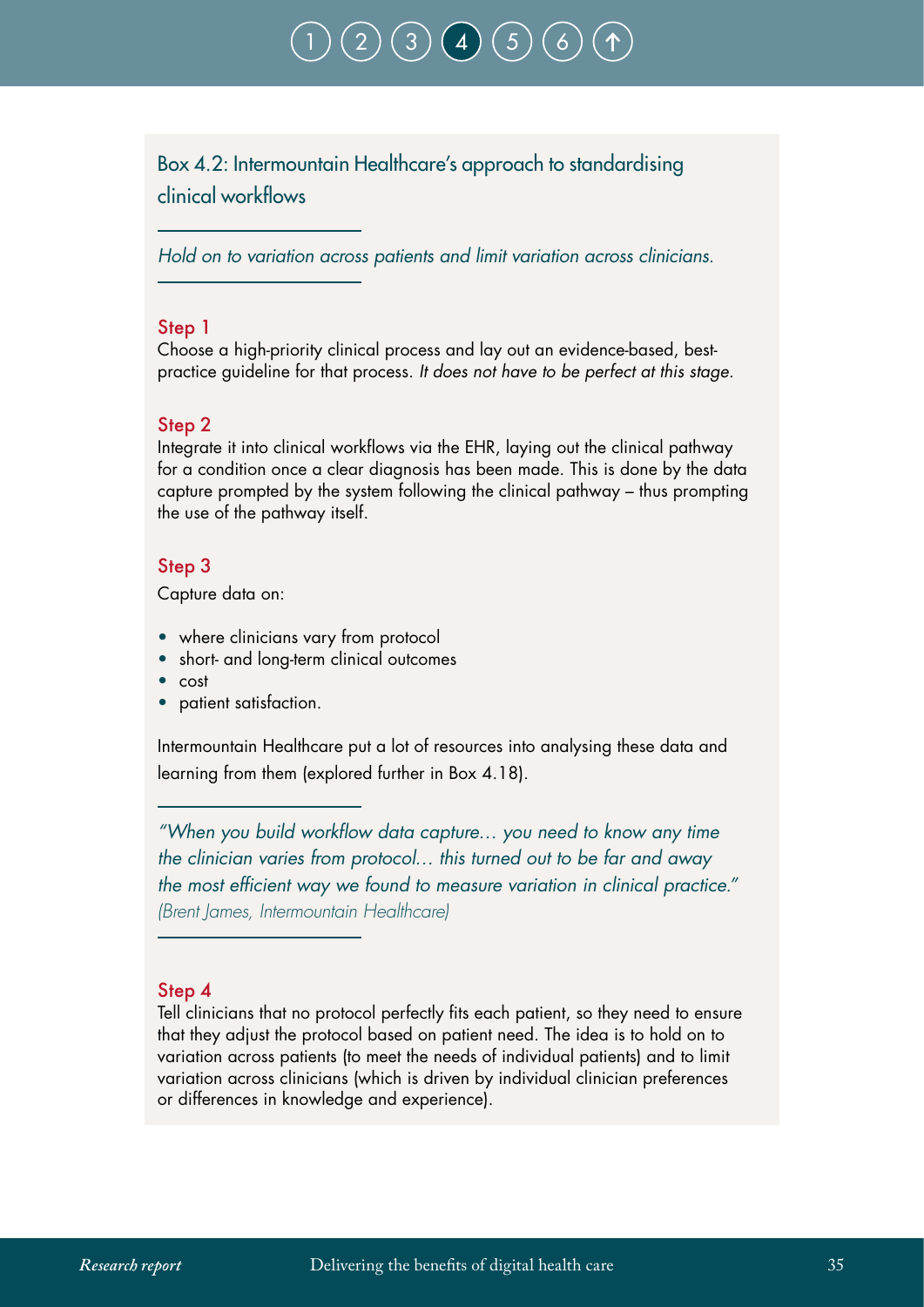#### Step 5

Build in a feedback loop to constantly improve the processes involved.

*"When you [limit variation] you can use it to do research, so you can start to investigate and say 'What's the next big breakthrough or how do we improve this process?' and you can start to use it as a tool to systematically improve the… knowledge base of the profession." (Brent James, Intermountain Healthcare)*

Standardised workflows can be taken a step further through 'one-click flows' or 'one-click ordering'. Information is pushed through a 'workflow engine' to initiate the process, which triggers the tasks and processes for the workflow. An example is the approach taken at Kaiser Permanente for stroke patients.

*"You come in with a stroke, the admitting physician with one click of the computer now creates the entire workflow, from everything from the [real logic] to the laboratory, to the diet, to the physical therapy, to the medication." (Robert Pearl, Kaiser Permanente)*

### Key lessons

### Overcome clinical resistance

Clinical decision support systems (CDSSs) (or indeed any information technology systems) may be met with suspicion by clinical staff who fear erosion of their autonomy. As Wachter (2015) writes in his book, *The Digital Doctor*:

"*F]or the next few years, the emphasis is likely to be on… decision support for bite-sized problems, treatment advice for defined clinical scenarios… this bite-sized approach may ultimately prove to be the best path to the more ambitious goal of the fully digital doctor.*"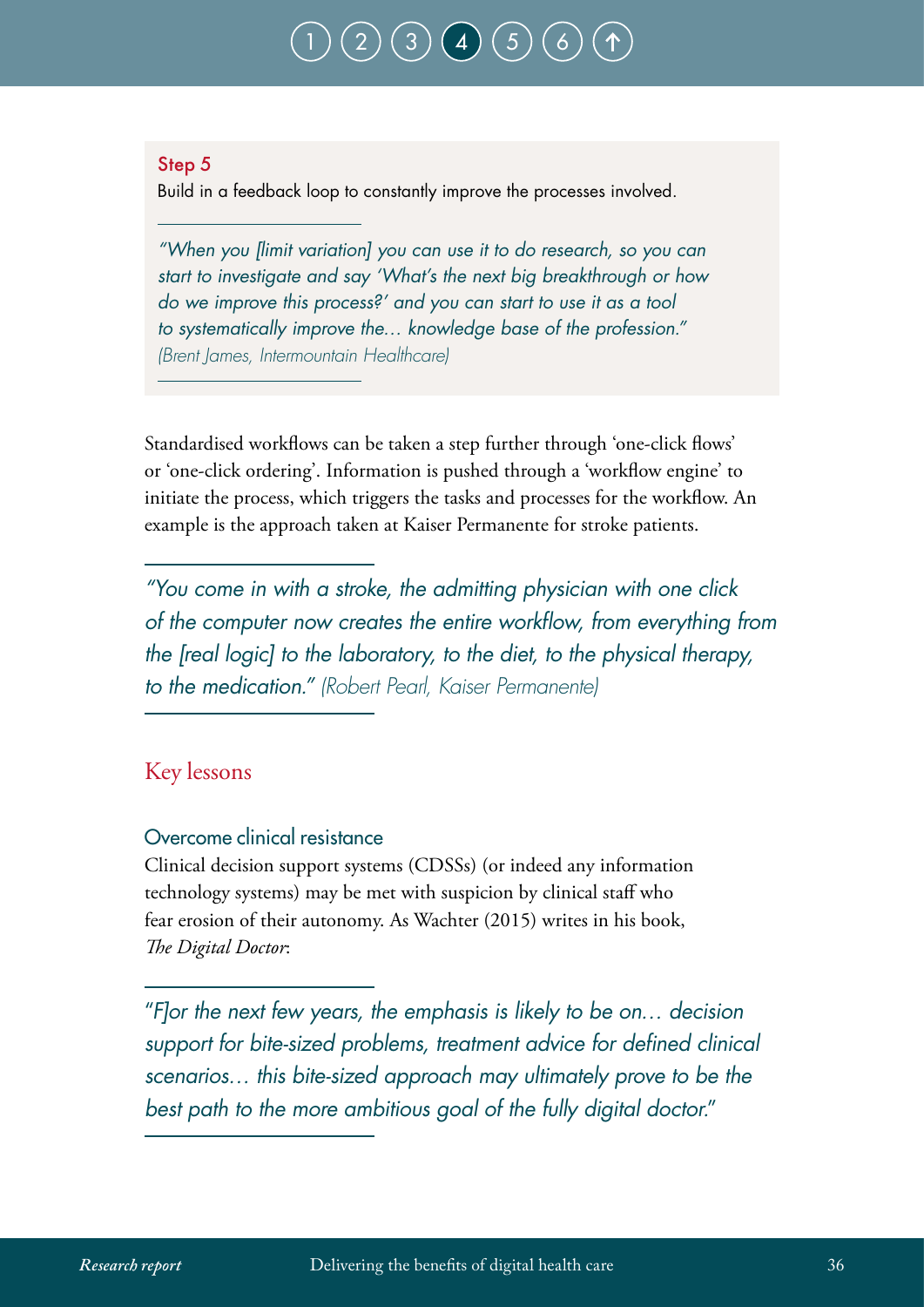# $\bigg(\, 3 \,\bigg) \,\bigg(\, 4 \,\bigg) \,\bigg(\, 5 \,\bigg)$  $\bigg(\, 3 \,\bigg) \,\bigg(\, 4 \,\bigg) \,\bigg(\, 5 \,\bigg)$  $\bigg(\, 3 \,\bigg) \,\bigg(\, 4 \,\bigg) \,\bigg(\, 5 \,\bigg)$  $\bigg(\, 3 \,\bigg) \,\bigg(\, 4 \,\bigg) \,\bigg(\, 5 \,\bigg)$  $\bigg(\, 3 \,\bigg) \,\bigg(\, 4 \,\bigg) \,\bigg(\, 5 \,\bigg)$  $\bigg(\, 3 \,\bigg) \,\bigg(\, 4 \,\bigg) \,\bigg(\, 5 \,\bigg)$  $\bigg(\, 3 \,\bigg) \,\bigg(\, 4 \,\bigg) \,\bigg(\, 5 \,\bigg)$

### Avoid alert fatigue

Some hospitals average 20,000 physician alerts per month. Where there is a large number of alerts, they may be over-ridden and ignored by clinicians (Roshanov and others, 2013). One study found that to prevent one adverse drug event, professionals dealt with over 123 unnecessary alerts (Genco and others, 2015). There are a number of ways to address this problem:

- Reduce the number of alerts. One of Intermountain Healthcare's design principles is to only use alerts in very special circumstances.
- Make essential alerts stand out. This could be through a colour, sound signal or both.
- Target alerts. Think about clinician work processes to ensure that alerts are targeted based on the task, context and the clinician they are alerting – e.g. prescription advice should appear exactly as the clinician is prescribing, rather than earlier in the process.
- Ask clinicians to respond to alerts. This prevents them from ignoring alerts when they arise (Roshanov and others, 2013).

### Do not rush into a technological solution

'One-click flows' can be very difficult to implement. When Intermountain Healthcare considers standardising a clinical workflow, it works on paper first. This gives the organisation the chance to see how it works in practice and consider improvements – before integrating it into the technology. It also means that professional and patient need drives the change, rather than the technology.

### Use protocols as a tool for learning

No protocol will ever be right for every patient. Clinicians will need to use their own judgement and adapt the protocol according to patient need. One unexpected hazard of using protocols might be over-compliance: Intermountain Healthcare experienced problems where clinicians were too ready to adopt the default prescribing choice, leading to inappropriate care in some cases.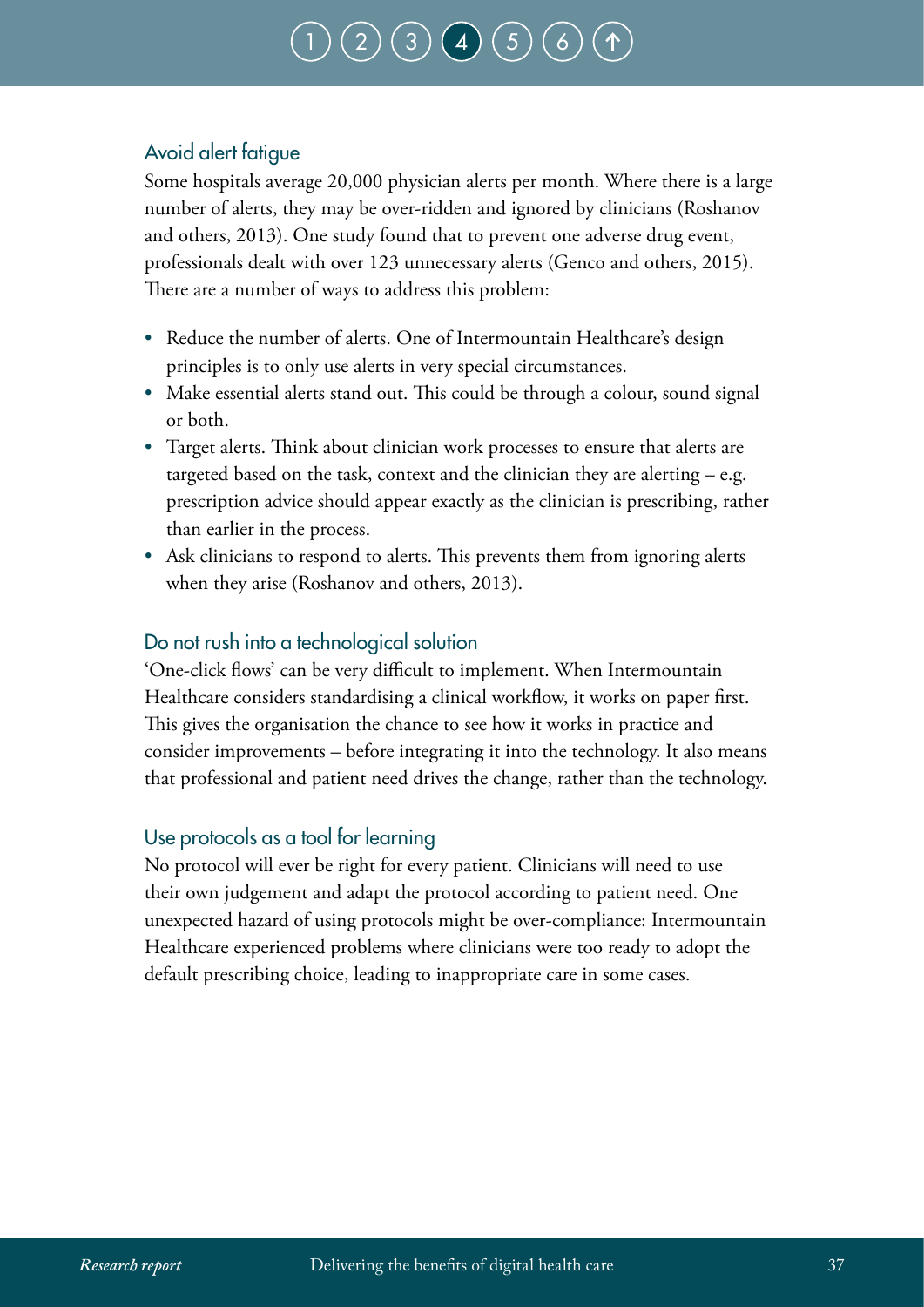

## More proactive and targeted care

vital signs monitoring · predictive analytics/risk stratification · shared ehrs, REAL-TIME DATA

### *The system finds me and intervenes at an early stage to avoid a crisis*

"[Productivity] doesn't just come from putting an electronic medical record in, it comes from… [using] the data across the continuum to predict and prompt, and it's a whole different ballgame." (Matthew Swindells, Cerner)

Failure to spot warning signs in patients in community and hospital settings results in significant numbers of avoidable admissions and deaths. For example, a national audit of sepsis care found that the use of the Early Warning Score in general practice was 0% and in secondary care only 27%. Yet the systematic use of the score is known to significantly improve outcomes (Kmietowicz, 2015; NCEPOD, 2015).

There is significant potential to reduce cost by early intervention through more proactive and targeted care, supported by powerful analytics. Patient data can be used to predict clinical risk, enabling providers to target resources where they are needed most and spot problems that would benefit from early intervention.

The move to population health management will bring risk stratification of populations, identifying (for example) high flyers and targeting personalised interventions across health and social care settings to manage them proactively.

This is an area where the deployment of technology can rapidly deliver significant improvements in outcomes and savings. It should be a high priority for investment – particularly in a hospital setting. And as genomic information begins to become routinely captured as part of clinical examinations, the importance of analysis of this kind will only become greater.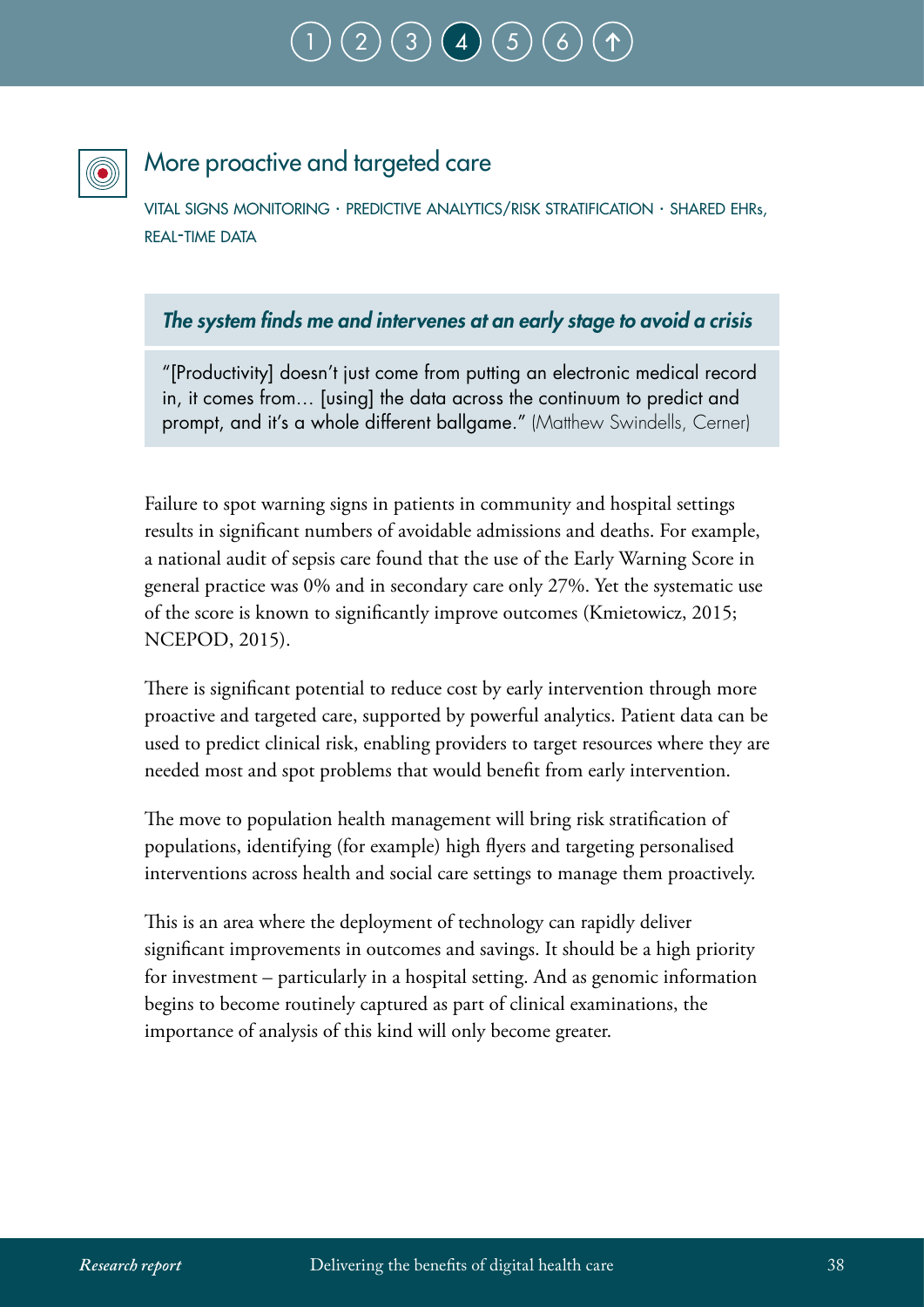## Predictive analytics

*"We want them to be using predictive analytics to make doctors smarter and I think that this is going to have a major, major improvement in quality but also… the ability to lower costs." (Robert Pearl, Kaiser Permanente)*

Computer-based algorithms, drawing on patients' clinical and demographic data, can generate risk scores, highlighting those at high risk of readmission and allowing for preventative measures to be put in place. Northern Arizona Healthcare in the US has found that by sending scores to the nurses managing discharge, it has reduced emergency readmissions by 45% (Matthew Swindells, Cerner, personal communication).

Use of analytics can extend beyond simple readmission prevention, however. It may also have a role in predicting those in the community who are likely to use health care services in the near future. So-called 'case finding' tools are well established but have been held back in the past by having to rely on limited, out-of-date and poor-quality data. Systems of the future will draw on not just electronic clinical data (which is much cheaper to harvest) but also data from home monitoring equipment and even – in some systems – personal data held by retailers and telecoms companies.

## Monitoring of vital signs and early identification of those at risk

The early use of remote monitoring technology in the NHS is showing promising results. Systems have been developed that can:

- electronically record vital signs data
- calculate early warning scores
- automatically escalate to appropriate clinicians
- combine these data with laboratory tests to alert staff to risks of sepsis, acute kidney injury or diarrhoeal illness.

In addition, data available on mobile devices can be used to check a patient's status from remote locations within the hospital, as well as facilitating handover between staff and task prioritisation using electronic lists.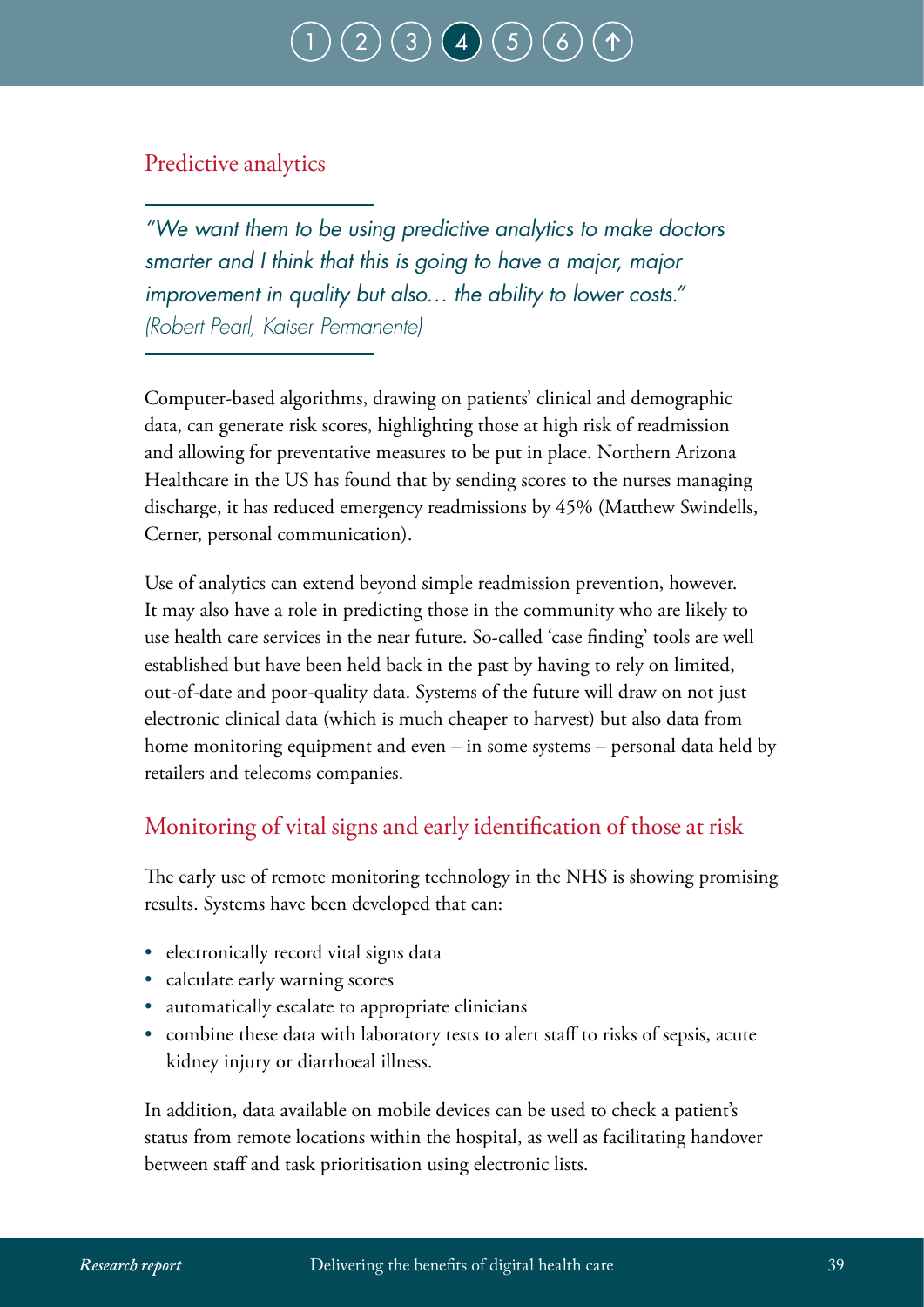Two examples of systems for the monitoring of vital signs are VitalPAC and Nerve Centre (see Box 4.3). A lot of work has been carried out on these systems to ensure that they are easy and intuitive to use.

#### Box 4.3: Vital signs monitoring in practice

Vital signs monitoring softwareincludes features that facilitate:

- remote monitoring
- early detection of deteriorating patients
- ward acuity data and handover
- task prioritisation.

Two proprietary examples are VitalPAC<sup>8</sup> and Nervecentre<sup>9</sup>

#### Impact

*VitalPAC*

VitalPAC is deployed across 50 NHS hospitals. Two peer-reviewed papers in BMJ Quality and Safety have evaluated some of VitalPAC's features. Following the introduction of their software, they reported:

- an associated reduction in mortality (see Figure 4.1) equated to an estimated 769 deaths avoided in 2010 across two hospitals (Schmidt and others, 2015)
- an associated reduction in norovirus outbreaks by >90% (Mitchell and others, 2015).





9. http://nervecentresoftware.com/

<sup>8.</sup> http://thelearningclinic.co.uk/vitalpac/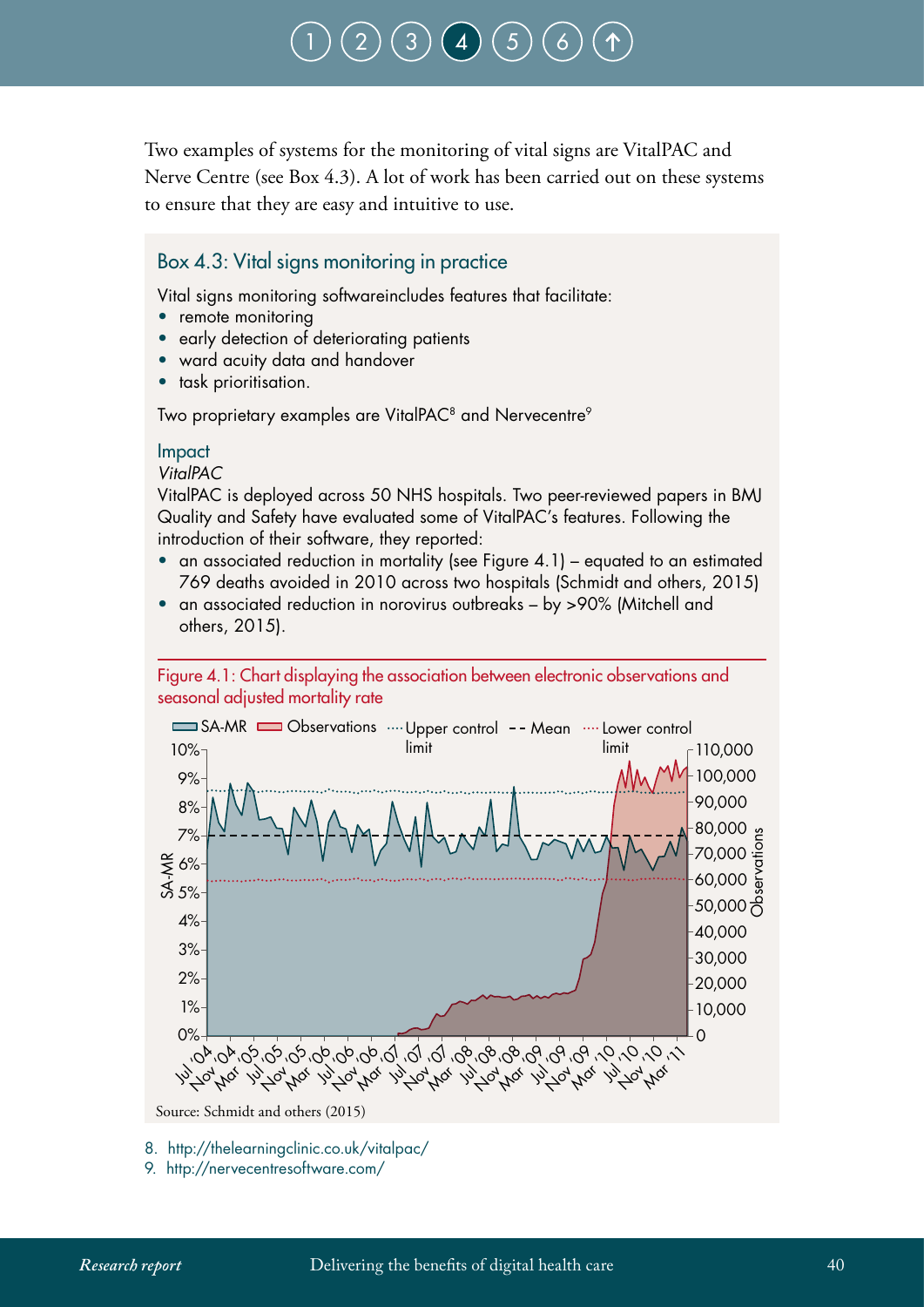#### *Nervecentre*

Nervecentre has been widely adopted in Nottingham University Hospitals NHS Trust. Mandie Sunderland, Chief Nurse at the trust, describes the benefit it brings:

*"Ultimately, it is the patient who reaps the benefit of this innovative technology. Patients can be reassured that the combination of care delivered by highly skilled professionals and the use of mobile technology ensures that any change to their health status can be promptly identified and rapid clinical intervention guaranteed. All without the nurse leaving the patient's bedside."*

Other examples include Birmingham Children's Hospital NHS Foundation Trust, which worked with the McLaren Formula 1 team, to adapt technology used for the continuous remote monitoring of Formula 1 cars so that it could be used for the continuous monitoring of children's vital signs in the paediatric intensive care unit. Its early warning system was able to predict oxygen saturation trends up to two minutes in advance, potentially saving £3 million per year through reductions in length of stay (The Health Foundation, 2011). In the US, a similar approach has been taken by Cerner – a health information technology supplier. It has developed a system to identify the early symptoms of sepsis. This continuously monitors key clinical indicators (including blood tests and vital signs) and attempts to recognise a potentially septic pattern. Cerner estimates that this could reduce in-hospital patient mortality by 24% and reduce length of stay by 21%, saving US\$5,882 per treated patient.<sup>10</sup>

### Monitoring in the community

Telehealth and other self-monitoring solutions are also providing a means to identify patients whose condition is deteriorating and where early intervention could mean that a hospital admission is avoided. For example, the US Department of Veterans Affairs' telehealth programme has reduced resource utilisation as a result of its proactive approach to condition monitoring at home, ranging from 20% to over 55% for some chronic conditions (Cruickshank, 2012). Another good example is Aseptika (see Box 4.4).

10. Cerner St. John Sepsis Agent: www.cerner.com/Solutions/Hospitals\_and\_Health\_ Systems/Acute\_Care\_EMR/St\_John\_Sepsis\_Agent/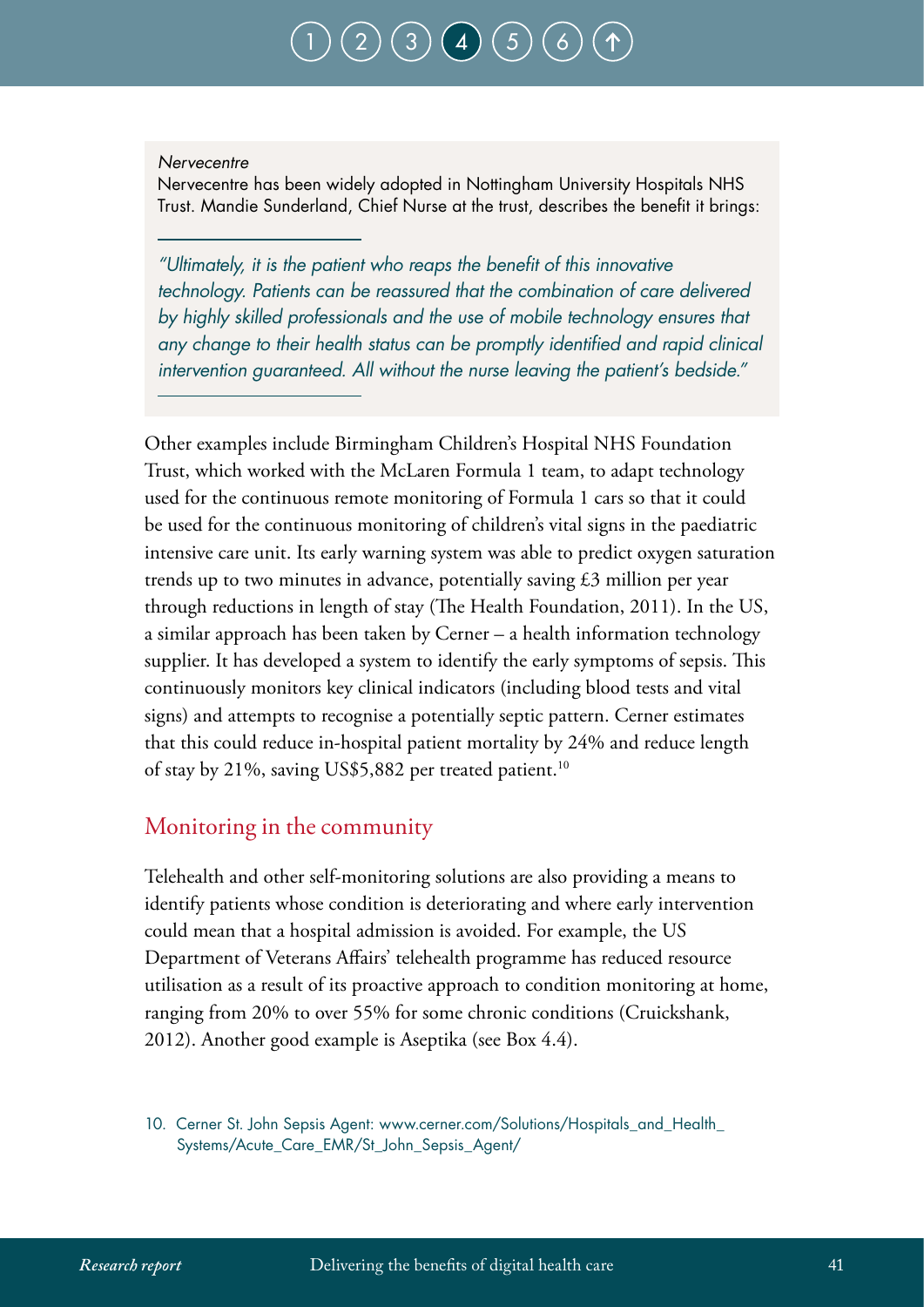*"Since there is a large category of people who deteriorate over two or three days, with a deterioration pattern you can pick up… behaviours that are exacerbating the problem or symptoms. If you collect those in a systematic way, the algorithm… prioritise[s]… [the] likelihood of those elements causing hospital admission and then you monitor people… Then you can intervene. So the person with heart failure… you intervene by adjusting their diuretics… [or] by seeing them in the clinic urgently." (Adam Darkins, Medtronic)*

#### Box 4.4: Home-based early warning

The SENSOR project for patients with chronic respiratory disease is a collaboration between Portsmouth Hospitals NHS Trust, the University of Portsmouth and the UK-based Aseptika Ltd. It is aiming to develop and evaluate early warning systems for community-based patients.

A suite of medical devices, along with an iPad, measure a person's lung function, physical activity, oxygen levels and weight. In addition, they send sputum samples to be tested using a novel testing kit, which can predict an increase in the virulence of bacteria in the lungs.

#### Impact

The hope is that the information gathered will spot early deterioration, allowing targeted intervention. Aseptika has predicted a reduced frequency of unscheduled admissions and reduced readmissions within 28 days – by 50 to 80%. The SENSOR project is currently undergoing clinical trials in Portsmouth.

Source: SBRI Healthcare, 2014; www.activ8rlives.com/sensor/

### Key lessons

#### Implement vital signs monitoring solutions at scale

A number of hospitals have tried to implement vital signs solutions in one or two wards rather than across the hospital as a whole. They found that this led to duplication of work and an increased administrative burden in trying to marry separate paper and electronic systems. This suggests that to maximise the benefits of vital signs monitoring, it should be implemented across the whole hospital.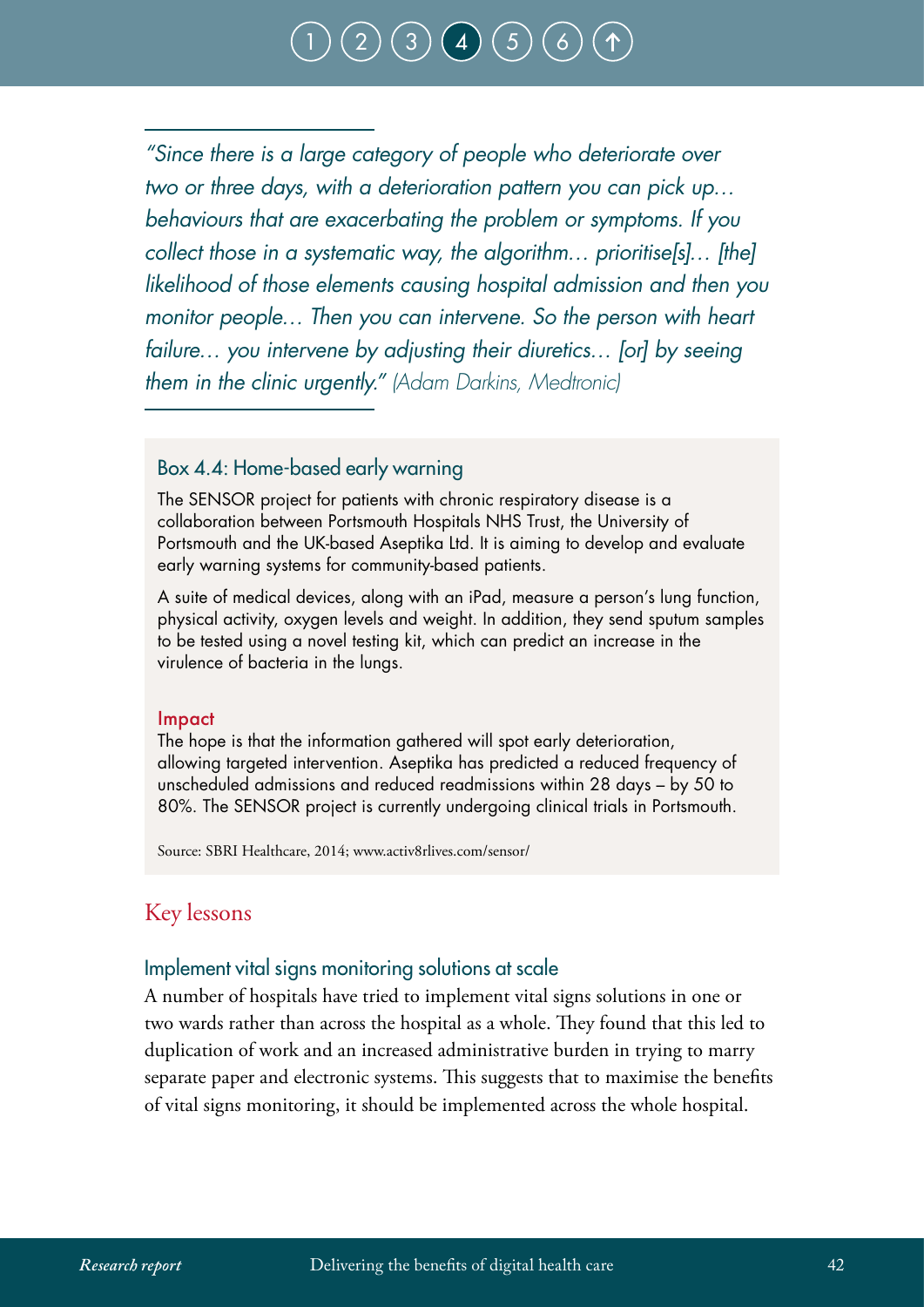# $\bigg(\mathsf{3}\bigg)\bigg(\mathsf{4}\bigg)\bigg(\mathsf{5}\bigg)$  $\bigg(\mathsf{3}\bigg)\bigg(\mathsf{4}\bigg)\bigg(\mathsf{5}\bigg)$  $\bigg(\mathsf{3}\bigg)\bigg(\mathsf{4}\bigg)\bigg(\mathsf{5}\bigg)$  $\bigg(\mathsf{3}\bigg)\bigg(\mathsf{4}\bigg)\bigg(\mathsf{5}\bigg)$  $\bigg(\mathsf{3}\bigg)\bigg(\mathsf{4}\bigg)\bigg(\mathsf{5}\bigg)$  $\bigg(\mathsf{3}\bigg)\bigg(\mathsf{4}\bigg)\bigg(\mathsf{5}\bigg)$  $\bigg(\mathsf{3}\bigg)\bigg(\mathsf{4}\bigg)\bigg(\mathsf{5}\bigg)$

### Make the most of unstructured data

The vast majority of health care data is unstructured (such as doctors' and nurses' notes) and it is essential to find ways to make the best use of these data. This may mean finding technological solutions to convert them into structured data, or simply using better ways of finding and interpreting relevant information, such as natural language processing, sophisticated text mining or search tools.

Predictive analytical systems are only as good as the data they are based on Predictive analytical systems using statistical modelling are thought to be the best available technique for implementing proactive, more targeted care. However, they are only as good as the data that they use (Purdy, 2010). Drawing on a higher number of detailed datasets improves accuracy (Billings and others, 2013). Existing tools in the UK are often limited by out-of-date data and may generate false-positive results. Systems of the future, which draw on all available and current data – such as the complete clinical record, up-to-date investigation results, recent inpatient vital signs and results from home monitoring equipment – have the potential to more accurately flag those patients who are deteriorating, allowing for targeted early intervention and rescue.



## Better-coordinated care

mobile working · prof-to-prof telehealth · shared ehrs, real-time data

*The professionals involved with my care communicate with each other, working as a team and bringing together services to support me*

"Another huge opportunity with complex patients with the multiple morbidities patients have today, then when they go from primary care to secondary care and social care systems, we can coordinate care and make sure information is exchanged seamlessly without repeating constant tests, without constantly writing history notes but also understanding what has happened with previous conditions to a sufficient level to make a decision." (Dr Harpreet Sood, NHS England)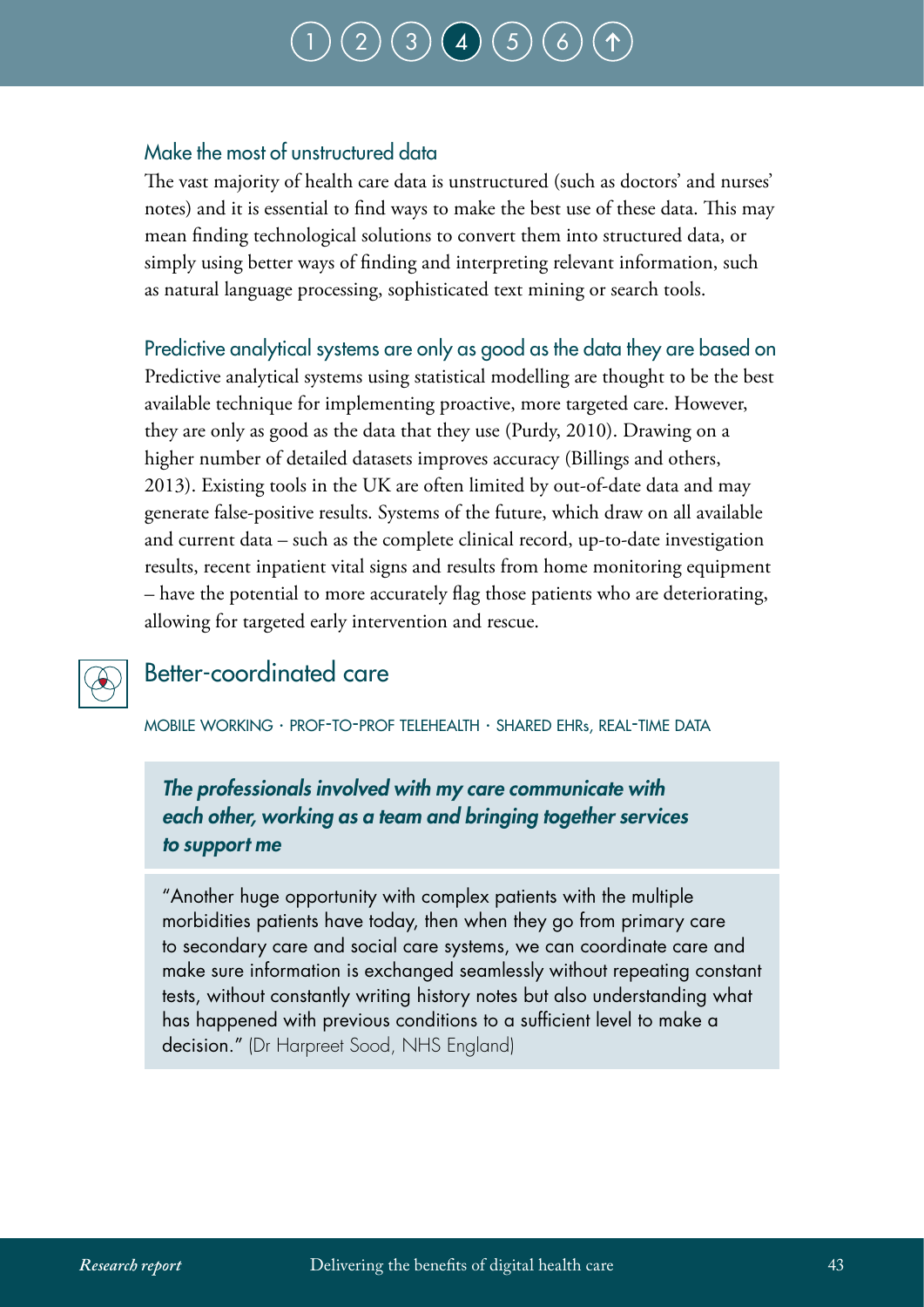# $\big(\!\!\left( 3 \right)\!\!\left( 4 \right)\!\!\left( 5 \right)$  $\big(\!\!\left( 3 \right)\!\!\left( 4 \right)\!\!\left( 5 \right)$  $\big(\!\!\left( 3 \right)\!\!\left( 4 \right)\!\!\left( 5 \right)$  $\big(\!\!\left( 3 \right)\!\!\left( 4 \right)\!\!\left( 5 \right)$  $\big(\!\!\left( 3 \right)\!\!\left( 4 \right)\!\!\left( 5 \right)$  $\big(\!\!\left( 3 \right)\!\!\left( 4 \right)\!\!\left( 5 \right)$  $\big(\!\!\left( 3 \right)\!\!\left( 4 \right)\!\!\left( 5 \right)$

The growing population of people with multiple conditions, many of whom are old and frail, makes effective care coordination a central challenge for any health and social care system. A typical patient can be in contact with a multiplicity of different caregivers and agencies, with no clearly defined person leading care. Without effective coordination, the experience of care will be poor and there is a significant risk of duplication or neglect.

In addition, health information about individual patients is frequently stored in a number of different and inaccessible silos across primary care, community and hospital systems. Even within a single provider, data can sit in different departmental systems.

Mental health services, where service users often have numerous interactions with multiple different professionals across a variety of locations, is a field where shared electronic records can be particularly beneficial. Digital technologies attack the costs and harms that come from poor communication and fragmented care by developing systems to coordinate care and support providers in collaborating more effectively.

"[A] lot of patients are on multiple care pathways and yet they are not *really receiving a personalised care pathway that's being delivered by a consistent care team, it's pockets of care." (Neil Williams, Total Mobile)*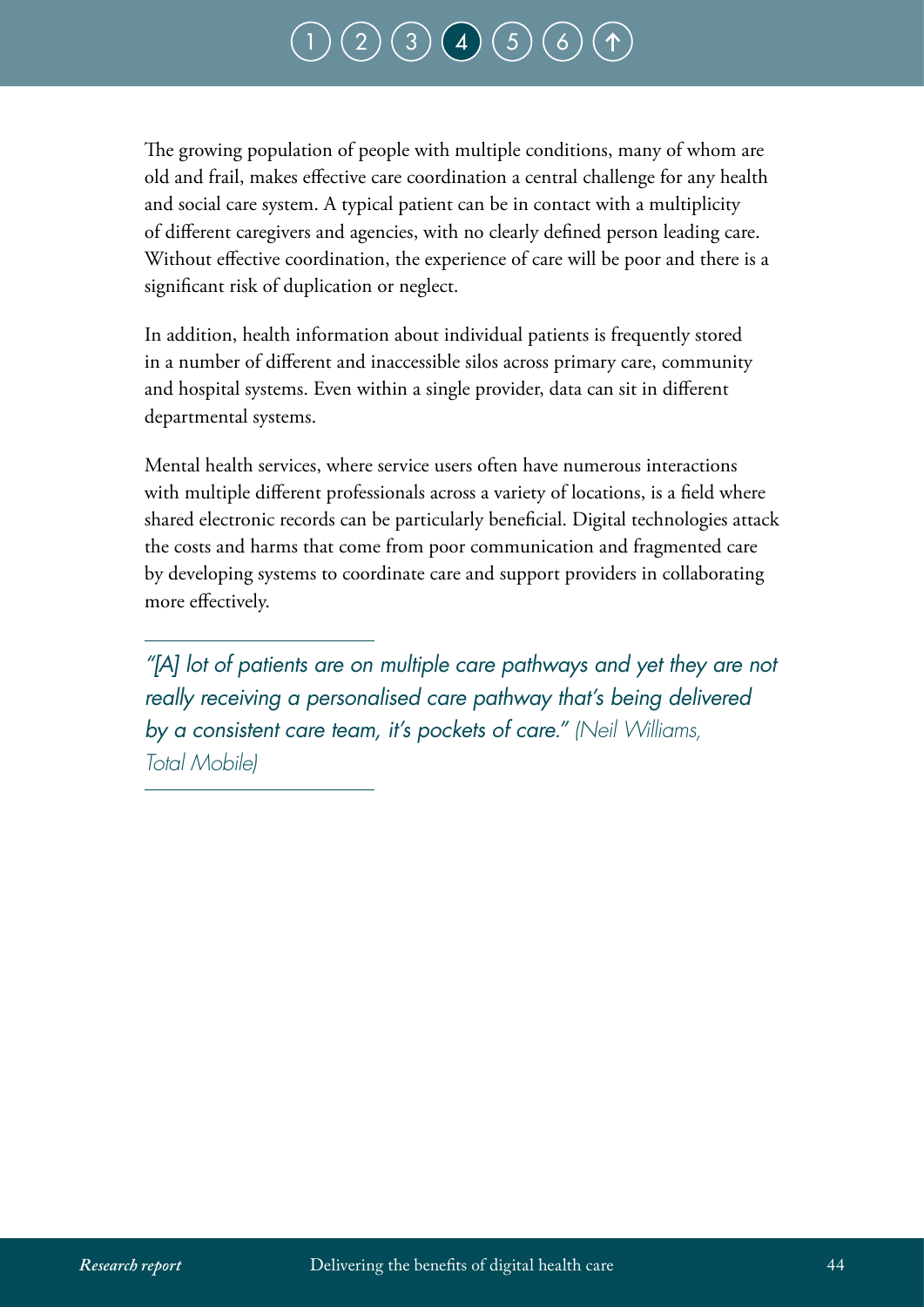Box 4.5 gives an example of technology being used to support more integrated care.

### Box 4.5: Supporting integrated care for patients with diabetes

The Western Diabetes Institute is an 'integrated practice unit' in California, which co-locates multiple services and specialties required by patients with diabetes. It has partnered with ClickMedix, which offers a range of services, including:

- patient engagement tools and self-assessments
- teleconsultation with a network of specialists (including real-time data and care plan sharing across sectors)
- real-time outcome monitoring
- chronic disease management for a spectrum of diseases.

#### Impact

ClickMedix reports that:

- in one case study there were significant improvements in glycaemic control (by 1.66 over three months)<sup>11</sup>
- its system *could* lead to physicians consulting with four to 10 times more patients and a 50 to 90% reduction in hospital visits for patients with multiple chronic diseases.12

If all health care professionals have access to all patient information in real time, there is significant potential to reduce waste in the system, such as the duplication of tests. It can help make sure things are done at the right time, at the right place and not overdone. At Kaiser Permanente, a large not-for-profit health provider in the US, patients have already begun to experience the advantages of joined-up care:

12. http://clickmedix.com/solutions/

<sup>11.</sup> http://clickmedix.com/portfolio-items/whats-your-score-western-diabetes-institute-partnerswith-clickmedix-to-transform-traditional-diabetes-care/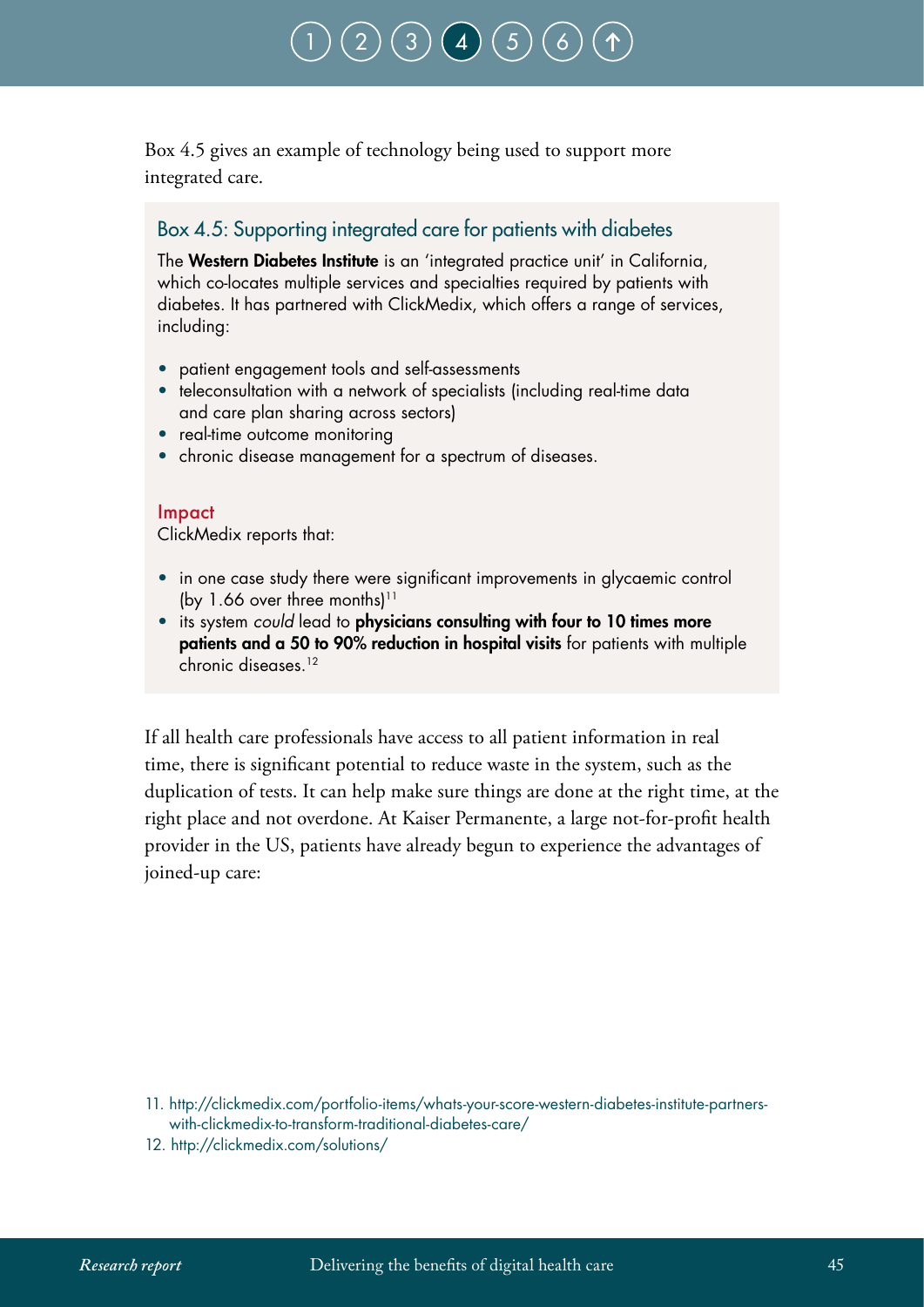*"When you go to see an ophthalmologist and you haven't had your colon cancer screening or your breast cancer screening, they can arrange it." (Robert Pearl, Kaiser Permanente)*

Box 4.6 gives examples and ways of sharing data and information within and across providers.

### Box 4.6: Sharing data and information within and across providers

#### Integrating data within hospitals

The Mayo Clinic has designed its own app – **Synthesis**<sup>13</sup> – which works to combine data from numerous clinical systems within its organisation. This allows clinicians to go to one place in order to find blood test results, images, medications and other patient data. It also includes a messaging system for within the hospital and has patient-facing videos and material to facilitate doctor–patient communication.

#### Integrating data across providers and sectors

A number of health care organisations are sharing their data to facilitate coordinated care.

One example is **South Somerset Symphony**, a primary and acute care system (PACS) and joint venture between Yeovil District Hospital NHS Foundation Trust and South Somerset Healthcare Federation. It is using a shared electronic system to enable a single view of clinical activity between the hub and practices – allowing all providers to view a single patient record. Preliminary outcomes of integrated working show a reduction in:

- the number of admissions
- the number of Accident & Emergency (A&E) attendances
- length of stay (Castle-Clarke and others, 2015).

Proprietary systems, such as those offered by **Mirth**14 and **Lumira**,<sup>15</sup> offer interoperability solutions for:

- areas wishing to integrate data from multiple different sources across health care settings
- facilitating access to a complete dataset for multiple users in different contexts.
- 13. www.apple.com/iphone/business/profiles/mayo-clinic/
- 14. www.mirth.com/
- 15. www.lumira.com/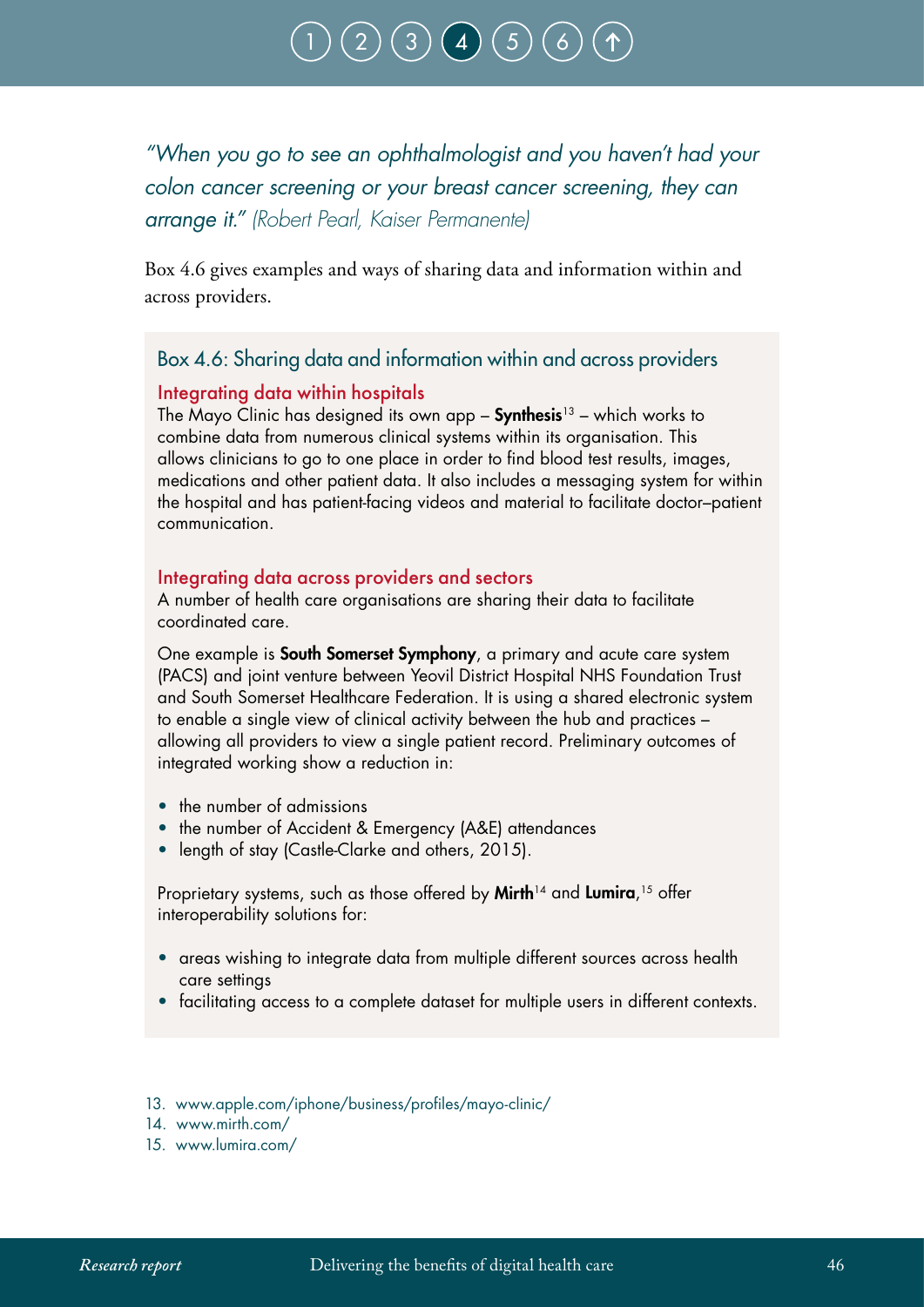#### Integrating data via the patient

Systems have been developed in the US to allow the patient to bring together all their clinical information from multiple providers (e.g. laboratory results, medications, allergies and clinical notes). They also allow the patient to add their own data from apps or home monitoring equipment. At subsequent appointments, any health care professional authorised by the patient can view the complete record. In addition, self-help material or telemedicine applications may be integrated within the system. Examples include:

- Patients Know Best<sup>16</sup>
- Microsoft HealthVault<sup>17</sup>
- Get Real Health<sup>18</sup>
- Epic's 'Lucy' system.<sup>19</sup>

Nervecentre (described in Box 4.3) allows inpatient teams to seek specialist advice from other specialties by sending an instant message to the relevant specialist. This specialist then receives the referral details along with all of the patient's details, their up-to-date observations and results and location within the hospital.

Mobile access to data in real time as and when it is needed is of huge benefit to those working in the community:

*"[T]here are many examples where a health care professional might be talking to someone in the community or in a remote clinic and they have to follow it up by chasing a report or a result and then get back to the patient. It's an inefficient use of time, effort and energy and doesn't really give confidence to the patient and the carers, particularly as often happens, a change in treatment is required. If that basic information had been available on a mobile device at the time of the consultation, then a more real-time, efficient and improved quality consultation would have resulted for all concerned." (Dr Simon Wallace, Total Mobile)*

- 16. www.patientsknowbest.com/
- 17. www.healthvault.com/gb/en-GB
- 18. www.getrealhealth.com/
- 19. www.epic.com/software-phr.php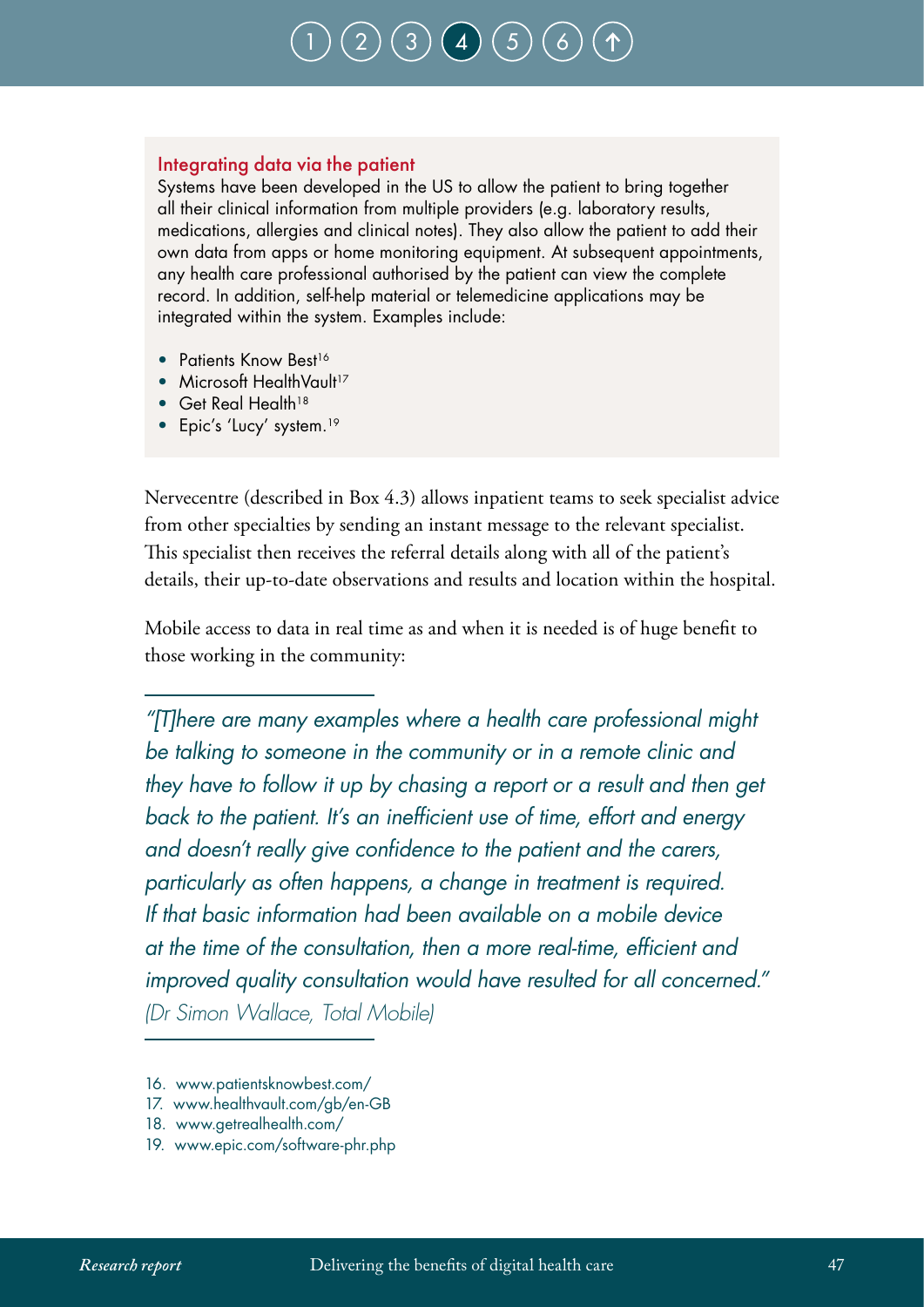One way of ensuring that all relevant professionals have immediate access to clinical data is by putting all relevant information – the patient's entire record – in the hands of the patient. This means that wherever the patient is, their notes are. This approach has been adopted by 'patient portals' (see Box 4.10), allowing patients to own, store and control access to their clinical notes. For more information on patient resources, see the section 'Greater patient engagement' later in this chapter.

### Key lessons

The lessons for success, set out in Section 3, are particularly pertinent here. Investment in system design is needed to ensure ease of use by multiple users. Support for interoperability and sound information government mechanisms are also central to sharing data seamlessly and safely.

### Create opportunities for informal exchanges between clinicians

Systems to share results or opinions digitally can remove the opportunity for the informal exchange of views and advice across teams, which often enrich and improve clinical decision-making. Clinical teams therefore need to provide alternative opportunities for face-to-face or other direct communication.



## Improved access to specialist expertise

shared ehrs, real-time data · prof-to-prof telehealth · telehealth/telecare

### *I, and those that support me, can access the specialist advice I need, wherever and whenever I need it*

"I do think… the one under-emphasised area where we see an opportunity for a very, very large productivity gain, not just in health care but in any kind of dealing with public services, is the movement of… conversations to video consultation." (David Furniss, BT Global Services)

Telehealth and electronic communication remove geographical barriers between patients and health care professionals, improving quality and access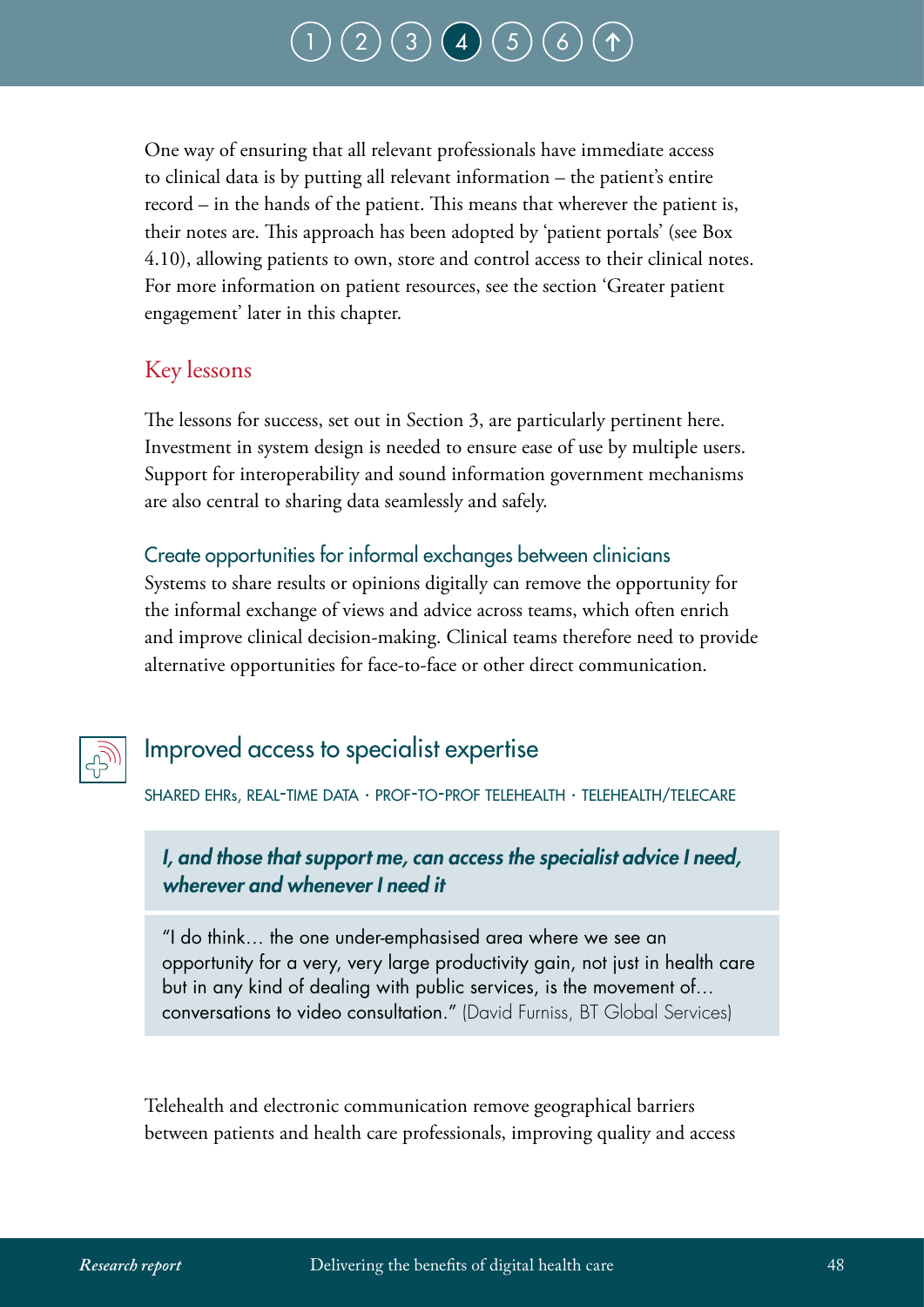and delivering care to patients where they need it. This may be particularly beneficial for those receiving end-of-life care – a benefit realised by Airedale NHS Foundation Trust (see Box 4.7) – as well as those living in care homes.

Telehealth can also reduce A&E attendances and hospital admissions (see Box 4.7), leading to cost savings. A study of a heart failure telemonitoring service in Hull found an return on investment of 48% based on an assumed saving of £2000 per averted admission (Cruickshank and Paxman, 2013).

The specialist's workload can also be reduced with the use of telehealth, through:

- using an initial email consultation to order tests
- more appropriate referrals
- reductions in the number of face-to-face consultations (Caffery and Smith, 2010).

### Box 4.7: Airedale NHS Foundation Trust – care anywhere

Airedale NHS Foundation Trust's telemedicine programme provides remote video consultations between health care professionals and patients in patients' homes, care homes and prisons. It also supports professional-to-professional telemedicine, from hospitals to GPs and hospitals to prisons.

#### Impact

- The introduction of telemedicine solutions in care homes resulted in a 14% reduction in A&E attendances and emergency hospital admissions decreased by an additional 6% compared with a control group without telemedicine (Hex, 2015).
- The incremental difference in costs between the telemedicine intervention and control groups was almost £1.2 million, with a return on investment of £6.74 per £1 spent by the clinical commissioning group (Hex, 2015).
- Additionally, many more people have been supported to die in their home. Previously most people died in hospital, but now 55% die at home.

Patients can now connect to clinicians via telephone, videoconference, email or web platforms. Kaiser Permanente found that engaging with patients over email improved performance on HbA1c screening and control, retinopathy screening and nephropathy screening (Zhou and others, 2010) (see Box 4.8 for further details of its telemedicine programme). Telehealth apps can be particularly helpful in large, sparsely populated geographical areas. They enable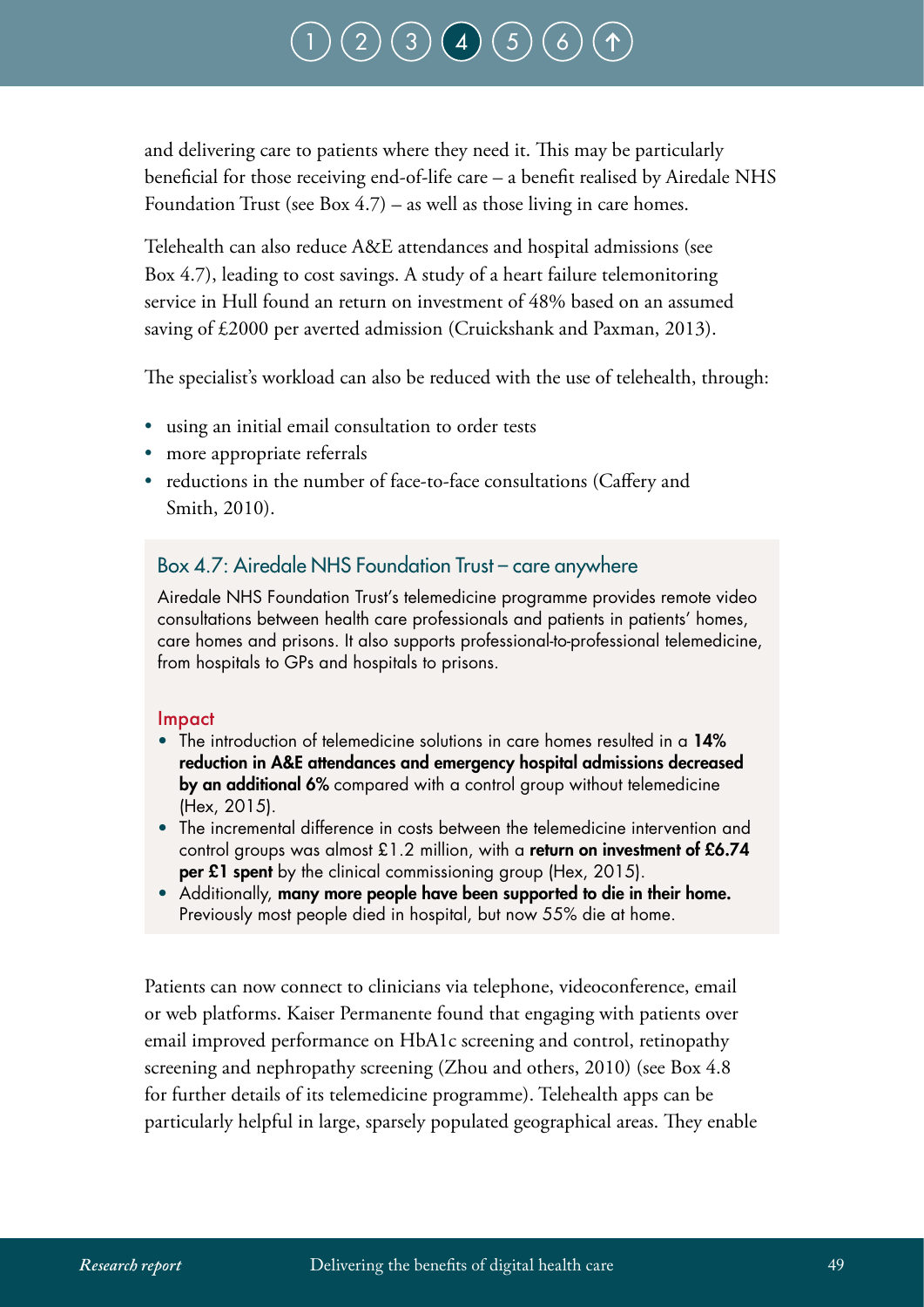## $\left( 3\right)$  $\left( 3\right)$  $\left( 3\right)$   $\left( 4\right)$  $\left( 4\right)$  $\left( 4\right)$

a small number of clinicians to cover a large geographical area and even act internationally. However, this presents additional barriers, including regulation and accountability issues across international boundaries.

### Box 4.8: Telemedicine at Kaiser Permanente

Kaiser Permanente has developed a number of different telehealth systems for remote consultations, including:

- integrated video visits scheduled video appointments from a PC or smartphone to a Kaiser Permanente physician
- CDU-to-CDU telemedicine, where clinicians at a clinical decision unit (CDU) at one hospital can conduct remote consultations with patients at another, busier, CDU and ease the pressure there
- telestroke, which provides the ability to rapidly assess individuals with suspected stroke for possible thrombolysis, using a two-way video teleconferencing system.

#### Impact

*"Video truly will replace a visit... with less time [and]… in a way that the person doesn't miss work…" (Robert Pearl, Kaiser Permanente)*

- In 2012, nearly 50% of contacts between patients and primary care providers took place over the telephone or through secure email (Kaiser Permanente, 2015).
- Since the introduction of telestroke, the number of patients given tPA (thrombolysis) increased from 14 to 84 (over a 13-month period), with the proportion given tPA in 60 minutes rising from 15.9% to 52.3% (p<0.05) (American Telemedicine Association, 2015).

Clinicians can also use telehealth and other communications technologies to connect with each other (see Box 4.9). Videoconferencing, sharing of the patient record or using pre-defined, bookable appointments for professionalto-professional consultations might improve the interaction further. Such approaches have the potential to reduce referrals, improve care and educate and develop GPs.

20. www.gpcare.org.uk/site/consultant\_link/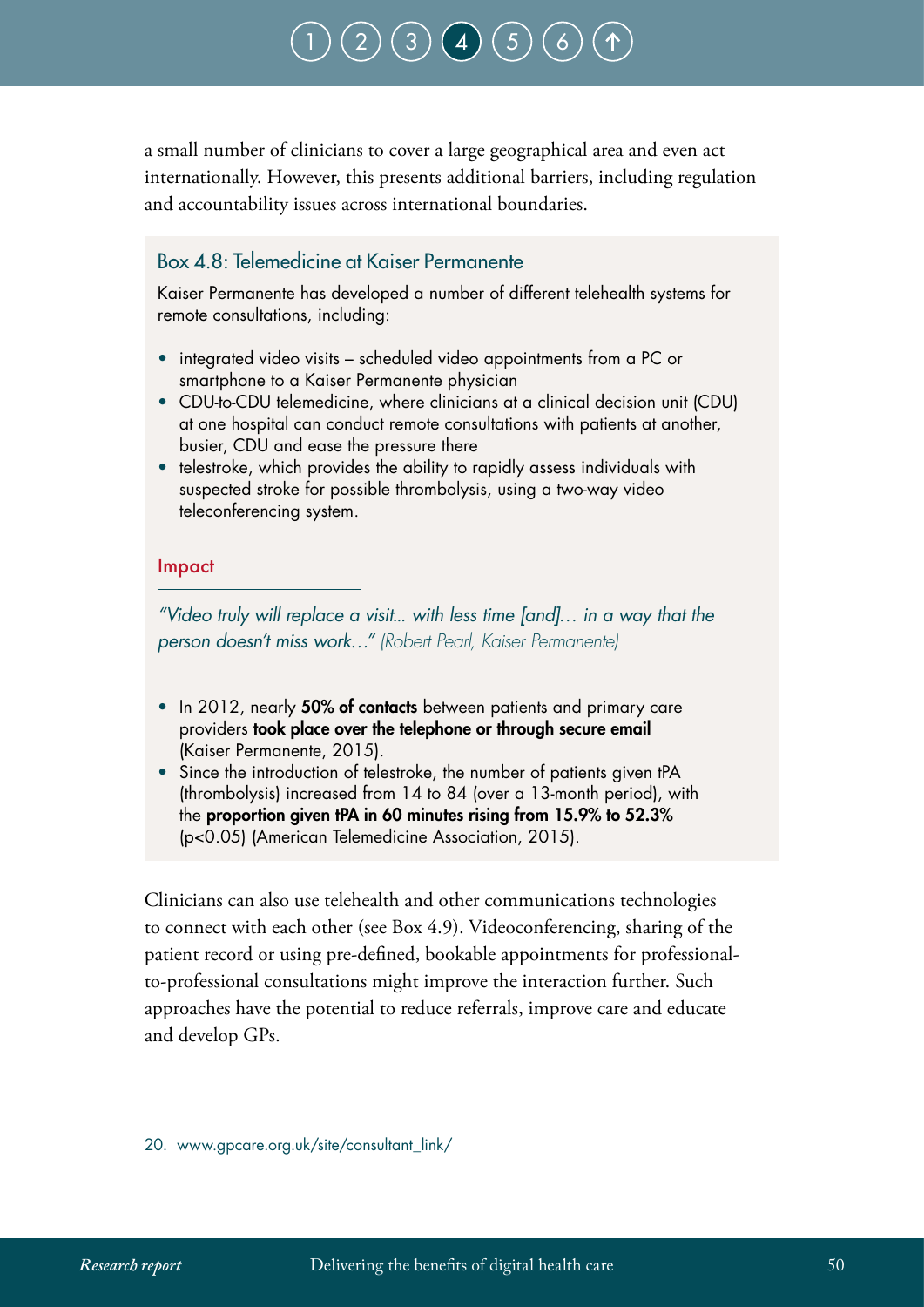### Box 4.9: Connecting professionals

Some centres have introduced 'hotlines' or email addresses for GPs to seek specialist advice. These have the potential to be developed further and become more widespread.

For example, in Imperial College Healthcare NHS Trust's paediatric services (The King's Fund, 2014), GPs have access to specialist advice via a 24-hour email hotline and a telephone hotline (12pm to 2pm weekdays), both run by consultants at St Mary's Hospital.

Another example is **Consultant Link**, a service run by GP Care, which is a UK primary care federation. This has been used in at least eight GP practices The service uses 'hunt group' telephone technology, whereby a call to a single number can be directed to multiple numbers. The GP's unique hotline is linked to the first available local consultant's mobile phone. Following the call, an audio file is attached to the patient's notes. GP Care reports that since 2012, 63% of calls have resulted in avoidance of a referral.<sup>20</sup>

New online services are also being developed that could disrupt traditional services. For example, in the US, HealthTap<sup>21</sup> is an online organisation that draws on a network of doctors to provide health advice. It enables patients to have a consultation via telephone, video or text messaging, 24 hours a day, wherever they are. Patients can share test results and get immediate answers, treatment and referrals.

Systems including Dr Now<sup>22</sup> and Babylon<sup>23</sup> offer a similar service in the UK, including teleconsultations and medication delivery. These are currently offered via subscription or one-off payments per consultation, although some GP practices are using proprietary systems to connect with their NHS patients.

- 21. www.healthtap.com/
- 22. www.drnow.com/
- 23. www.babylonhealth.com/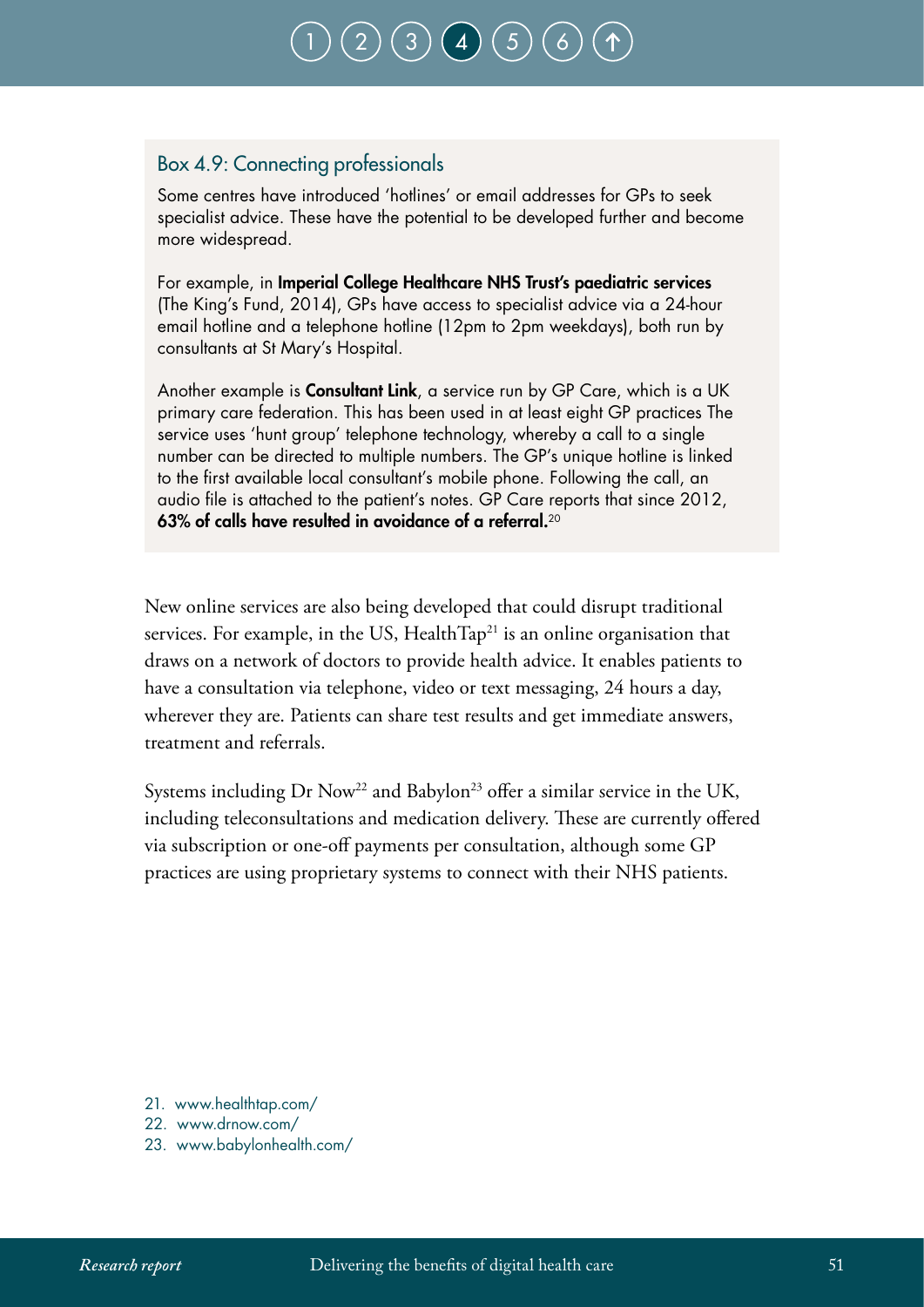# $1\big(\, 3\, \big)\, \big(\, 4\, \big)\, \big(\, 5\, \big)$  $1\big(\, 3\, \big)\, \big(\, 4\, \big)\, \big(\, 5\, \big)$  $1\big(\, 3\, \big)\, \big(\, 4\, \big)\, \big(\, 5\, \big)$  $1\big(\, 3\, \big)\, \big(\, 4\, \big)\, \big(\, 5\, \big)$  $1\big(\, 3\, \big)\, \big(\, 4\, \big)\, \big(\, 5\, \big)$  $1\big(\, 3\, \big)\, \big(\, 4\, \big)\, \big(\, 5\, \big)$  $1\big(\, 3\, \big)\, \big(\, 4\, \big)\, \big(\, 5\, \big)$  $1\big(\, 3\, \big)\, \big(\, 4\, \big)\, \big(\, 5\, \big)$

## E-ICU

E-ICUs or tele-ICUs are intensive care units that receive support from a remote critical care team through patient surveillance and monitoring as well as remote consultations. Tele-ICUs can be associated with a number of benefits, including:

- reduced mortality and ICU length of stay rates, which some have linked to increased revenue and decreased ICU and hospital costs (see Goran, 2010; Kumar and others, 2013; Lilly and others, 2011)
- improved staff outcomes, for example:
	- prevention of intensivist and nurse burnouts and onset of posttraumatic stress, due to additional support provided by the remote team (Kumar and others, 2013)
	- a decrease in the turnover of registered nurses in one centre it decreased by 56% 33 months after implementation, saving US\$1,090,909 per year (Goran, 2010)
	- greater collaboration between tele-intensivists and bedside physicians (Young and others, 2011).

### Key lessons

### Patient-to-professional telehealth can cost more than it saves

There is mixed evidence on the cost-effectiveness of patient-to-professional telehealth (Ekeland and others, 2010; Mistry and others, 2012; de la Torre-Díez and others, 2014). There are a number of factors that need to be taken into account:

- Staff engagement. Telehealth can have a significant impact on staff roles. Investment in organisational development and staff training will be required to ensure that it achieves its full potential.
- Patient selection. Ensure that telehealth is used with patients who will reap the greatest benefits. A systematic review found that, in some cases, the lack of in-person care hinders a thorough clinical assessment and appropriate treatment decisions (Guise and others, 2014). Sound referral processes and staff training can help with selecting appropriate patients (Hendy and others, 2012; Taylor and others, 2014). If a virtual system is simply run alongside a physical system, this is likely to double costs.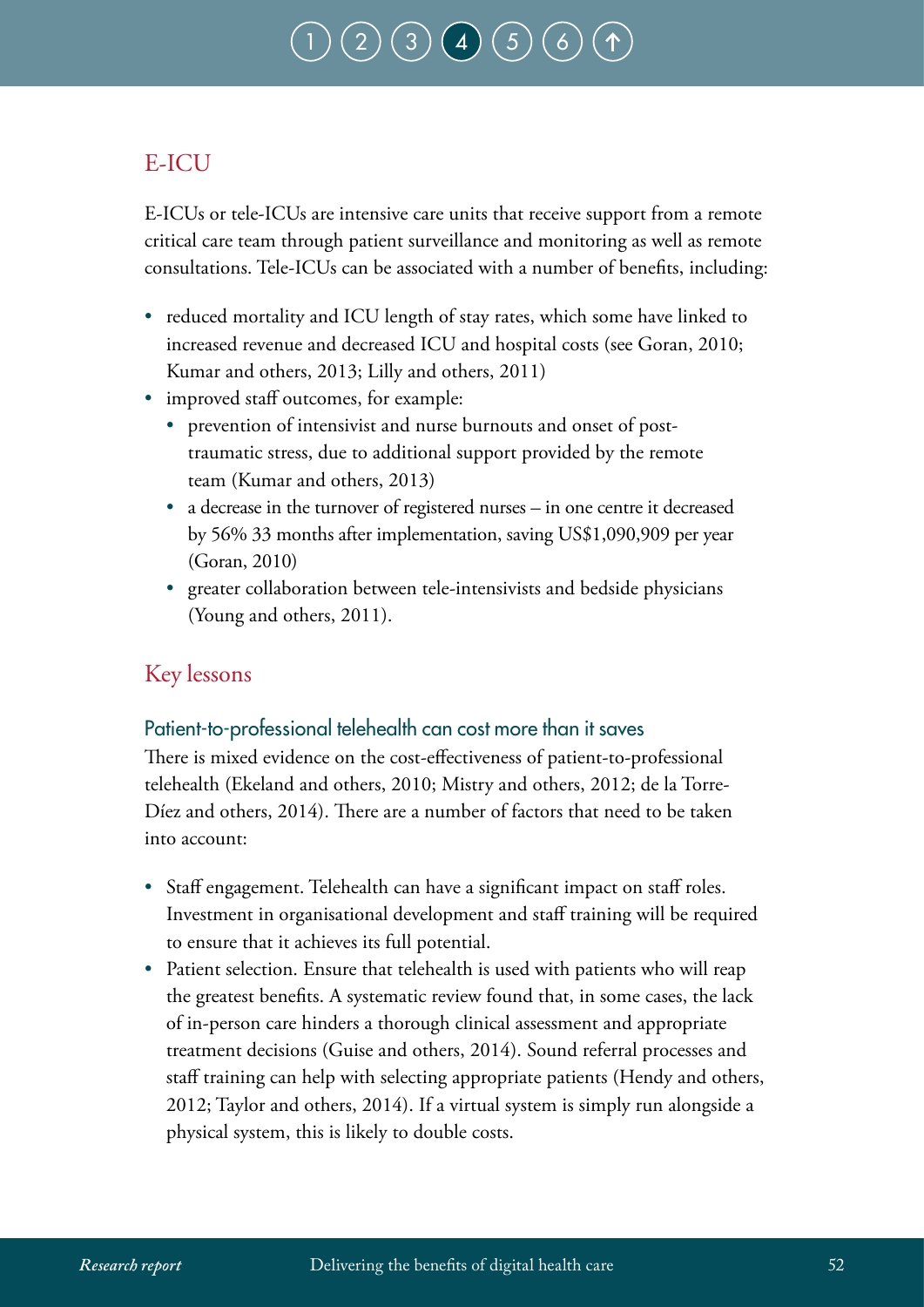# $(2)(3)(4)(5)$  $(2)(3)(4)(5)$  $(2)(3)(4)(5)$  $(2)(3)(4)(5)$  $(2)(3)(4)(5)$  $(2)(3)(4)(5)$  $(2)(3)(4)(5)$  $(2)(3)(4)(5)$  $(2)(3)(4)(5)$

Patient engagement. This can be achieved through:

- raising patient awareness about the technology
- educating patients about how the technology should be used (particularly in the case of remote monitoring)
- assuring patients of robust information governance mechanisms
- tailoring the technology to patients' needs and environments.

There is also evidence that patients become more engaged in their own care through recording data (Vassilev and others, 2015).

#### Be aware of increases in demand

Remote consultations can increase demand. Leaders at Kaiser Permanente found that virtual visits via telephone and email increased from under five million in 2008 to over 10 million in 2013, while face-to-face visits remained largely the same (Pearl, 2014). Health care providers must be aware of this possibility when developing business plans for telehealth solutions, rather than assuming that telehealth will reduce demand on face-to-face appointments.

#### Identify appropriate cases for professional-to-professional telehealth

One study found that 'failed teleconsults', whereby a face-to-face consultation is required despite the teleconsultation, could increase costs by US\$709 million across the US (Cusack and others, 2007). This means that it is important for generalists to try to identify cases for professional-to-professional telehealth that will not require specialist follow-up – although this might not always be possible. Moreover, the same study found that when email consults and real-time interactions were used together, the cost of the additional visits was offset by early specialist involvement in patient care (Cusack and others, 2007).

### Engage staff when implementing e-ICU

Staff reluctance to engage with the e-ICU is likely to have a significant impact on both clinical effectiveness and cost-effectiveness. Health care professionals may be reluctant to engage because they do not understand how the system works, and find the remote team threatening (Kumar and others, 2013). In other cases, clinicians may not feel they need additional clinical input, and therefore do not use the e-ICU (Kumar and others, 2013).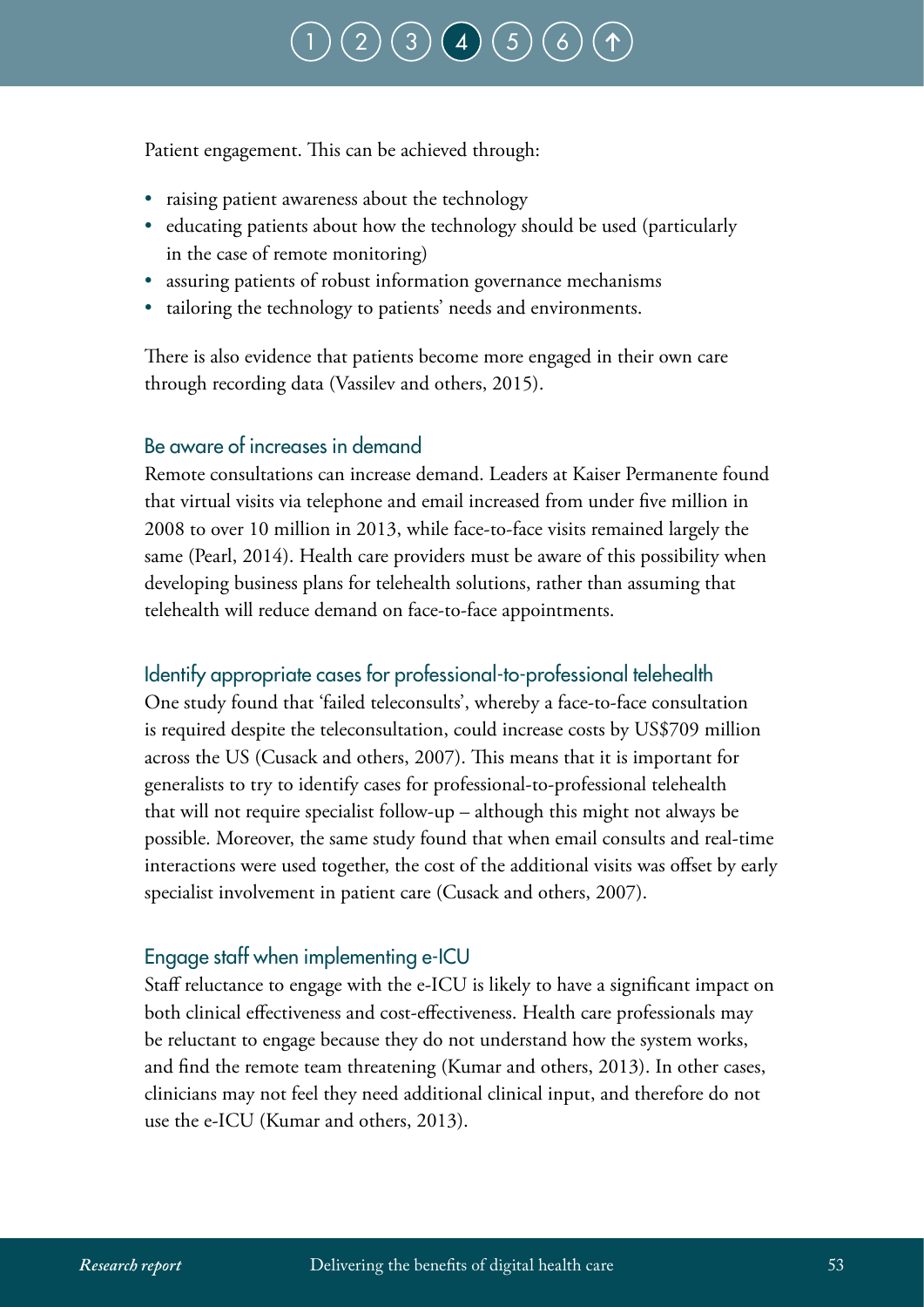When there is a difference of opinion on patient care between the bedside and remote teams, quality may be compromised.

Young and others (2011) suggest the following:

- Inform ICU nurses of the scope of the tele-ICU consultants' authority.
- Encourage nurses to identify conflicting treatment directives and provide clear instructions for resolving those conflicts.
- Arrange periodic face-to-face meetings or site visits for bedside and consulting clinicians.

## Greater patient engagement

shared ehrs, real-time data · wearable apps · telehealth/telecare · patient portals/records · online communities

### *I have the information, and support to use it, that I need to manage my condition and make choices about my care*

"Engage patients at a very early stage of their lives when they are very well or if they're just at risk and we can start helping them get into patterns of behaviour and behavioural changes that are going to put them on a course or trajectory to minimise chronic conditions in the future. That's where the huge savings are going to be in the long term. That's where the huge productivity improvements will be as well." (Richard Bakalar, KPMG)

Technology is rewriting the relationship between patients, professionals and care providers. Patients are taking more control over their health: 69% of doctors globally report that patients often look up conditions prior to consultation, and 62% of doctors say that patients often arrive self-diagnosed (Cello Health Insight, 2014). Tools for patient empowerment and self-management provide opportunities for patients' active participation in their care, with the potential to reduce waste and improve service quality and outcomes.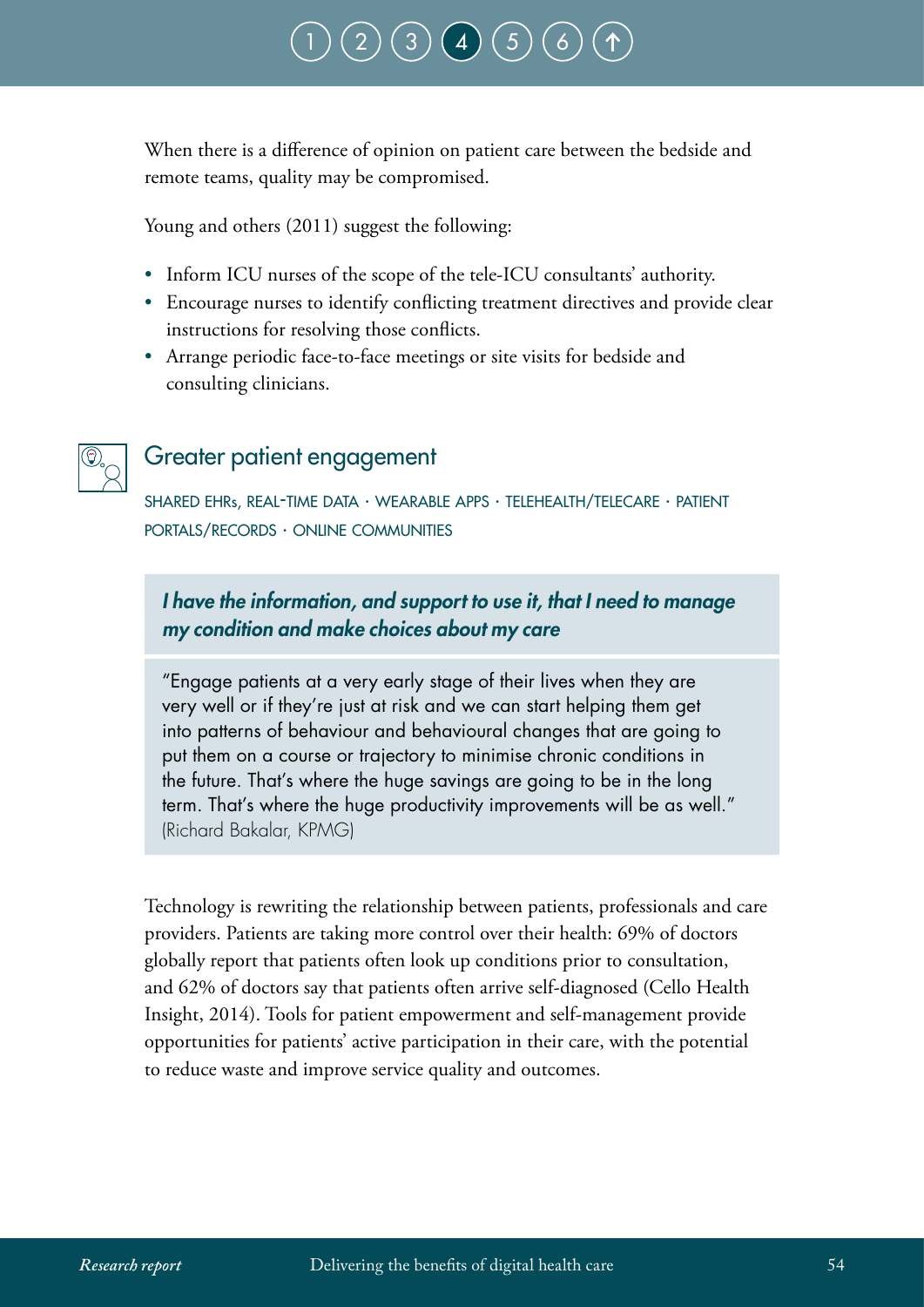However, there is one note of caution: some people could be disadvantaged in a world that relies on high levels of general and computer literacy. Over half of patients have limited literacy and numeracy skills (Rowlands and others, 2014). Data from the Office for National Statistics (2014) show that while technology use by those over the age of 65 has grown significantly since 2006, and we can expect it to grow further, it still lags behind that of younger age groups.

## Patient portals and access to the clinical record

Many health care providers, particularly in the US, have created patient portals. These give patients access to their medical information, such as discharge summaries, medications, immunisations and laboratory results. More advanced portals now enable patients to:

- develop and track their personal care plans
- request prescription renewals
- schedule non-urgent appointments
- exchange secure messages with their provider
- access their health education library.

The OpenNotes programme in the US has actively encouraged health care providers to give patients electronic access to their clinical notes. It reports:

- better self-management among patients
- improved medication compliance
- greater feelings of control over their health
- greater understanding of their health.

After a 12-month pilot programme, 99% of patients wanted to continue to have access to their notes online and none of the doctors decided to stop the practice (Walker and others, 2015).

*"Patient co-production of data into a hospital EHR will redefine the interaction with care services. For example, pre-clinic questionnaires, data re: long-term conditions (blood pressure, weight, peak flow), will allow patients to triage themselves into the appropriate part of*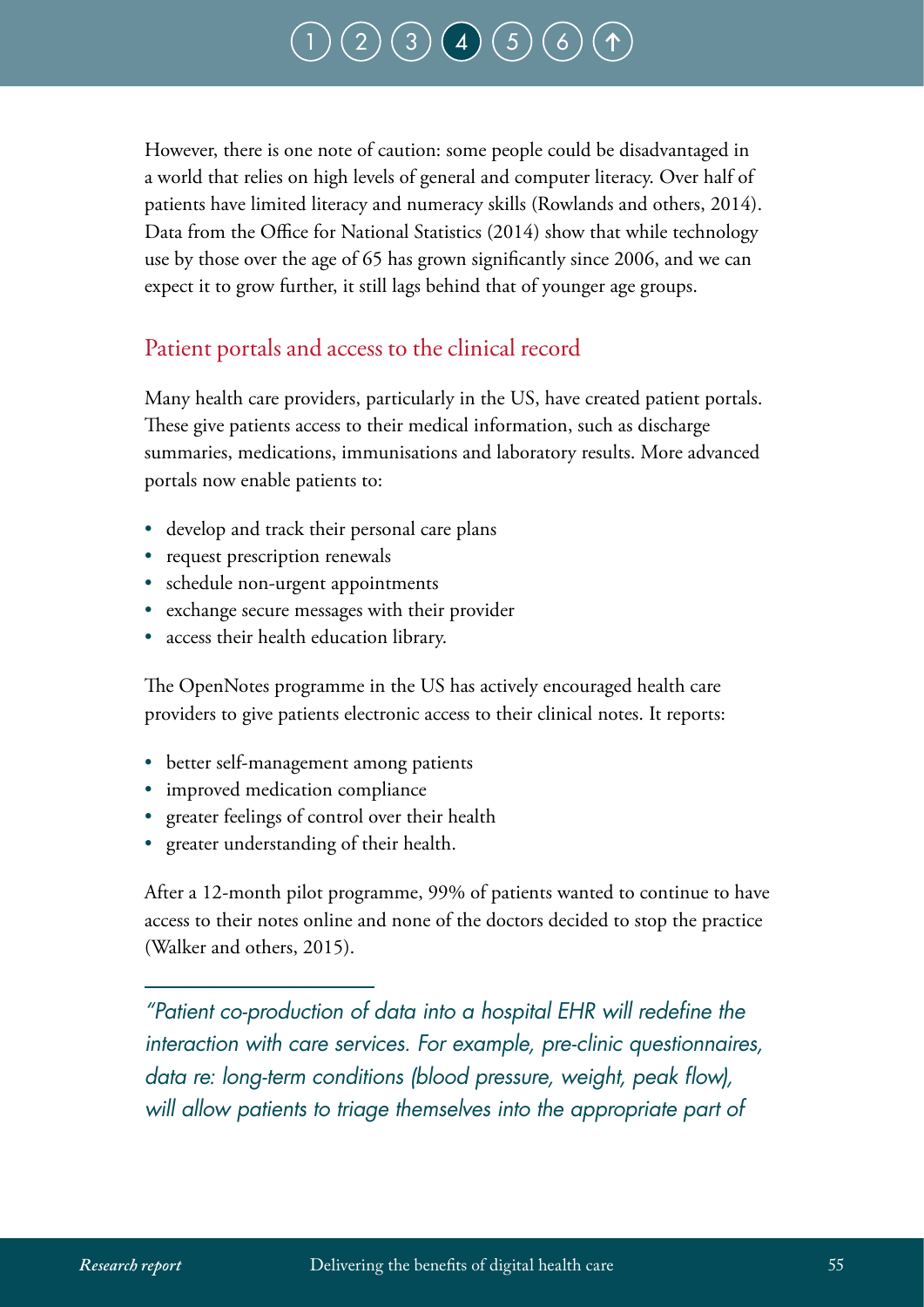*the service. This will be transformational I believe." (NHS trust CEO, from survey panel)*

Patient portals and online tools can also allow efficient resource management in the community, directing patients to the most appropriate source of advice and enabling GPs and other clinicians to focus on those with greatest need (see Box 4.10). A proprietary example in the US is iTriage, $^{24}$  which allows patients to access online health advice, find out where the nearest health facility is and manage their medical record. It has been downloaded over 14 million times.

#### Box 4.10: Using patient portals to make more effective use of staff time

Hurley Group, a London-based GP organisation, has developed a platform called WebGP.<sup>25</sup> This is designed as a 'first port of call' for patients seeking primary care advice. On entering the site, the patient has the option to:

- seek self-help material
- obtain admin support
- access pharmacy advice
- contact out-of-hours services
- have an e-consult with their GP.

An e-consult consists of the patient filling in a form explaining the problem they have, which is then sent to the GP to action. Hurley Group reports that e-consults take 2.9 minutes on average to respond to.

An analysis of a pilot study of WebGP over six months found that:

- of the e-consults, 40% led to a prescription, 40% led to a GP appointment and 20% led to a telephone consultation
- 18% of patients self-managed an issue for which they had planned to see a GP
- for every WebGP user requiring a GP response via an e-consult, five users required online self-help only (WebGP, 2014).

Modality, a primary care provider based in Birmingham, uses a hub-based approach for telephone consultations. Patients can contact the hub, which is staffed by former 111receptionists and call-centre operatives (111 being the NHS urgent advice hotline number). The receptionist either signposts the patient

- 24. https://about.itriagehealth.com/
- 25. http://webgp.com/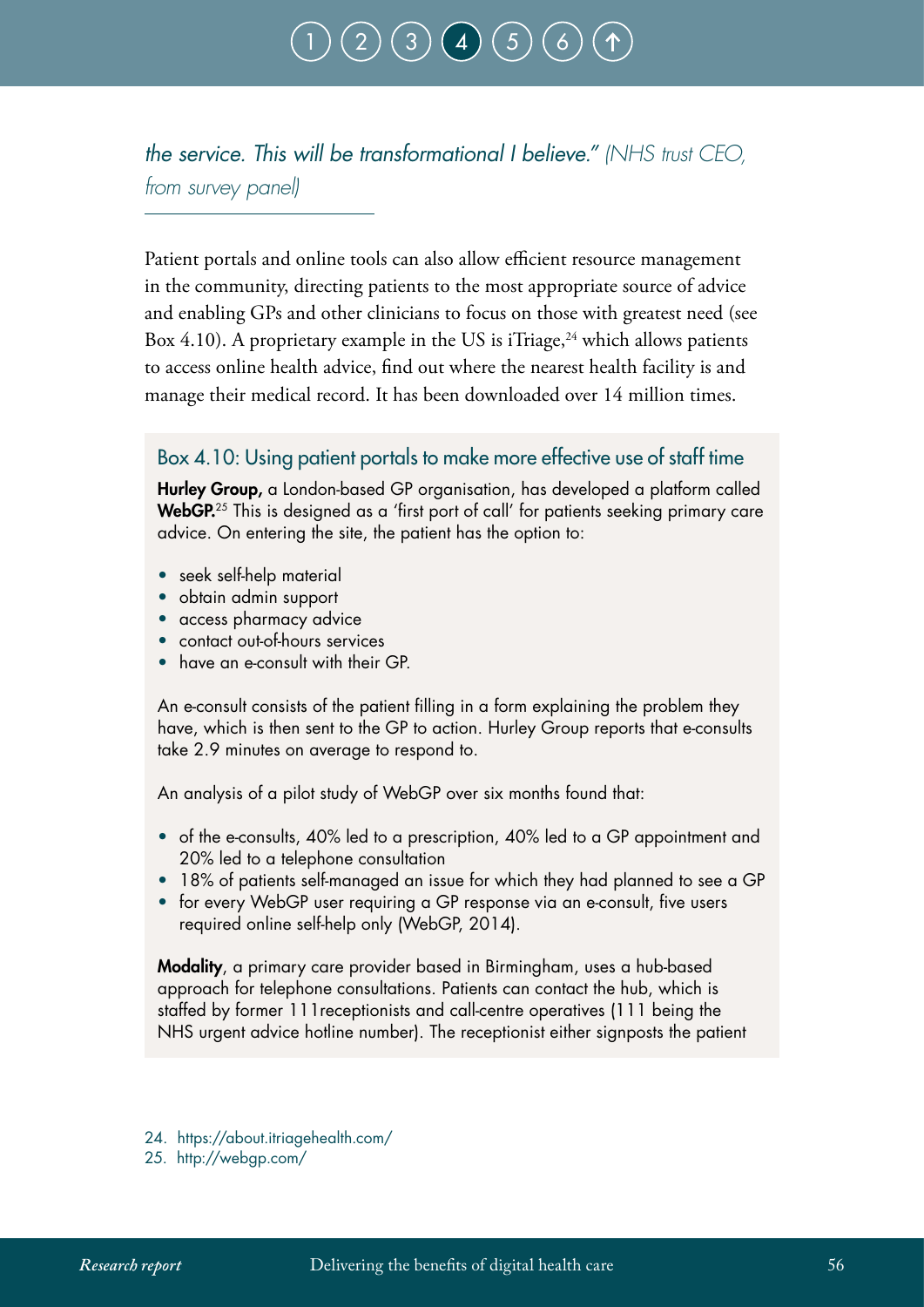

to online self-care resources or takes the patient's details and organises a contact from either a nurse practitioner or a GP within the hour. The hub can be reached either by telephone, by using an online app, or through the Modality website.

Modality has reported the following:

- Efficiency savings. Each day, 700 calls are handled by the remote hub, with up to 1300 being processed on peak days like Mondays. On average, these calls are answered within 40 seconds – compared with a previous average wait time of six-and-a-half minutes (please note: these data were gathered shortly after the launch of the service).<sup>26</sup>
- Effective triage. The hub is able to send patients to the most appropriate practice.

### Improving the patient experience

New apps (see Box 4.11) give patients much more information and control over their care, with consequent improvements in their experience of services.

#### Box 4.11: Improving the patient experience

#### Improving the inpatient experience

- Epic's 'Bedside'27 app for patients includes a number of features, such as providing up-to-date information about scheduled events, a visual summary of the care team and a patient-friendly summary of laboratory results.
- The GetWellNetwork<sup>28</sup> has a number of different systems, which are tailored towards paediatric patients, adults, older people or federal patients. They focus on patient engagement and education and also offer features for communicating with family and friends, surfing the internet and accessing entertainment.
- The Mayo Clinic<sup>29</sup> has an app for its patients so that they have access to their clinical information and health data, as well as providing a number of administrative functions.

- 27. www.epic.com/software-phr.php
- 28. http://getwellnetwork.com/solutions/inpatient
- 29. www.mayoclinic.org/apps/mayo-clinic

<sup>26.</sup> www.digitalhealth.net/digital\_patient/46624/health%ADit%ADand%ADvitality1/8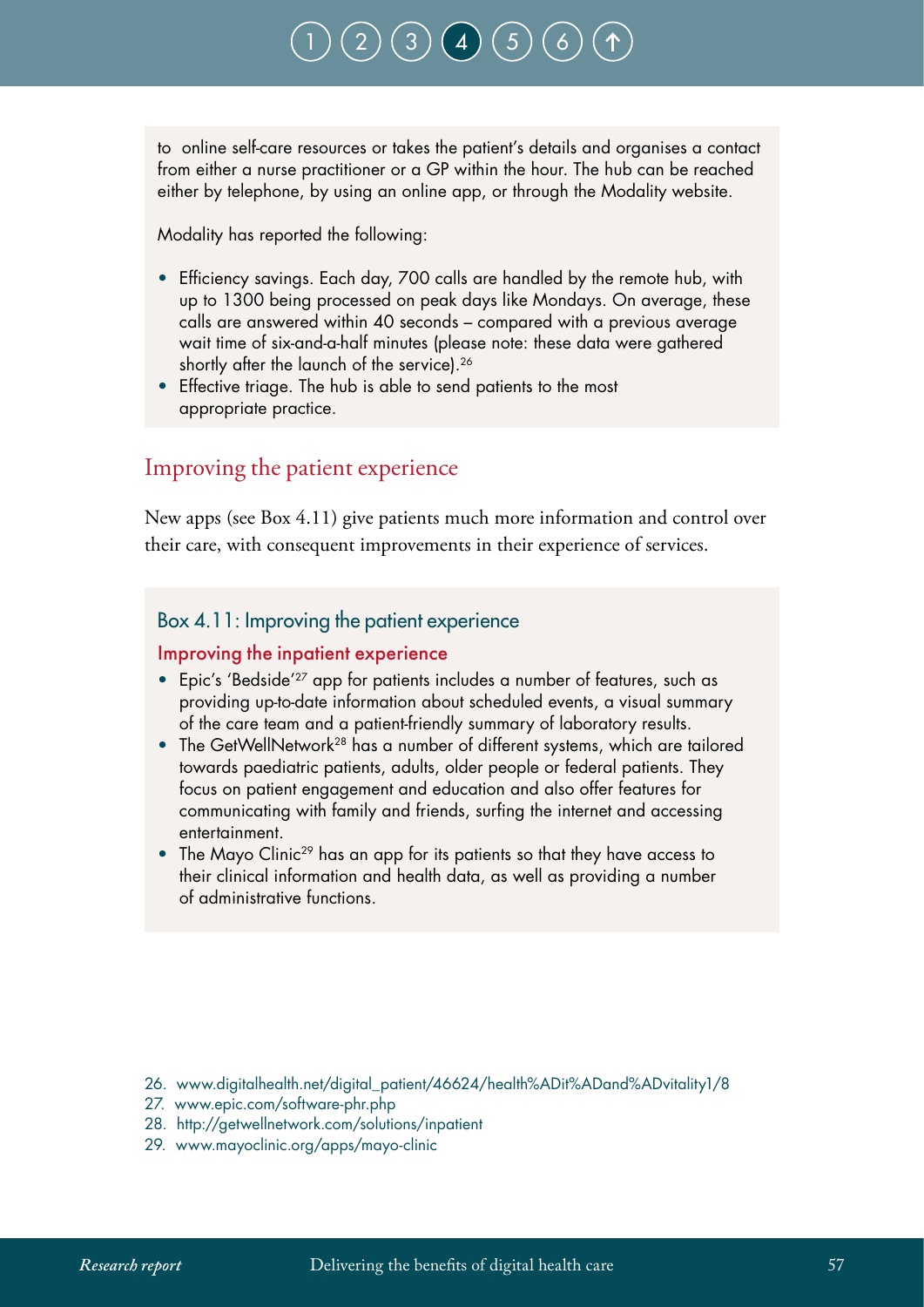#### Improving the outpatient experience

- MyOps<sup>30</sup> is an app made by IBM, to be tested and launched in Burton Hospitals NHS Foundation Trust. It aims to improve the outpatient offer with:
	- a planned roadmap of essential features such as alerts, reminders and updates to appointments (including if there is a delay)
	- useful information about the hospital, including maps and parking information
	- the option to receive all clinic letters through the app.
- Similar benefits may be built into existing EHRs. Cerner provides an option for patients to change the date of their clinics online.31
- The Mayo Clinic app allows appointments to be requested or changed.

### Support for self-help and care planning

New electronic tools and apps can support patients at all stages of their journey – from those managed in the community, to those who are currently inpatients and those who are undergoing rehabilitation post-discharge. Apps and software can facilitate goal setting, target attainment and easy communication with the health care team. A systematic review has shown that tele-rehabilitation can be successful across a variety of specialties (Hailey, 2011).

Box 4.12 gives two examples of organisations that are engaging patients in online care planning.

### Box 4.12: Support for self-care and care planning

VitruCare32 is one example of a tailored online care management tool used in the UK. Patients can remotely log in to VitruCare, enter data related to their health goals (which are also available to their GP), send secure messages to their care team and connect with other patients using a social media tool.

- A study of VitruCare one year after implementation showed reduced clinical practice contacts in outpatients departments and A&E and reduced acute admissions (Ali and others, 2011).
- A second analysis found that contacts declined by 53% after implementation, with 71% fewer A&E attendances and 83% fewer acute admissions. The study also found that total costs were reduced – from £97,534 to £42,752 (Ali and others, 2011).
- 30. www.youtube.com/watch?v=s-3SARau0js&app=desktop
- 31. www.cerner.com/solutions/Physician\_Practice/Patient\_Portal/
- 32. www.dynamichealthsystems.co.uk/vitrucare-supported-selfcare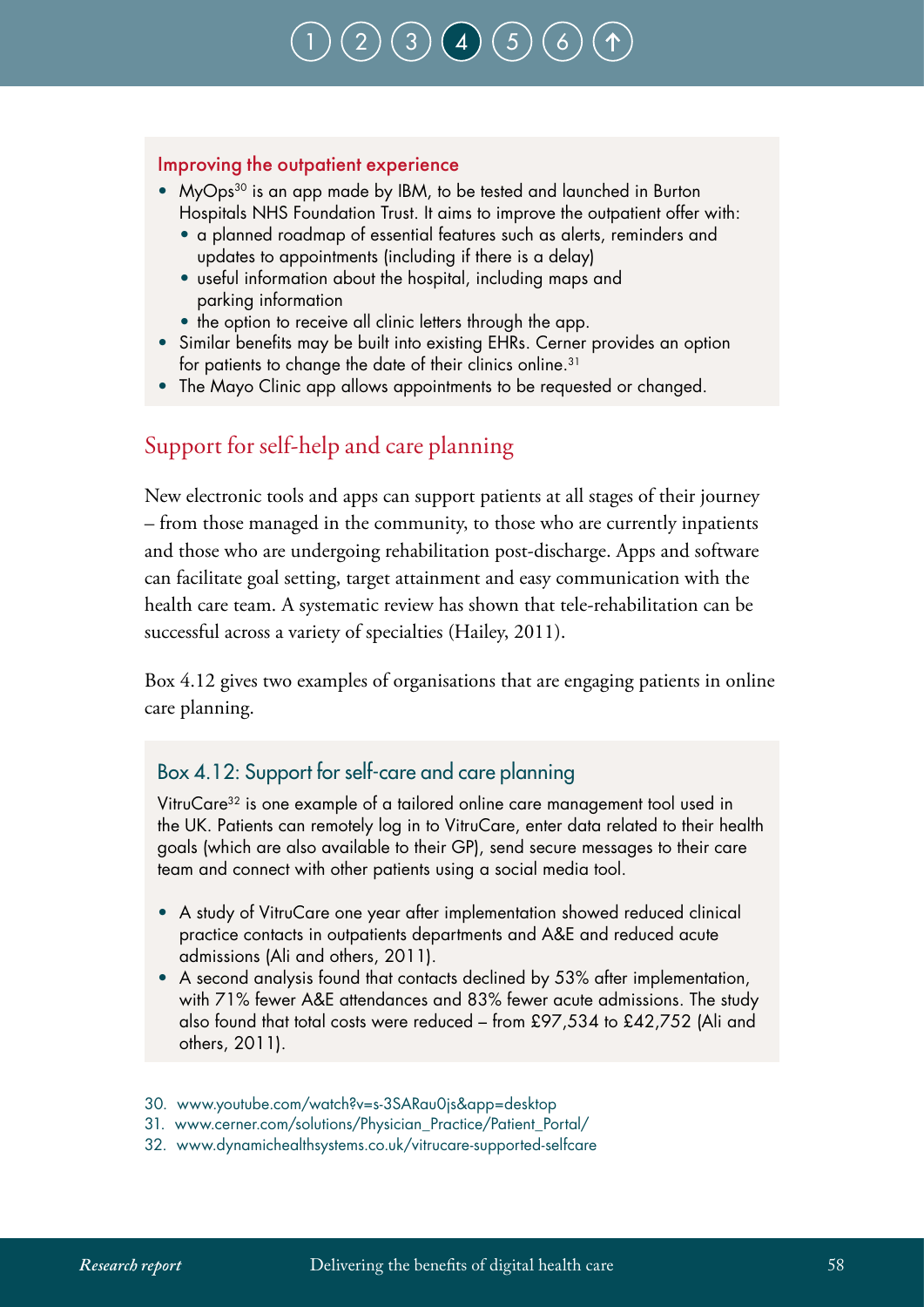

Wellframe<sup>33</sup> is a similar system, which has been used in adolescent psychiatry services and cardiovascular rehabilitation in the US. Its apps and web-based software allow service users to easily access and review their care plan as well as receive prompts to aid medication compliance. It also allows patients to check to-do lists, log exercises and contact their clinicians.

• A pilot study evaluating a Wellframe app to promote physical wellbeing in mental health patients found a high level of engagement (mean a daily usage rate 94%) and a response rate of 73% across all prompts, including those that encouraged physical exercise (Macias and others, 2015)

### Patient networks

An increasingly important source of advice and information for patients are online networks that signpost other resources but also leverage the insight and experience of patients themselves (see Box 4.13).

#### Box 4.13: Peer-to-peer resources for patients

A number of proprietary services exist that allow patients to access advice provided by others with similar diagnoses. This can be in the form of articles or blogs or via extensive fora, the latter allowing for networking and personalised answers.

A well-known example is **PatientsLikeMe**,<sup>34</sup> which allows patients to search for advice and information about their condition provided by other patients. Users can also log and track symptoms, which they can present to their health care team. PatientsLikeMe has over 350,000 members, covering 2,500 conditions, with 28 million data points about disease. It uses its data to contribute to scientific research and generates revenue by selling the data to interested parties – such as pharmaceutical companies.

#### Videos as a consultation record

Evidence from a range of specialties suggests that patients who are given a video recording of their consultation find it helpful and it has improved their recall of the advice and information given during the consultation (Meeusen and Porter, 2015; Tsulukidze and others, 2014). In mental health, and child mental health services in particular, recording of consultations is already widespread (see Box 4.14).

33. www.wellframe.com/

34. www.patientslikeme.com/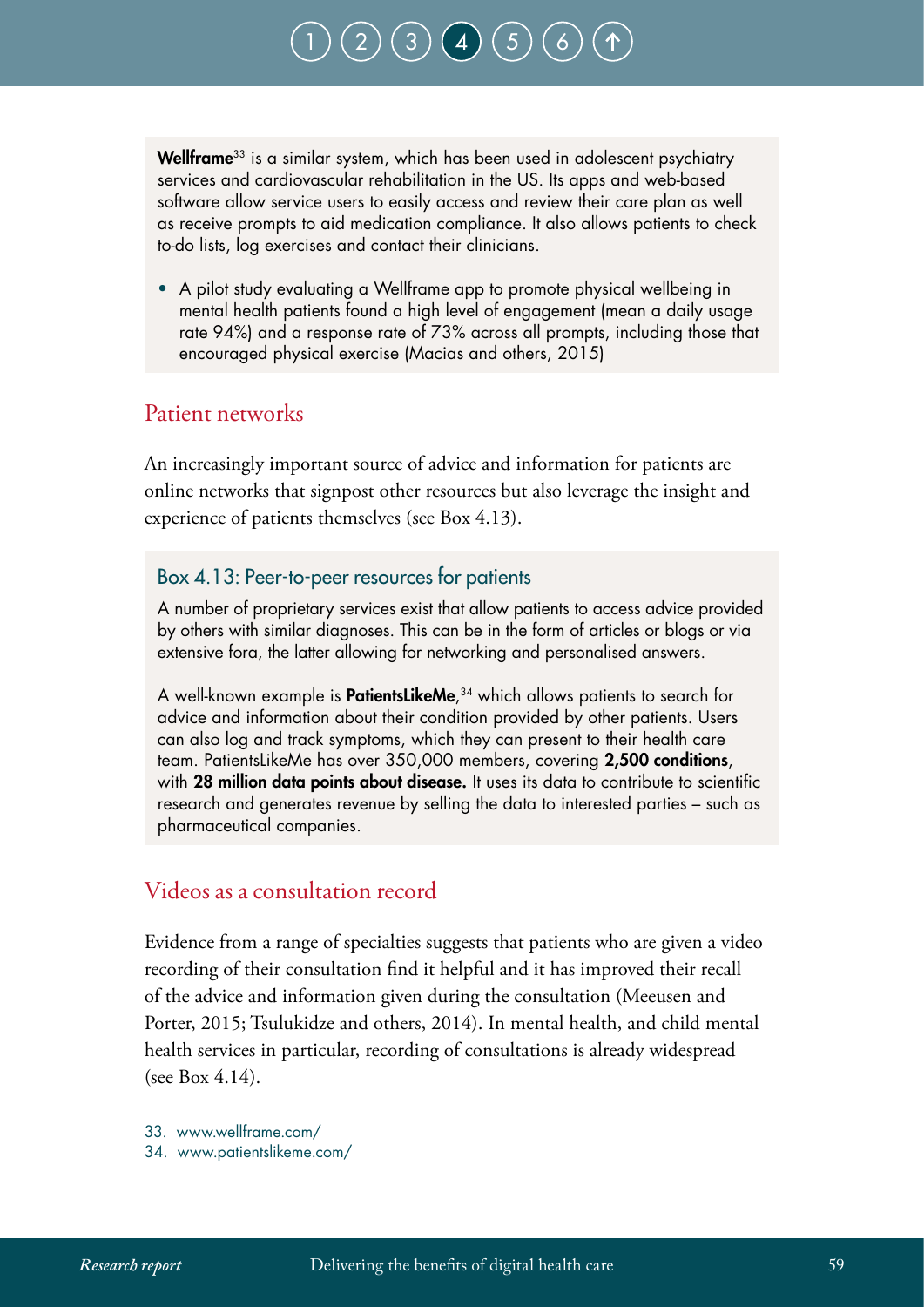## Box 4.14: Videoing consultations in child mental health

Recording of consultations is becoming increasingly widespread in child mental health services. While careful negotiation and explanation must take place before any recording, benefits include:

[1](#page-12-0) ) ( [2](#page-15-0) ) ( [3](#page-21-0) ) ( [4](#page-31-0) ) ( [5](#page-78-0) ) ( [6](#page-86-0)

- the ability to monitor therapeutic change over time
- enabling children to observe and reflect on their behaviours
- training parents in how to handle certain behaviours
- facilitating the involvement of the wider multidisciplinary team
- aiding in teaching, training and research.

*"Quite a lot of medical records are already video, especially in CAMHS [child and adolescent mental health services], and it is a tool for patient involvement." (Stuart Bell, Oxford Health NHS Foundation Trust, via personal communication)* 

However, it is important that the issue of consent is carefully considered and that consent is obtained. Important consideration must also be paid to the storage and erasure of video material. The Royal College of Psychiatrists (2015) provides guidance on this issue.

As noted in Box 4.14, the recording of consultations raises important issues surrounding consent and information governance, as well as concerns about the effect it may have on the behaviour of both doctors and patients (Elwyn and Buckman, 2015).

### Wearables and apps

There has been a recent explosion in apps and wearable technology. However, it is far from clear what impact these will have on people's health and their interactions with health care providers.

There are mixed feelings about them among professionals. In a global survey of doctors:

• 41% agreed with the statement that mobile apps could be a 'game-changer' for improving health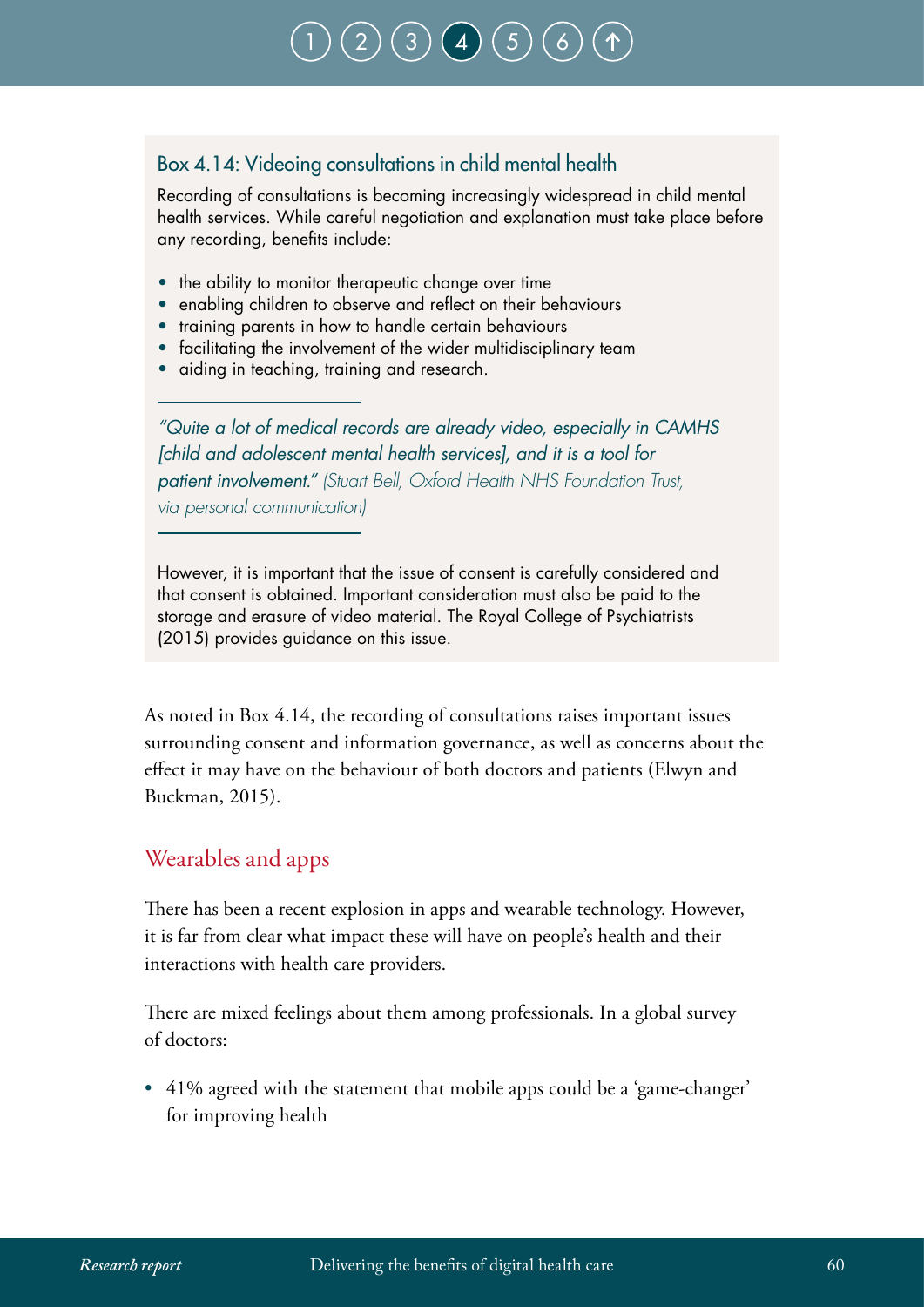# $\left( 3\right)$  $\left( 3\right)$  $\left( 3\right)$   $\left( 4\right)$  $\left( 4\right)$  $\left( 4\right)$

• only 36% stated that they would recommend a mobile health app in future to their patients (Cello Health Insight, 2014).

To date, there has been a real focus on apps and devices to improve wellness – such as step and calorie counters – as well as those focused on a single disease. There has been less of a focus on tools for complex costly patients. One interviewee said that developers shy away from apps for complex patients because:

*"They're too complicated, they're too unappealing, the ROI [return on investment] is too unclear, the time to pay off is too long [and] they need to know too much about these patients in order to develop these applications." (David Blumenthal, The Commonwealth Fund)*

A systematic review into smartphone apps for the prevention, detection and management of cancer found that, while there are a 'considerable number' of apps available, the evidence for them is 'lacking' (Bender and others, 2013).

Devices such as Fitbit and smartphones collect a huge amount of data. Patient portals such as Patients Know Best<sup>35</sup> allow patients to integrate these with their EHR, while EMIS Health<sup>36</sup> is able to access data stored in Apple's Health app once the end user has consented to share it.<sup>37</sup> However, generally speaking there are issues around uploading app data to EHRs and even more so in meaningfully interpreting the results.

Several interviewees had mixed views on the potential of wearables and apps.

*"There is an overemphasis on the device that people are using to capture the information and not on what am I going to do with the information now I have captured it?" (David Furniss, BT Global Services)*

- 35. www.patientsknowbest.com/
- 36. www.emishealth.com/about-us/
- 37. www.apple.com/uk/ios/health/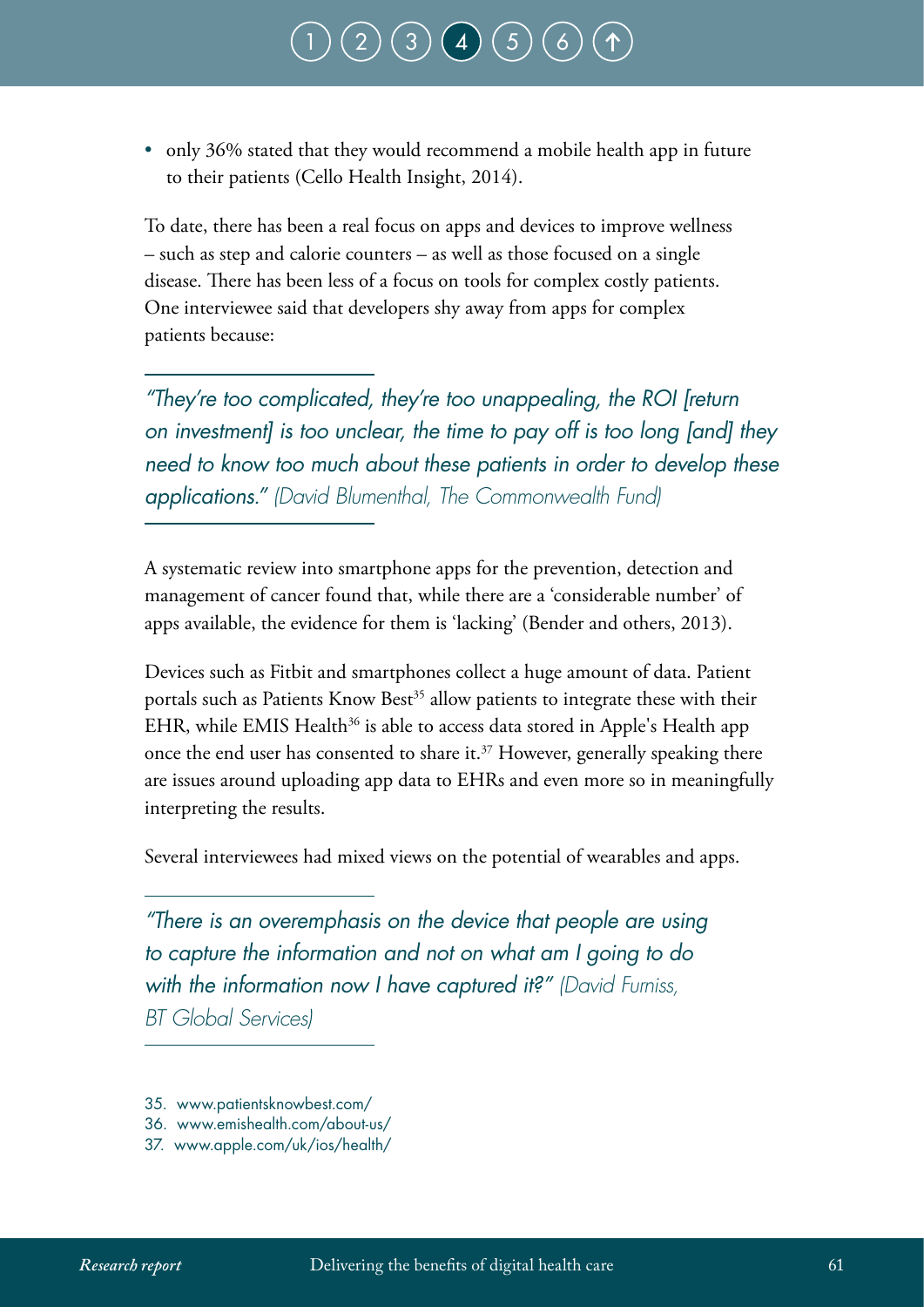# $(3) (4) (5)$  $(3) (4) (5)$  $(3) (4) (5)$  $(3) (4) (5)$  $(3) (4) (5)$  $(3) (4) (5)$  $(3) (4) (5)$

There also remain security concerns around the use of mobile technology, particularly in unregulated markets. In 2015, the UK NHS Health Apps Library carried out a systematic assessment of 79 apps certified as clinically safe and trustworthy. It found that 89% transmitted information to online services and that 66% of apps sending identifying information over the internet did not use encryption (Huckvale, 2015).

### Key lessons

### Ensure that patient-facing technology is easy to use

When designing patient portals or other patient tools, it is essential to ensure they are both easy to use and appealing to patients. Failure to do this may mean that there is low patient uptake of the resources. When developing WebGP (see Box 4.10 above), Hurley Group worked closely with designers and patients to ensure that it was both intuitive and engaging. Guidelines have been produced for developers working on apps for older people, which include avoiding animations and scroll bars and highlighting important information (Díaz-Bossini and Moreno, 2014).

### Patient portals can increase as well as manage demand

A Kaiser Permanente study found that patients with access to their records online (as well as e-mail access to physicians) had a higher number of office visits and telephone encounters, compared with the number prior to implementation of the patient online access system (Palen and others, 2012). This will not always be the case and the findings from this study were unexpected. However, when developing the business case for a patient portal, it is important to be aware of this risk.

## Action is needed to ensure that data from apps and wearables are used appropriately

The potential to transfer data from patient devices to EHRs raises concerns about how large amounts of data will be stored and meaningfully interpreted by health care professionals – particularly those in primary care. Additionally, strategies to prevent over-reaction to physiological variants and false positives, while at the same time ensuring safe responses to abnormal results, are required. Investment in analytical capability is likely to be needed, particularly that which identifies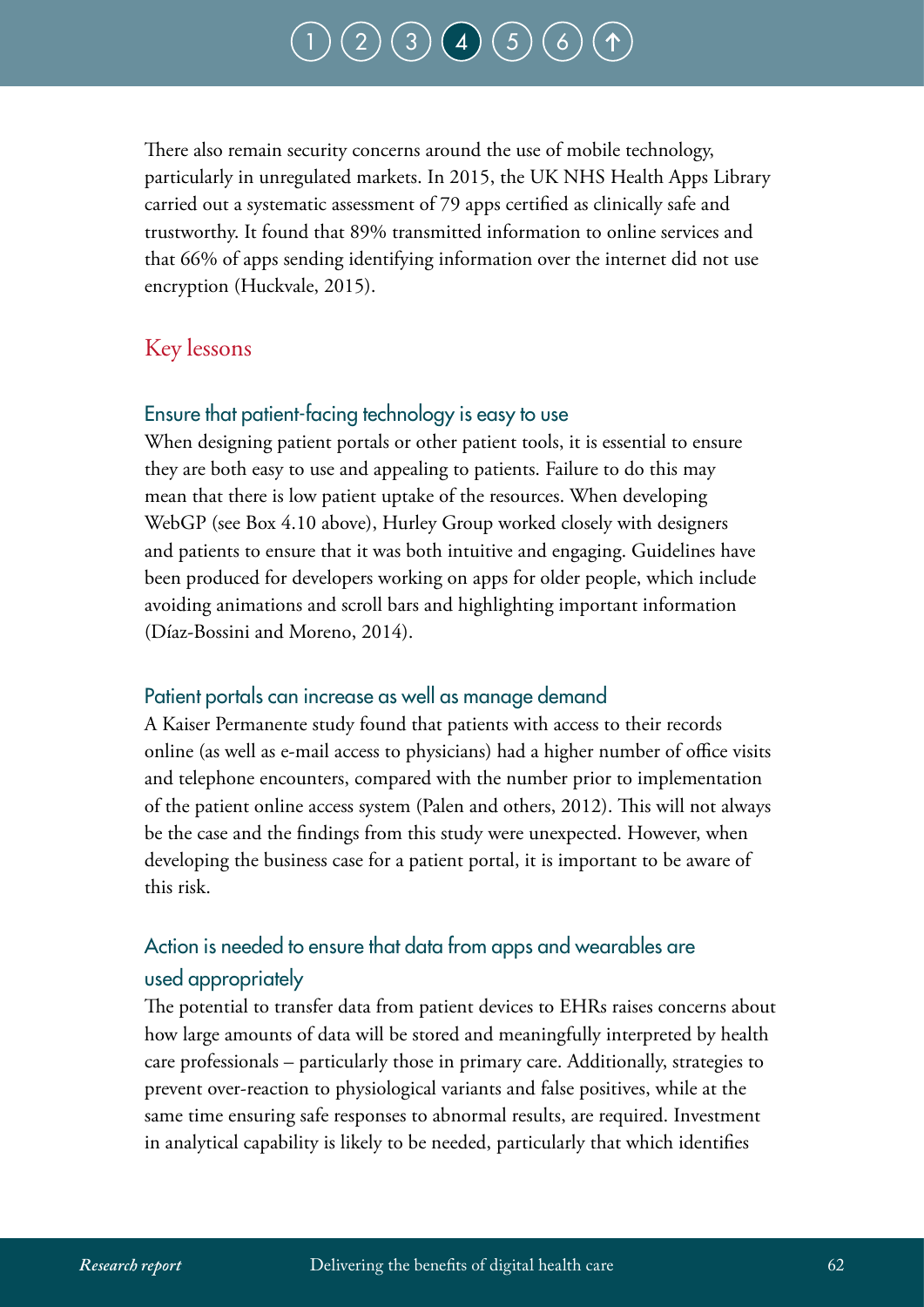trends and anomalies. It may be necessary to target resources to those most likely to benefit from ongoing monitoring.

Use medical apps with caution and apply professional judgement

Medical apps are apps that:

- diagnose
- support diagnosis or clinical decisions
- make calculations to determine diagnosis or treatment or
- are used for any medical purpose.

All medical apps, including web apps, should have a CE mark, showing conformity with European Regulations. This ensures that they are clinically safe. However, the CE mark is not assurance that they meet best practice or that they have been tested for clinical accuracy or patient benefit. Therefore, it is essential to apply professional judgement when using medical apps. One option is for GPs to only recommend the use of wearable apps/devices that they trust at the prescribing stage. The Royal College of Physicians (2015) recommends that if someone is using an app that does not have a CE mark, they should urgently seek the app developer to obtain one. All medical devices should meet the requirements of the Medical Devices Directives and Regulations and any issues with medical apps should be reported to the Medicines and Healthcare Products Regulatory Agency (MHRA) (Royal College of Physicians, 2015).

## Improved resource management

mobile working · business process support · patient flow management · e-rostering · shared ehrs, real-time data

### *Whenever I use a service there are no unnecessary delays or wasted visits*

"We should be tracking all materials… tracking the time of our procedures and automating our scheduling… The more analysis we have on that… the more clinicians can make efficient decisions, which will then improve their productivity." (loel Haspel, GE Healthcare Finnamore)

**FALLER**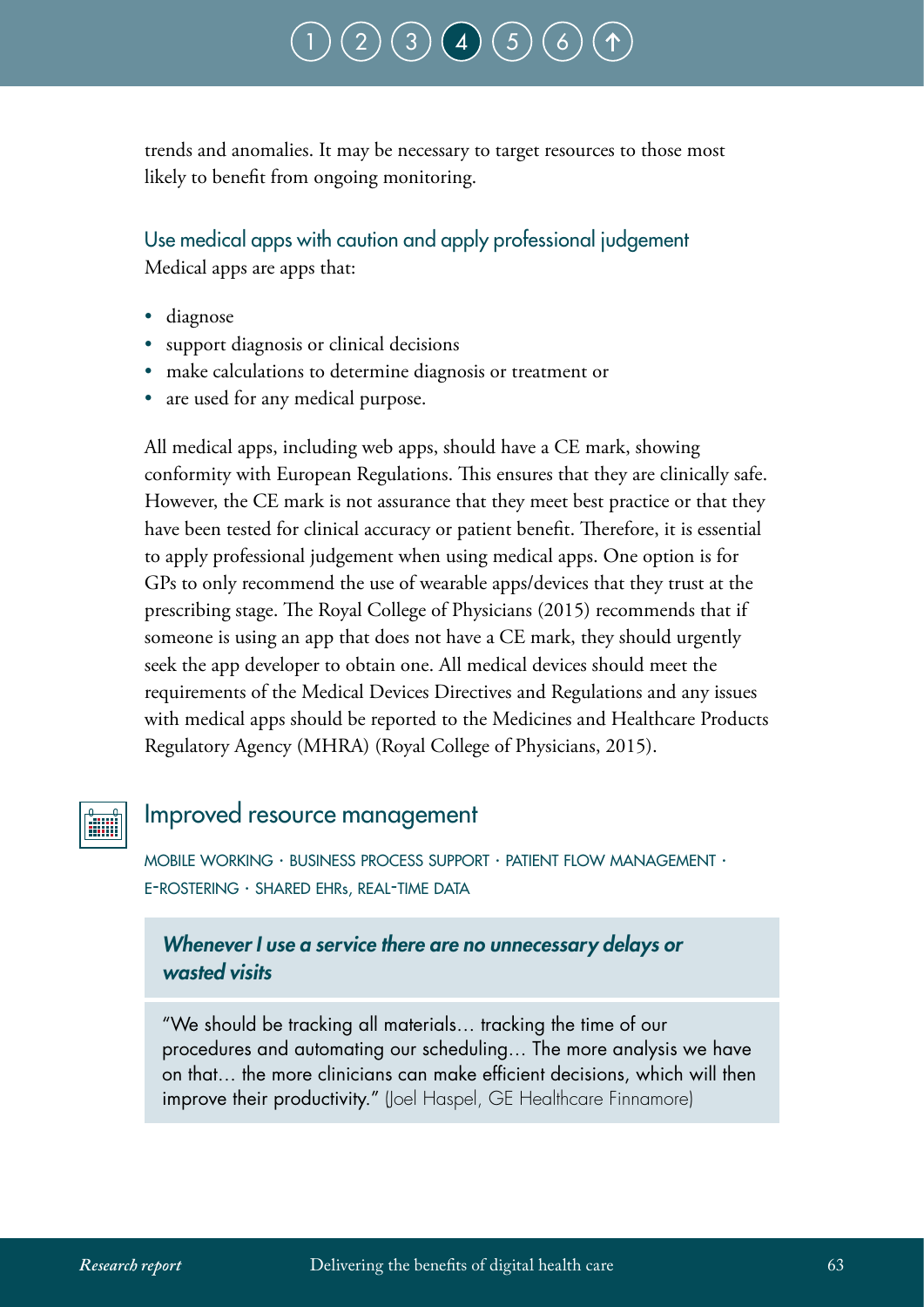## $\binom{2}{3} \binom{4}{4} \binom{5}{5}$  $\binom{2}{3} \binom{4}{4} \binom{5}{5}$  $\binom{2}{3} \binom{4}{4} \binom{5}{5}$  $\binom{2}{3} \binom{4}{4} \binom{5}{5}$  $\binom{2}{3} \binom{4}{4} \binom{5}{5}$  $\binom{2}{3} \binom{4}{4} \binom{5}{5}$  $\binom{2}{3} \binom{4}{4} \binom{5}{5}$  $\binom{2}{3} \binom{4}{4} \binom{5}{5}$  $\binom{2}{3} \binom{4}{4} \binom{5}{5}$

There are significant opportunities to improve productivity by bringing to bear the tools widely used in other sectors for improved resource management. These include tools to plan staff rosters, manage patient flow and improve scheduling. This will enable business processes to be much more efficient.

### E-rostering and mobile working

Tracking and management of staff time through e-rostering solutions can be used to ensure that the workforce is employed where it is needed most, enabling quality and efficiency improvements. *Well-implemented* systems can:

- significantly reduce time taken to develop the staff roster
- avoid both overstaffing and understaffing and reduce reliance on agency staff
- provide more flexible and less stressful working patterns for staff
- support automatic collation and transmission of workforce activity data
- incorporate task management and allocate clinical tasks to staff in real time, when linked to clinical record systems.

While the majority of NHS trusts now have some sort of e-rostering software, there are few independent evaluations of e-rostering solutions in the literature. Anecdotally, the experience of implementing these systems has been mixed. The trusts we surveyed generally found the results from implementing e-rostering systems to be disappointing. However, some trusts report efficiencies in the entire health care workforce management process. Black Country Partnership NHS Foundation Trust has identified financial savings in excess of £750,000 through the use of e-rostering solutions.<sup>38</sup> A number of those we interviewed were very positive about the opportunities presented by e-rostering as part of a wider digital strategy (see also Box 4.15). The systems are also becoming increasingly more sophisticated – not only creating rosters but also then allocating and tracking tasks.

38. www.allocatesoftware.com/wp-content/uploads/sites/1/2015/03/ALLOCATE-HEALTHROSTER.pdf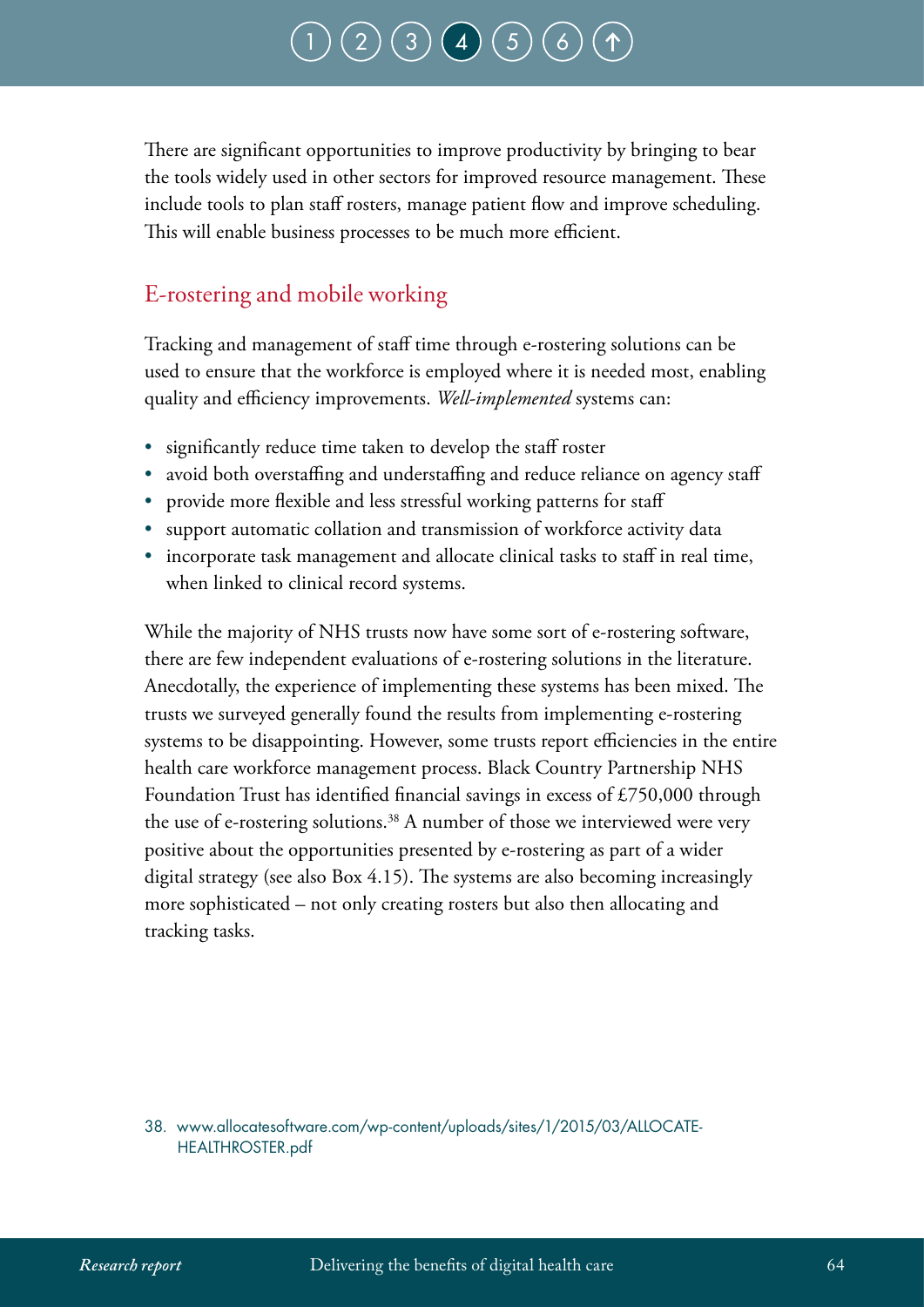*"[With the] ability to use technology to be predictively allocating your most experienced nurses and the appropriate skills mix to where the patients need them, you get a big cost saving, but you also get the quality improvement from being able to do that." (Matthew Swindells, Cerner)*

#### Box 4.15: E-rostering

E-rostering systems can bring new levels of flexibility and oversight to the workforce, providing users with insight into their staffing needs and enabling rapid deployment and changes to rota patterns.

The RotaGeek39 mobile app is an example of a proprietary system used by some NHS providers<sup>40</sup> to facilitate e-rostering. It enables online rota design based on work terms and conditions, employee preferences and leave requirements. Staff can use the app to submit requests to swap shifts or leave and to receive updates and changes to their rota.

Another approach is to link e-rostering to the EHR, as done by Bromley Healthcare in London – a community provider with 800 staff working across 17 locations. Using Allocate Software,<sup>41</sup> managers are able to see which tasks have been completed, how long they have taken, where they have taken place and by which member of staff. They can then reallocate the workforce in real time, based on workload and demand. Change has not been easy and staff have often resisted the new ways of working. However, basing decisions on data and information has helped.

- Bromley Healthcare now has the best 2015 Friends and Family score in London (at 98%).
- It has seen dramatic reductions in non-attenders (from 13% to 4%).
- It has seen improvements in Quality of Life Scale (QOLS) scores and Modified Barthel Index (MBI) scores – the latter being a measure of activities of daily living.
- Waiting times have fallen and district nursing appointments have increased (from 100,000 to 140,000).

Source: Jonathan Lewis, Bromley Healthcare (personal communication)

- 39. [www.rotageek.com/index.html](http://www.rotageek.com/index.html)
- 40. Via personal correspondence.
- 41. www.allocatesoftware.com/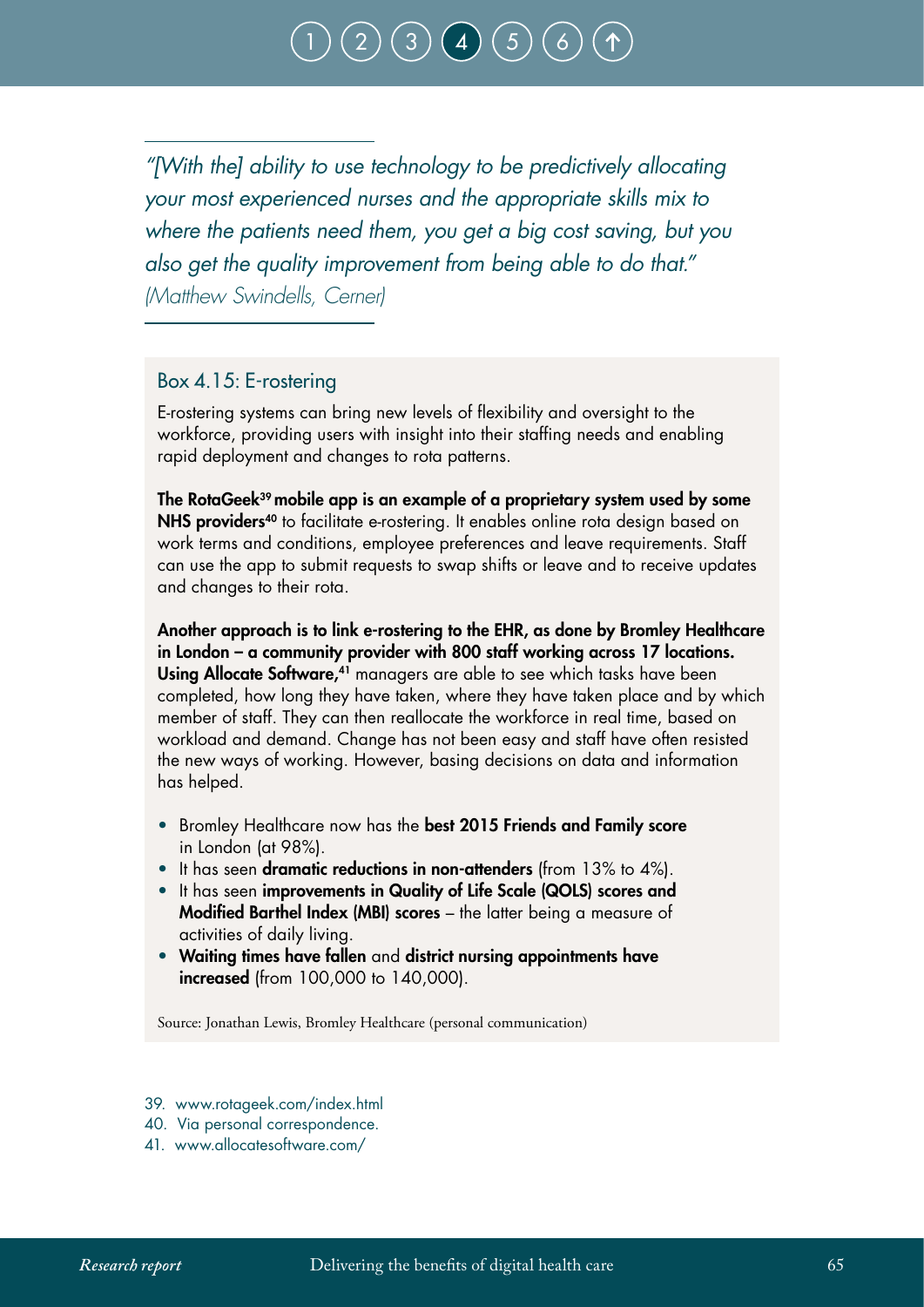## Support for mobile working

Active support for mobile working (see Box 4.16) can also reap significant productivity gains. A high proportion of those we surveyed across hospital, community and primary care settings confirmed this. For example, remote access to records, via tablets and other mobile devices, can transform the way that staff in the community deliver care. Instead of having to travel to a base twice a day to pick up and return heavy notes, a case list can be downloaded at home. Apps can include CDSSs and in-built protocols, facilitating efficient care that is compliant with best practice. They can also work in both online and offline mode to facilitate mobile working.

*"You get efficiency gains not just from avoiding going backwards and forwards but also you get a better consultation and a better job experience… the technology allows them to do their job better." (David Furniss, BT Global Services)*

### Box 4.16: Remote access to clinical records

Examples of apps that support remote working include MIA Maternity by Isosec<sup>42</sup> – a tool for community midwifes – and **TotalMobile**<sup>43</sup> – for community care. The apps work in offline and online mode. When online they automatically push and pull data from the central hospital server (sync), ensuring that all patient information is up to date and available to all members of the team.

MIA Maternity has been introduced at Imperial College Healthcare NHS Trust, where the following benefits have been reported:

- There has been a saving of five hours per midwife per week.
- This is equivalent to £9,000 per midwife per year, with an additional £600 per year of travel costs saved (Isosec and Imperial College Healthcare NHS Trust, 2015).

Total Mobile claims that its system, which has been used by UK community care providers, can save up to two hours per clinician per day.

- 42. www.isosec.co.uk/
- 43. www.totalmobile.co.uk/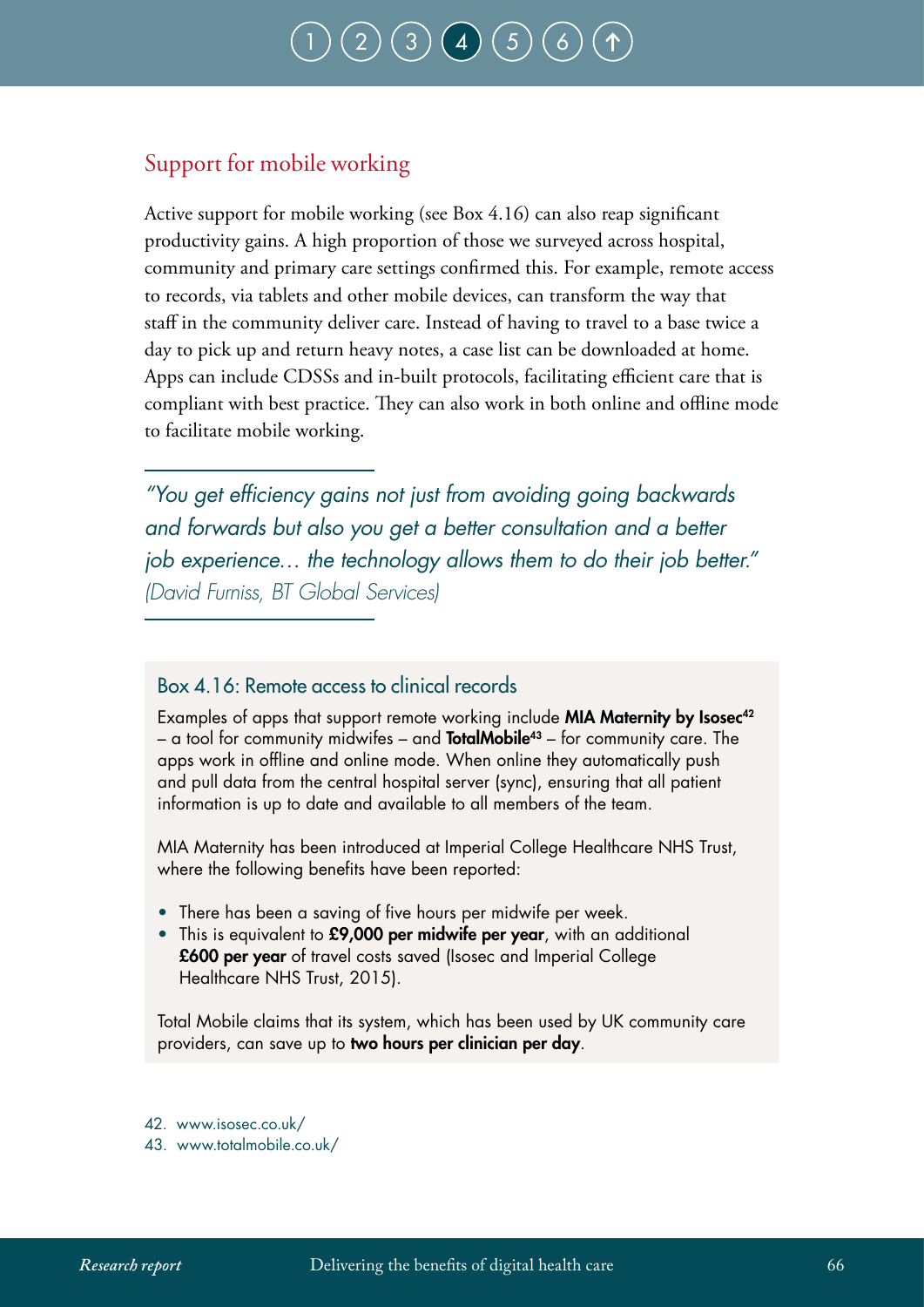## Managing patient flow

*"I should be able to track all my people and all my moveable assets… and I should be able to manage… that from a command centre. So I could see that somebody is… finishing up a procedure and I'm going to need the bed within an ICU… and at the same time I can see what's going on in A&E." (Joel Haspel, GE Healthcare Finnamore)*

Global Positioning System (GPS) technology allows companies to track, in real time, exactly where staff and resources are. The logistics industry has harnessed the potential of tracking to fundamentally change the way it works, driving improvements in efficiency, productivity and customer experience.

Patient-flow tracking systems can help to identify both patients waiting within the system and at-risk patients. This allows staff to act quickly and help manage problems. Tracking technology such as real-time location systems (RTLSs) – which draw on radio-frequency identification (RFID), infrared and barcode technologies – can track room status, patient status, patient waiting times, staff status and mobile equipment location (see Box 4.17). This can be combined with patient tracking in order to gain a holistic view of a department or ward.

### Box 4.17: Using real-time location systems (RTLSs) to improve processes and manage flow

Royal Wolverhampton NHS Trust is using RTLSs as the enabling technology to automate all care delivery support processes. The system can accurately pinpoint the locations of tagged equipment, badged patients and staff. It tracks all patient– staff interactions, patient-to-patient contact and patient–equipment contact. The system is being used to help with flow and capacity management as well as to enhance infection and prevention control.

At Wolverhampton, the 'Safe Hands' programme is using the software to monitor hospital employees washing their hands upon entering and exiting a patient care area. The system allows infection prevention nurses to remotely observe and analyse the behaviours of ward staff. It gives real-time feedback to inform wards of their progress. It does this by colour coding scores on electronic screens to show good, average or poor hand-washing compliance to encourage behaviour change.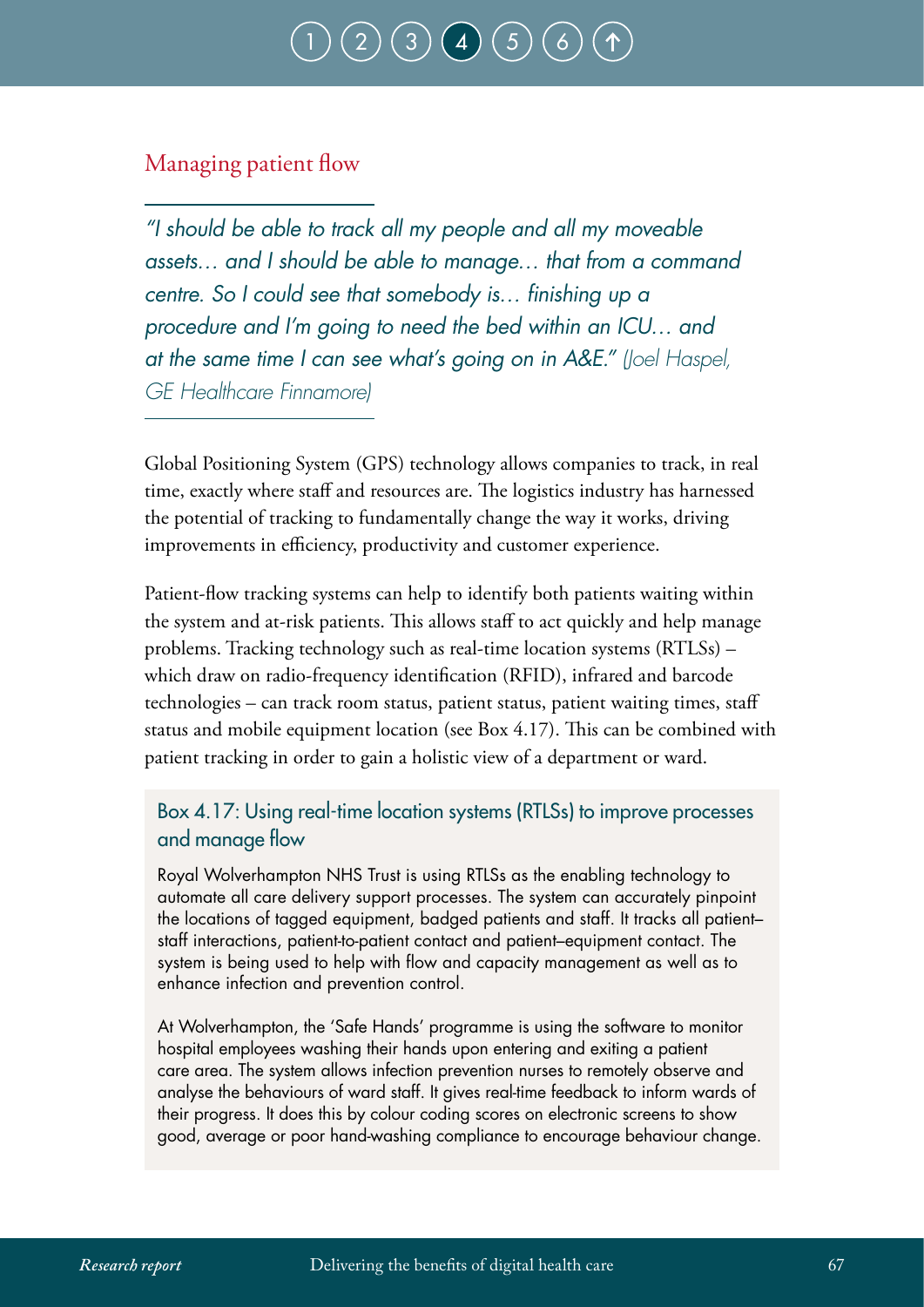## $\left( 3\right)$  $\left( 3\right)$  $\left( 3\right)$   $\left( 4\right)$  $\left( 4\right)$  $\left( 4\right)$

The following benefits to the use of RTLSs at Wolverhampton have been found:

- Beds are becoming available to new patients in less than 40 minutes.
- Finding a tagged asset takes 25 seconds allowing timely patient intervention.
- Nearly 75% of discharged patients leave wrist badges in a drop-box, which automatically triggers the cleaning of vacated beds.
- The number of observed hand-washing events increased by over 1000% per month after implementation. There were 1.2 million automated hand hygiene observations versus 600 manual ones over a one-month period after implementation.
- Staff can access their own data to self-govern performance and are extremely positive about the system.

Source: The Royal Wolverhampton Hospital NHS Trust (2014) and TeleTracking (2014)

In the US, there are other examples of patient tracking systems. A key component of some of these is not only the tracking system itself but also the colocation of all the people managing patient flow in a 'command centre' (Jensen, 2004). The patient-flow systems provide the command centre with key metrics from across the patient pathway.

#### Business process support

Processes such as human resources (payroll and recruitment), estates and facilities, procurement and billing all represent areas where efficiencies could realistically be achieved using technology-assisted processes, including robotics. Maximal efficiencies may only be achieved, however, when individual processes are not just made quicker but are also combined into a single integrated solution. Some organisations are striving to achieve this by forming strategic partnerships with business process support specialists. These specialists manage and deliver a host of support services on behalf of the organisations, including information technology, human resources, estates and facilities, and finance services.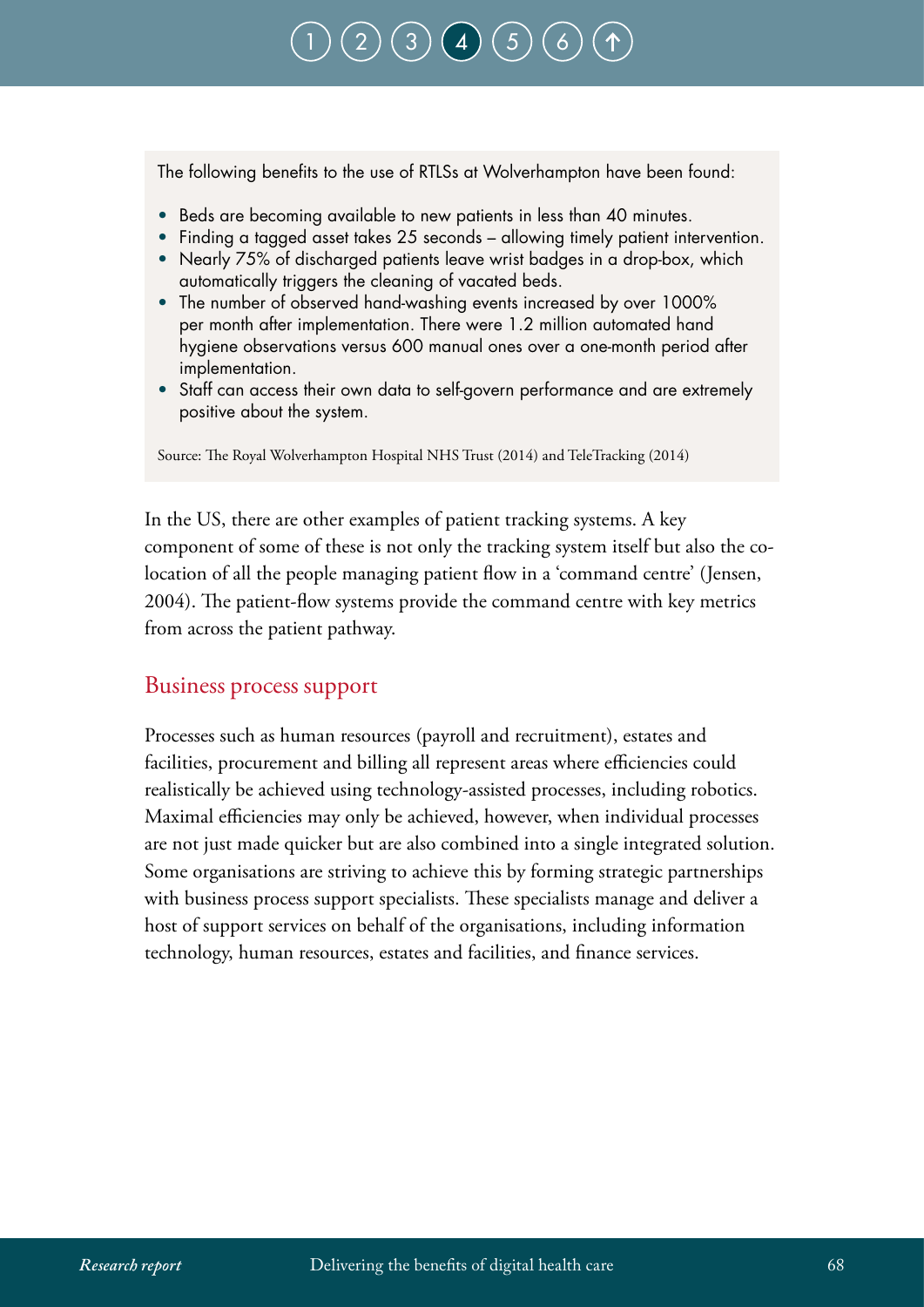### Key lessons

### Use e-rostering as a tool for workforce redesign

E-rostering solutions are not electronic versions of paper rosters, but a tool to redesign workforce deployment. When implementing e-rostering technology, think about how the workforce is already working – particularly the 'informal, process oriented information exchange and communication' that take place across staff (Gurses and others, 2006). If the technology is adaptable it can support changes in how teams work over time. This will allow changes to workforce design to be made iteratively and increase the likelihood of acceptance by staff.

### Support staff engagement with 'bring your own device'

A number of organisations have found that giving ward nurses a mobile device – such as a tablet or mobile phone – and allowing them to take it home, customise it and use it for personal tasks, have ensured higher uptake of the technology. Not only this, but they have found that nurses have been checking their rounds on their way to work and familiarising themselves with the handover notes.

The sense of ownership created through allowing employees to take responsibility for devices, has led to other benefits, including front-line staff identifying and downloading useful apps for their day-to-day work. In one case, an interviewee noted nurses were using a hosiery selector app to choose bandages for pressure sores for diabetics. The benefits of the app had been passed on by word of mouth across the nursing team.

Mobile device management (MDM) enables organisations to shut down mobile devices if they are lost or stolen, or to wipe clinical information systems once they are taken off clinical premises.

### Develop the capacity to work offline

In moving to mobile working, benefits can be gained from apps that can work offline. These enable mobile workers to carry out tasks where Wi-Fi is not available – and to upload their notes to the clinical system once a signal is restored.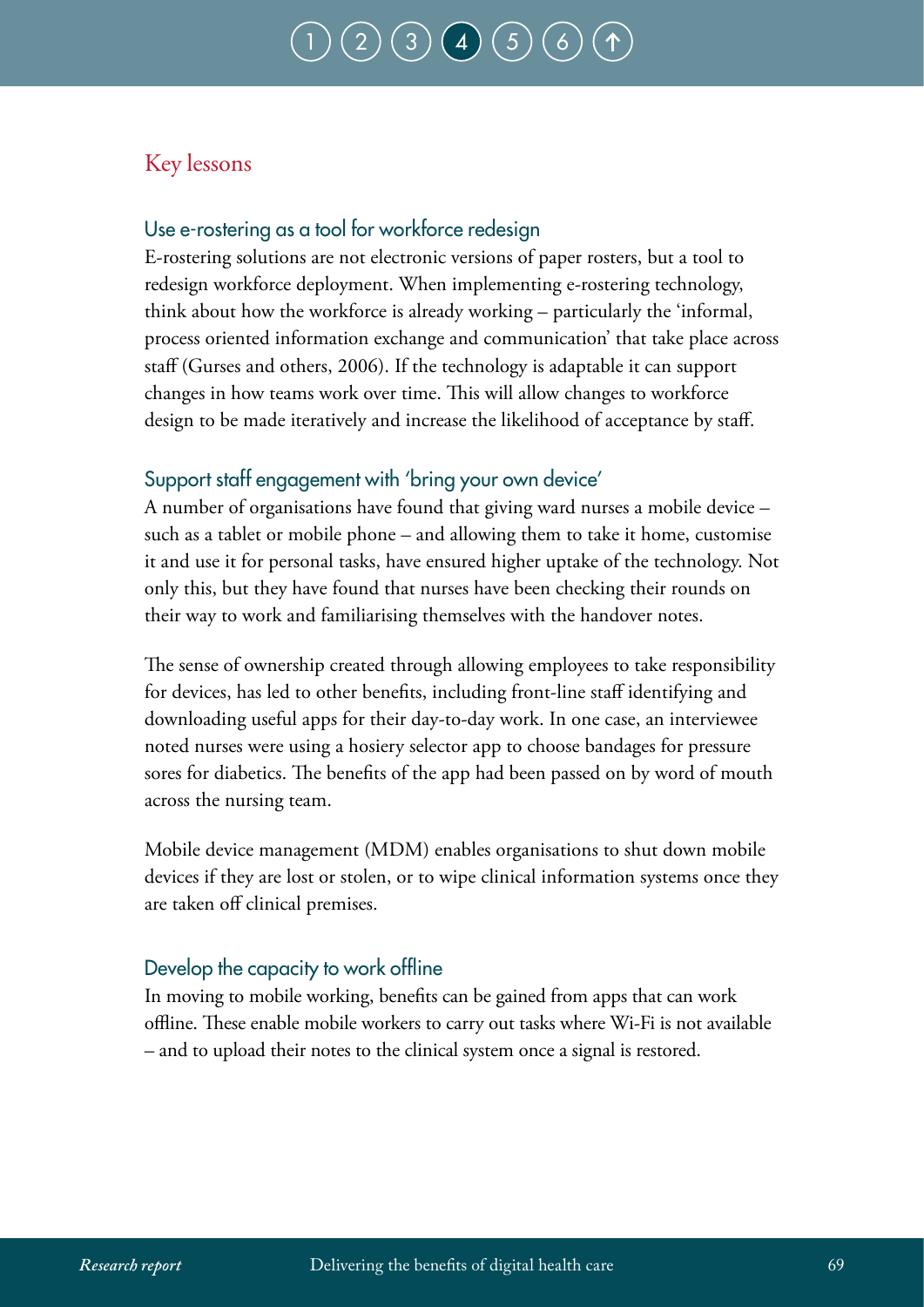#### Consider data privacy issues

Patient tracking systems need to be sensitive to data privacy issues. Patient confidentiality can be protected through the use of identity numbers rather than names; and patients should be informed about the data on them that are being collected and how these data are being used (Yao and others, 2010).



## System improvement and learning

standardised workflows ∙ patient outcomes/registeries ∙ shared ehrs, realtime data ∙ predictive analytics/risk stratification

### *I know that the services that support me are always trying to find ways to improve my experience and the outcomes that are important to me*

"Electronic health records are dumb. They are not the major source of productivity or value enhancement. They are a mechanism for entering and storing data. It's what you do with the data that creates the value." (David Blumenthal, The Commonwealth Fund)

*"We see a huge opportunity for analytics to be applied to that data such that the care pathways become learning pathways." (Neil Williams, Total Mobile)*

Feeding the learning from clinical and non-clinical data back into existing processes is essential to fully realising the benefits of digital technology. In this report we have already highlighted numerous examples of how this continuous cycle of improvement and learning can take place. One of the most advanced examples of a health care provider using technology to drive improvement is Intermountain Healthcare in the US (see Box 4.18).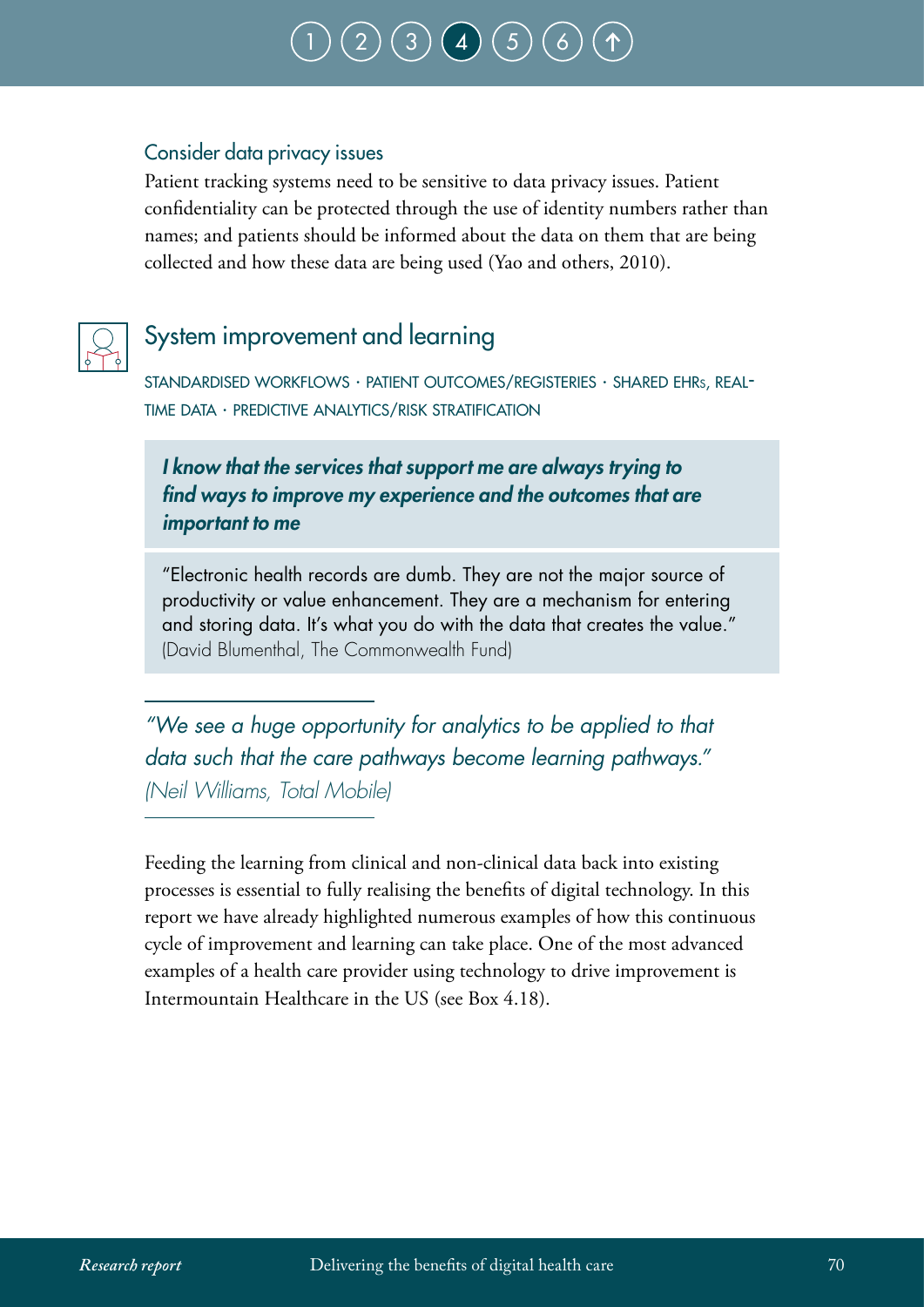#### Box 4.18: Intermountain Healthcare

A core part of Intermountain Healthcare's digital strategy is system improvement and learning from the data it collects. It captures three key types of data:

- intermediate and final clinical outcomes short- and long-term clinical outcomes, including where clinicians have varied from protocol
- cost data stored and used with the clinical data to manage quality improvements and cost reductions
- patient satisfaction and experience.

Intermountain Healthcare gains significant benefits from tracking detailed cost data as part of managing each clinical process, given the tight link between cost and quality. This approach is aligned with the Institute for Healthcare Improvement's 'Triple Aim' concept:

- improving the patient's experience of care
- improving the health of populations
- reducing the per-capita costs of health care for populations (see Berwick and others, 2008).

Intermountain Healthcare's clinical registries are directly derived from its clinical workflows (see Box 4.2). It currently has 58 such condition-specific registries – tracking a complete set of intermediate and final clinical and cost outcomes by patient – some of which have been established for 20 years.

*"Within our registries we track long-term patient outcomes, which physicians usually didn't have before. They are extremely useful in changing and improving clinical practice. You then use that structure for doing clinical research." (Brent James, Intermountain Healthcare)*

Together, these registries account for about 80% of all inpatient and outpatient care delivered within the Intermountain Healthcare system.

Data analysts are fundamental to this process. Intermountain Healthcare's Institute for Health Care Delivery Research employs 17 statisticians at Masters level or higher to analyse registry data and produce routine reports on care delivery performance. The intention is to make performance transparent to the clinical teams at an individual patient level and at a process level. According to Brent James, Executive Director at Intermountain Healthcare, Intermountain Healthcare has carried out three formal evaluations to understand whether these data analysts could be replaced by a business intelligence system. However, it has always found that analysts are the preferable option given that they offer considerably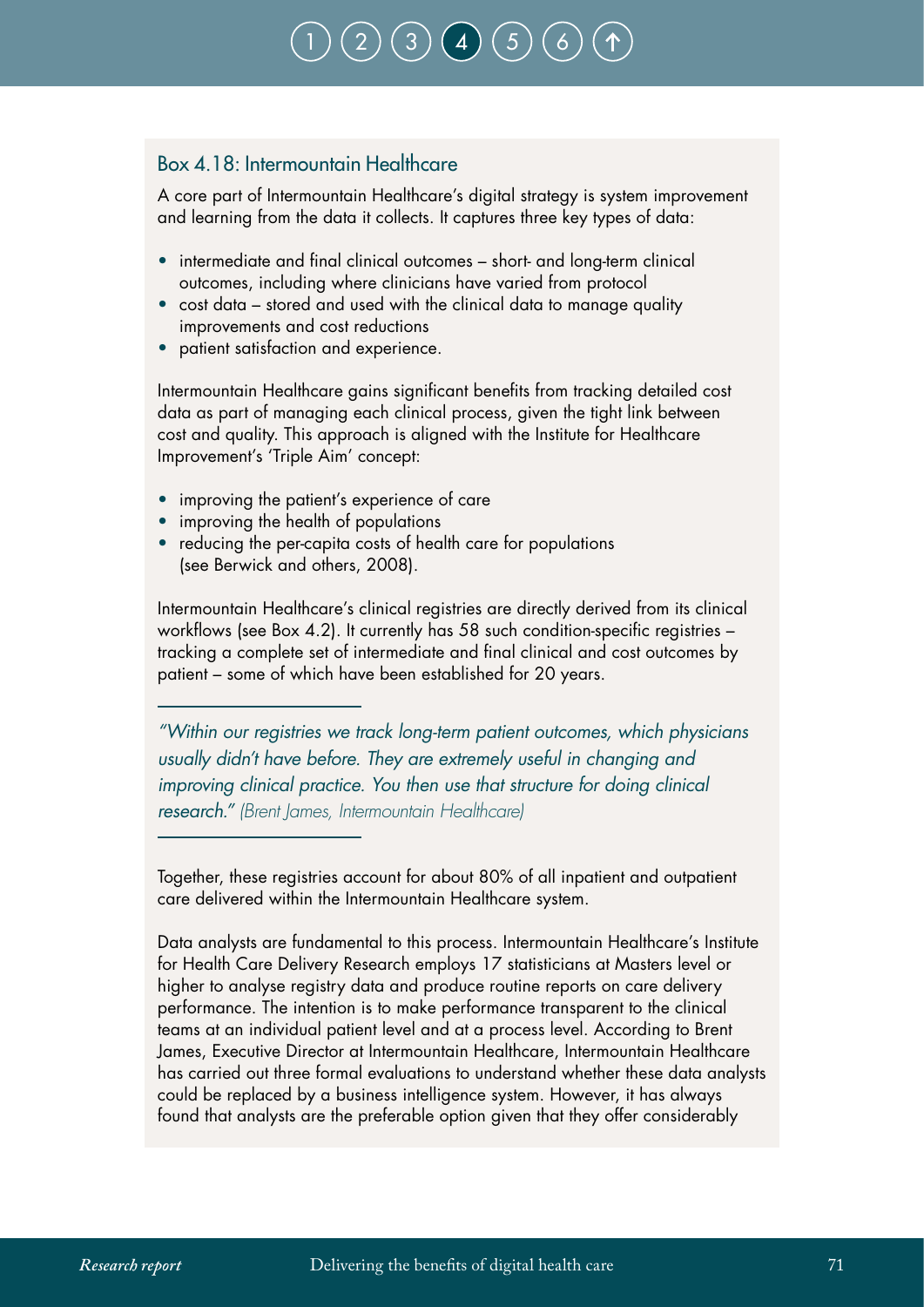more flexibility than a technological solution. Intermountain Healthcare embeds its analysts in clinical teams and leaders believe that they represent very good value for money, often costing less than a nurse but offering insight that could save their salary many times over.

• Intermountain Healthcare has already taken out 10% of its costs in the last three years. It believes that these systems will enable it to reduce the cost of care by 50% – through both reductions in waste and non-value-adding activity and improvements in clinical outcomes.

Source: Interview with Brent James, Intermountain Healthcare

The use of large clinical databases and disease registries with vast numbers of data points, allow for powerful analyses and provide health care organisations with new understanding and levers for quality improvement (see Box 4.19).

#### Box 4.19: Disease registries

Analysis of large sets of patient-level data can provide new insights into disease patterns, aetiological associations and treatment trends. Examples include the following:

- The Norfolk Arthritis Register (NOAR)<sup>44</sup> is a long-running epidemiological study using data collected from patients living in Norfolk with a diagnosis of inflammatory arthritis. Clinical information – such as symptoms, signs, blood tests and other data – is collected from consensual patients and stored on a central database. NOAR has managed to collect and centralise data on over 3,500 incident cases, resulting in over 80 scientific research publications.
- The Clinical Record Interactive Search (CRIS) system<sup>45</sup> allows authorised researchers to access anonymised information extracted from the electronic clinical records system of South London and Maudsley NHS Foundation Trust (a mental health trust). Investigators can use the data to identify patterns and trends of disease and study treatment use and efficacy. CRIS data led to 15 research publications in 2015 alone.
- The Clinical Practice Research Datalink (CPRD)<sup>46</sup> contains anonymised primary care records and is made available for authorised researcher projects. Use of the CPRD has resulted in over 1,500 publications since 1987, including confirming the safety of the measles, mumps and rubella (MMR) vaccine.
- 44. www.inflammation-repair.manchester.ac.uk/musculoskeletal/research/CfE/noar/ noarinfo/
- 45. http://brc.slam.nhs.uk/about/core-facilities/cris
- 46. www.cprd.com/intro.asp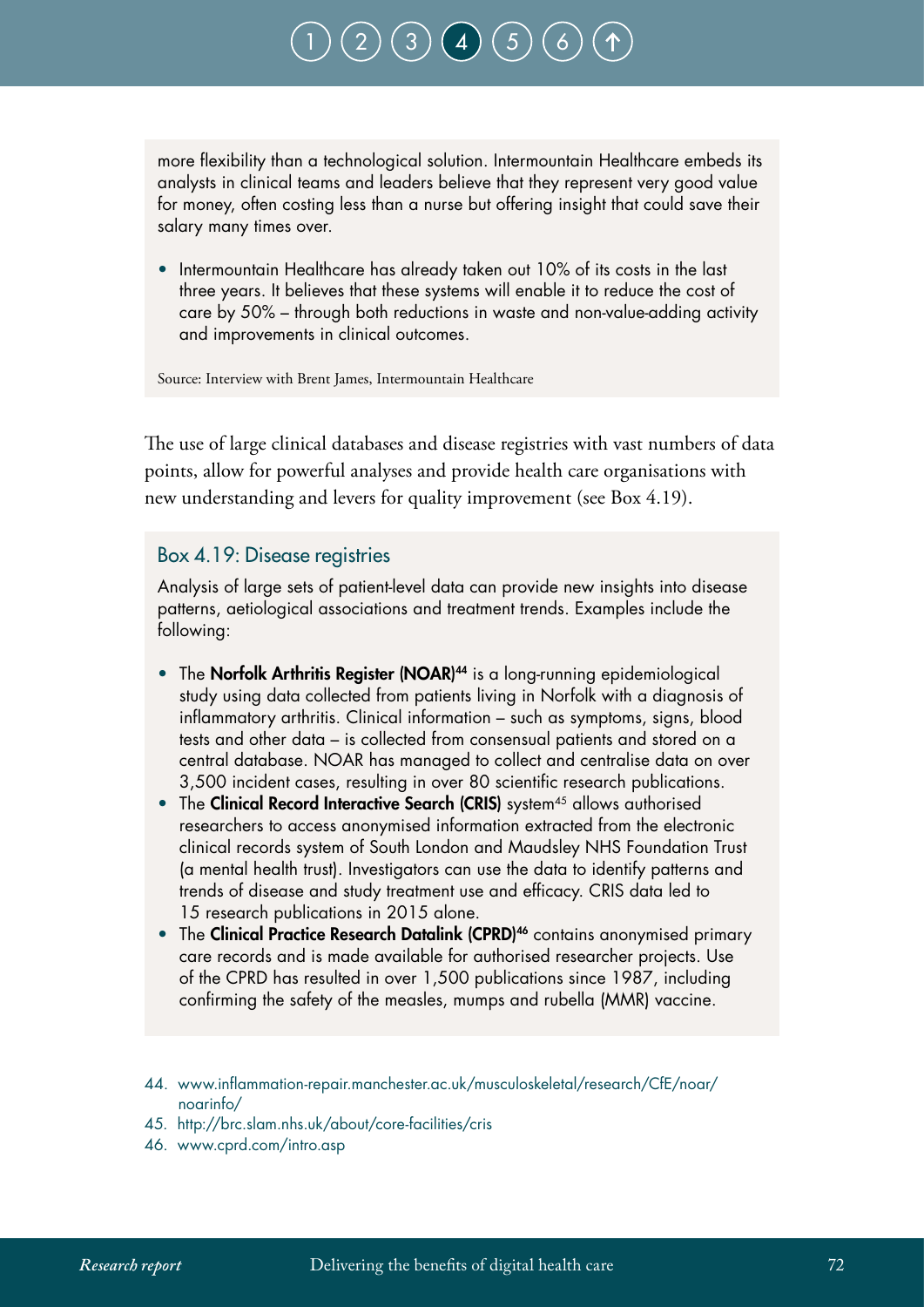# $\bigodot$   $\bigodot$   $\bigodot$

The use of data can also help to drive improved care pathways and ensure that patients receive optimal care, as in the example of Advocate Healthcare (see Box 4.20).

#### Box 4.20: Optimising care based on algorithms and learning

Advocate Healthcare, a hospital chain in Chicago, has an algorithm that uses data to predict where patients ought to be discharged to, for example a nursing home, their own home with nursing support or a hospice. When the algorithm was used to look at past trends, Advocate Healthcare found that approximately 30% of its patients were being discharged to a sub-optimal venue. It recommends that 19% of the time, patients should go to a lower level of care than that recommended by physicians or patients themselves, while 11% of the time they should go to a higher level of care.

• Advocate Healthcare estimates that the algorithm has saved US\$200 million a year in the total cost of care, just from sending patients to the right place (Cerner Corp, 2015). (Note: this is an estimated saving to the wider health care economy, not just Advocate Healthcare.)

We are also starting to see significant investment in artificial intelligence, with the best-known example being Watson (see Box 4.21). This is some distance from mainstream adoption but signals a promising direction of travel.

#### Box 4.21: IBM Watson

Watson is a supercomputer built by IBM. It is able to extract meaning from free text, enabling it to store data from any written source. Following data upload and 'coaching' by experts, Watson is able to respond to questions about highly complex situations and provide recommendations backed by evidence. It has a wide range of applications across multiple industries, including health care.

Watson is currently being 'coached' by oncology experts at Memorial Sloane Kettering Cancer Center (MSKCC) in the US so that it might be able to inform decision-making in cancer care. The idea is that Watson will be able to analyse a patient's medical record to identify key characteristics that might influence outcomes. It will then identify potential evidence-based treatment options using data from clinical expertise and research. Following this, it will rank treatment options and present these to the user with supporting evidence from a wide range of sources. This will allow clinicians to match individual patient characteristics to the vast and complex research and knowledge base and provide tailored and evidence-based treatments.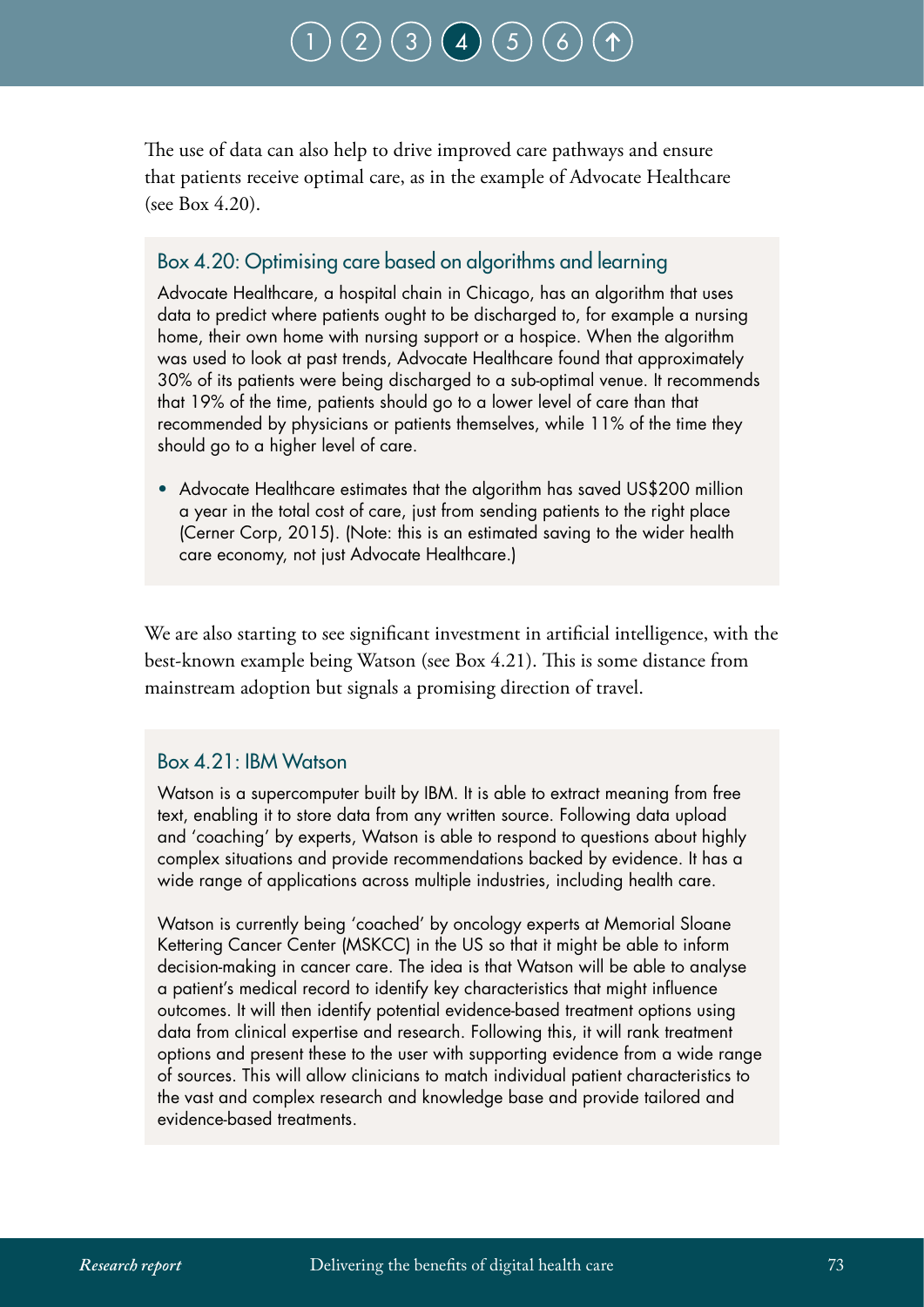Watson is still in its development stage, undergoing 'coaching' at MSKCC. Therefore, widespread real-world outcomes are yet to be realised. However, so far it has been shown that:

- Watson is able to choose the preferred treatment option for oncology patients with 89 to 100% precision, depending on cancer type (Epstein and others, 2014)
- all of Watson's returned recommendations for lung cancer treatment were within guidelines and over 80% were in line with that selected by MSKCC clinicians (Kris and others, 2015).

Watson is also being used in a number of other contexts:

- Manipal Hospitals in India has decided to roll out Watson to aid with decisionmaking for its cancer patients (IBM, 2015a).
- Watson is being used to train medical students at the Cleveland Clinic in Ohio to take an evidence-based, analytical approach to their work (IBM, 2012).
- IBM is partnering with Johnson & Johnson to develop an app that will use its analytics to provide treatment plans and health advice (IBM, 2015b).
- Watson will be used in Boston Children's Hospital in Massachusetts to aid in management decisions in rare paediatric diseases (IBM, 2015c).

#### Education and training

Finally, technology can be used to assist with medical education and professional development, ensuring consistent and high-quality training across geographically disparate organisations. WebEx,<sup>47</sup> by Cisco, is a videoconferencing technology with a suite of interoperable products to meet a range of needs. Particularly helpful for remote learning is the ability to host 'webinars' (seminars or other presentations that take place on the internet), utilising screen sharing and the display of PowerPoint slides and images. Medical schools – such as Oxford University Medical School – deliver some lectures and tutorials using this technology, allowing students at remote hospital placements to access centrally delivered university teaching. It may also be of use to professional organisations delivering training across multiple sites and has been used in this way by AT Medics – a large primary care provider in London (see Box 4.22).

47. www.webex.co.uk/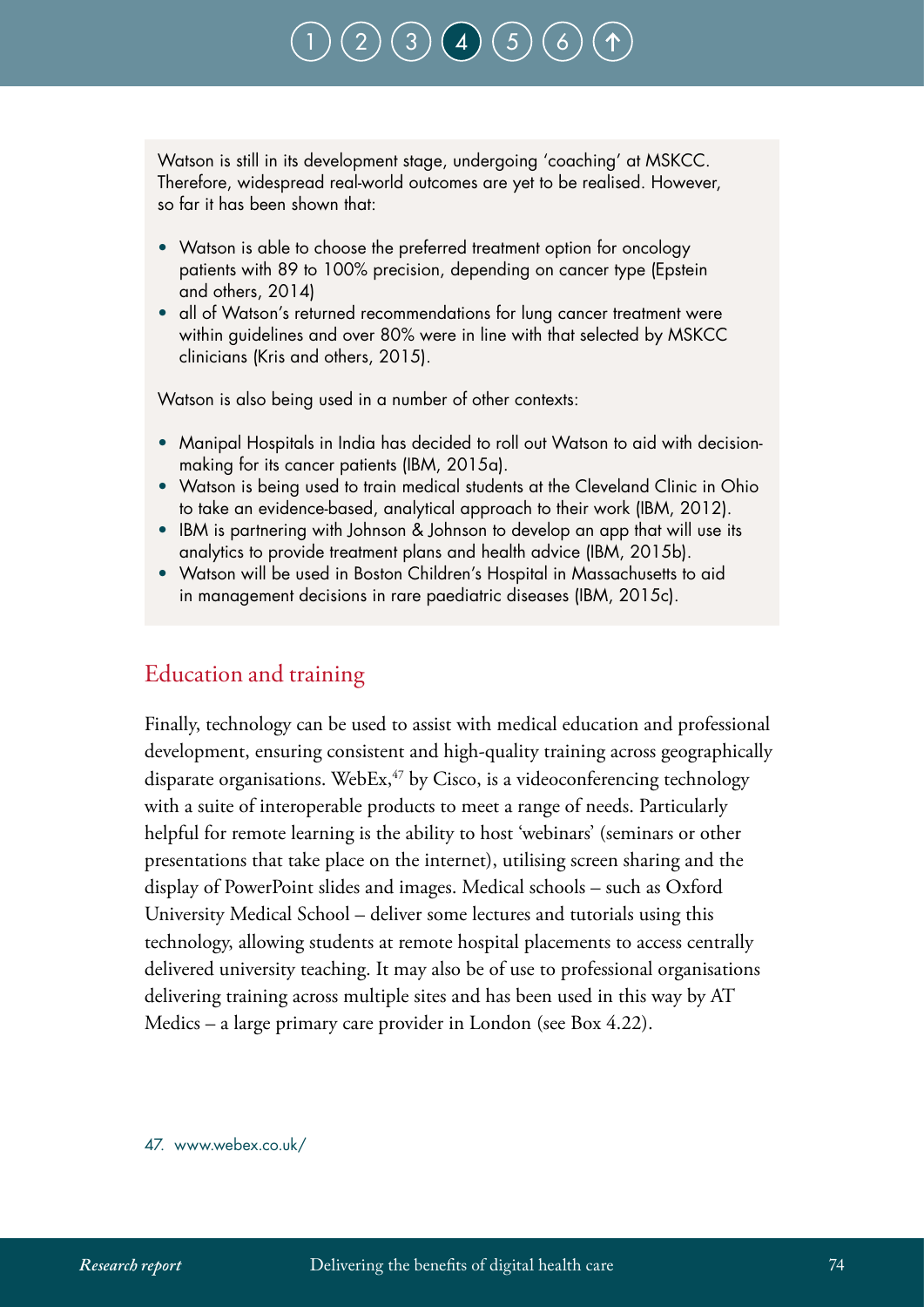### Box 4.22: Videoconferencing for training and education

Videoconferencing can be successfully deployed across geographically disparate organisations in order to deliver consistent and high-quality training.

For example, AT Medics<sup>48</sup> uses WebEx technology to deliver training sessions to its staff, including fortnightly teaching given by hospital consultants.

The videoconferencing software has enabled the organisation to efficiently deliver the same training sessions across multiple sites, engendering a feeling of connectedness between practices and fostering relationships with secondary care colleagues.

Simulation learning has also been shown to have positive effects – particularly for surgical trainees – in terms of decreasing operating time and improving operative performance (Nagendran and others, 2013).

### Key lessons

A number of the lessons for success that apply to other areas are particularly important to this area. Investment in analytical capacity is essential to ensure that the data in the system are being used to improve existing processes, as highlighted in the Intermountain Healthcare example (see Box 4.18). Building an organisational culture that questions the way things are done and continuously seeks improvement is also key. Integral to all of this is ensuring that the workforce is equipped to exploit the insight that data provide. This applies to all staff – not just managers or organisational leaders. As far as possible the technology itself should facilitate this.

#### Gain patient consent for use of data beyond direct care

NHS England and the Health and Social Care Information Centre are developing a care.data programme.<sup>49</sup> This will bring health and social care information from different settings together to see what is working well in the NHS and what could be improved. The programme has highlighted the sensitivities around using patient data for reasons beyond direct care

48. http://atmedics.com/

49. www.england.nhs.uk/ourwork/tsd/care-data/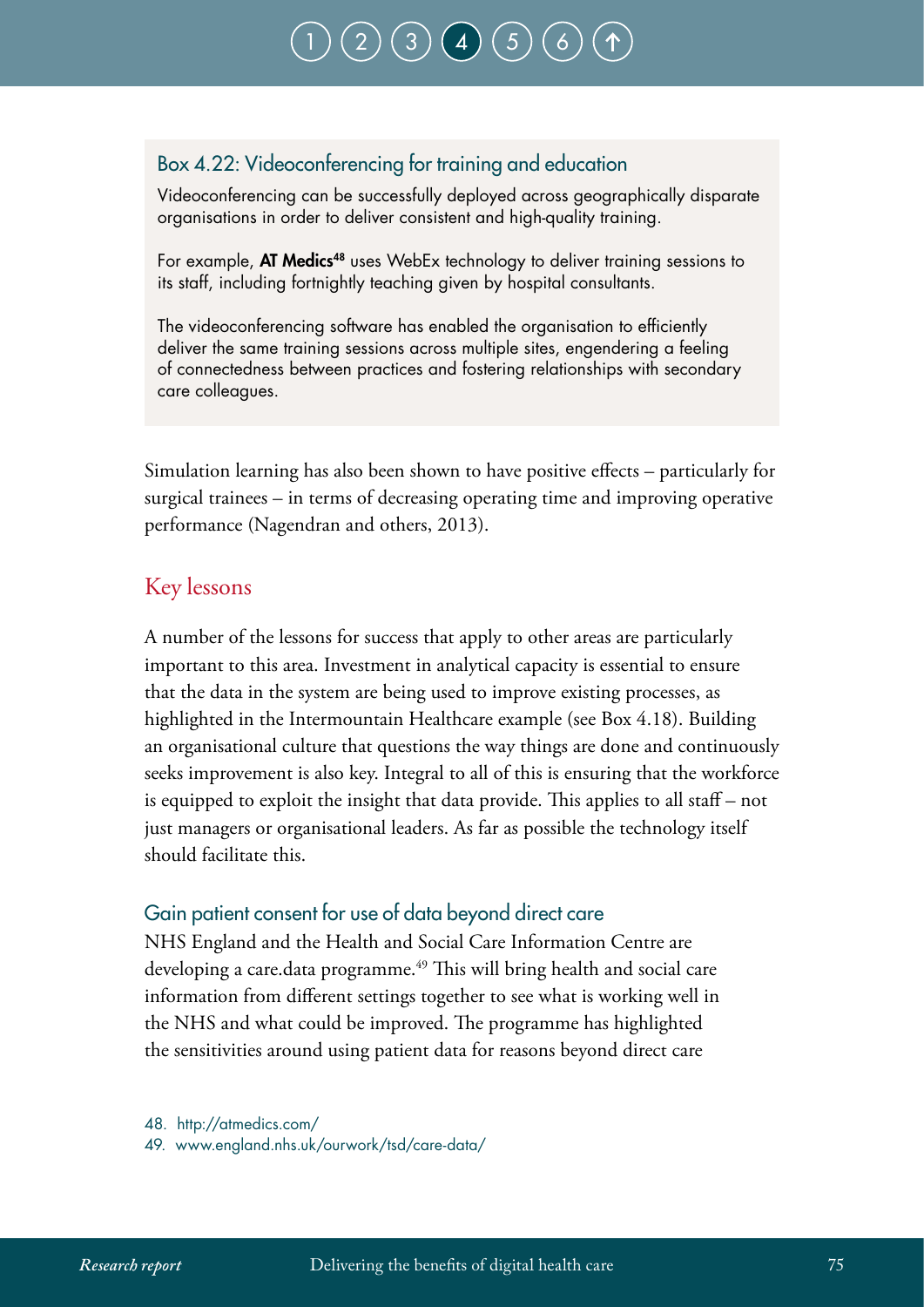### $(3) (4) (5) (6)$  $(3) (4) (5) (6)$  $(3) (4) (5) (6)$  $(3) (4) (5) (6)$  $(3) (4) (5) (6)$  $(3) (4) (5) (6)$  $(3) (4) (5) (6)$  $(3) (4) (5) (6)$  $(3) (4) (5) (6)$

without adequate patient engagement and consultation. This experience highlights the need for organisations to have good data governance, to be entirely transparent about how they will use patient data and to gain informed consent for data analysis.

#### Accept that data collection is expensive

Brent James of Intermountain Healthcare conservatively estimates that it costs one US dollar for every data item they collect in their outcomes tracking system. Do not collect data because it may be useful in the future or to a limited number of people. If you are going to collect data routinely, you should be able to evidence its wider benefit.

Intermountain does this through small individual projects, before building data collection into existing processes.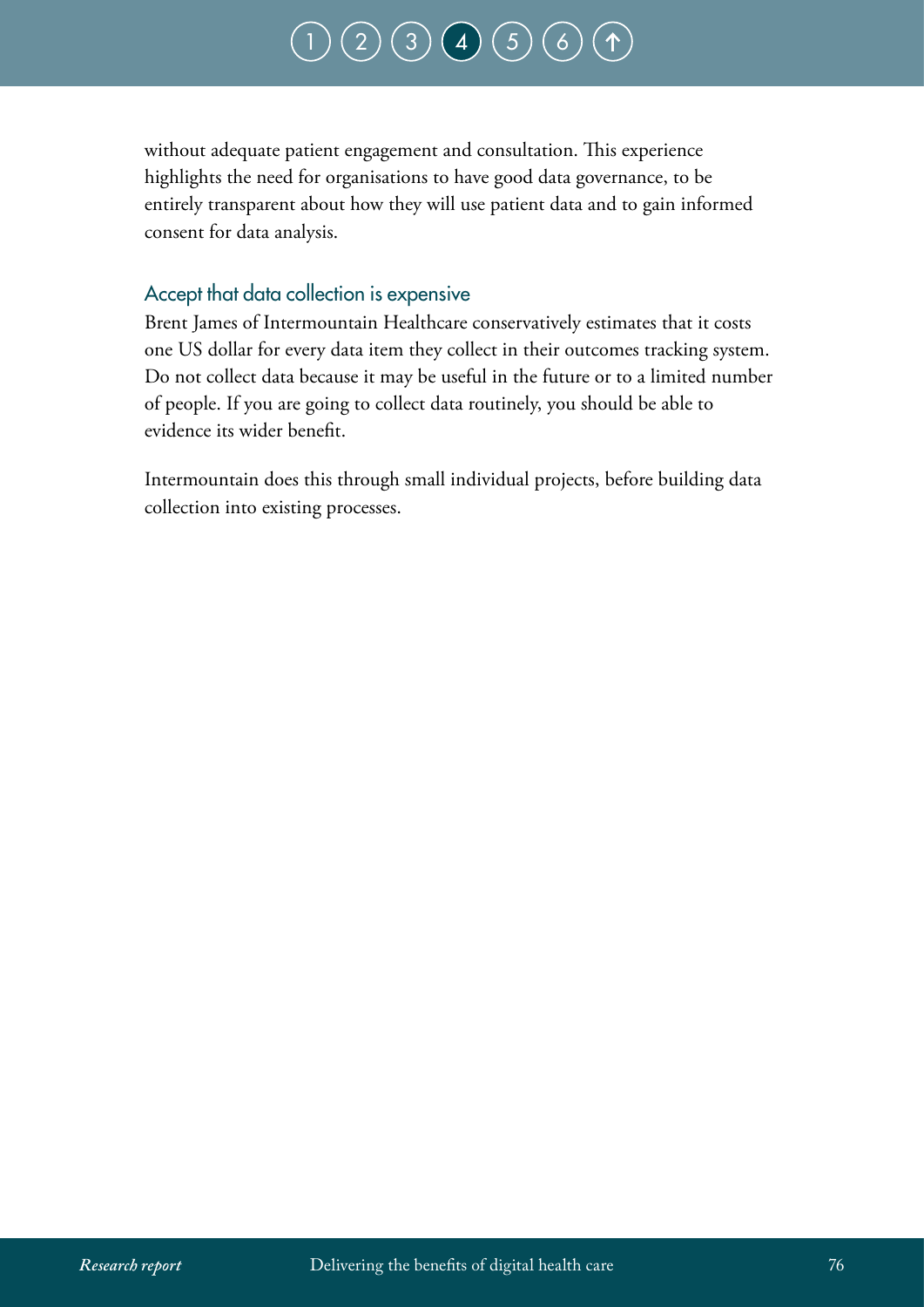### <span id="page-78-0"></span>How to maximise the benefits from a digital technology strategy

Grasping the opportunities we have described in this report will require new skills and capabilities at all levels of the digitally enabled organisation. It will also require the board to think about the deployment and use of technology in an entirely different way.

*"One of the big challenges now for myself and the leadership team is to… get that deep engagement and understanding of what an EHR can do and get it aligned with strategic priorities, rather than what has been described as the 'hobbyist' approach." (Dr Gareth Thomas, Salford Royal NHS Foundation Trust)*

We have laid out the potential path to acquiring full maturity as a digitally enabled organisation in Figure 5.1. This is a path that reflects the expectations set by the National Information Board (NIB, 2015b) but frames it as a longer-term journey rather than a one-off assessment. It also puts more emphasis on the skills and capabilities across the organisation, particularly the organisation's analytical and improvement capabilities.

*"So how do you get from patient administration systems, into medical records, into the digitisation of medicine? Every board should have a view about how they're going to get there and they should have a view about how they will be there in 5 years' time not 20 years' time because the future is coming towards you." (Matthew Swindells, Cerner)*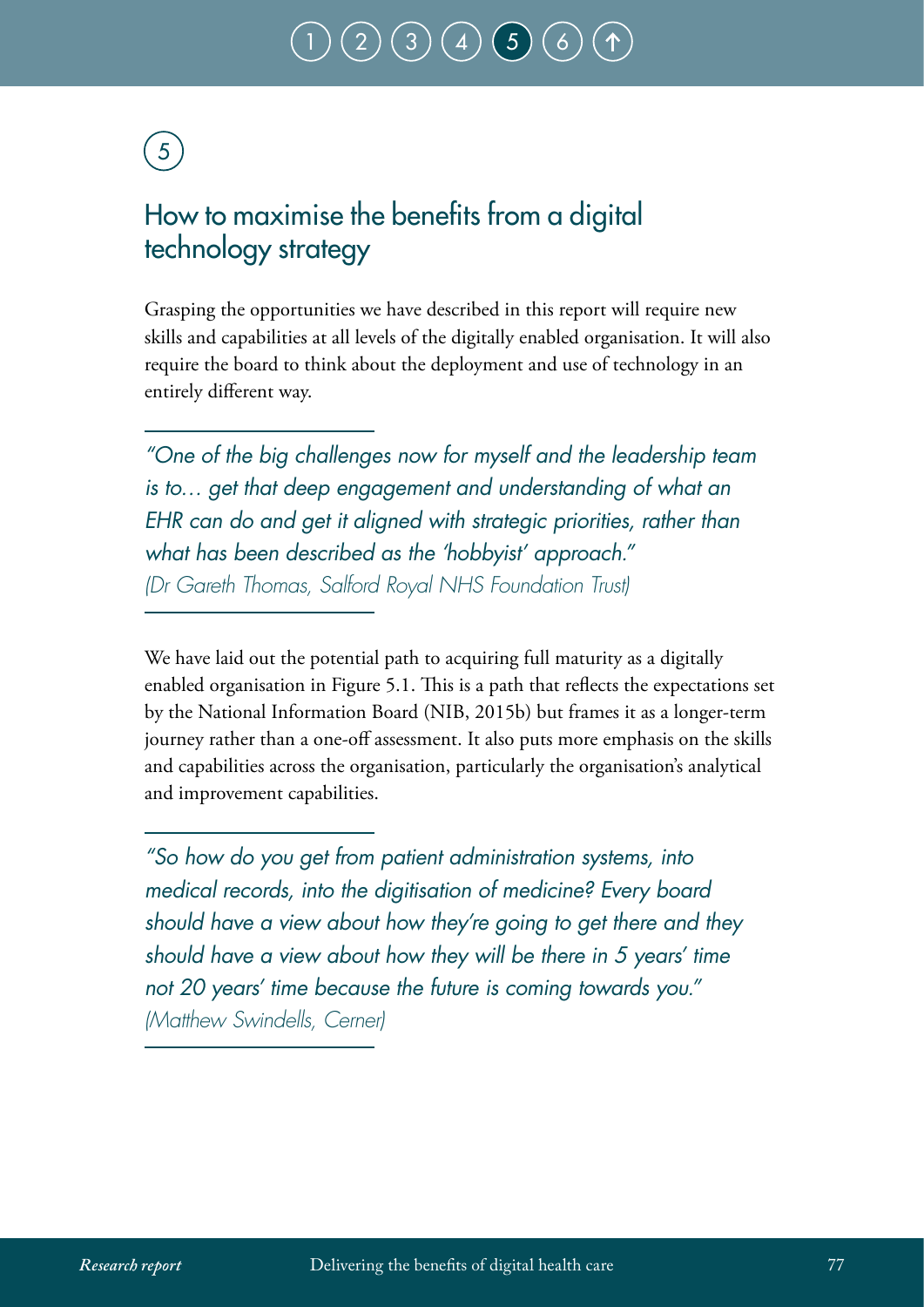# $\binom{4}{5}$  $\binom{4}{5}$  $\binom{4}{5}$  $\binom{4}{5}$  $\binom{4}{5}$

Figure 5.1 sets out five stages of maturity for:

- leadership and improvement capacity
- board focus and attention
- technical infrastructure
- analytical capacity.

Stage 5 is the most advanced. It requires:

- engaged leaders who are deeply knowledgeable about the clinical and technological systems in place
- a commitment to maximising the benefits of technology from leaders at board level and below
- an advanced technological infrastructure
- dedication to using data for continuous improvement and learning.

The digital strategy will be an integral part of a broader transformation strategy as well as day-to-day operational management. The EHR and underlying data platform will be supplemented by a wide variety of front-end apps that:

- improve the patient and staff experience
- improve efficiency
- drive better clinical outcomes at organisational and population health levels.

The organisation will be an attractive place to work in and likely to see improved recruitment and retention of staff.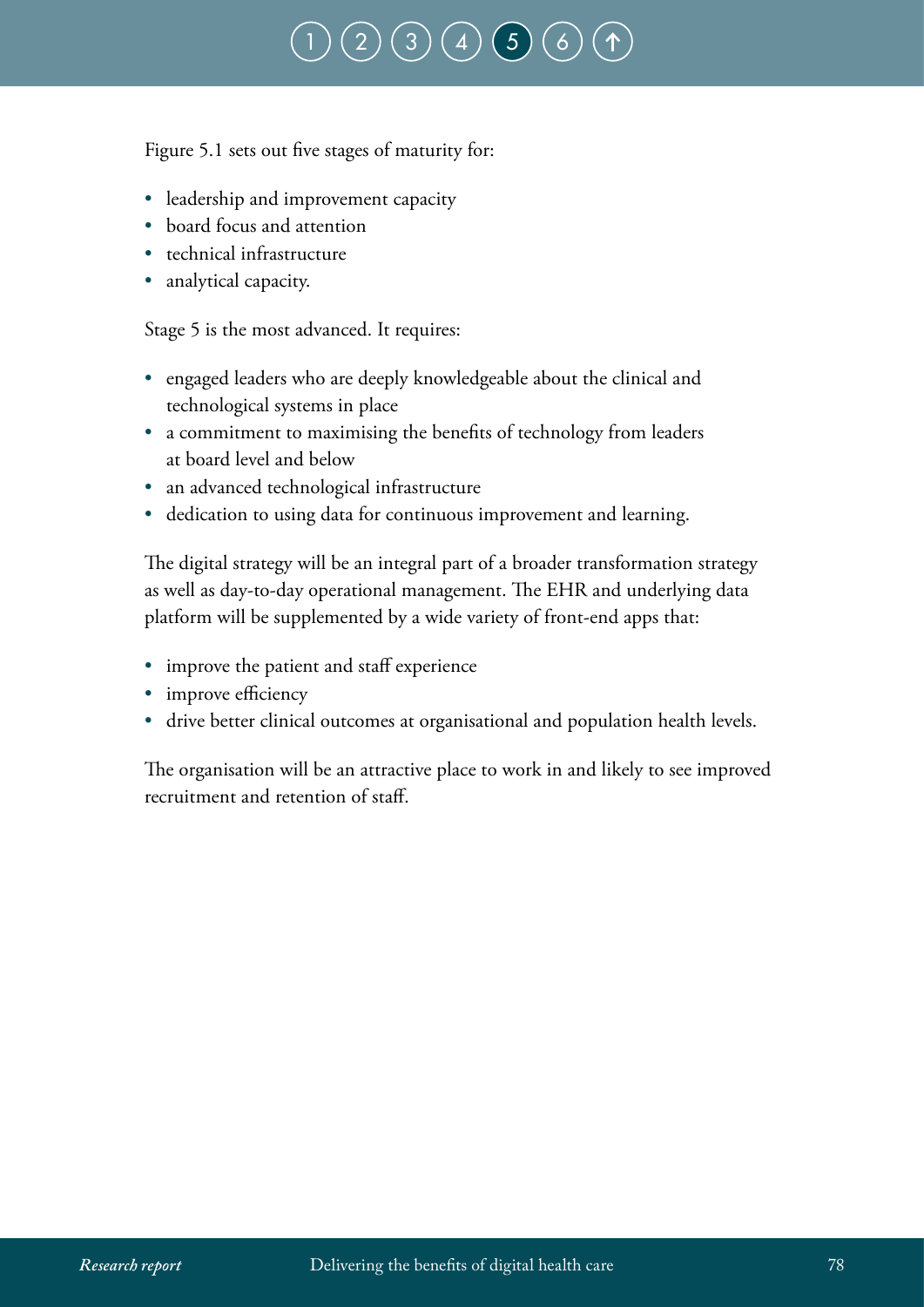#### Figure 5.1: Organisational and leadership capabilities

| Leadership and<br>improvement<br>capacity | • Head of information<br>technology (not at<br>board level)<br>• No improvement lead                                               | 5<br>• CEO leadership with<br>support from chief medical<br>information officer, chief<br>nursing information officer<br>and leads within each clinical<br>area for joint improvement and<br>information technology strategy                  |
|-------------------------------------------|------------------------------------------------------------------------------------------------------------------------------------|-----------------------------------------------------------------------------------------------------------------------------------------------------------------------------------------------------------------------------------------------|
| <b>Board focus</b><br>and attention       | · Firefighting technical<br>problems<br>• Information governance                                                                   | • Maximising benefits from<br>digital and improvement<br>capabilities at all levels<br>- patient, clinical team,<br>organisation and system                                                                                                   |
| <b>Technical</b><br>infrastructure        | • Picture archiving and<br>communication system<br>(PACS)<br>· Some bespoke clinical<br>and business systems<br>• Robotic pharmacy | • EHRs integrated with a variety<br>of systems and applications,<br>including: clinical monitoring,<br>RFID tracking and asset<br>management, patient portals,<br>CDSS and knowledge<br>management<br>• Interoperability across the<br>system |
| Analytical<br>capacity                    | • Focus on key<br>performance metrics<br>· No dedicated analytic<br>capacity                                                       | · Systems support continual<br>improvement and learning at<br>all levels and across the system<br>• Informatics capability at all<br>levels of the organisation                                                                               |

*"So how do you get from patient administration systems into medical records into the digitisation of medicine? Every board should have a view about how they're going to get there and they should have a view about how they will be there in 5 years' time, not 20 years' time, because the future is coming towards you." (Matthew Swindells, Cerner)*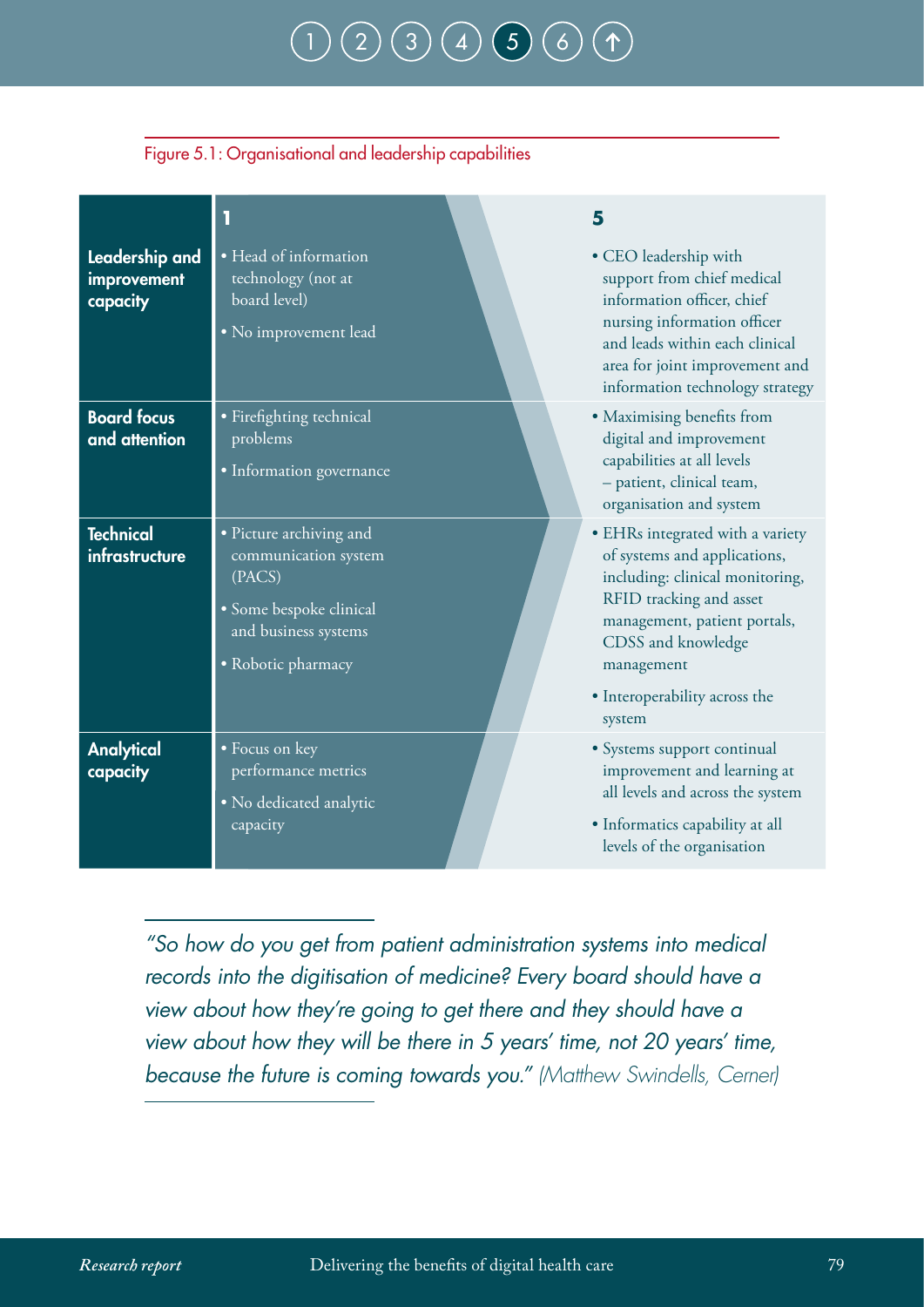# $\big(\, 3 \, \big) \big(\, 4 \, \big) \,\big(\, 5 \,\big]$  $\big(\, 3 \, \big) \big(\, 4 \, \big) \,\big(\, 5 \,\big]$  $\big(\, 3 \, \big) \big(\, 4 \, \big) \,\big(\, 5 \,\big]$  $\big(\, 3 \, \big) \big(\, 4 \, \big) \,\big(\, 5 \,\big]$  $\big(\, 3 \, \big) \big(\, 4 \, \big) \,\big(\, 5 \,\big]$  $\big(\, 3 \, \big) \big(\, 4 \, \big) \,\big(\, 5 \,\big]$  $\big(\, 3 \, \big) \big(\, 4 \, \big) \,\big(\, 5 \,\big]$

### What could the future look like?

So what does everything we have described add up to? What might technology mean for the workforce and the way we deliver services in 5, 10, 20 years' time?

*"Over the next three to five years we will see a very significant change in the way in which people can access health and social care services, and so the commitments to access your shared electronic health record, which is the same place where you can book an appointment, you can see your prescriptions, you can access digital health services accredited by the NHS, you can have the information provided to you in a more targeted way about how you can look after your health better." (Will Cavendish, Department of Health)*

There are three main areas for change, with:

- progressively higher levels of risk
- potential disruption of the current operating and business models
- implications for the workforce.

### Operational improvement

First, although there is a lot of interest in new models of care, the most significant improvements in productivity over the next few years are likely to come from the combined impact of large numbers of small changes and extracting the full benefit from the technologies currently available. The areas where digital tools are most likely to help are:

- reducing duplication and rework
- removing unjustified variation from standard clinical processes and increasing reliability
- identifying deteriorating patients and those at risk of infection
- predicting the probability of an extended stay or readmission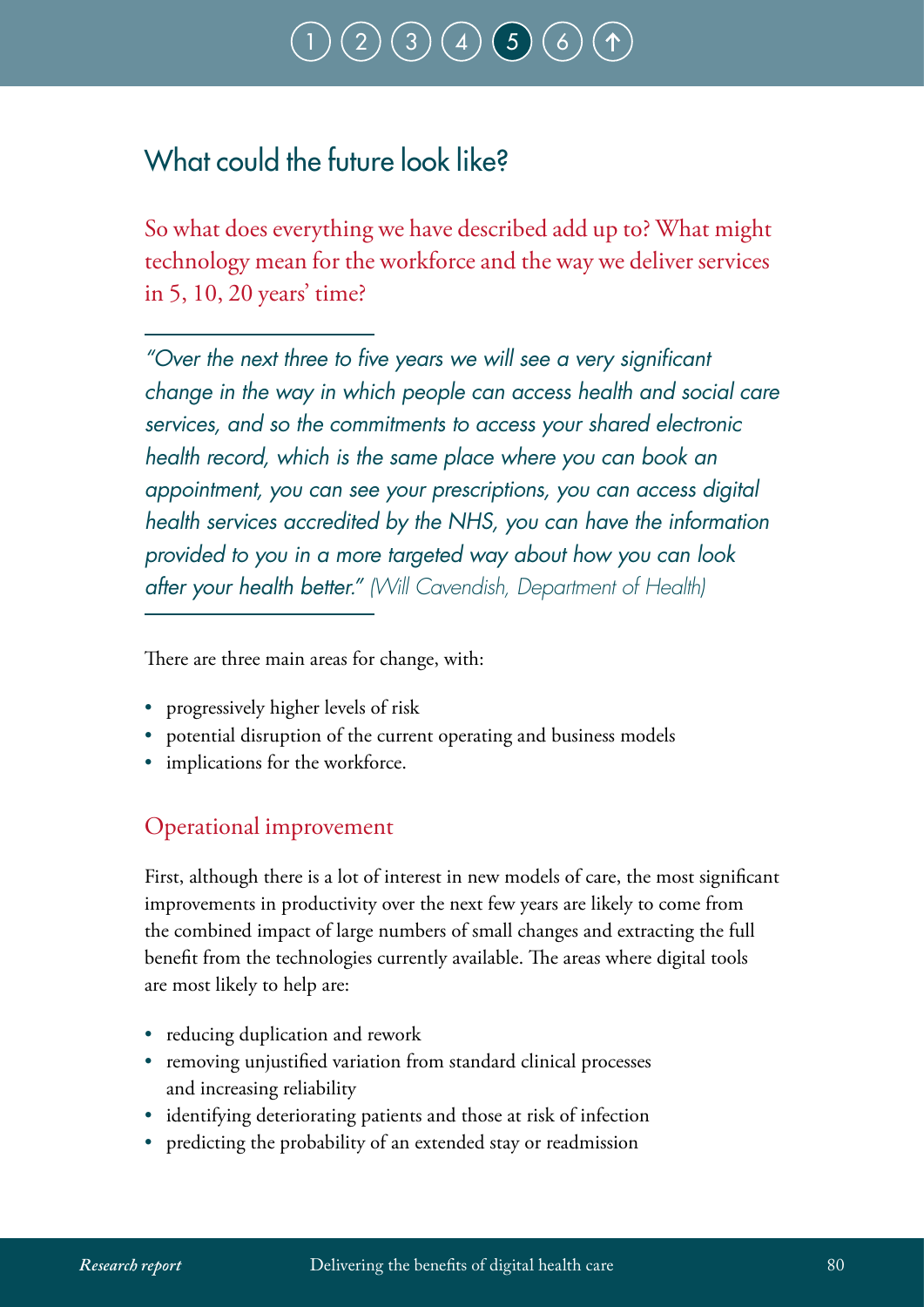### $(3) (4) (5)$  $(3) (4) (5)$  $(3) (4) (5)$  $(3) (4) (5)$  $(3) (4) (5)$  $(3) (4) (5)$  $(3) (4) (5)$

- cutting out unnecessary steps from processes or staff and patient movement
- improving communication and hand-offs between professionals within single organisations and across multiple organisations
- removing administrative tasks from clinical staff
- scheduling and improving flow
- inventory and procurement management
- rostering, mobile working and staff deployment
- patient self-service for administrative tasks such as booking
- other automation, for example robotics in back office automation.

Some of these require fully functioning EHR systems or other methods for creating aggregated real-time patient data and a combination of the tools detailed in this report. Others can be achieved by less expensive tools and systems that may be implemented in more modular way.

### Redesign of the whole pathway

Doing the current work more efficiently, with fewer errors and in ways that are easier and more convenient for staff would get many organisations a long way. Additional opportunities come from the redesign of complete pathways both within organisations and beyond their traditional boundaries – the second main area for change. The following offer the potential for very substantial savings and improvements in the effectiveness of the workforce:

- reduced variation
- the ability to ensure that the most appropriate level of care is provided
- fitting staffing skill mix to demand more effectively.

There are also opportunities for patient involvement with some tasks being transferred to patients and there are benefits from improved self-care.

#### Population health management

The third shift is a move from pathways to populations. This involves a change of focus from the effective management of the patient through the pathway to maintaining the health of populations over time. It requires a mindset shift in providers and a focus on: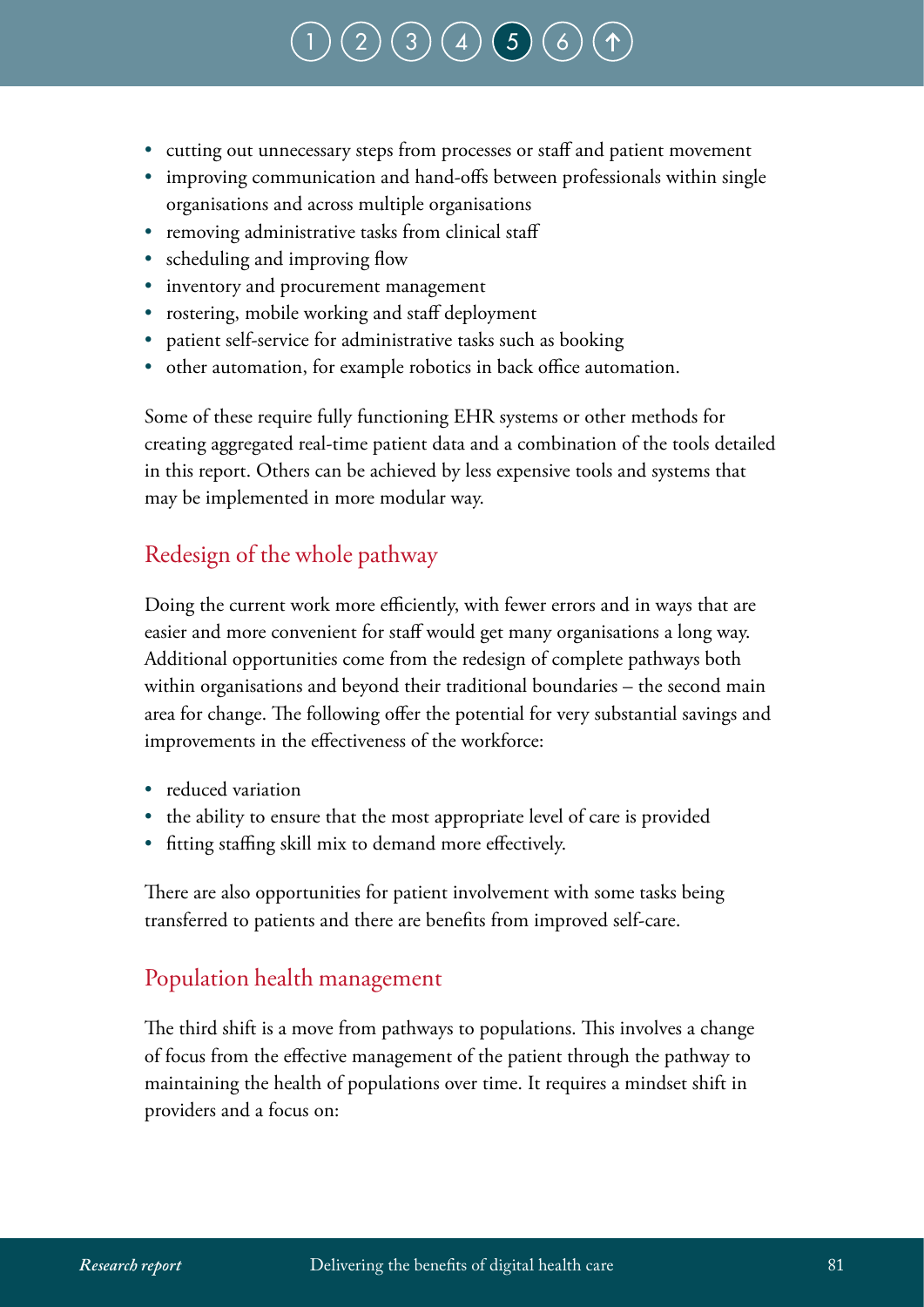### $\big(3\big)\big(\,4\,\big)\big(\,5\big)$  $\big(3\big)\big(\,4\,\big)\big(\,5\big)$  $\big(3\big)\big(\,4\,\big)\big(\,5\big)$  $\big(3\big)\big(\,4\,\big)\big(\,5\big)$  $\big(3\big)\big(\,4\,\big)\big(\,5\big)$  $\big(3\big)\big(\,4\,\big)\big(\,5\big)$  $\big(3\big)\big(\,4\,\big)\big(\,5\big)$

- early intervention and targeting
- enabling patient self-management
- shared decision-making
- measuring outcomes and value rather than counting activities.

To do this, systems will need to become more adept at using digital tools to:

- link care episodes
- build better data and analytics, including using predictive models
- create ways of providing feedback, producing learning and generating improvement
- support patients with self-management
- support shared decision-making.

This is likely to be most disruptive, requiring significant shifts in models of care:

"*If systems [are] based more on patients with information and able to express their preferences – [they are] likely to generate a very different pattern of flows.*" *(Adam Darkins, Medtronic)*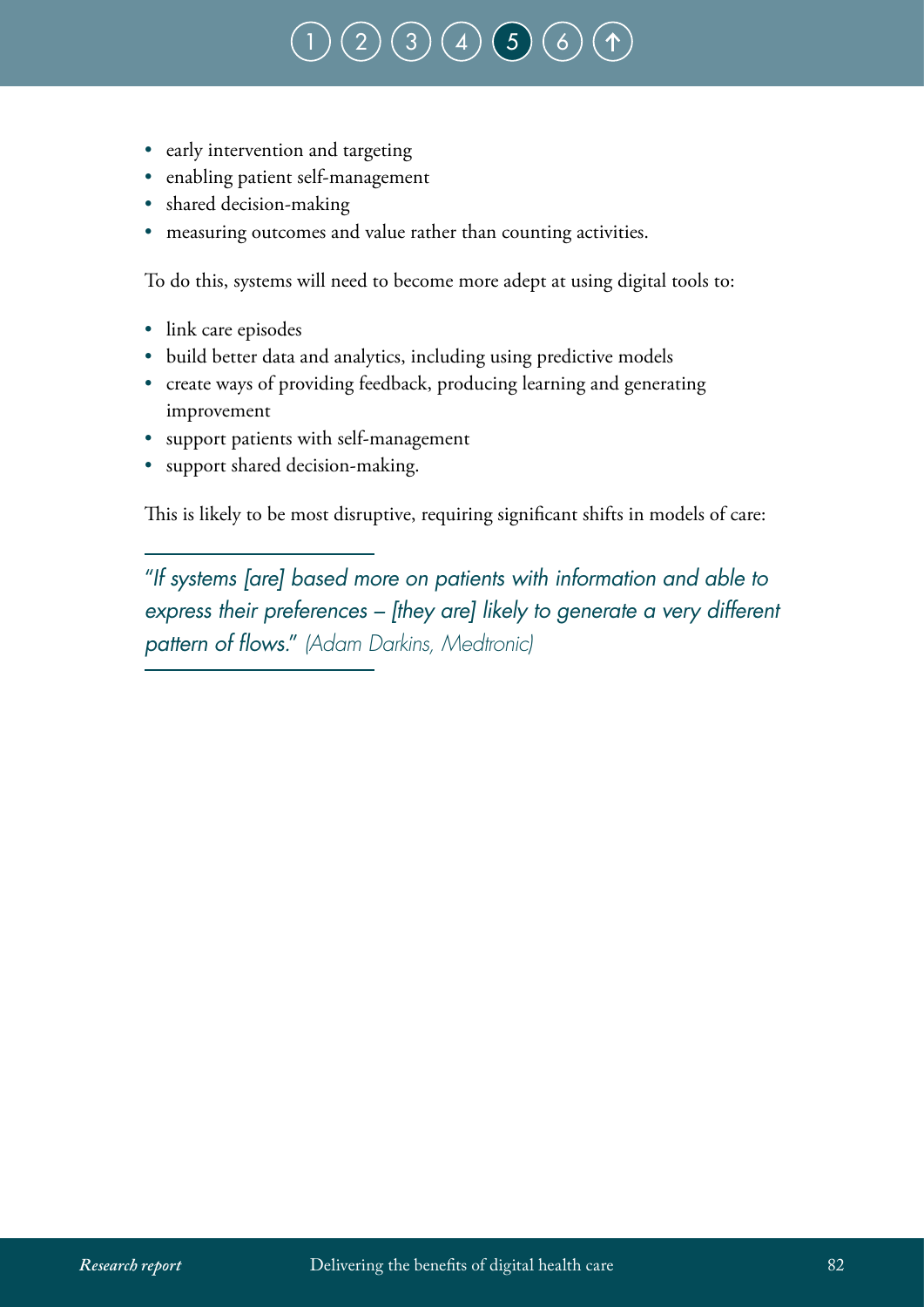### $\binom{2}{3}\binom{3}{4}\binom{4}{5}$  $\binom{2}{3}\binom{3}{4}\binom{4}{5}$  $\binom{2}{3}\binom{3}{4}\binom{4}{5}$  $\binom{2}{3}\binom{3}{4}\binom{4}{5}$  $\binom{2}{3}\binom{3}{4}\binom{4}{5}$  $\binom{2}{3}\binom{3}{4}\binom{4}{5}$  $\binom{2}{3}\binom{3}{4}\binom{4}{5}$  $\binom{2}{3}\binom{3}{4}\binom{4}{5}$  $\binom{2}{3}\binom{3}{4}\binom{4}{5}$

In the longer term, what we have written could be interpreted as describing a future in which health care will transform from the messy, inefficient world it is today, with much that is clinically uncertain and variable, to a glorious nirvana of streamlined efficiency, clinical certainty and consistency and patients who are so effective at managing their own health and care that they barely need to trouble the doctor. The sceptics may see a much bleaker world where clinicians are tied to computers, trying to interpret a sea of data, while patients are overburdened with self-management tasks and anxiety about health, generated by obsessional monitoring and difficult-to-interpret probabilistic predictions about their genetic risk factors. Information technology and the digitisation of health information are disrupting the health care landscape and the outcome of that disruption is inherently uncertain. Given that health warning, our best assessment of what the future may hold, is as follows.

First, information technology will be omnipresent but much less visible. No more carts with personal computers on the ward. Medical technology will become more and more intelligent. Data will be held remotely in the cloud, allowing professionals to use hand-held devices that give them access to everything they need. Some have described the smartphone as the new stethoscope, the difference being that the patient has one too.

Second, technology is driving a fundamentally different relationship between patient and professional. This requires new skills for both. Professionals will require new coaching skills in order to 'activate' and engage people in their care. They will also need skills that can adapt to the wide range of patient capabilities and new consulting styles. In some areas, technology and the ability of patients to self-manage will require a very different approach from how professionals work now.

Third, technology is also driving a very different relationship between professionals. It supports medicine as a team rather than individual pursuit. This too will require new ways of working. As the traditional barriers between primary, secondary, community, social and mental health care are broken down, so will some of the traditional roles and services. For example, the current hospital outpatient model looks increasingly anachronistic in a world where consultants can offer advice to professionals and patients remotely. Multiskilled staff with a range of core therapeutic skills are likely to become an increasingly fundamental part of the workforce.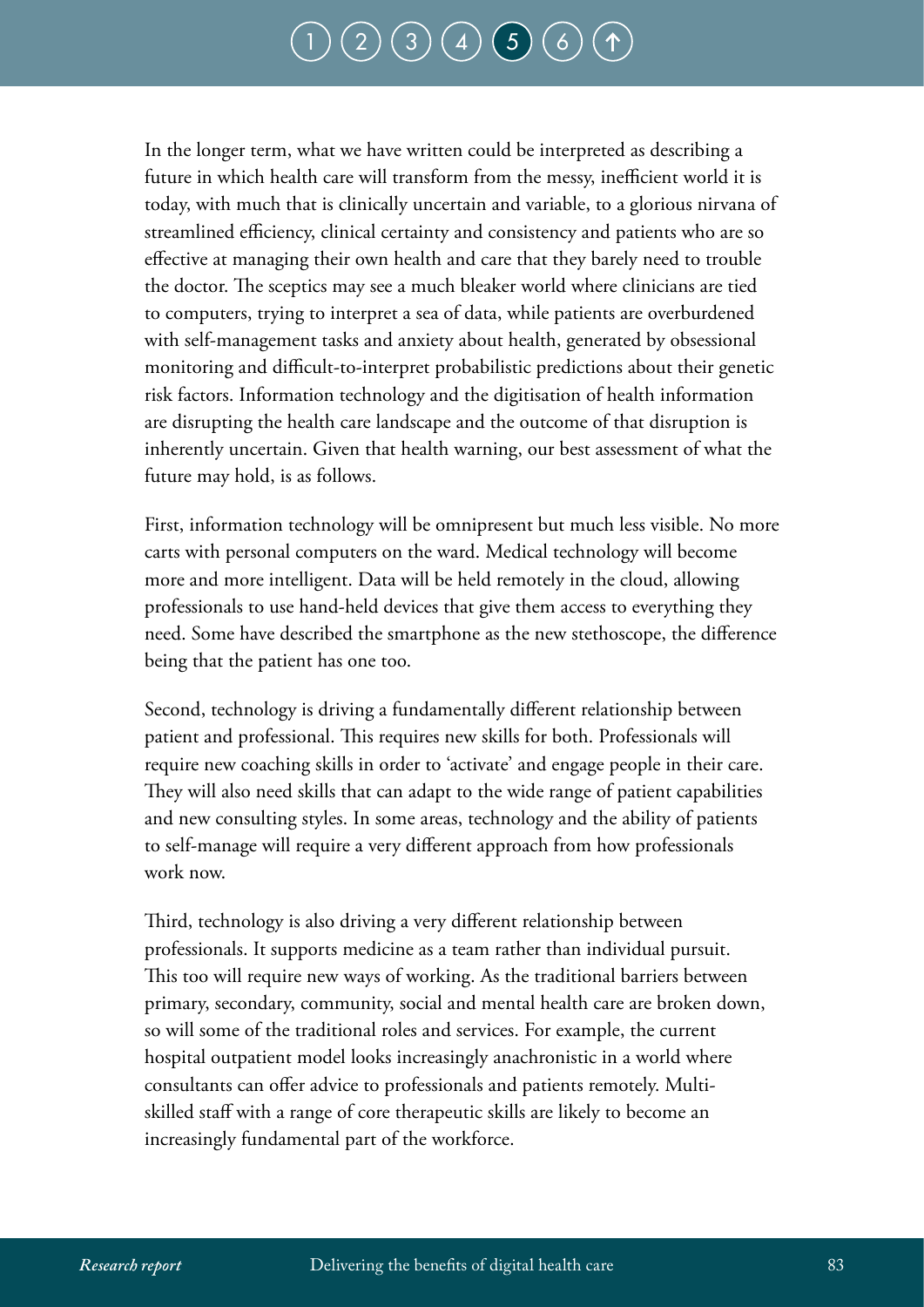### $(3) (4) (5) (6)$  $(3) (4) (5) (6)$  $(3) (4) (5) (6)$  $(3) (4) (5) (6)$  $(3) (4) (5) (6)$  $(3) (4) (5) (6)$  $(3) (4) (5) (6)$  $(3) (4) (5) (6)$  $(3) (4) (5) (6)$

Fourth, the management of the potential sea of data presents health care and its workforce with their greatest opportunity and challenge. All staff will need to develop and extend their analytical skills. Meanwhile, new professional roles in the area of clinical and medical informatics are likely to emerge and become a core part of any clinical team. Many have talked about how the new access to clinical decision support tools will enable all staff to work to the top of their license. This may well be true, but it may also present opportunities to work beyond the scope set by current professional boundaries. We need to move from the sea of data and wealth of information, to a personalised, informed and intelligent environment.

Fifth, managerial staff will also require new analytical skills in order to maximise the benefits from the newfound intelligence about their organisation and how it is operating. They will also need sophisticated organisational development competences in order to take staff on the transformation journey that technology can facilitate.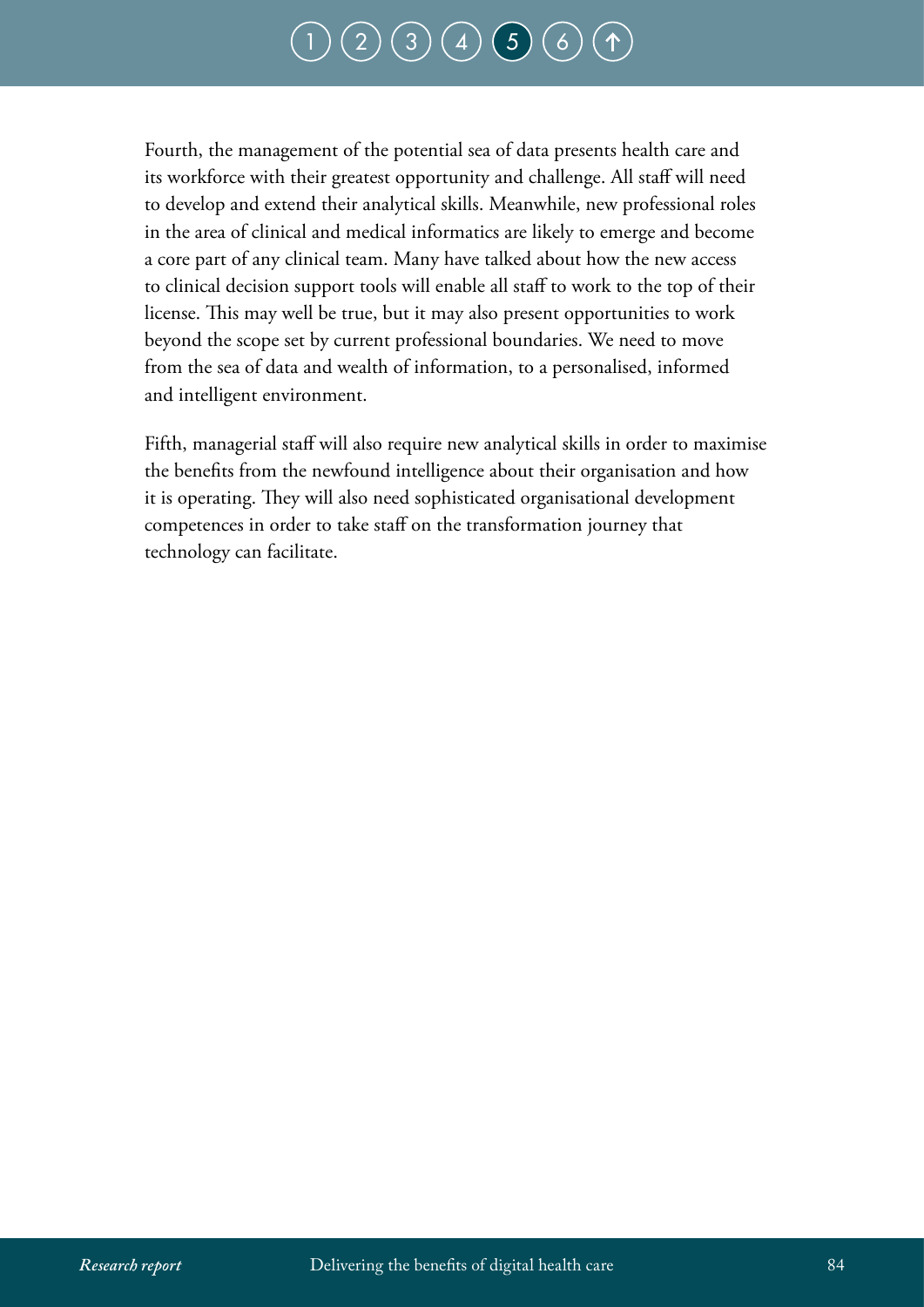# $\binom{3}{4}$  $\binom{3}{4}$  $\binom{3}{4}$  $\binom{3}{4}$  $\binom{3}{4}$

# <span id="page-86-0"></span>6

### Conclusion

We started the work for this report with a question – what are the opportunities to use technology to improve the productivity of the health system and the workforce in particular? We found all the complexities that might be expected. We also found a huge scope for investment in this area to destroy value as well as create it.

In this report we have identified seven opportunities for information technology to support changes in services and ways of working that would drive improvements in quality, efficiency and population health – opportunities to:

- use clinical information decision support and knowledge management tools, integrated into standardised workflows, to deliver **more systematic, highquality care**
- use real-time patient monitoring and powerful analytics to deliver **more proactive and targeted care**, reducing costs and improving outcomes
- attack the costs and harms that come from poor communication and fragmented care by developing information technology systems to integrate and **coordinate care** and support providers in collaborating more effectively
- use telehealth to reduce costly referrals, avoid admissions and unnecessary appointments, and improve the ability of professionals to get things right first time by **providing access to specialist expertise and advice** easily and in real time
- reduce transaction costs and rewrite the relationship with patients and carers by **providing tools for patient engagement and self-management** that allow more meaningful participation in care and more opportunities for self-service
- bring to bear the tools used in other sectors for **improved resource management** to plan staff rosters and patient flow, match capacity to demand and improve scheduling
- use a combination of analytics, improvement science, a learning culture and organisational development to support **system learning and improvement**.

Digital technologies will not deliver improvements in productivity on their own. Indeed, without careful implementation they can create inefficiencies and staff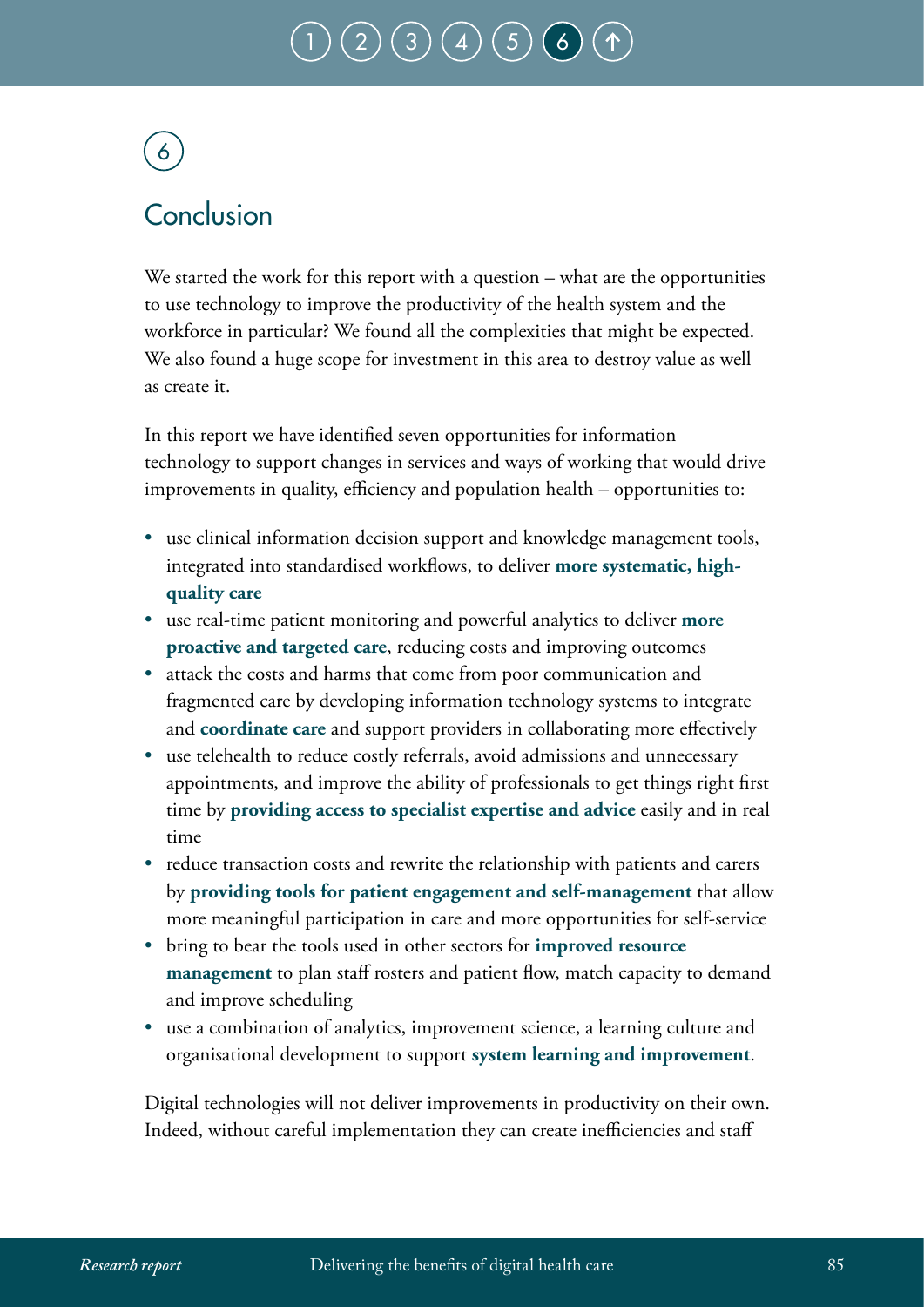### $\big(\, 3 \, \big) \, \big(\, 4 \, \big) \, \big(\, 5 \,\big]$  $\big(\, 3 \, \big) \, \big(\, 4 \, \big) \, \big(\, 5 \,\big]$  $\big(\, 3 \, \big) \, \big(\, 4 \, \big) \, \big(\, 5 \,\big]$  $\big(\, 3 \, \big) \, \big(\, 4 \, \big) \, \big(\, 5 \,\big]$  $\big(\, 3 \, \big) \, \big(\, 4 \, \big) \, \big(\, 5 \,\big]$  $\big(\, 3 \, \big) \, \big(\, 4 \, \big) \, \big(\, 5 \,\big]$  $\big(\, 3 \, \big) \, \big(\, 4 \, \big) \, \big(\, 5 \,\big]$

frustration and even threaten the quality of care. As well as seven opportunities, there are seven important lessons for successful implementation.

- **Transformation first.** Transformation comes from new ways of working, not the technology itself. You need a transformation programme supported by technology, not the other way round. This is the fundamental lesson that underpins everything else.
- **Culture change is crucial.** The majority of the issues faced along the journey of transformation are people problems, not technology problems. This requires sophisticated leadership and change management capabilities. This means that organisations need to invest at least as much in the programmes of organisational change and transformation as they do in the technology itself. Clinical and organisational leaders are required who have a deep knowledge of both clinical and technological systems, who are able to reimagine how work is done and who know how technology could best support it.
- **User-centred design.** Insufficient attention has been given to the design of systems. Systems need to solve the problems and needs of the people who are going to use them, be they patients or professionals. This requires a deep understanding of the work as well as the needs of the worker. Organisations need to consider a balance between implementing an 'off-the-shelf' package solution (albeit customised for their organisation) and 'knitting together' existing clinical systems in their organisation. The combination of a core package solution with a small number of specialist clinical systems is emerging as the norm in top-performing digital hospitals.
- **Invest in analytics.** Improving productivity requires extensive redesign of work processes, the use of predictive models to reduce variation, allocate resources, anticipate demand and intervene earlier, and the ability to learn and adapt. None of this is achievable without analytical tools available to clinicians in real time and sophisticated support for planning, management and improvement.
- **Multiple iterations and continuous learning.** Implementing technology is an ongoing programme of transformational change. Even with careful design there may need to be a number of iterations in the design of systems. This is a continuous process and there may be several cycles – some quite painful – before systems reach a tipping point where all of this investment starts to pay off.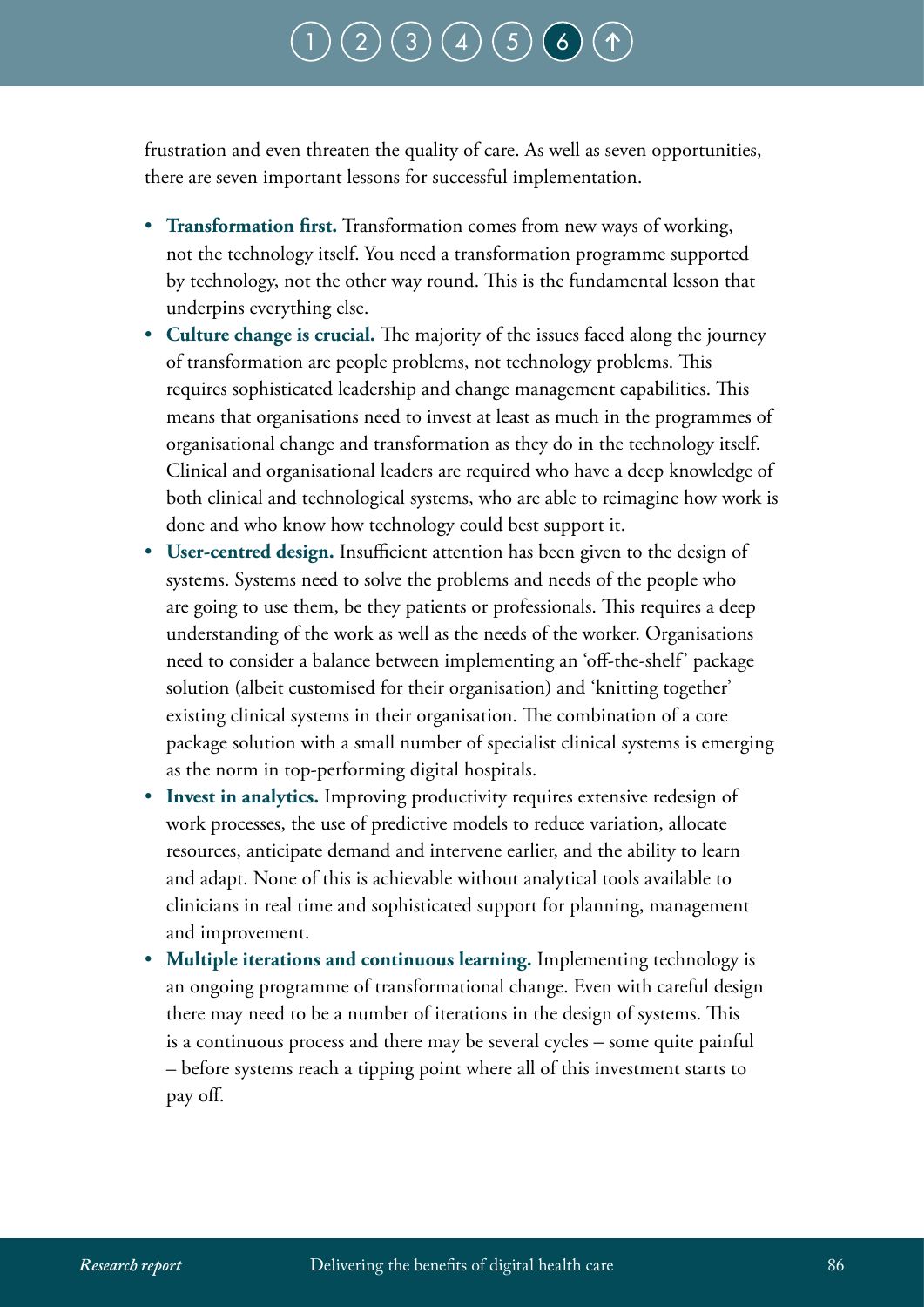# $\big(\, 3 \, \big) \, \big(\, 4 \, \big) \, \big(\, 5 \,\big]$  $\big(\, 3 \, \big) \, \big(\, 4 \, \big) \, \big(\, 5 \,\big]$  $\big(\, 3 \, \big) \, \big(\, 4 \, \big) \, \big(\, 5 \,\big]$  $\big(\, 3 \, \big) \, \big(\, 4 \, \big) \, \big(\, 5 \,\big]$  $\big(\, 3 \, \big) \, \big(\, 4 \, \big) \, \big(\, 5 \,\big]$  $\big(\, 3 \, \big) \, \big(\, 4 \, \big) \, \big(\, 5 \,\big]$  $\big(\, 3 \, \big) \, \big(\, 4 \, \big) \, \big(\, 5 \,\big]$

- **Support interoperability.** The inability to share and combine data between different systems is a major rate-limiting step to realising the full benefit of technology in health care. Typically, high-performing digital hospitals are integrating all their systems, to as low a number as possible, across their organisation. Where possible, systems should be interoperable across different organisations to improve patient journeys and outcomes. In general, it will be important to procure and use systems that comply with national data and interoperability standards.
- **Strong information governance.** Data sharing requires strong data governance and security, particularly in the face of a growing threat from cyber-attacks. Action is required at national and local levels to help organisations hold and share data safely. Patients should also be enabled to own and share information if they choose to.

### Messages for government

There is a welcome recognition by the government of the central role that information technology needs to play in the delivery of health care (NHS England, 2014; NIB, 2014). As emphasised by Lord Carter (Carter, 2015), it is likely to be fundamental to any strategy to deliver long-term improvements in productivity. However, as this report has shown, gains can be hard to realise and require up-front investment in technology and, most importantly, people. Active steps need to be taken to support this investment. Mindful of the lessons from the NPfIT, a significant proportion of that support needs to be for the necessary clinical as well as managerial leadership and organisational development. The government's digital strategy (NIB, 2014) also recognises the central importance of interoperability and information governance. However, progress has been slow, particularly with respect to bridging the gap between health and social care. The pace needs to quicken.

#### Messages for regulators

This report has concentrated on the impact of digital technologies on health care provision. But there are important implications for the regulators of NHS providers. NHS Improvement needs to develop its own capability in this area in order to give the appropriate support and guidance to NHS boards. For the Care Quality Commission, digital technologies open up new possibilities in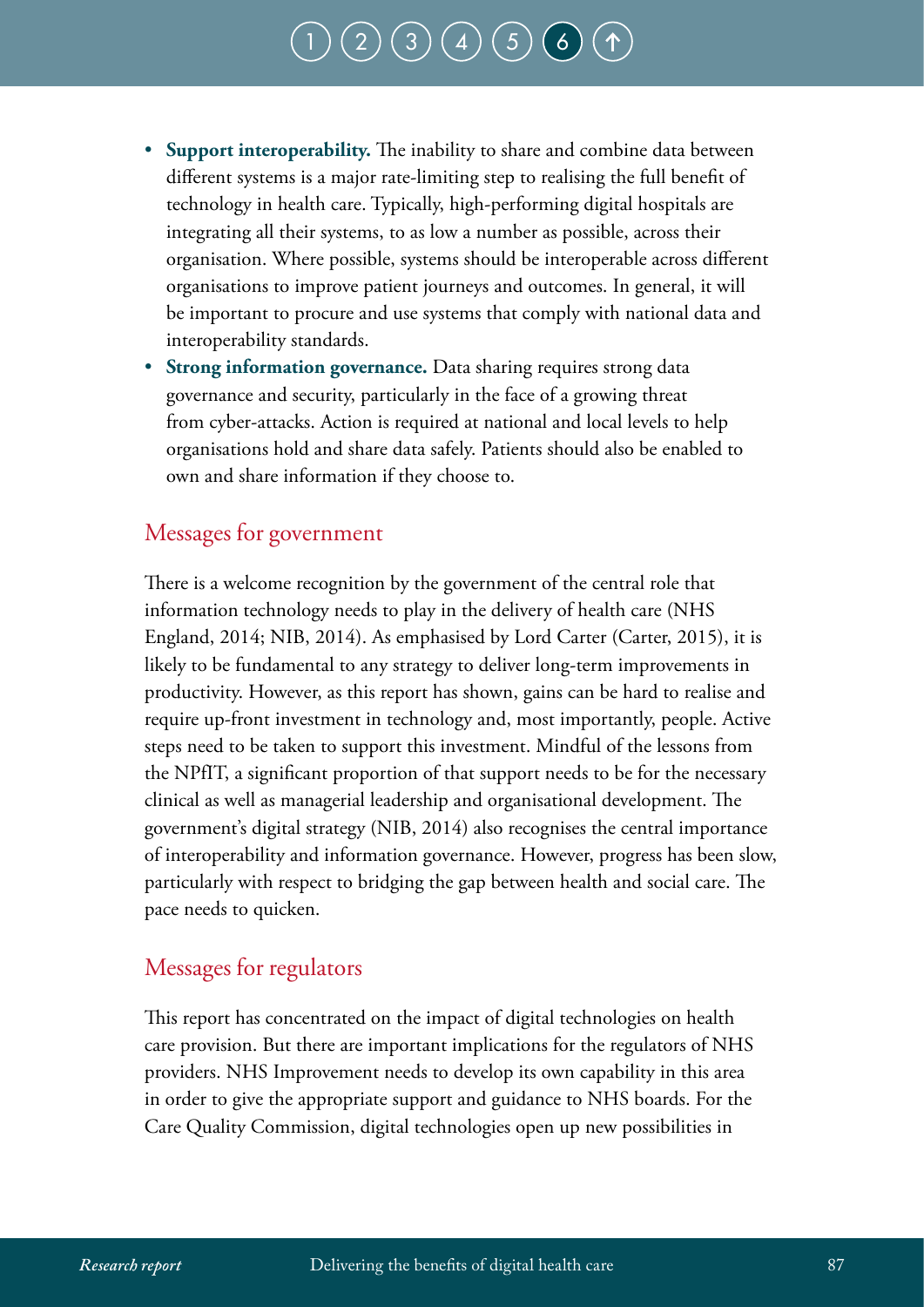terms of how it regulates providers. In the future, it could use real-time data to spot problems not only as they are happening but also, with sophisticated risk prediction tools, before they happen. It too needs to develop new capabilities in this area.

### Messages for NHS boards

Technology is transforming the landscape of health care, and offering a route to significantly improve productivity and quality. All NHS boards need to deepen their understanding of the new capabilities that technology gives them and, most importantly, align their technology and transformation programmes. We hope that this report will help boards in doing this. It will require significant strategic investment not only in technology but also in the workforce as a whole. A critical issue for all boards will be to develop clinical leaders to support the integrated programmes of technology and transformation. We have much to learn from the US. The majority of large health care providers have chief medical and chief nursing information officers. There are also opportunities to use non-executive appointments to strengthen capability in this area, especially as this is largely new terrain for the NHS. Finally, boards may want to consider leasing rather than buying technology as a more cost-effective and affordable route to acquisition.

Early strategic priorities should be the areas where technology is able to facilitate some relatively easy and significant wins. Most notable are the systematic and comprehensive use of vital signs monitoring and support for mobile working. In the short to medium term, the use of EHRs, telehealth, patient portals and staff rostering apps can also generate savings and improve quality. However, these require sophisticated leadership with support for organisational development and change management to ensure that the full benefits are realised. In the longer term, the really big benefits will come from the transition to a system and ways of working premised on continual learning and self-improvement.

If these opportunities are grasped, there are considerable grounds for optimism. Technology can support a clinical transformation agenda that will deliver benefits to patients, staff and the bottom line.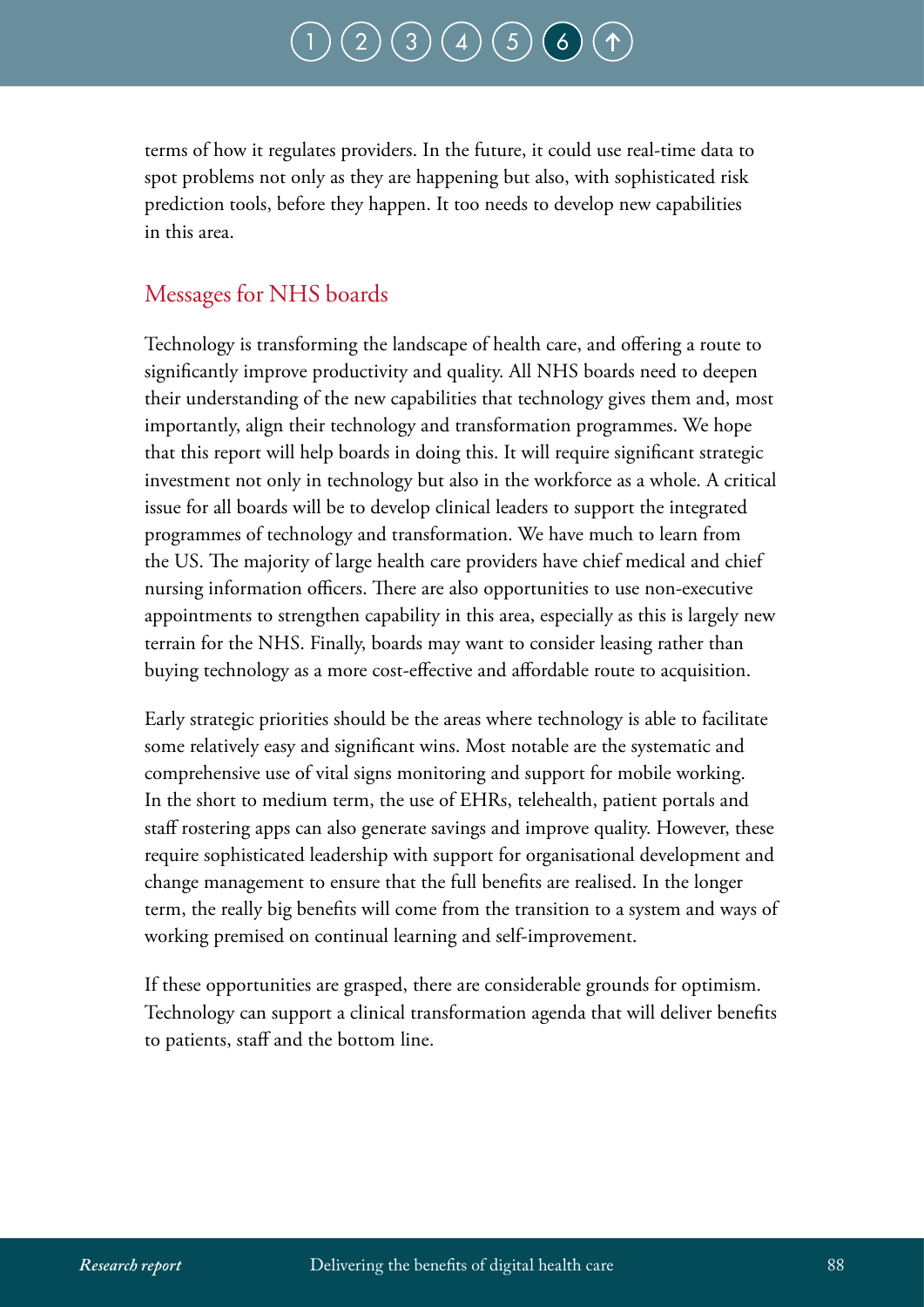### Appendix 1: Methods

### Literature review

We reviewed academic and grey literature on the impact of digital technologies covered in this report. In collaboration with the Health Services Management Centre library at the University of Birmingham we conducted searches related to the following technologies:

- Health information technology generally
- Electronic health records
- Telehealth
- Decision support and CPOE
- Technology to manage patient flow
- Patient technology
- Point of care testing
- Robotics
- Training
- Big data

We did not limit our search by geography, although it was restricted to English language papers. Our initial searches returned over 500 results. We reviewed titles and abstracts to identify articles primarily focused on benefits to health care organisations (as opposed to patients), with a particular emphasis on productivity and efficiency, which we reviewed in full. We used 'snowballing' methods to supplement these searches, and carried out further searches on particular proprietary systems as we identified them.

#### Interviews

We conducted 40 semi-structured interviews with leaders of health care organisations who have been actively pursuing a digital strategy over many years, as well as leading technology suppliers. Each interview lasted approximately one hour and was carried out between March and September 2015. The full list of interviewees is set out below.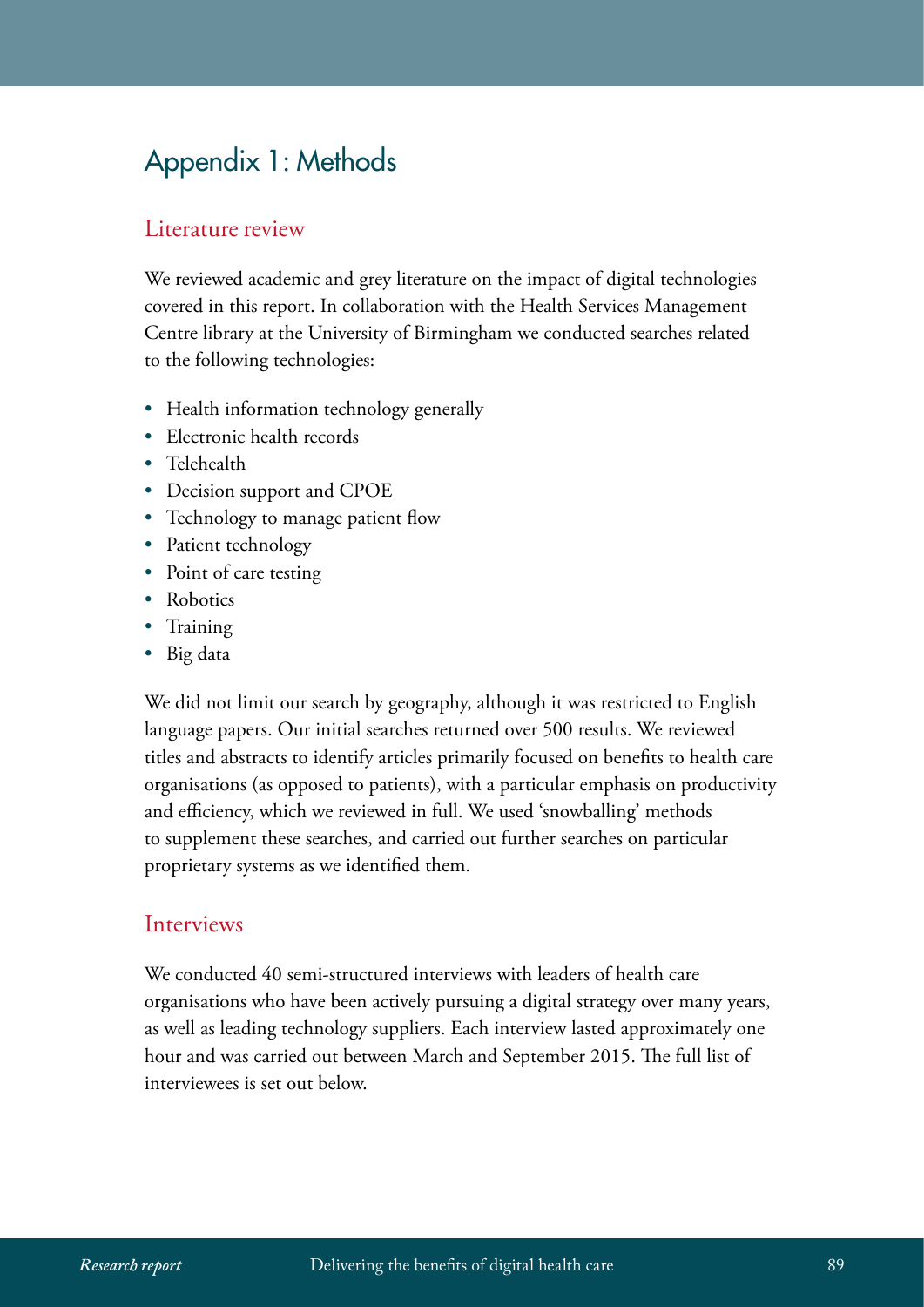### Survey

We carried out two small surveys. We sent one survey to 30 primary and community care leaders, which had a response rate of 27% (n=8). We sent a second survey to 32 leaders in secondary care, which had a response rate of 31.25% (n=10). We have aggregated and anonymised the results of both surveys.

#### **Notes**

The literature in this area is vast and our review was not exhaustive. We found that much of the literature is limited. It is backward-looking, and for the most part documents the difficulties in benefitting from information technology, rather than the opportunities. There is also considerable uncertainty around costs and outcome data and many studies use proxy cost measures.

Given our focus on those at the digital frontier, many we interviewed were based outside of the UK. This gave us a good grasp of what the future holds, but limited our understanding of the current technology landscape in the UK.

Finally, our surveys had a very small response rate and are not representiative of health care providers across the UK. We have not drawn on the survey extensively and anything which does rely on the surveys is clearly marked in the report.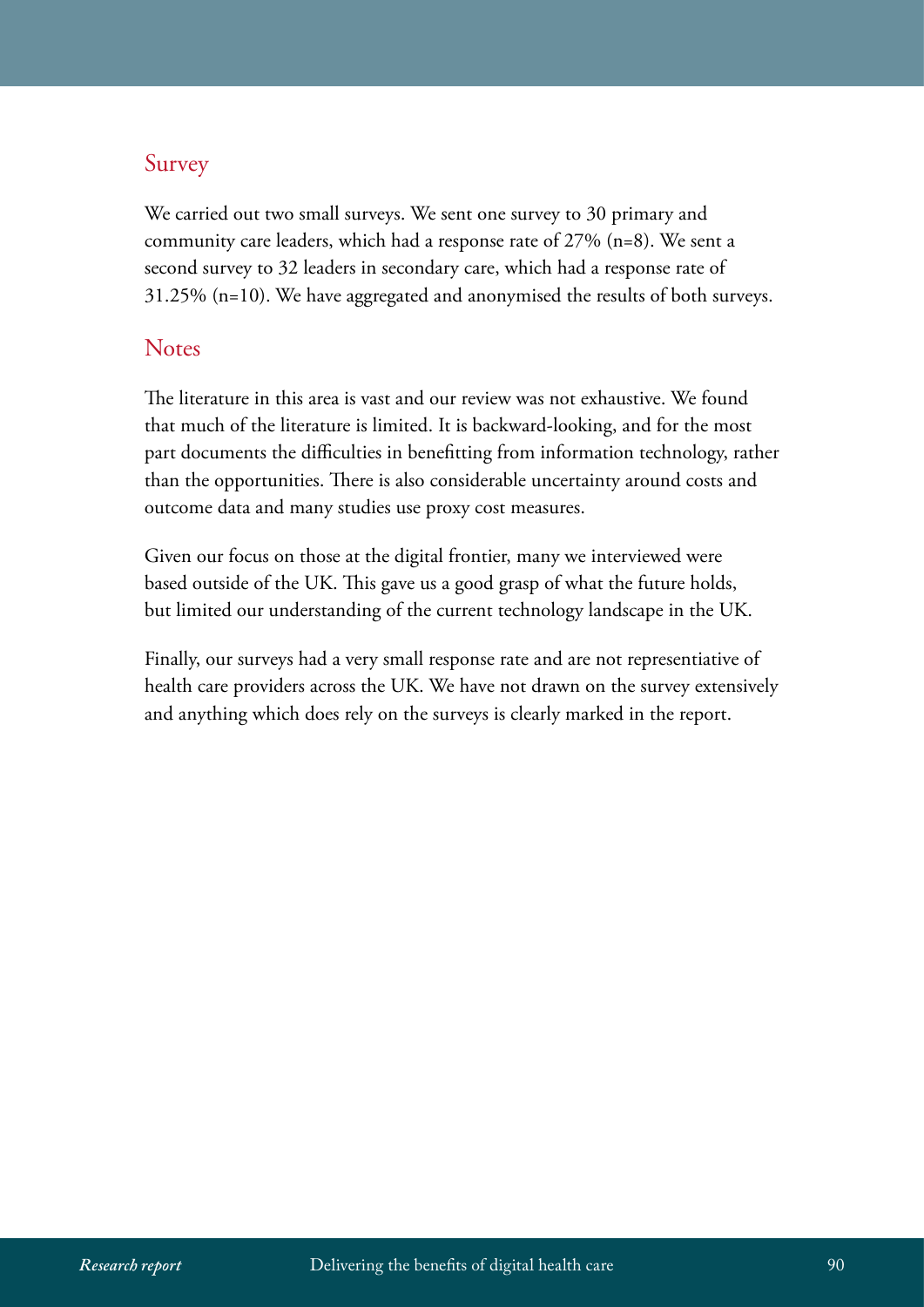Table A2.1 sets out the key stakeholders we interviewed as part of the project.

| <b>Name</b>             | <b>Title</b>                                                                    | <b>Organisation</b>                                                        | <b>Country</b> |
|-------------------------|---------------------------------------------------------------------------------|----------------------------------------------------------------------------|----------------|
| <b>Eric Alper</b>       | Chief Medical Information<br>Officer                                            | Lifespan                                                                   | US             |
| <b>Richard Ashby</b>    | Chief Executive Officer                                                         | Metro South Health                                                         | Australia      |
| Ladi Awosika            | <b>Chief Executive Officer</b>                                                  | <b>Total Health Trust</b>                                                  | Nigeria        |
| <b>Richard Bakalar</b>  | <b>Advisory Managing Director</b>                                               | <b>KPMG</b>                                                                | <b>US</b>      |
| <b>Ran Balicer</b>      | Director                                                                        | Clalit Research Institute                                                  | Israel         |
| <b>Amanda Basset</b>    | Director of Workforce Insight                                                   | Allocate Software                                                          | <b>UK</b>      |
| <b>David Blumenthal</b> | President                                                                       | The Commonwealth Fund                                                      | <b>UK</b>      |
| <b>Will Cavendish</b>   | Director General of Innovation,<br>Growth and Technology                        | Department of Health                                                       | <b>UK</b>      |
| <b>Brian Clay</b>       | <b>Chief Medical Information</b><br>Officer                                     | University of California San<br>Diego (UCSD)                               | US             |
| <b>Theresa Cullen</b>   | <b>Chief Medical Information</b><br>Officer                                     | Veterans Health Administration                                             | US             |
| <b>Adam Darkins</b>     | Vice President for Medical<br>Affairs and Enterprise<br>Technology Development  | Medtronic Inc.                                                             | US             |
| <b>Bruce Darrow</b>     | <b>Chief Medical Information</b><br>Officer                                     | Mount Singi Medical Centre                                                 | US             |
| John Deverill           | Managing Partner                                                                | <b>GE</b> Healthcare Finnamore                                             | UK             |
| Jai P. Dwivedi          | <b>Chief Information Officer</b>                                                | Rajiv Ghandi Cancer Institute                                              | India          |
| <b>David Furniss</b>    | Vice President, Propositions<br>and Frameworks, Global<br>Government and Health | <b>BT Global Services</b>                                                  | UK             |
| Amy Garcia              | Chief Nursing Officer for<br>Nursing Workforce Solutions                        | Cerner                                                                     | <b>US</b>      |
| <b>Joel Haspel</b>      | Partner                                                                         | <b>GE</b> Healthcare Finnamore                                             | <b>UK</b>      |
| Owen Heckrath           | <b>Technical Advisor</b>                                                        | <b>Health Information Systems</b><br>Program                               | South Africa   |
| <b>Brent James</b>      | <b>Executive Director</b>                                                       | Intermountain Healthcare<br>Institute for Health Care Delivery<br>Research | US             |
| <b>Alok Khare</b>       | Vice President                                                                  | JIL Information Technology Ltd                                             | India          |
| Girish Kulkarni         | <b>Chief Medical Informatics</b><br>Officer                                     | Cytecare Hospitals                                                         | India          |
| Jonathan Lewis          | Chief Executive Officer                                                         | <b>Bromley Healthcare</b>                                                  | <b>UK</b>      |

### Table A2.1: List of interviewees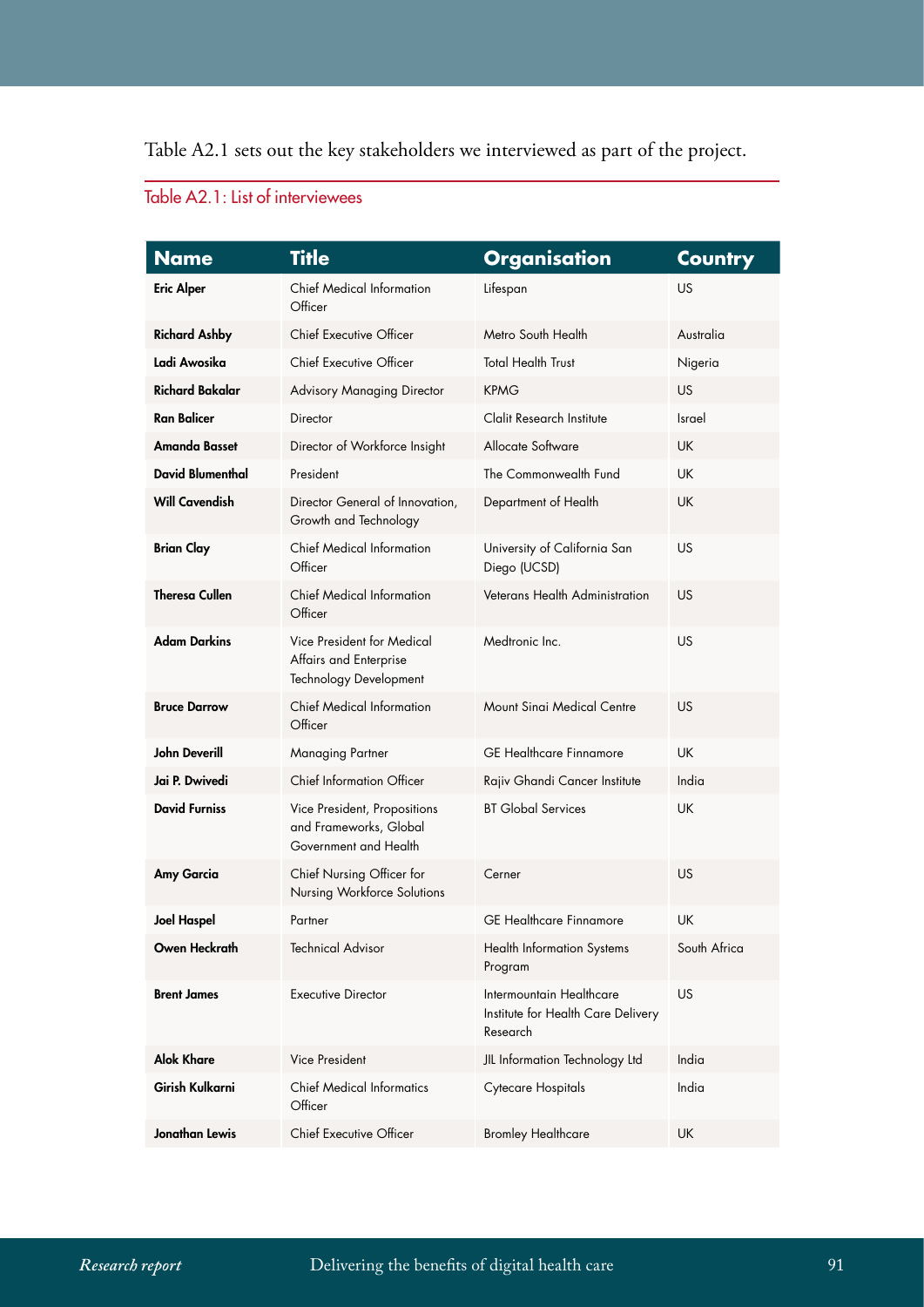| <b>Name</b>              | <b>Title</b>                                                                  | <b>Organisation</b>                                 | <b>Country</b> |
|--------------------------|-------------------------------------------------------------------------------|-----------------------------------------------------|----------------|
| <b>Kelly Limonte</b>     | Health Care Industry Manager                                                  | Microsoft UK                                        | UK             |
| <b>Kagiso Ndlovu</b>     | Health Informatics Program<br>Manager                                         | Botswana-UPenn Partnership                          | Botswana       |
| <b>Elaine O'Brien</b>    | Clinical Strategist                                                           | Cerner                                              | US             |
| <b>Martyn Partridge</b>  | Professor of Respiratory<br>Medicine and Patient Centred<br>Care              | Imperial College, London                            | <b>UK</b>      |
| <b>Robert Pearl</b>      | Chief Executive Officer                                                       | The Permanente Medical Group                        | <b>US</b>      |
| <b>Eric Poon</b>         | <b>Chief Medical Information</b><br>Officer                                   | Duke                                                | <b>US</b>      |
| <b>Efrat Shadmi</b>      | Lecturer                                                                      | University of Haifa                                 | Israel         |
| Ash Shehata              | Partner                                                                       | <b>KPMG</b>                                         | <b>US</b>      |
| <b>Harpreet Sood</b>     | Senior Fellow to the Chair and<br><b>Chief Executive's Office</b>             | NHS England                                         | <b>UK</b>      |
| <b>David Steyer</b>      | Digital and Mobile Solutions<br><b>Technical Lead</b>                         | <b>KPMG</b>                                         | US             |
| <b>Mandie Sunderland</b> | <b>Chief Nurse</b>                                                            | Nottingham University Hospitals<br><b>NHS Trust</b> | <b>UK</b>      |
| <b>Matthew Swindells</b> | Senior Vice President,<br>Population Health and Global<br>Strategy            | Cerner                                              | UK             |
| <b>Gareth Thomas</b>     | Clinical Director for Innovation                                              | Salford Royal NHS Foundation<br>Trust               | UK             |
| <b>Robert Wachter</b>    | Professor and Interim Chair of<br>the Department of Medicine                  | University of California San<br>Francisco (UCSF)    | <b>US</b>      |
| <b>Simon Wallace</b>     | <b>Clinical Consultant</b>                                                    | <b>Total Mobile</b>                                 | UK             |
| Jonathan P. Weiner       | Professor of Health Policy<br>and Management and Health<br><b>Informatics</b> | John Hopkins University                             | US             |
| <b>Neil Williams</b>     | <b>Head of Connected Health</b>                                               | <b>Medicom Innovation Partner</b>                   | <b>UK</b>      |
| Anonymous<br>interviewee | Anonymous                                                                     | A technology company                                | <b>UK</b>      |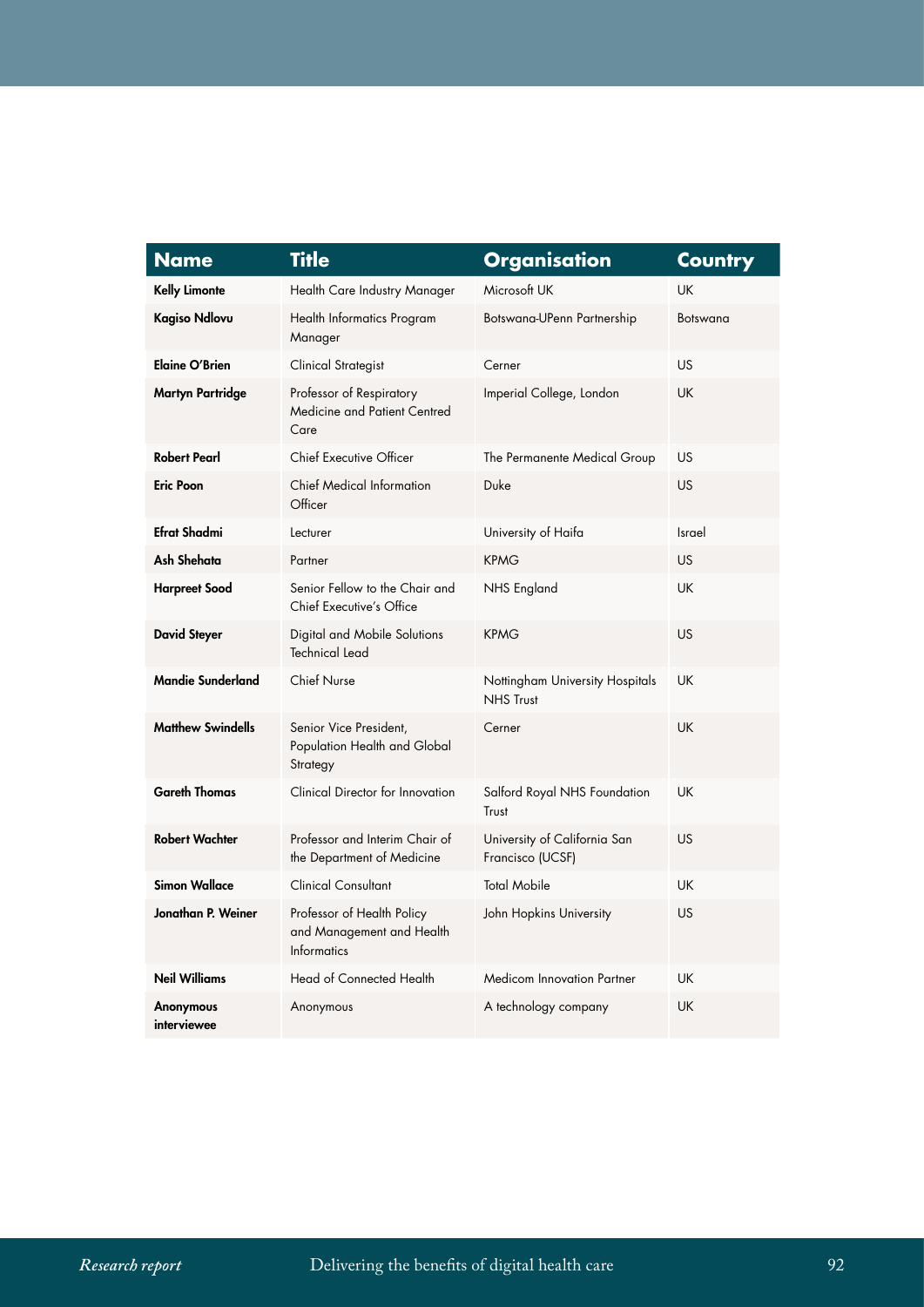### Appendix 2: National Information Board digital technology strategy

To support the government's vision for the future, the National Information Board has developed a number of approaches to encourage the uptake of digital technologies, set out in *Personalised Health and Care 2020: Using data and technology to transform outcomes for patients and citizens: A framework for action*  (NIB, 2014). This document highlights seven key areas for data and technology to improve service delivery:

- Enable me to make the right health and care choices.
- Give care professionals and carers access to all the data, information and knowledge they need.
- Make the quality of care transparent.
- Build and sustain public trust.
- Bring forward life-saving treatments and support innovation and growth.
- Support care professionals to make the best use of data and technology.
- Assure best value for taxpayers.

The activities within each of these areas cover a broad terrain, although they can be separated into two groups: those concerned with patient or clinician-facing initiatives and those concerned with the logistics of digital transformation.

The former includes:

- giving patients read and write access to their full medical record
- approving apps
- transforming NHS Choices into a single, digital access point to signpost patients to services, provide advice and enable patients to book appointments online.

The latter includes the development of:

- an overarching interoperability strategy
- common data standards.

The most recent intervention has been the launch of a digital maturity selfassessment tool (NIB, 2015b). This aims to provide a baseline assessment for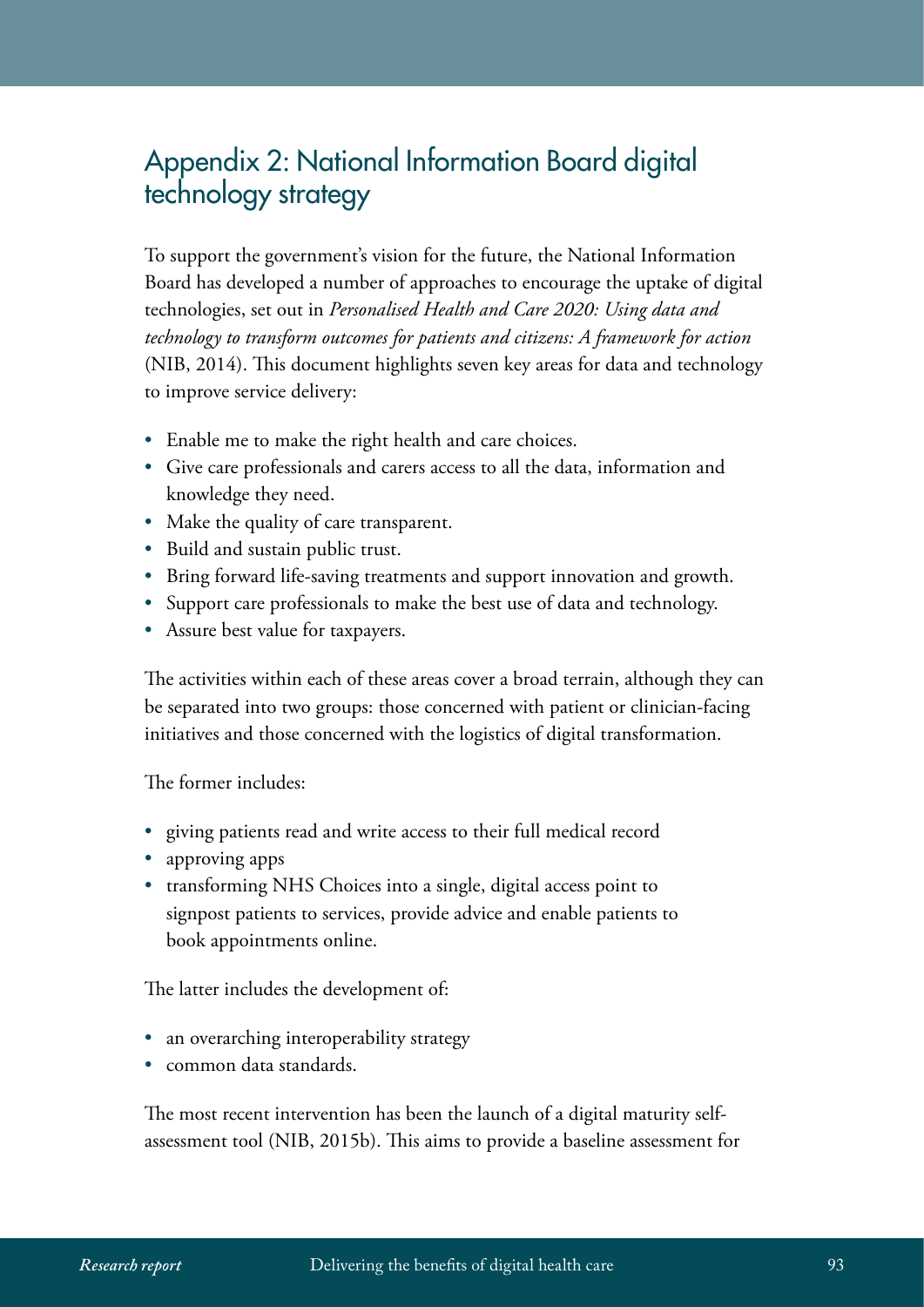the NHS in England of the current strengths and gaps in health care providers' provision of digital services at the point of care.

Another part of the NIB's strategy is to make England a leading digital health economy – maximising digital technology to support research into new medicines, including breakthroughs in genomic science (NIB, 2015c). This is running alongside another government initiative: the 100,000 Genomes Project. Genomics England, a company wholly owned and funded by the Department of Health, aims to sequence 100,000 whole genomes from NHS patients by 2017 (Genomics England, 2015).

Since the publication of the NIB's framework in November 2014 (NIB, 2014), and a series of roadmaps in 2015 (e.g. NIB 2015a; 2015c; 2015d), progress has been made in realising the vision (NIB, 2015e):

- More than 96% of people registered with a GP now have a summary care record and 85% of 111 services, 73% of ambulance services and 35% of A&E services also now have access to the record.
- In the first quarter of 2015, more than 3.7 million repeat prescriptions were ordered online.
- Through MyNHS,<sup>50</sup> patients are able to compare the outcomes and effectiveness of more than 37,600 health and care organisations.

50. www.nhs.uk/Service-Search/performance/search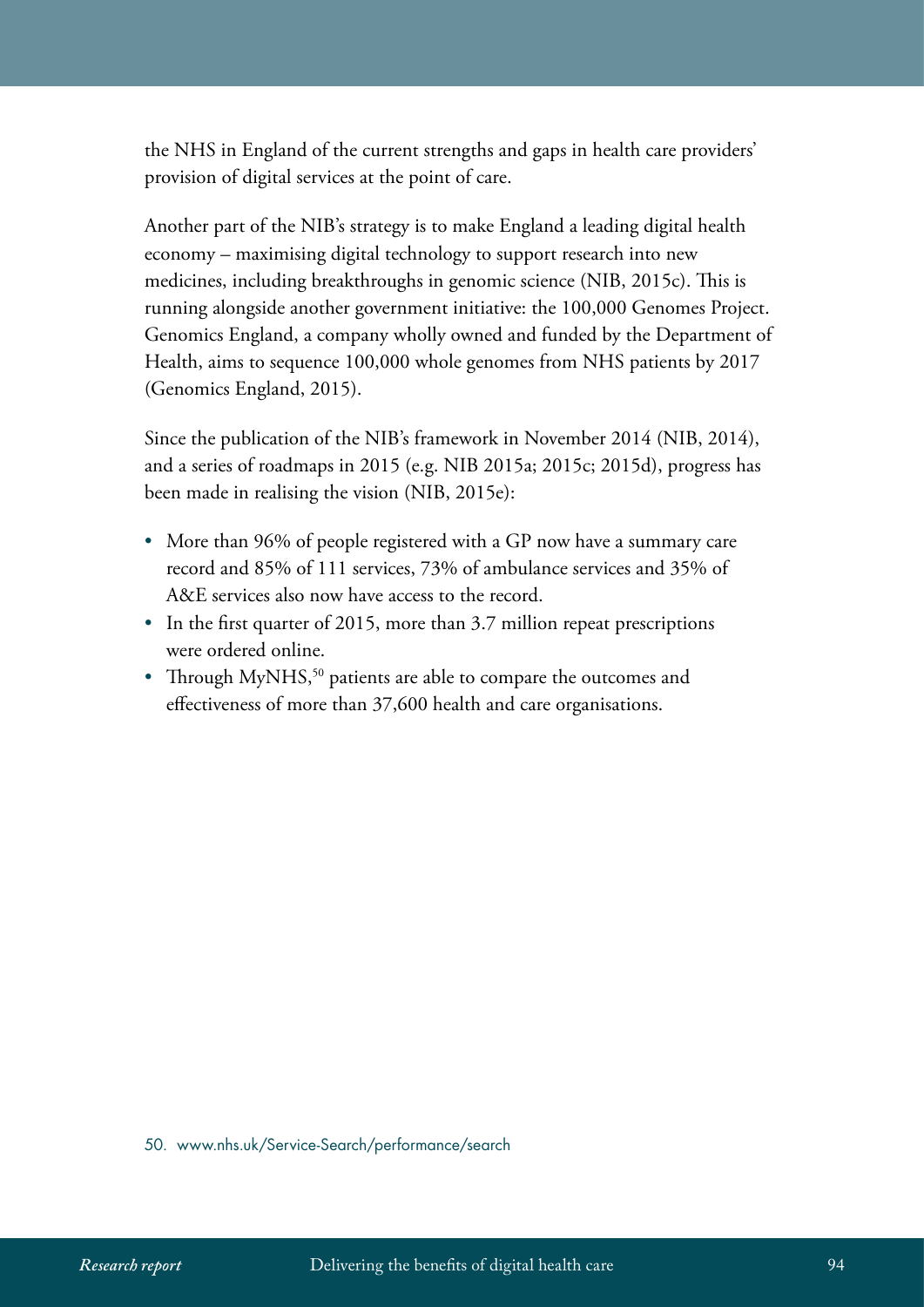### Appendix 3: Health care technology definitions

| Shared electronic health records<br>(EHRs) and real-time data | Clinical records that capture all patient information digitally,<br>including clinical assessments, vital sign monitoring and diagnostics.<br>They are frequently augmented by decision support tools and<br>e-prescribing systems                                  |
|---------------------------------------------------------------|---------------------------------------------------------------------------------------------------------------------------------------------------------------------------------------------------------------------------------------------------------------------|
| Patient portals/records                                       | Online portals that give patients access to their medical records,<br>signposting to other services, information, advice and resources for<br>self-management                                                                                                       |
| Wearable devices and apps                                     | Patient-facing technology that records data about an individual,<br>such as heart rate, weight, activity level, blood sugar level or blood<br>pressure                                                                                                              |
| <b>Online communities</b>                                     | Websites providing patients with opportunities to network with other<br>patients and seek peer support and advice about their condition                                                                                                                             |
| Decision support & e-prescribing                              | Clinical decision support systems provide clinicians with online<br>knowledge to aid with diagnostic and treatment decisions.<br>E-prescribing allows professionals to electronically prescribe<br>medication or deliver other instructions                         |
| <b>Mobile working</b>                                         | Technology that enables professionals to work outside of clinical<br>settings (e.g. patients' homes). Examples include apps for mobile<br>devices with access to clinical data systems                                                                              |
| Patient outcomes/ registries                                  | Large databases containing patient outcome data that can be<br>analysed for scientific research, to improve clinical decision-making<br>or for operational processes                                                                                                |
| E-learning/webinars                                           | Technology to enable formal remote learning through seminars<br>(e.g. WebEx) and informal knowledge sharing such as online<br>communities of practice and social media                                                                                              |
| Professional-to-professional telehealth                       | Real-time phone, video or email (including pictures) conversations<br>between professionals (e.g. a generalist and a specialist), allowing<br>for provision of a diagnosis or advice                                                                                |
| Telehealth/telecare                                           | The remote exchange of information between a patient and health<br>care professional. It can include telemonitoring (remote transmission<br>of clinical signs), telemedicine (remote phone, video or email<br>consultations) or telecoaching (to change behaviours) |
| E-rostering                                                   | Electronic systems that allow for smart rostering of staff. They may<br>draw on live data such as bed occupancy and acuity in order to<br>allow for real-time deployment of staff                                                                                   |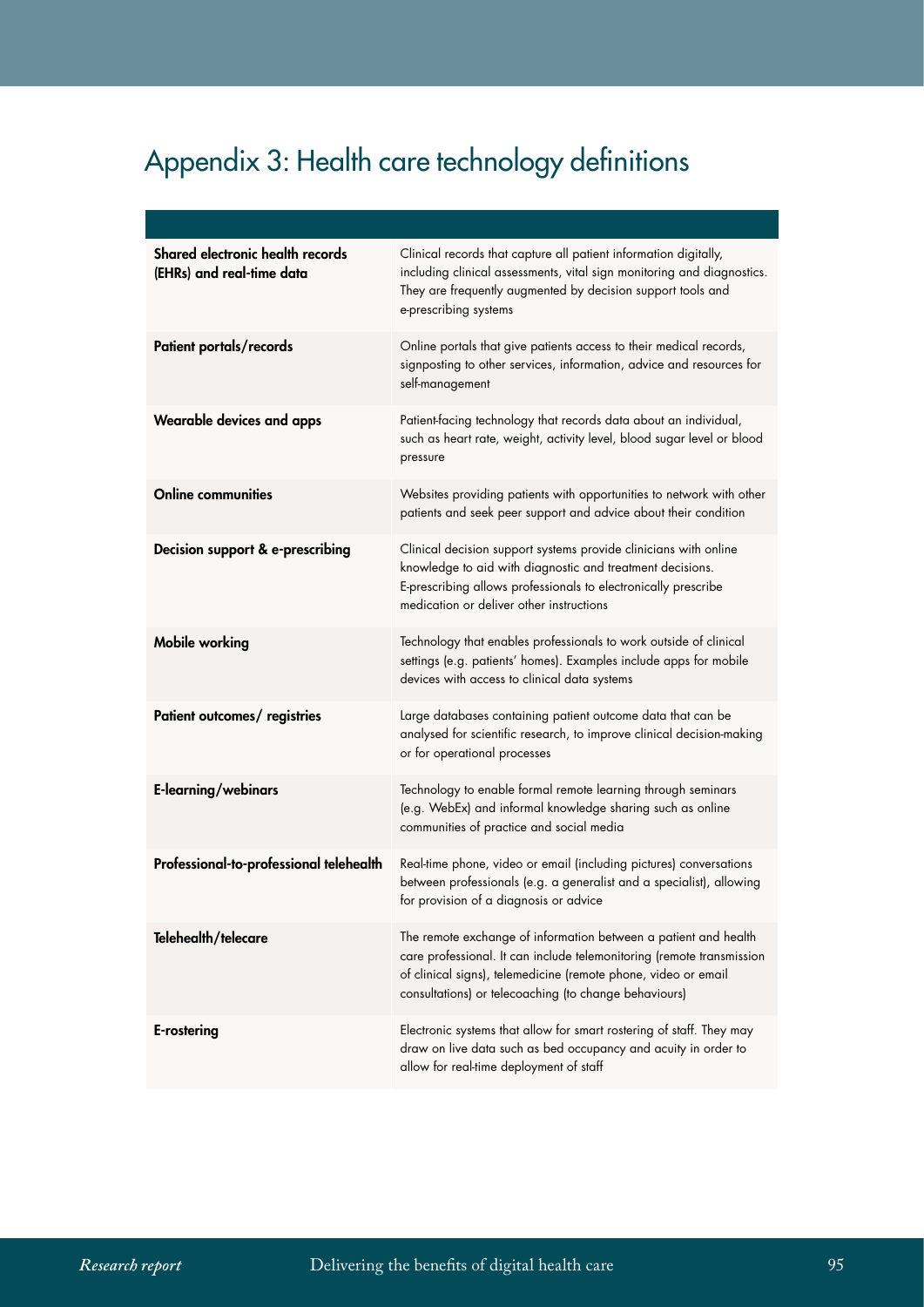| <b>Patient-flow management</b>           | Systems that map patient status and location, allowing for task<br>prioritisation and bed management – for example, systems that<br>highlight which tasks need completing before a patient can be<br>discharged |
|------------------------------------------|-----------------------------------------------------------------------------------------------------------------------------------------------------------------------------------------------------------------|
| <b>Business process support</b>          | Back-end systems such as human resources, estates and facilities<br>and procurement tools                                                                                                                       |
| Vital signs monitoring                   | Electronic entry of patient observations with additional processing<br>to automatically calculate risk scores and act on those results                                                                          |
| Predictive analytics/risk stratification | Use of statistical modelling to predict those at risk of re-admission<br>following discharge or de novo deterioration in the community                                                                          |
| <b>Standardised workflows</b>            | Standardisation of an entire clinical pathway to provide clear<br>and unambiguous processes, ensuring consistently high standards<br>of care                                                                    |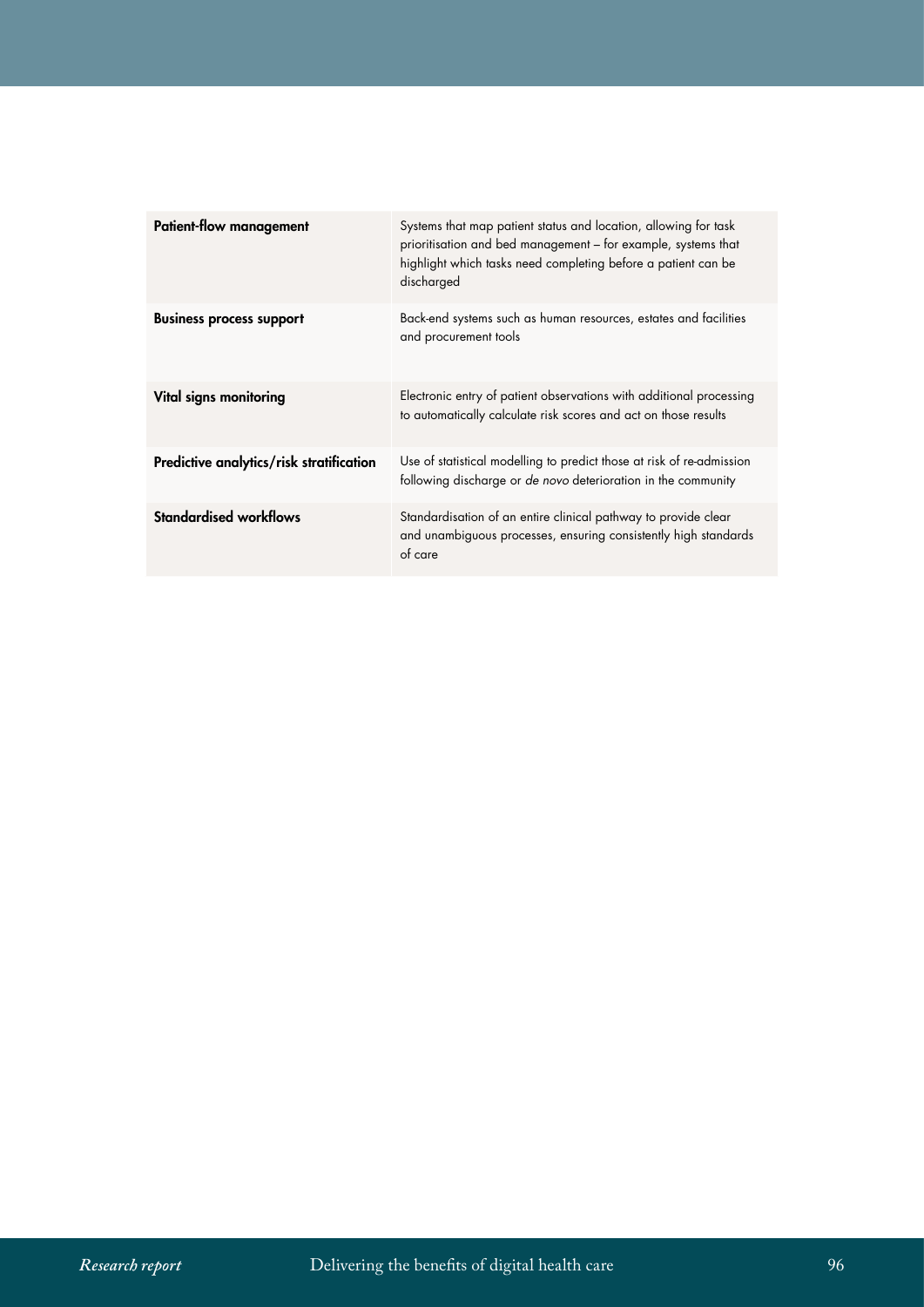### References

- Ali S, Coletta J and Pope R (2011) 'QIPP and care plans for long term conditions: revisited', *HSJ*, 19 May.
- American Telemedicine Association (2015) *Operationalizing Telemedicine in Managed Care: Lessons from Kaiser Permanente*. 2015 Annual Meeting. American Telemedicine Association. [www.americantelemed.org/docs/default-source/ata2015/operationalizing-telemedicine-in](http://www.americantelemed.org/docs/default-source/ata2015/operationalizing-telemedicine-in-managed-care-full-compressed1.pdf?sfvrsn=2)[managed-care-full-compressed1.pdf?sfvrsn=2](http://www.americantelemed.org/docs/default-source/ata2015/operationalizing-telemedicine-in-managed-care-full-compressed1.pdf?sfvrsn=2) . Accessed November 2015.
- Barbieri JS, French B and Umscheid CA (2015) 'Uptake and impact of a clinical diagnostic decision support tool at an academic medical centre', *Diagnosis* 2(2), 123–7.
- Bell G and Ebert M (2015) *Health Care and Cyber Security: Increasing threats require increased capabilities*. KPMG. [http://advisory.kpmg.us/content/dam/kpmg-advisory/PDFs/](http://advisory.kpmg.us/content/dam/kpmg-advisory/PDFs/ManagementConsulting/2015/KPMG-2015-Cyber-Healthcare-Survey.pdf) [ManagementConsulting/2015/KPMG-2015-Cyber-Healthcare-Survey.pdf](http://advisory.kpmg.us/content/dam/kpmg-advisory/PDFs/ManagementConsulting/2015/KPMG-2015-Cyber-Healthcare-Survey.pdf) . Accessed January 2016.
- Bender JL, Yue RYK, To MJ, Deacken L and Jadad AR (2013) 'A lot of action, but not in the right direction: systematic review and content analysis of smartphone applications for the prevention, detection, and management of cancer', *Journal of Medical Internet Research*  15(12), e287.
- Berner ES and Graber ML (2008) 'Overconfidence as a cause of diagnostic error in medicine', *American Journal of Medicine* 121(5 suppl), S2–23.
- Berwick DM, Nolan TW and Whittington J (2008) 'The Triple Aim: care, health, and cost', *Health Affairs* 27(3), 759–69.
- Billings J, Georghiou T, Blunt I and Bardsley M (2013) 'Choosing a model to predict hospital admission: an observational study of new variants of predictive models for case finding', *BMJ Open* 3(8), e003352.
- Black AD, Car J, Pagliari C, Anandan C, Cresswell K, Bokun T and others (2011) 'The impact of ehealth on the quality and safety of health care: a systematic overview', *PLoS Med.* 8(1), e1000387.
- Block L, Habicht R, Wu AW, Desai SV, Wang K, Silva KN, Niessen T, Oliver N and Feldman L (2013) 'In the wake of the 2003 and 2011 duty hours regulations, how do internal medicine residents spend their time?', *Journal of General Internal Medicine* 28, 1042–7.
- Boonstra A and Broekhuis M (2010) 'Barriers to the acceptance of electronic medical records by physicians from systematic review to taxonomy and interventions', *BMC Health Services Research* 10, 231.
- Boonstra A, Versluis A and Vos J (2014) 'Implementing electronic health records in hospitals: a systematic literature review', *BMC Health Services Research* 14, 370.
- Broderick A and Lindeman D (2013) *Scaling Telehealth Programs: Lessons from early adopters*. The Commonwealth Fund.
- Caffery LJ and Smith AC (2010) 'A literature review of email-based telemedicine', *Studies in Health Technologies and Informatics* 161, 20–34.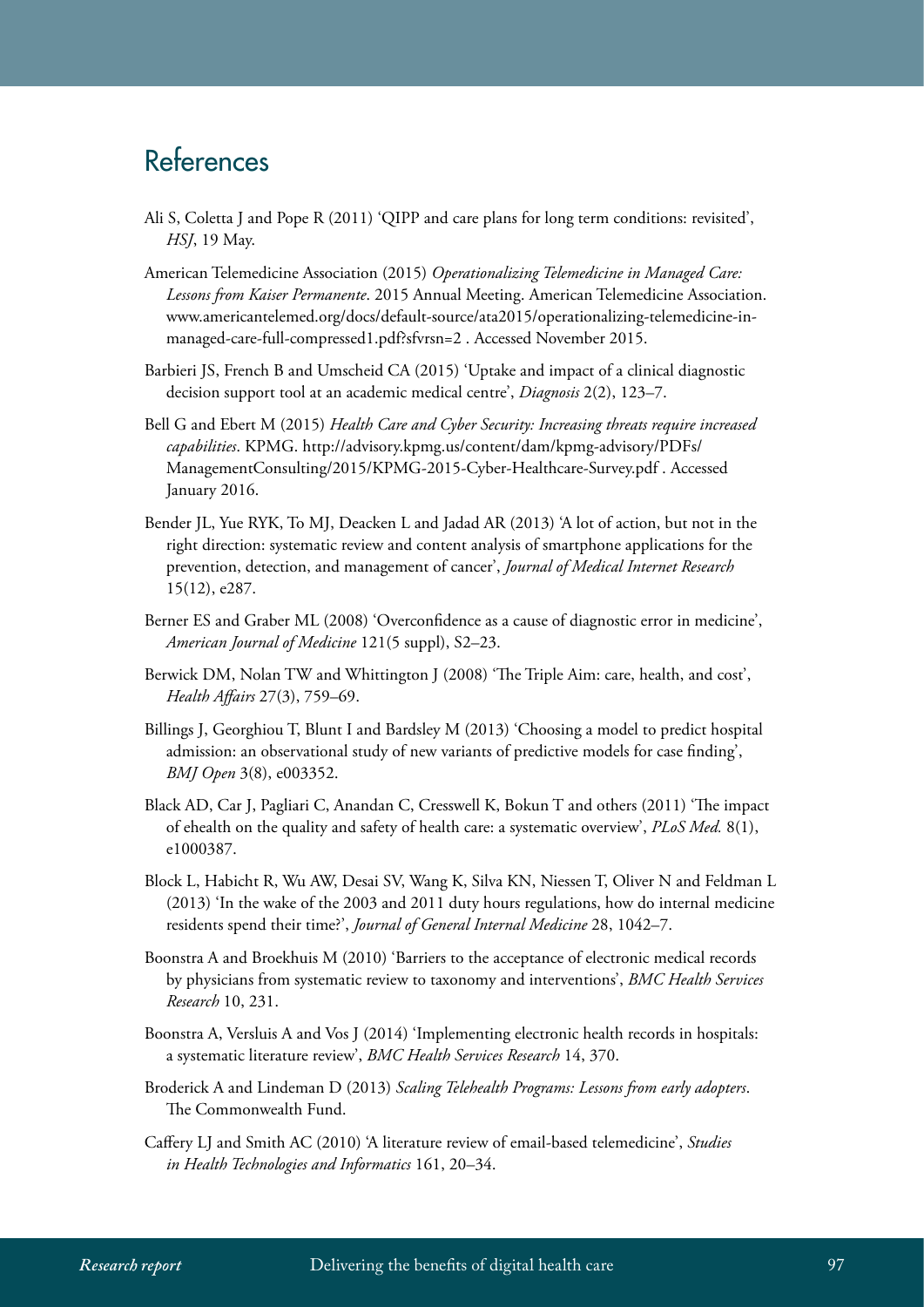- Campion-Awwad O, Hayton A, Smith L and Vuaran M (2014) *The National Programme for IT in the NHS: A case history*. University of Cambridge.
- Carter, Lord (2015) *Review of Operational Productivity in NHS Providers: Interim report: An independent report for the Department of Health by Lord Carter of Coles*. [www.gov.uk/](https://www.gov.uk/government/uploads/system/uploads/attachment_data/file/434202/carter-interim-report.pdf) [government/uploads/system/uploads/attachment\\_data/file/434202/carter-interim-report.pdf](https://www.gov.uk/government/uploads/system/uploads/attachment_data/file/434202/carter-interim-report.pdf). Accessed January 2015.
- Castle-Clarke S, Kumpunen S, Machaqueiro, Curry N and Imison C (2015) *The future of primary care: New models and digital requirements*. www.nuffieldtrust.org.uk/documents/ future-primary-care-new-models-and-digital-requirements
- Cello Health Insight (2014) *The Digital Health Debate*. Cello Health Insight [www.](http://www.cellohealthinsight.com/wp-content/uploads/2015/05/The-Digital-Health-Debate-Report-2014.pdf) [cellohealthinsight.com/wp-content/uploads/2015/05/The-Digital-Health-Debate-](http://www.cellohealthinsight.com/wp-content/uploads/2015/05/The-Digital-Health-Debate-Report-2014.pdf)[Report-2014.pdf](http://www.cellohealthinsight.com/wp-content/uploads/2015/05/The-Digital-Health-Debate-Report-2014.pdf) . Accessed December 2015.
- Cerner Corp (2015) *Edited Transcript: CERN –Cerner Corp investment community meeting*. Cerner Corp. [http://phx.corporate-ir.net/External.](http://phx.corporate-ir.net/External.File?t=1&item=VHlwZT0yfFBhcmVudElEPTUxODg0NjR8Q2hpbGRJRD01NzcwNzg) [File?t=1&item=VHlwZT0yfFBhcmVudElEPTUxODg0NjR8Q2hpbGRJRD01NzcwNzg](http://phx.corporate-ir.net/External.File?t=1&item=VHlwZT0yfFBhcmVudElEPTUxODg0NjR8Q2hpbGRJRD01NzcwNzg)=. Accessed November 2015.
- Chaudhry B, Wang J, Wu S, Maglione M, Mojica W, Roth E, Morton SC and Shekelle PG (2006) 'Systematic review: impact of health information technology on quality, efficiency, and costs of medical care', *Annals of Internal Medicine* 144(10), 742–52.
- Cresswell KM, Bates DW and Sheikh A (2013) 'Ten key considerations for the successful implementation and adoption of large-scale health information technology', *Journal of the American Medical Informatics Association* 20(e1), e9–e13.
- Cruickshank J (2012) *2020 Health Telehealth: What can the NHS learn from experience at the US Veterans Health Administration?* 2020health.org
- Cruickshank J and Paxman J (2013) *Yorkshire & the Humber Telehealth Hub: Project evaluation*. 2020health.org
- Cusack CM, Pan E, Hook JM, Vincent A, Kaelber DC, Bates DW and Middleton B (2007) *The Value of Provider-to-Provider Telehealth Technologies*. Center for Information Technology Leadership.
- De la Torre-Díez I, López-Coronado M, Vaca C, Aguado JS and de Castro C (2014) 'Costutility and cost-effectiveness studies of telemedicine, electronic, and mobile health systems in the literature: a systematic review', *Telemedicine Journal and E-Health* 21(2), 81–5.
- Díaz-Bossini J-M and Moreno L (2014) 'Accessibility to mobile interfaces for older people', *Procedia Computer Science* 27, 57–66.
- Ekeland AG, Bowes A and Flottorp S (2010) 'Effectiveness of telemedicine: a systematic review of reviews', *International Journal of Medical Informatics* 79(11), 736–71.
- Elwyn G and Buckman L (2015) 'Should doctors encourage patients to record consultations?', *British Medical Journal* 350, g7645.
- Epstein AS, Zauderer MG, Gucalp A, Seidman AD, Caroline A, Fu J, Keesing J, Hsiao F, Megerian M, Eggebraaten T, DeLima R, Setnes M, Bach P and Kris MG (2014) 'Next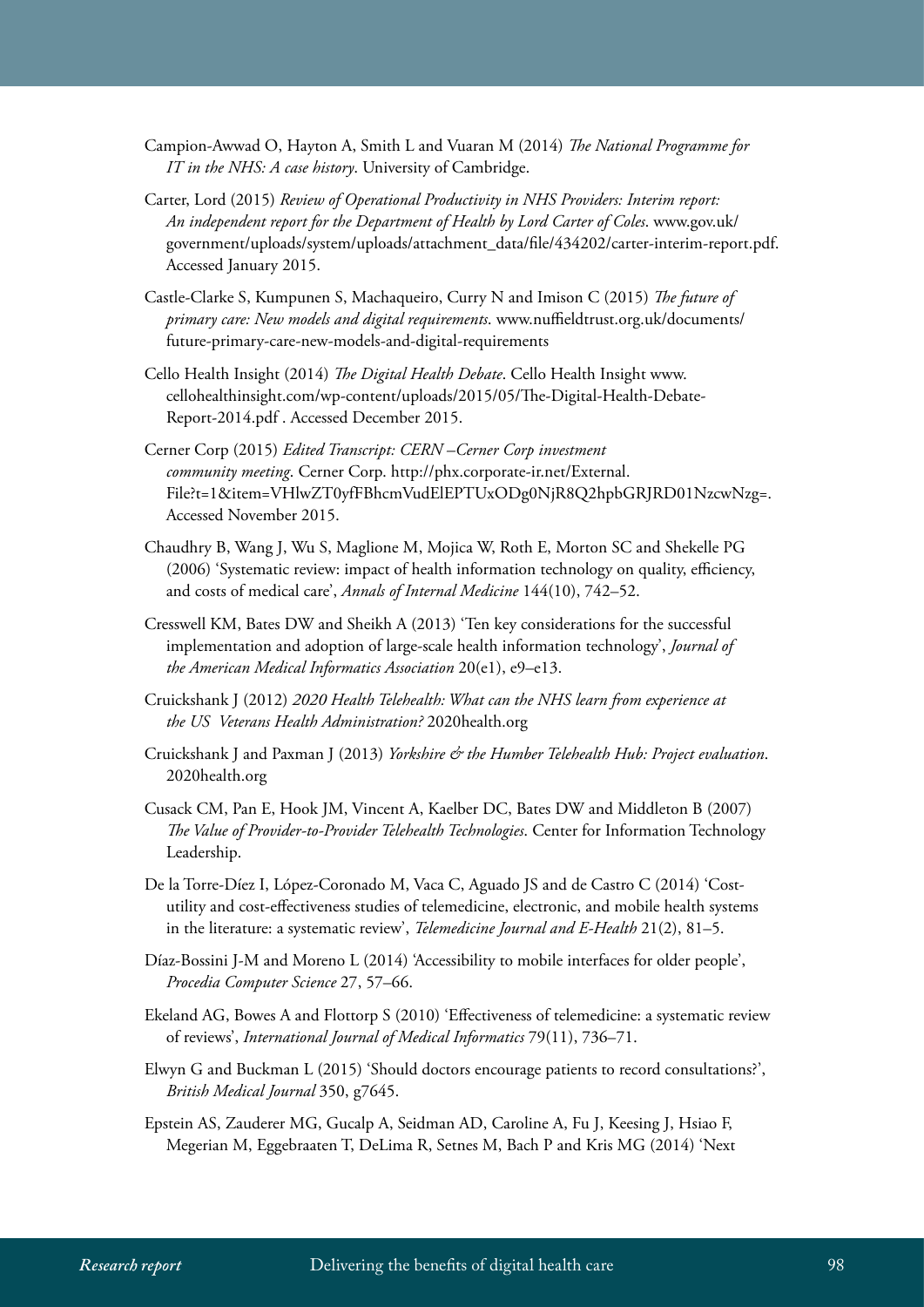steps for IBM Watson oncology: scalability to additional malignancies', *Journal of Clinical Oncology* 32, 5s.

- Fillmore CL, Braye CE and Kawamoto K (2013) 'Systematic review of clinical decision support interventions with potential for inpatient cost reduction', *BMC Medical Informatics Decision Making* 13, 135.
- Garg AX, Adhikari NK, McDonald H, Rosas-Arellano MP, Devereaux PJ, Beyene J, Sam J and Haynes RB (2005) 'Effects of computerized clinical decision support systems on practitioner performance and patient outcomes: a systematic review', *Journal of the American Medical Association* 293(10), 1223–38.
- Genco EK, Forster JE, Flaten H, Goss F, Heard KJ, Hoppe J and Monte AA (2015) 'Clinically inconsequential alerts: the characteristics of opioid drug alerts and their utility in preventing adverse drug events in the emergency department', *Annals of Emergency Medicine*, doi: <http://dx.doi.org/10.1016/j.annemergmed.2015.09.020>
- Genomics England (2015) *The 100,000 Genomes Project.* [www.genomicsengland.co.uk/the-](http://www.genomicsengland.co.uk/the-100000-genomes-project/)[100000-genomes-project/](http://www.genomicsengland.co.uk/the-100000-genomes-project/) . Accessed November 2015.
- Goran SF (2010) 'A second set of eyes: an introduction to tele-ICU', *Critical Care Nurse* 30(4), 46–55.
- Government Office for Science (2016) *Distributed Ledger Technology: beyond block chain.*  Government Office for Science.
- Guise V, Anderson J and Wiig S (2014) 'Patient safety risks associated with telecare: a systematic review and narrative synthesis of the literature', *BMC Health Services Research* 14, 588.
- Gurses AP, Hu P, Gilger S, Dutton RP, Trainum T, Ross K and Xiao Y (2006) 'A preliminary field study of patient flow management in a trauma center for designing information technology', *AMIA Annual Symposium Proceedings* 2006, 937.
- Hailey D, Roine R, Ohinmaa A and Dennett L (2011) 'Evidence of benefit from telerehabilitation in routine care: a systematic review', *Journal of Telemedicine and Telecare* 17, 281–7.
- Hendy J, Chrysanthaki T, Barlow J, Knapp M, Rogers A, Sanders C, Bower P, Bowen R, Fitzpatrick R, Bardsley M and Newman S (2012) 'An organisational analysis of the implementation of telecare and telehealth: the whole systems demonstrator', *BMC Health Services Research* 12, 403.
- Hex N, Tuggey J, Wright D and Malin R (2015) 'Telemedicine in care homes in Airedale, Wharfedale and Craven', *Clinical Governance: An International Journal* 20(3), 146–54.
- HM Treasury (2015) *Spending Review and Autumn Statement 2015*. HM Government. [www.gov.uk/government/uploads/system/uploads/attachment\\_data/file/479749/52229\\_](https://www.gov.uk/government/uploads/system/uploads/attachment_data/file/479749/52229_Blue_Book_PU1865_Web_Accessible.pdf) [Blue\\_Book\\_PU1865\\_Web\\_Accessible.pdf](https://www.gov.uk/government/uploads/system/uploads/attachment_data/file/479749/52229_Blue_Book_PU1865_Web_Accessible.pdf). Accessed January 2016.
- House of Commons Committee of Public Accounts (2013) *The Dismantled National Programme for IT in the NHS: Nineteenth report of session 2013–14*. The Stationery Office. [www.publications.parliament.uk/pa/cm201314/cmselect/cmpubacc/294/294.pdf](http://www.publications.parliament.uk/pa/cm201314/cmselect/cmpubacc/294/294.pdf). Accessed December 2015.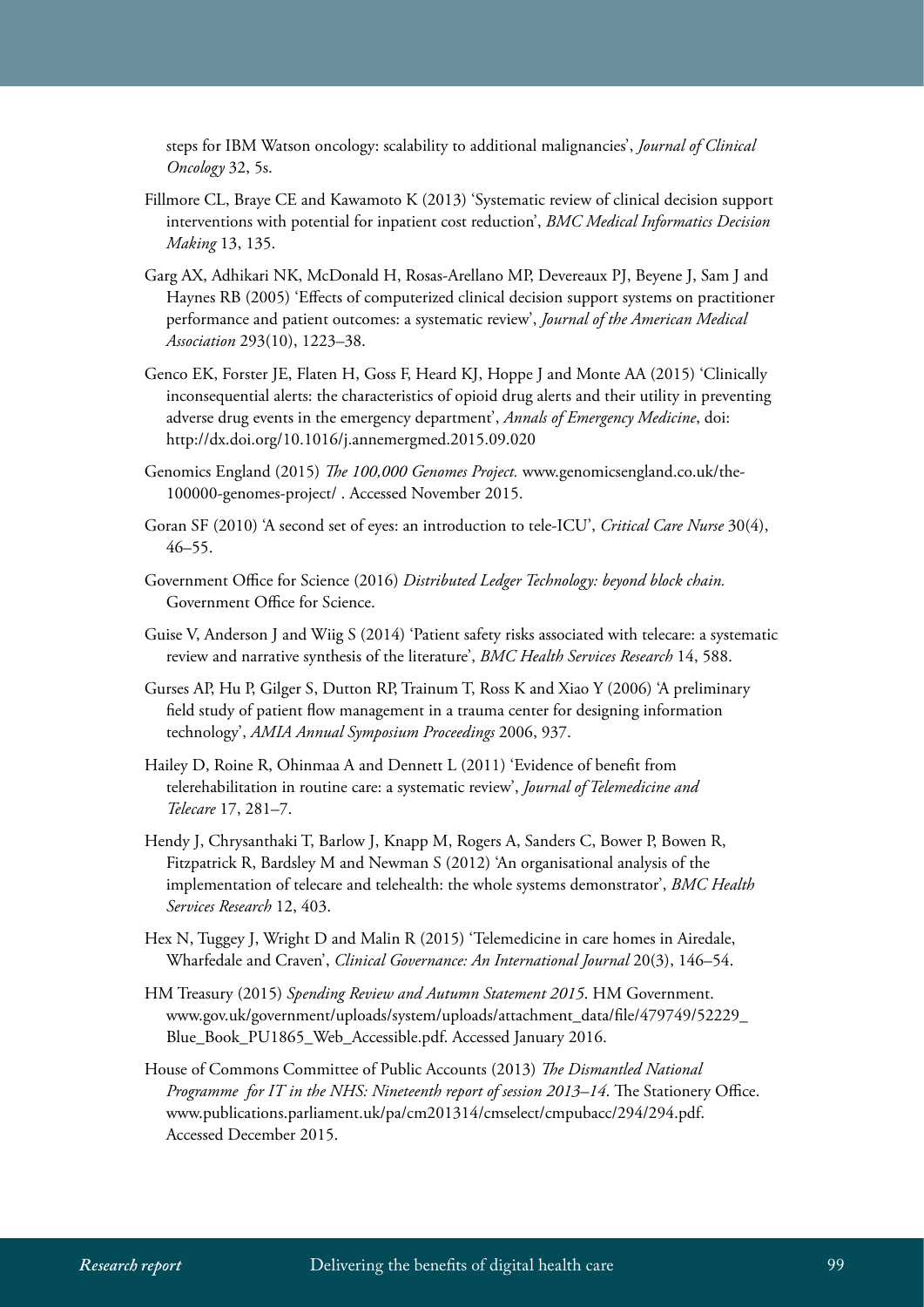- HSCIC (Health and Social Care Information Centre) (2015) *Checklist Guidance for Reporting, Managing and Investigating Information Governance and Cyber Security Serious Incidents Requiring Investigation*. HSCIC. [www.igt.hscic.gov.uk/Resources/HSCIC%20SIRI%20](https://www.igt.hscic.gov.uk/Resources/HSCIC%20SIRI%20Reporting%20and%20Checklist%20Guidance.pdf) [Reporting%20and%20Checklist%20Guidance.pdf.](https://www.igt.hscic.gov.uk/Resources/HSCIC%20SIRI%20Reporting%20and%20Checklist%20Guidance.pdf) Accessed January 2016.
- Huckvale K, Tomás Prieto J, Tilney M, Benghozi P-J and Car J (2015) 'Unaddressed privacy risks in accredited health and wellness apps: a cross-sectional systematic assessment', *BMC Medicine* 13, 214.
- IBM (2012) 'Cleveland Clinic and IBM work to advance Watson's use in the medical training field', news release, 30 October. [www-03.ibm.com/press/us/en/pressrelease/39243.wss](http://www-03.ibm.com/press/us/en/pressrelease/39243.wss)  Accessed December 2015.
- IBM (2015a) 'Manipal Hospitals adopts Watson for oncology to help physicians identify options for individualized, evidence-based cancer care across India', news release, 2 December. [www-03.ibm.com/press/us/en/pressrelease/48189.wss](http://www-03.ibm.com/press/us/en/pressrelease/48189.wss). Accessed December 2015.
- IBM (2015b) 'IBM and partners to transform personal health with Watson and open cloud', news release, 13 April.<https://www-03.ibm.com/press/us/en/pressrelease/46580.wss>. Accessed December 2015.
- IBM (2015c) 'Boston Children's Hospital to tap IBM Watson to tackle rare pediatric diseases', news release, 10 November. [www-03.ibm.com/press/us/en/pressrelease/48031.wss](http://www-03.ibm.com/press/us/en/pressrelease/48031.wss). Accessed December 2015.
- Isosec and Imperial College Healthcare NHS Trust (2015) 'Imperial College NHS & Isosec transform postnatal maternity care: a case study'. [www.isosec.co.uk/IsosecWeb/files/](http://www.isosec.co.uk/IsosecWeb/files/MIAMaternityCaseStudy.pdf) [MIAMaternityCaseStudy.pdf.](http://www.isosec.co.uk/IsosecWeb/files/MIAMaternityCaseStudy.pdf) Accessed December 2015.
- Jaspers MWM, Smeulers M, Vermeulen H and Peute LW (2011) 'Effects of clinical decisionsupport systems on practitioner performance and patient outcomes: a synthesis of highquality systematic review findings', *Journal of the American Medical Informatics Association* 18(3), 327–34.
- Jee C (2015) 'Electronic prescriptions in NHS could save 20,000 lives a year', CIO website, 12 June. [www.cio.co.uk/news/enterprise-apps/electronic-prescriptions-could-save-nhs-](http://www.cio.co.uk/news/enterprise-apps/electronic-prescriptions-could-save-nhs-20000-lives-year-3615544/)[20000-lives-year-3615544/.](http://www.cio.co.uk/news/enterprise-apps/electronic-prescriptions-could-save-nhs-20000-lives-year-3615544/) Accessed January 2016.
- Jensen J (2004) 'United hospital increases capacity usage, efficiency with patient-flow management system', *Journal of Healthcare Information Management* 18(3), 26–31.
- Kaiser Permanente (2015) 'Advancing care through telehealth', *Kaiser Permanente Policy Stories*  4(3), [www.kpihp.org/wp-content/uploads/2015/07/KPStoryVol-3-No-4-Telehealth.pdf.](http://www.kpihp.org/wp-content/uploads/2015/07/KPStoryVol-3-No-4-Telehealth.pdf) Accessed December 2015.
- Kawamoto K, Houlihan CA, Balas EA and Lobach DF (2005) 'Improving clinical practice using clinical decision support systems: a systematic review of trials to identify features critical to success', *British Medical Journal* 330, 765.
- Kmietowicz Z (2015) 'Identify sepsis in patients by using early warning scores, doctors are urged', *British Medical Journal* 351, h6237.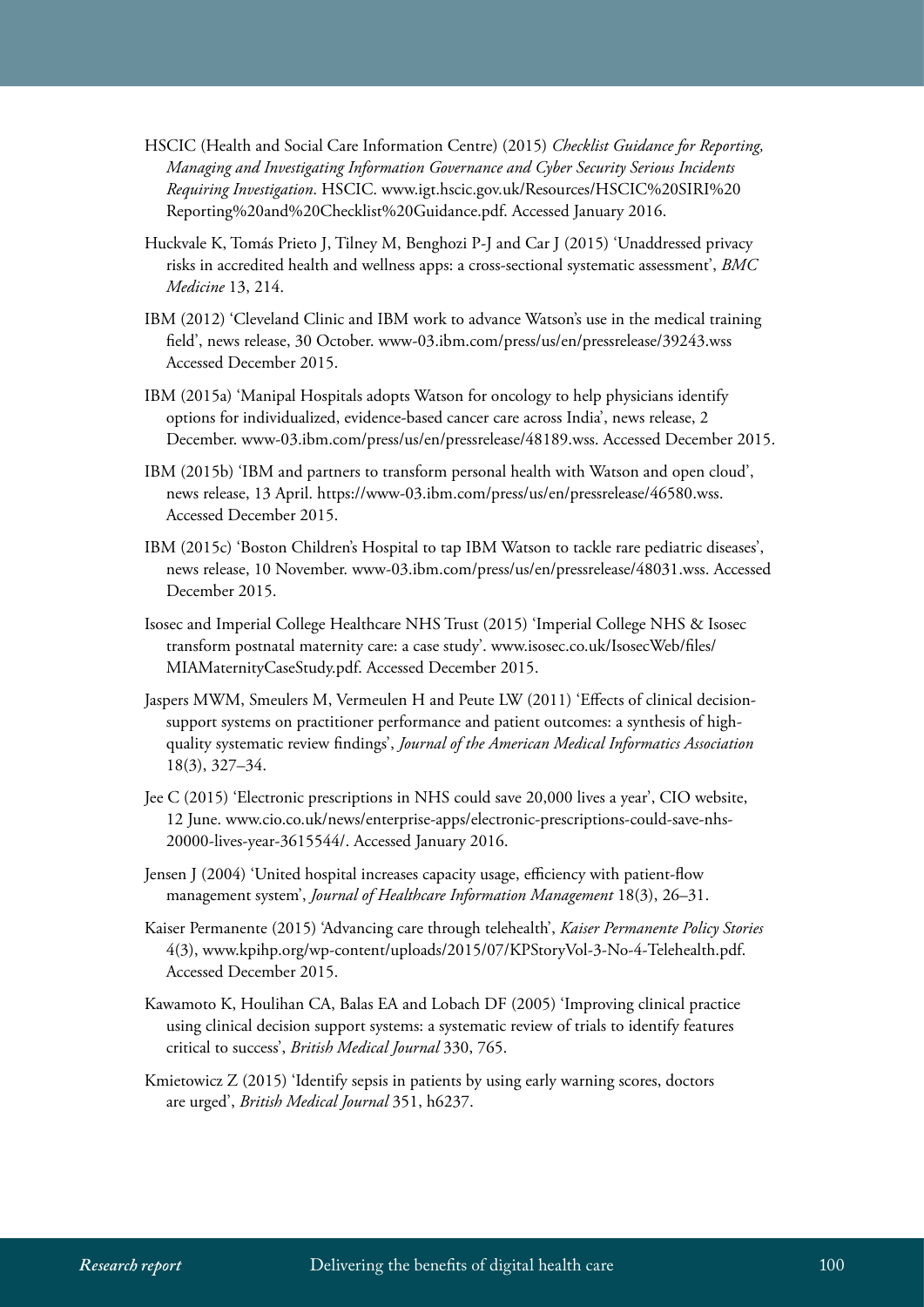- Kris MG, Gucalp A, Epstein AS, Seidman AD, Fu J and others (2015) 'Assessing the performance of Watson for oncology, a decision support system, using actual contemporary clinical cases', *Journal of Clinical Oncology* 33, [http://meetinglibrary.asco.org/content/150420-156.](http://meetinglibrary.asco.org/content/150420-156) Accessed January 2016.
- Kumar S, Merchant S and Reynolds R (2013) 'Tele-ICU: efficacy and cost-effectiveness approach of remotely managing the critical care, *The Open Medical Informatics Journal* 6, 24–9.
- Lewis PJ, Dornan T, Taylor D, Tully MP, Wass V and Ashcroft DM (2009) 'Prevalence, incidence and nature of prescribing errors in hospital inpatients', *Drug Safety* 32(5), 379–89.
- Lilly CM, Cody S, Zhao H, Landry K, Baker SP, McIlwaine J, Chandler MW and Irwin RS (2011) 'Hospital mortality, length of stay, and preventable complications among critically ill patients before and after tele-ICU reengineering of critical care processes', *Journal of the American Medical Association* 305(21), 2175–83.
- Lovett PB, Illg ML and Sweeney BE (2014) 'A successful model for a comprehensive patient flow management center at an academic health system', *American Journal of Medical Quality*. [www.ncbi.nlm.nih.gov/pubmed/25550446](http://www.ncbi.nlm.nih.gov/pubmed/25550446). Accessed January 2016.
- Macias C, Panch T, Hicks YM, Scolnick JS, Weene DL, Öngür D and Cohen BM (2015) 'Using smartphone apps to promote psychiatric and physical well-being', *Psychiatric Quarterly* 86(4), 505–19.
- MacNeill V, Sanders C, Fitzpatrick R, Hendy J, Barlow J, Knapp M, Rogers A, Bardsley M, Newman SP (2014) 'Experiences of front-line health professionals in the delivery of telehealth: a qualitative study', *Br J Gen Pract* 64(624), e401–7.
- Meeusen AJ and Porter R (2015) 'Patient-reported use of personalized video recordings to improve neurosurgical patient–provider communication', *Cureus* 7(6), e273.
- Mistry H (2012) 'Systematic review of studies of the cost-effectiveness of telemedicine and telecare: changes in the economic evidence over twenty years', *Journal of Telemedicine and Telecare* 18(1), 1–6.
- Mitchell C, Meredith P, Richardson M, Greengross P and Smith GB (2015) 'Reducing the number and impact of outbreaks of nosocomial viral gastroenteritis: time-series analysis of a multidimensional quality improvement initiative', *BMJ Quality and Safety*, doi: 10.1136/ bmjqs-2015-004134 (epub ahead of print).
- Nagendran M, Gurusamy KS, Aggarwal R, Loizidou M and Davidson BR (2013) 'Virtual reality training for surgical trainees in laparoscopic surgery', *Cochrane Database of Systematic Reviews*, 27 August, CD006575.
- National Audit Office (2015) *The Management of Adult Diabetes Services in the NHS: Progress review*. National Audit Office. [www.nao.org.uk/wp-content/uploads/2015/10/](https://www.nao.org.uk/wp-content/uploads/2015/10/The-management-of-adult-diabetes-services-in-the-NHS-progress-review.pdf) [The-management-of-adult-diabetes-services-in-the-NHS-progress-review.pdf.](https://www.nao.org.uk/wp-content/uploads/2015/10/The-management-of-adult-diabetes-services-in-the-NHS-progress-review.pdf) Accessed January 2016.
- National Voices (2013) *A Narrative For Person-Centred Coordinated Care*. NHS England. [www.england.nhs.uk/wp-content/uploads/2013/05/nv-narrative-cc.pdf.](https://www.england.nhs.uk/wp-content/uploads/2013/05/nv-narrative-cc.pdf) Accessed January 2016.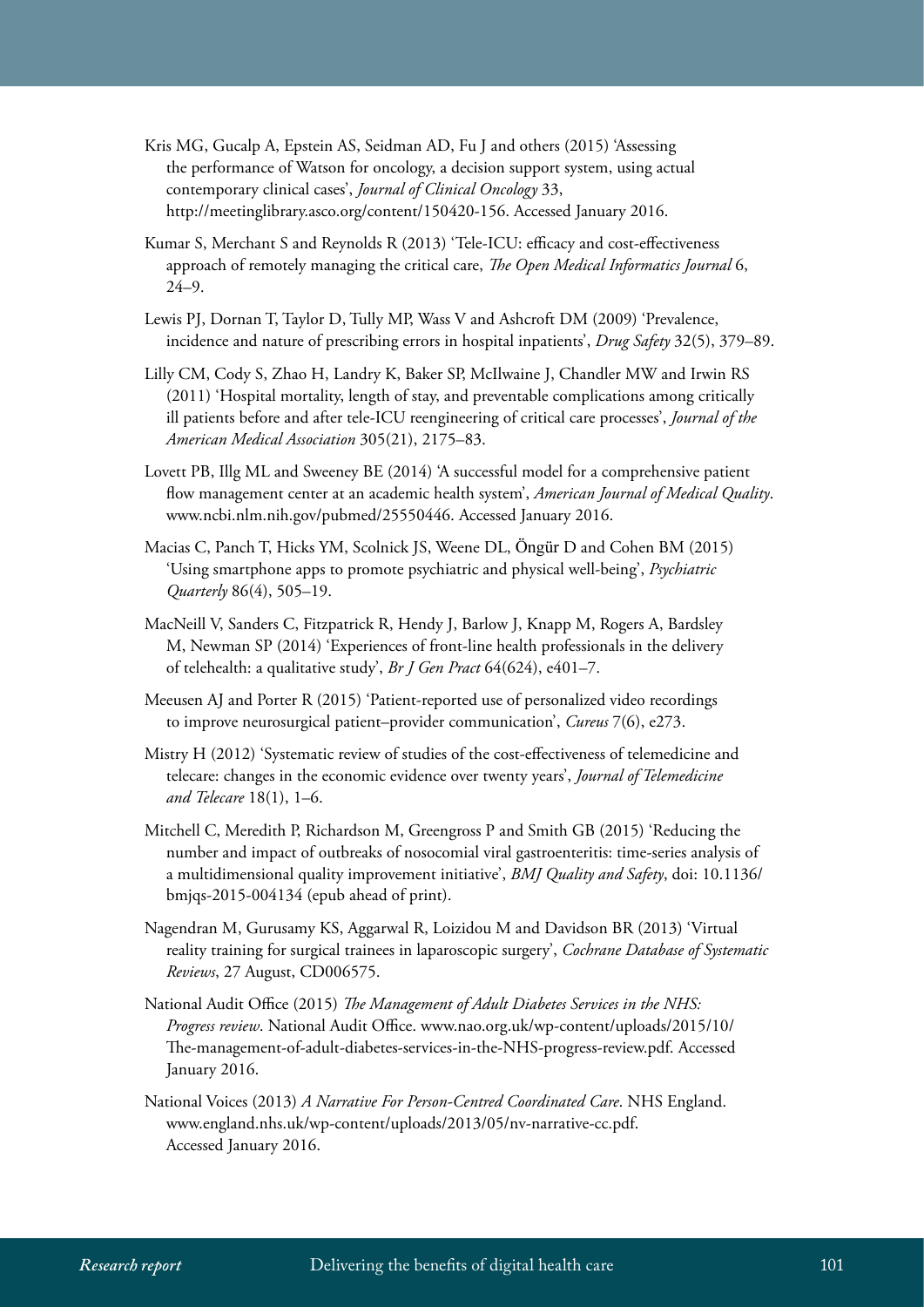- NCEPOD (National Confidential Enquiry into Patient Outcome and Death) (2015) *Sepsis: Just say sepsis!* NCEPOD. [www.ncepod.org.uk/2015sepsis.htm](http://www.ncepod.org.uk/2015sepsis.htm) . Accessed December 2015.
- NHS England (2014) *The Five Year Forward View*. NHS England. [www.england.nhs.uk/wp](https://www.england.nhs.uk/wp-content/uploads/2014/10/5yfv-web.pdf)[content/uploads/2014/10/5yfv-web.pdf](https://www.england.nhs.uk/wp-content/uploads/2014/10/5yfv-web.pdf). Accessed December 2015.
- NIB (National Information Board) (2014) *Personalised Health and Care 2020: Using data and technology to transform outcomes for patients and citizens: A framework for action*. HM Government. [www.gov.uk/government/uploads/system/uploads/attachment\\_data/](https://www.gov.uk/government/uploads/system/uploads/attachment_data/file/384650/NIB_Report.pdf) [file/384650/NIB\\_Report.pdf.](https://www.gov.uk/government/uploads/system/uploads/attachment_data/file/384650/NIB_Report.pdf) Accessed January 2016.
- NIB (2015a) *Personalised Health and Care 2020: Work stream 4 roadmap: Build and sustain public trust*. NIB. [www.gov.uk/government/uploads/system/uploads/attachment\\_data/](https://www.gov.uk/government/uploads/system/uploads/attachment_data/file/465068/Work_Stream_4_Final.pdf) [file/465068/Work\\_Stream\\_4\\_Final.pdf.](https://www.gov.uk/government/uploads/system/uploads/attachment_data/file/465068/Work_Stream_4_Final.pdf) Accessed January 2016.
- NIB (2015b) *The Forward View into Action: Paper-free at the point of care completing the digital maturity self-assessment*. NIB. [www.england.nhs.uk/digitaltechnology/wp-content/uploads/](https://www.england.nhs.uk/digitaltechnology/wp-content/uploads/sites/31/2015/11/dig-maturity-guid-11-15.pdf) [sites/31/2015/11/dig-maturity-guid-11-15.pdf](https://www.england.nhs.uk/digitaltechnology/wp-content/uploads/sites/31/2015/11/dig-maturity-guid-11-15.pdf). Accessed January 2016.
- NIB (2015c) *Personalised Health and Care 2020: Work stream 5 roadmap: Bring forward lifesaving treatments and support innovation and growth*. NIB. [www.gov.uk/government/](https://www.gov.uk/government/uploads/system/uploads/attachment_data/file/465069/Work_Stream_5_Final.pdf) [uploads/system/uploads/attachment\\_data/file/465069/Work\\_Stream\\_5\\_Final.pdf](https://www.gov.uk/government/uploads/system/uploads/attachment_data/file/465069/Work_Stream_5_Final.pdf). Accessed January 2016.
- NIB (2015d) *Personalised Health and Care 2020: Work stream 6 roadmap: Support care professionals to make the best use of data and technology*. NIB. [www.gov.uk/government/](https://www.gov.uk/government/uploads/system/uploads/attachment_data/file/465070/Work_Stream_6_Final.pdf) [uploads/system/uploads/attachment\\_data/file/465070/Work\\_Stream\\_6\\_Final.pdf](https://www.gov.uk/government/uploads/system/uploads/attachment_data/file/465070/Work_Stream_6_Final.pdf) . Accessed January 2016.
- NIB (2015e) *National Information Board Prospectus: September 2015*. NIB. [www.gov.uk/](https://www.gov.uk/government/publications/national-information-board-nib-interim-report-2015/national-information-board-prospectus-september-2015) [government/publications/national-information-board-nib-interim-report-2015/national](https://www.gov.uk/government/publications/national-information-board-nib-interim-report-2015/national-information-board-prospectus-september-2015)[information-board-prospectus-september-2015](https://www.gov.uk/government/publications/national-information-board-nib-interim-report-2015/national-information-board-prospectus-september-2015). Accessed January 2016.
- Office for National Statistics (2014) *Internet Access Households and Individuals 2014*. Statistical Bulletin. Office for National Statistics. [www.ons.gov.uk/ons/dcp171778\\_373584.pdf](http://www.ons.gov.uk/ons/dcp171778_373584.pdf). Accessed December 2015.
- O'Reilly D, Tarride J-E, Goeree R, Lokker C and McKibbon KA (2012) 'The economics of health information technology in medication management: a systematic review of economic evaluations', *Journal of the American Medical Informatics Association* 19(3), 423–38.
- Palen TE, Ross C, Powers J and Xu S (2012) 'Association of online patient access to clinicians and medical records with use of clinical services', *JAMA* 308(19), 2012–2019. doi:10.1001/ jama.2012.14126.
- Pearl R (2014) 'Kaiser Permanente Northern California: current experiences with internet, mobile, and video technologies', *Health Affairs* 33(2), 251–7.
- Purdy S (2010) *Avoiding Hospital Admissions: What does the research evidence say?* The King's Fund. [www.kingsfund.org.uk/sites/files/kf/Avoiding-Hospital-Admissions-Sarah-Purdy-](http://www.kingsfund.org.uk/sites/files/kf/Avoiding-Hospital-Admissions-Sarah-Purdy-December2010.pdf)[December2010.pdf.](http://www.kingsfund.org.uk/sites/files/kf/Avoiding-Hospital-Admissions-Sarah-Purdy-December2010.pdf) Accessed November 2015.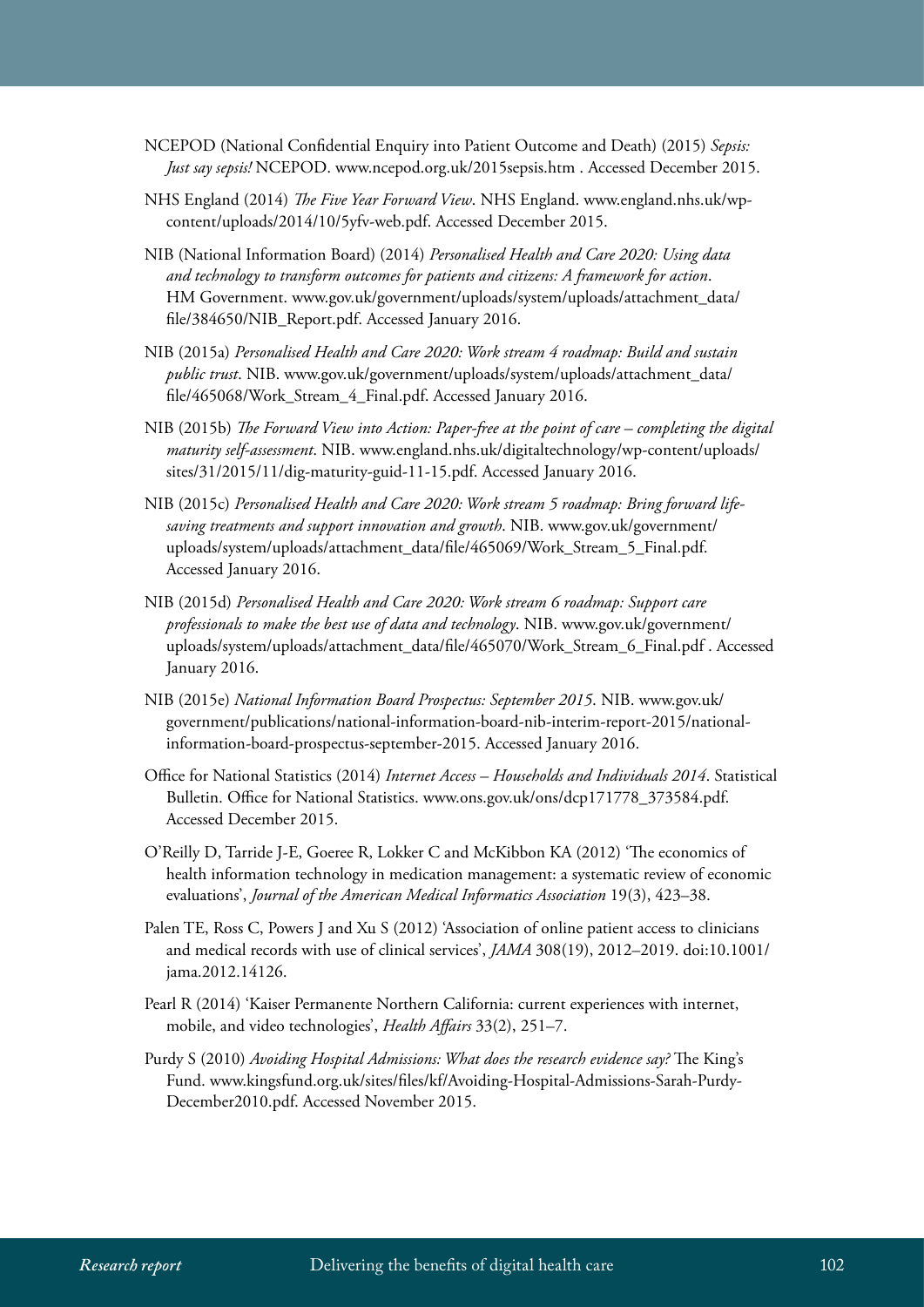- Radley DC, Wasserman MR, Olsho LEW, Shoemaker SJ, Spranca MD and Bradshaw B (2013) 'Reduction in medication errors in hospitals due to adoption of computerized provider order entry systems', *Journal of the American Medical Informatics Association* 20(3), 470–6.
- Roshanov PS, Fernandes N, Wilczynski JM, Hemens, BJ, You JJ and others (2013) 'Features of effective computerised clinical decision support systems: meta-regression of 162 randomised trials', *British Medical Journal*, 346, f657.
- Rowlands G, Protheroe J, Price H, Gann B and Rafi I (2014) *Health Literacy: Report from an RCGP-led health literacy workshop*. Royal College of General Practitioners. [www.](http://www.rcgp.org.uk/news/2014/june/~/media/Files/Policy/RCGP-Health-Literacy-2014.ashx) [rcgp.org.uk/news/2014/june/~/media/Files/Policy/RCGP-Health-Literacy-2014.ashx](http://www.rcgp.org.uk/news/2014/june/~/media/Files/Policy/RCGP-Health-Literacy-2014.ashx). Accessed December 2015.
- Royal College of Physicians (2015) *Using Apps in Clinical Practice: Important things that you need to know about apps and CE marking*. Royal College of Physicians.
- Royal College of Psychiatrists (2015) *Guidance for the Use of Audio-Visual Recording in Child Psychiatric Practice*. Royal College of Psychiatrists. [www.rcpsych.ac.uk/files/pdfversion/](http://www.rcpsych.ac.uk/files/pdfversion/CR198.pdf) [CR198.pdf](http://www.rcpsych.ac.uk/files/pdfversion/CR198.pdf). Accessed December 2015.
- SBRI Healthcare (2014) 'Tackling respiratory disease with home-based services and solutions could improve the lives of six million people in the UK', news release. [www.sbrihealthcare.](http://www.sbrihealthcare.co.uk/wp-content/uploads/2014/01/A8081-v-1-8-FINAL-PR-SENSOR-project-underway-in-Portsmouth-a-collaborative-project-with-Aseptika-QA-UoP.pdf) [co.uk/wp-content/uploads/2014/01/A8081-v-1-8-FINAL-PR-SENSOR-project-underway](http://www.sbrihealthcare.co.uk/wp-content/uploads/2014/01/A8081-v-1-8-FINAL-PR-SENSOR-project-underway-in-Portsmouth-a-collaborative-project-with-Aseptika-QA-UoP.pdf)[in-Portsmouth-a-collaborative-project-with-Aseptika-QA-UoP.pdf.](http://www.sbrihealthcare.co.uk/wp-content/uploads/2014/01/A8081-v-1-8-FINAL-PR-SENSOR-project-underway-in-Portsmouth-a-collaborative-project-with-Aseptika-QA-UoP.pdf) Accessed January 2016.
- Schmidt PE, Meredith P, Prytherch DR, Watson D, Watson V and others (2015) 'Impact of introducing an electronic physiological surveillance system on hospital mortality', *BMJ Quality and Safety* 24, 10–20.
- Sharma U and Clarke M (2014) 'Nurses' and community support workers' experience of telehealth: a longitudinal case study', *BMC Health Services Research* 14, 164.
- Skhal KJ and Koffel J (2007) 'VisualDX', *Journal of the Medical Library Association* 95(4),  $470 - 1$ .
- Steele AM and DeBrow M (2008) 'Efficiency gains with computerized provider order entry', in Henriksen K, Battles JB, Keyes MA and others (eds) *Advances in Patient Safety: New directions and alternative approaches* (Vol. 4: Technology and Medication Safety). Agency for Healthcare Research and Quality (US).
- Swan M (2015) *Blockchain: Blueprint for a new economy*. O'Reilly Media.
- Taylor J, Coates E, Brewster L, Mountain G, Wessels B and Hawley MS (2014) 'Examining the use of telehealth in community nursing: identifying the factors affecting frontline staff acceptance and telehealth adoption', *Journal of Advanced Nursing* 71(2), 326–37.
- TeleTracking (2014) *World's First 'Real Time' Hospital Increases Hand Washing Monitoring 1000% in One Month*. TeleTracking. [www.teletracking.com/proven-success/#Case-Studies](http://www.teletracking.com/proven-success/#Case-Studies). Accessed December 2015.
- The Health Foundation (2011) 'Continuous remote monitoring of ill children: Birmingham Children's Hospital NHS Trust. Project page. [www.health.org.uk/programmes/shine-2011/](http://www.health.org.uk/programmes/shine-2011/projects/continuous-remote-monitoring-ill-children) [projects/continuous-remote-monitoring-ill-children.](http://www.health.org.uk/programmes/shine-2011/projects/continuous-remote-monitoring-ill-children) Accessed January 2016.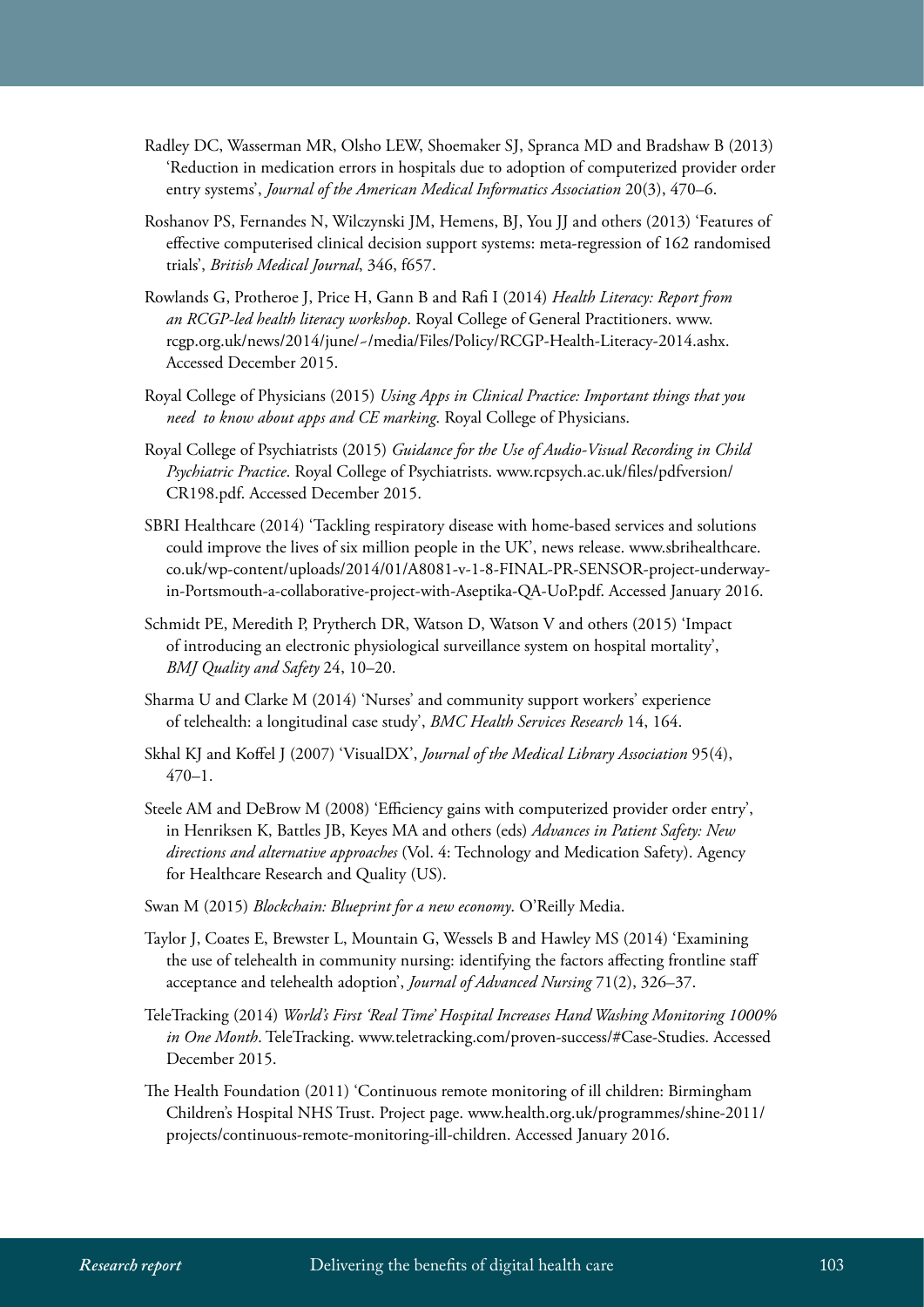- The King's Fund (2014) *Imperial Child Health General Practice Hubs*. The King's Fund. [www.kingsfund.org.uk/sites/files/kf/media/imperial-child-health-general-practice-hubs](http://www.kingsfund.org.uk/sites/files/kf/media/imperial-child-health-general-practice-hubs-kingsfund-oct14.pdf)[kingsfund-oct14.pdf](http://www.kingsfund.org.uk/sites/files/kf/media/imperial-child-health-general-practice-hubs-kingsfund-oct14.pdf). Accessed December 2015.
- The Royal Wolverhampton Hospital NHS Trust (2014) 'Pioneer scoops innovation award for patient safety work using tracking technology', press release, 14 January. [www.royalwolverhamptonhospitals.nhs.uk/pdf/Innovation%20Award.pdf.](http://www.royalwolverhamptonhospitals.nhs.uk/pdf/Innovation%20Award.pdf) Accessed December 2015.
- Tsulukidze M, Durand MA, Barr PJ, Mead T and Elwyn GP (2014) 'Providing recording of clinical consultation to patients – a highly valued but underutilized intervention: a scoping review', *Patient Education and Counseling* 95(3), 297–304.
- Vassilev I, Rowsell A, Pope C, Kennedy A, O'Cathain A, Salisbury C and Rogers A (2015) 'Assessing the implementability of telehealth interventions for self-management support: a realist review', *Implementation Science* 10, 59.
- Veslemøy G, Anderson J and Wiig S (2014) 'Patient safety risks associated with telecare: a systematic review and narrative synthesis of the literature', *BMC Health Services Research* 14, 588.
- Wachter R (2015) *The Digital Doctor: Hope, hype, and harm at the dawn of medicine's computer age*. McGraw-Hill Professional.
- Walker J, Meltsner M and Delbanco T (2015) 'US experience with doctors and patients sharing clinical notes', *British Medical Journal* 350, g7785.
- WebGP (2014) *WebGP: the virtual general practice: pilot report (May 2014).*  <http://webgp.com/documents/e-consult-pilot-report-2014.pdf>
- Yao W, Chu CH and Li Z (2010) 'The use of RFID in healthcare: benefits and barriers', RFID-Technology and Applications (RFID-TA), 2010 IEEE International Conference.
- Young LB, Chan PS and Cram P (2011) 'Staff acceptance of tele-ICU coverage: a systematic review', *Chest* 139(2), 279–88.
- Zhou YY, Kanter MH, Wang JJ and Garrido T (2013) 'Improved quality at Kaiser Permanente through e-mail between physicians and patients', *Health Affairs* 29(7), 1370–5.

### Infographic References

#### Consumer IT

- 'In 2015, 71% of all UK citizens had a smartphone; 88% of adults used the internet'. Ipsos MORI (2015) *Ipsos Connect Tech Tracker Q3 2015*. www.ipsos-mori.com/Assets/Docs/ Publications/Ipsos\_Connect\_Tech\_Tracker\_Q3\_2015.pdf
- 'The average adult spends almost 2 hours a day online on their smart phone; 33% of users see their smartphone as the most important device for going online'. Ofcom (2015) *The Communications Market Report*. August. [http://stakeholders.ofcom.org.uk/binaries/research/](http://stakeholders.ofcom.org.uk/binaries/research/cmr/cmr15/CMR_UK_2015.pdf) [cmr/cmr15/CMR\\_UK\\_2015.pdf](http://stakeholders.ofcom.org.uk/binaries/research/cmr/cmr15/CMR_UK_2015.pdf)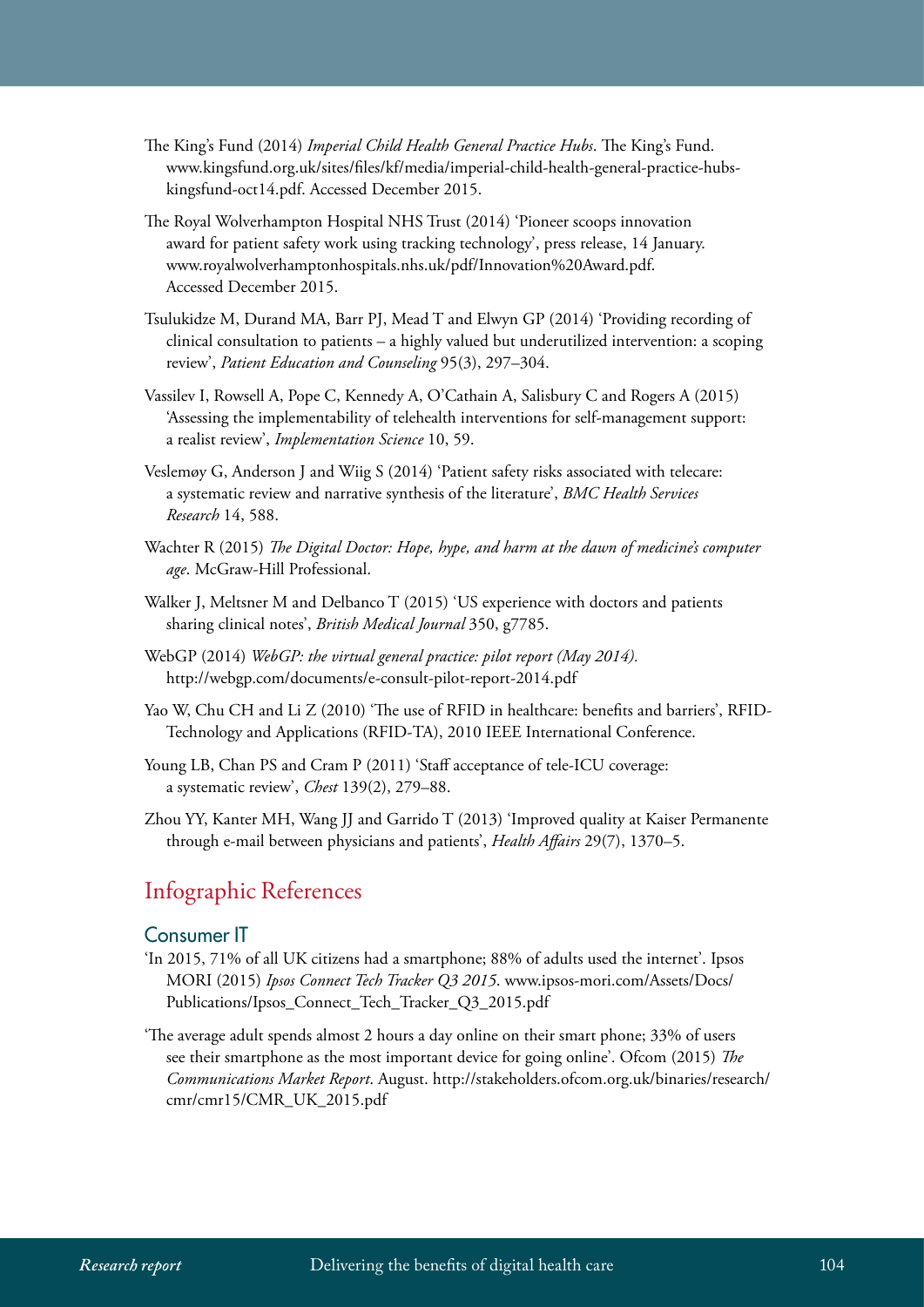- 'Only 2% of the population report any digitally enabled transaction with the NHS'. National Information Board/UK Government (2014) *Personalised Health and Care 2020: Using Data and Technology to Transform Outcomes for Patients and Citizens. A Framework for Action.* [www.](http://www.gov.uk/government/uploads/system/uploads/attachment_data/file/384650/NIB_Report.pdf) [gov.uk/government/uploads/system/uploads/attachment\\_data/file/384650/NIB\\_Report.pdf](http://www.gov.uk/government/uploads/system/uploads/attachment_data/file/384650/NIB_Report.pdf)
- '43,000 medical apps are now available on iTunes; 500 million people around the world will use a healthcare app this year'. Becker's Healthcare (2013) Becker's Health IT and CIO Review: 'How to Further Integrate Patient-Facing Apps in Healthcare (and the Top-Rated Apps)'. [http://www.beckershospitalreview.com/healthcare-information-technology/how-to-further](http://www.beckershospitalreview.com/healthcare-information-technology/how-to-further-integrate-patient-facing-apps-in-healthcare-and-the-top-rated-apps.html)[integrate-patient-facing-apps-in-healthcare-and-the-top-rated-apps.html](http://www.beckershospitalreview.com/healthcare-information-technology/how-to-further-integrate-patient-facing-apps-in-healthcare-and-the-top-rated-apps.html)
- '50% of the UK population use the internet for self-diagnosis, while 75% search the web for health information'. Department of Health and UK Trade and Investment (2015) 'The UK: your partner for digital health solutions'. [https://www.gov.uk/government/publications/the](https://www.gov.uk/government/publications/the-uk-your-partner-for-digital-health-solutions)[uk-your-partner-for-digital-health-solutions](https://www.gov.uk/government/publications/the-uk-your-partner-for-digital-health-solutions)
- 'A 2012 survey of 7,000 patients found that…'. Patient.co.uk (2012) Patient survey, 2012.

#### Telehealth

- '108 out of 176 CCGs in the UK were commissioning telehealth services in 2013/14: a total spend of £15.2 million in that year.' Good Governance Institute (2014) *Keeping the NHS Great: Delivering technology-enabled care services.* [www.good-governance.org.uk/wp-content/](http://www.good-governance.org.uk/wp-content/uploads/2014/09/Keeping-the-NHS-Great-report.pdf) [uploads/2014/09/Keeping-the-NHS-Great-report.pdf](http://www.good-governance.org.uk/wp-content/uploads/2014/09/Keeping-the-NHS-Great-report.pdf)
- 'Just 14% of over-65s in the UK have access to telecare services (e.g. fall alarms etc)'. Empirica and WRC (2010) *ICT & Ageing European Study on Users, Markets and Technologies: Final Report.* [http://ec.europa.eu/newsroom/dae/document.cfm?action=display&doc\\_id=952](http://ec.europa.eu/newsroom/dae/document.cfm?action=display&doc_id=952)
- '4.7 million people in Europe used a connected care system in 2013. This is projected to grow to 13.7 million by 2019'. Berg Insight (2014) *Connected Care in Europe*. [www.berginsight.com/](http://www.berginsight.com/ReportPDF/ProductSheet/bi-cc1-ps.pdf) [ReportPDF/ProductSheet/bi-cc1-ps.pdf](http://www.berginsight.com/ReportPDF/ProductSheet/bi-cc1-ps.pdf)

#### Electronic Health Records

- 'Over 96% of GP practices have installed digital clinical record systems; under 4% offer patients online access to their records'. National Information Board/UK Government (2014) *Personalised Health and Care 2020: Using Data and Technology to Transform Outcomes for Patients and Citizens. A Framework for Action.* [www.gov.uk/government/uploads/system/](http://www.gov.uk/government/uploads/system/uploads/attachment_data/file/384650/NIB_Report.pdf) [uploads/attachment\\_data/file/384650/NIB\\_Report.pdf](http://www.gov.uk/government/uploads/system/uploads/attachment_data/file/384650/NIB_Report.pdf)
- 'Worldwide, 40%of health care organisations reported a cyber-attack in 2013 double that reported in 2009'. WinterGreen Research (2015) *Telemedicine And M-Health Convergence: Market Shares, Strategies, And Forecasts, Worldwide, 2013 To 2019.* [http://www.](http://www.reportsnreports.com/reports/268227-telemedicine-and-m-health-convergence-market-shares-strategies-and-forecasts-worldwide-2013-to-2019.html) [reportsnreports.com/reports/268227-telemedicine-and-m-health-convergence-market-shares](http://www.reportsnreports.com/reports/268227-telemedicine-and-m-health-convergence-market-shares-strategies-and-forecasts-worldwide-2013-to-2019.html)[strategies-and-forecasts-worldwide-2013-to-2019.html](http://www.reportsnreports.com/reports/268227-telemedicine-and-m-health-convergence-market-shares-strategies-and-forecasts-worldwide-2013-to-2019.html)
- 'Between 2011 and 2014 the NHS suffered over 7,000 breaches of data; that's six data breaches every day'. Big Brother Watch (2014) *NHS Data Breaches: A Big Brother Watch Report,*  November. www.bigbrotherwatch.org.uk/wp-content/uploads/2014/11/EMBARGO-0001- FRIDAY-14-NOVEMBER-BBW-NHS-Data-Breaches-Report.pdf